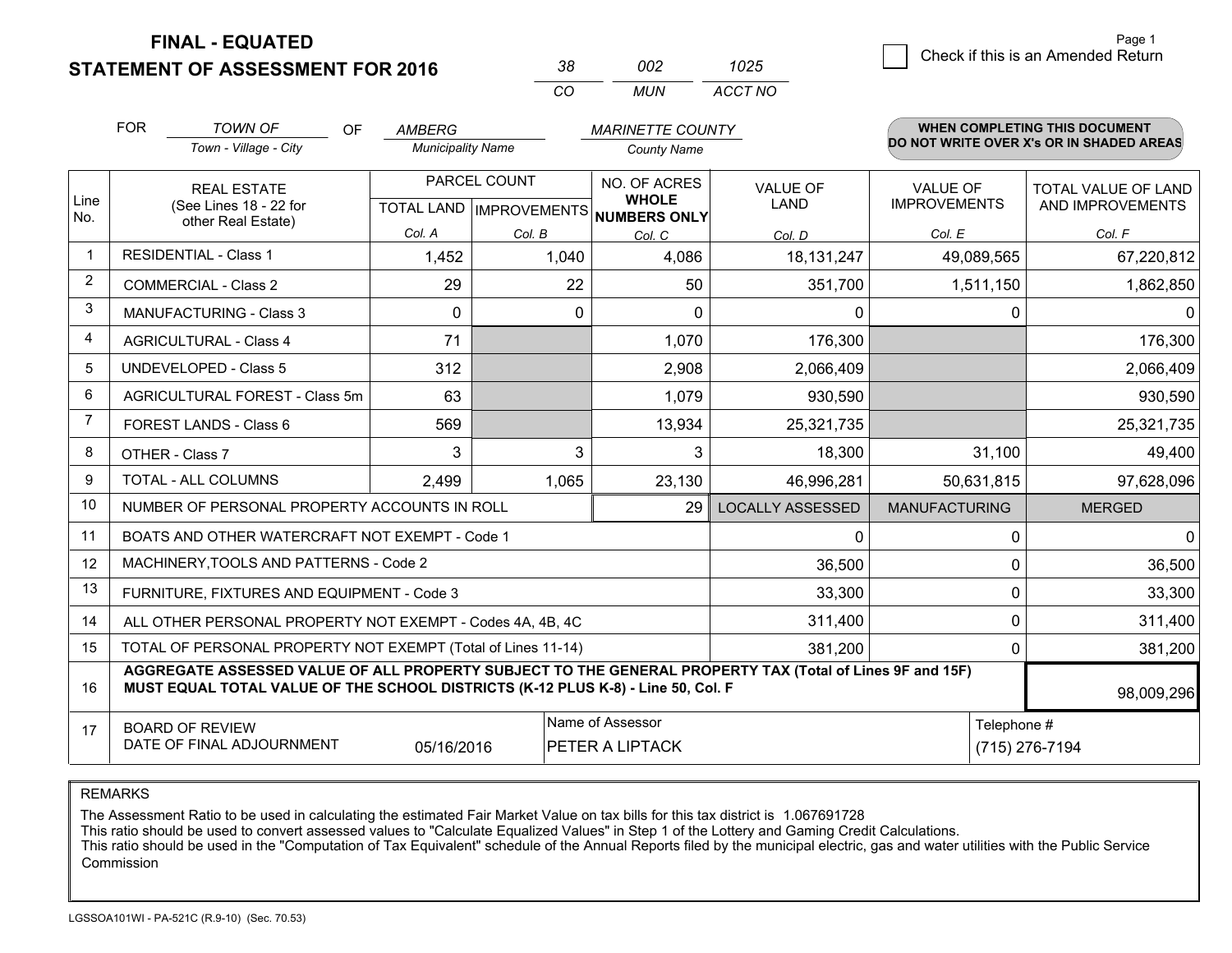*YEAR CO MUN ACCT NO* <sup>2016</sup> <sup>38</sup> <sup>002</sup> <sup>1025</sup>

Do not confuse FOREST LANDS (Line 7) with FOREST CROPS (in this section) - They are **NOT** the same

|    |                                                               |                 | Private Forest Crop - Reg Class @ 10¢ per acre                                 |                    |                                                                 | Private Forest Crop - Reg Class @ \$2.52 per acre                            |                                    |                    |  |
|----|---------------------------------------------------------------|-----------------|--------------------------------------------------------------------------------|--------------------|-----------------------------------------------------------------|------------------------------------------------------------------------------|------------------------------------|--------------------|--|
| 18 | (a) PARCELS                                                   | (b) ACRES       |                                                                                | (c) ASSESSED VALUE | (d) PARCELS                                                     | (e) ACRES                                                                    |                                    | (f) ASSESSED VALUE |  |
|    |                                                               |                 |                                                                                |                    | $\mathcal{P}$                                                   | 80.5                                                                         |                                    | 146.000            |  |
|    |                                                               |                 | Private Forest Crop - Special Class @ 20¢ per acre                             |                    |                                                                 | Entered Before 2005 Managed Forest - Ferrous Mining CLOSED @ \$8.27 per acre |                                    |                    |  |
| 19 | (a) PARCELS                                                   | (b) ACRES       |                                                                                | (c) ASSESSED VALUE | (d) PARCELS                                                     | (e) ACRES                                                                    |                                    | (f) ASSESSED VALUE |  |
|    |                                                               |                 |                                                                                |                    |                                                                 |                                                                              |                                    |                    |  |
|    |                                                               |                 | Entered Before 2005 Managed Forest - OPEN @ \$.79 per acre                     |                    |                                                                 | Entered Before 2005 Managed Forest - CLOSED @ \$1.87 per acre                |                                    |                    |  |
| 20 | (a) PARCELS                                                   | (b) ACRES       |                                                                                | (c) ASSESSED VALUE | (d) PARCELS                                                     | (e) ACRES                                                                    |                                    | (f) ASSESSED VALUE |  |
|    | 8                                                             | 236.04          |                                                                                | 418.010            |                                                                 | 4.014.72                                                                     |                                    | 7,269,980          |  |
|    | Entered After 2004 Managed Forest - OPEN @<br>\$2.14 per acre |                 |                                                                                |                    |                                                                 | Entered After 2004 Managed Forest - CLOSED @ \$10.68 per acre                |                                    |                    |  |
| 21 | (a) PARCELS                                                   | (b) ACRES       |                                                                                | (c) ASSESSED VALUE | (d) PARCELS<br>(e) ACRES                                        |                                                                              |                                    | (f) ASSESSED VALUE |  |
|    |                                                               |                 |                                                                                |                    |                                                                 |                                                                              |                                    |                    |  |
|    | 9                                                             | 326.44          |                                                                                | 564,100            |                                                                 | 2,734.4                                                                      |                                    | 5,041,720          |  |
| 22 | (a) County Forest Cropland Acres                              |                 | (b) Federal Acres                                                              | (c) State Acres    |                                                                 |                                                                              | (d) County (NOT FOREST CROP) Acres |                    |  |
|    | 10,135.81                                                     |                 | 10.5                                                                           |                    | 3,400.66<br>187.38                                              |                                                                              |                                    | 1,610.88           |  |
|    |                                                               |                 | Assessed Value of Omitted Property From Prior Years (Sec. 70.44)               |                    | Assessed Value of Sec. 70.43 Corrections of Errors by Assessors |                                                                              |                                    |                    |  |
| 23 |                                                               | (a) REAL ESTATE | (b) PERSONAL                                                                   |                    |                                                                 | (c1) REAL ESTATE                                                             |                                    | (c2) PERSONAL      |  |
|    |                                                               |                 |                                                                                |                    |                                                                 |                                                                              |                                    |                    |  |
|    |                                                               |                 | Manufacturing Equated Value of Omitted Property From Prior Years (Sec. 70.995) |                    |                                                                 | Mfg. Equated Value of Sec.70.43 Corrections of Errors by Assessors           |                                    |                    |  |
|    |                                                               | (d) REAL ESTATE | (e) PERSONAL                                                                   |                    | (f1) REAL ESTATE                                                |                                                                              | (f2) PERSONAL                      |                    |  |
|    |                                                               |                 |                                                                                |                    |                                                                 |                                                                              |                                    |                    |  |

## **SPECIAL DISTRICTS**

| <b>Line</b><br>No. | Enter 6-digit<br><b>Special District</b><br>Code (Col. A) | <b>Account</b><br><b>Number</b><br>(Col. B) | <b>Special District Name</b><br>(Col. C) | <b>Locally Assessed Value</b><br>of Real Estate and<br>Personal Property (Col. D) | Mfg Value of Real Estate<br>and Personal Property<br>(Col. E) | <b>Merged Value of</b><br><b>Real Estate and</b><br>Personal Property (Col. F) |
|--------------------|-----------------------------------------------------------|---------------------------------------------|------------------------------------------|-----------------------------------------------------------------------------------|---------------------------------------------------------------|--------------------------------------------------------------------------------|
| 24                 | 387030                                                    | 0235                                        | <b>AMBERG SANITARY DISTRICT</b>          | 5,220,250                                                                         |                                                               | 5,220,250                                                                      |
| 25                 |                                                           |                                             |                                          |                                                                                   |                                                               |                                                                                |
| 26                 |                                                           |                                             |                                          |                                                                                   |                                                               |                                                                                |
| 27                 |                                                           |                                             |                                          |                                                                                   |                                                               |                                                                                |
| 28                 |                                                           |                                             |                                          |                                                                                   |                                                               |                                                                                |
| 29                 |                                                           |                                             |                                          |                                                                                   |                                                               |                                                                                |
| 30                 |                                                           |                                             |                                          |                                                                                   |                                                               |                                                                                |
| 31                 |                                                           |                                             |                                          |                                                                                   |                                                               |                                                                                |
| 32                 |                                                           |                                             |                                          |                                                                                   |                                                               |                                                                                |
| 33                 |                                                           |                                             |                                          |                                                                                   |                                                               |                                                                                |
| 34                 |                                                           |                                             |                                          |                                                                                   |                                                               |                                                                                |
| 35                 |                                                           |                                             |                                          |                                                                                   |                                                               |                                                                                |

LGSSOA101WI-PA - 521C (R. 9-10) (Sec. 70.53)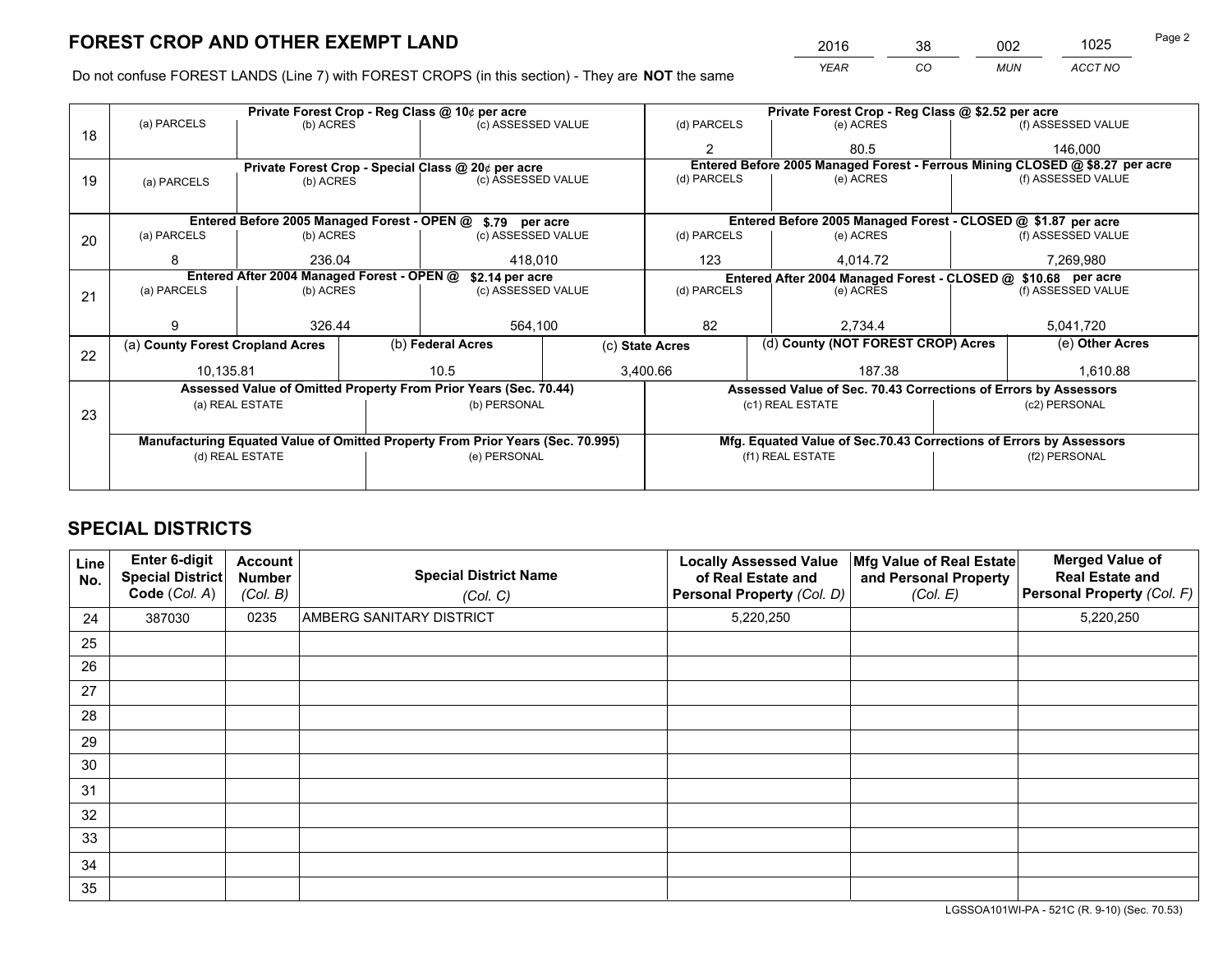|             |                                                                 |                                             |                                                         | <b>YEAR</b>                                                                       | CO<br><b>MUN</b>                                              | ACCT NO                                                                        |
|-------------|-----------------------------------------------------------------|---------------------------------------------|---------------------------------------------------------|-----------------------------------------------------------------------------------|---------------------------------------------------------------|--------------------------------------------------------------------------------|
| Line<br>No. | <b>Enter 6-digit</b><br><b>School District</b><br>Code (Col. A) | <b>Account</b><br><b>Number</b><br>(Col. B) | <b>School District Name</b><br>(Col. C)                 | <b>Locally Assessed Value</b><br>of Real Estate and<br>Personal Property (Col. D) | Mfg Value of Real Estate<br>and Personal Property<br>(Col. E) | <b>Merged Value of</b><br><b>Real Estate and</b><br>Personal Property (Col. F) |
|             | A. SCHOOL DISTRICTS (K-8 and K-12)                              |                                             |                                                         |                                                                                   |                                                               |                                                                                |
| 36          | 386230                                                          | 0230                                        | SCH D OF WAUSAUKEE                                      | 98,009,296                                                                        |                                                               | 98,009,296                                                                     |
| 37          |                                                                 |                                             |                                                         |                                                                                   |                                                               |                                                                                |
| 38          |                                                                 |                                             |                                                         |                                                                                   |                                                               |                                                                                |
| 39          |                                                                 |                                             |                                                         |                                                                                   |                                                               |                                                                                |
| 40          |                                                                 |                                             |                                                         |                                                                                   |                                                               |                                                                                |
| 41          |                                                                 |                                             |                                                         |                                                                                   |                                                               |                                                                                |
| 42          |                                                                 |                                             |                                                         |                                                                                   |                                                               |                                                                                |
| 43          |                                                                 |                                             |                                                         |                                                                                   |                                                               |                                                                                |
| 44          |                                                                 |                                             |                                                         |                                                                                   |                                                               |                                                                                |
| 45<br>46    |                                                                 |                                             |                                                         |                                                                                   |                                                               |                                                                                |
| 47          |                                                                 |                                             |                                                         |                                                                                   |                                                               |                                                                                |
| 48          |                                                                 |                                             |                                                         |                                                                                   |                                                               |                                                                                |
| 49          |                                                                 |                                             |                                                         |                                                                                   |                                                               |                                                                                |
| 50          |                                                                 |                                             | TOTAL ASSESSED VALUE OF SCHOOL DISTRICTS (K-8 and K-12) | 98,009,296                                                                        |                                                               | 98,009,296                                                                     |
|             | <b>B.</b><br><b>UNION HIGH SCHOOL DISTRICTS</b>                 |                                             |                                                         |                                                                                   |                                                               |                                                                                |
| 51          |                                                                 |                                             |                                                         |                                                                                   |                                                               |                                                                                |
| 52          |                                                                 |                                             |                                                         |                                                                                   |                                                               |                                                                                |
| 53          |                                                                 |                                             |                                                         |                                                                                   |                                                               |                                                                                |
| 54          |                                                                 |                                             |                                                         |                                                                                   |                                                               |                                                                                |
| 55          |                                                                 |                                             | TOTAL ASSESSED VALUE OF UNION HIGH SCHOOLS              |                                                                                   |                                                               |                                                                                |
|             | <b>TECHNICAL COLLEGE DISTRICTS</b><br>C.                        |                                             |                                                         |                                                                                   |                                                               |                                                                                |
| 56          | 001300                                                          | 0012                                        | NORTHEAST WISCONSIN TECH COLLEGE GNBY                   | 98,009,296                                                                        |                                                               | 98,009,296                                                                     |
| 57          |                                                                 |                                             |                                                         |                                                                                   |                                                               |                                                                                |
| 58          |                                                                 |                                             |                                                         |                                                                                   |                                                               |                                                                                |
| 59          |                                                                 |                                             | TOTAL ASSESSED VALUE OF TECHNICAL COLLEGES              | 98,009,296                                                                        |                                                               | 98,009,296                                                                     |

38

002

## *I hereby certify, to the best of my knowledge and belief, this form is complete and correct.*

**SCHOOL DISTRICTS**

| Print name of preparer | Title                    |                | Date (MM / DD / CCYY) |
|------------------------|--------------------------|----------------|-----------------------|
|                        |                          |                |                       |
| Signature of preparer  | Contact Telephone Number | E-mail address |                       |
|                        | $\sim$                   |                |                       |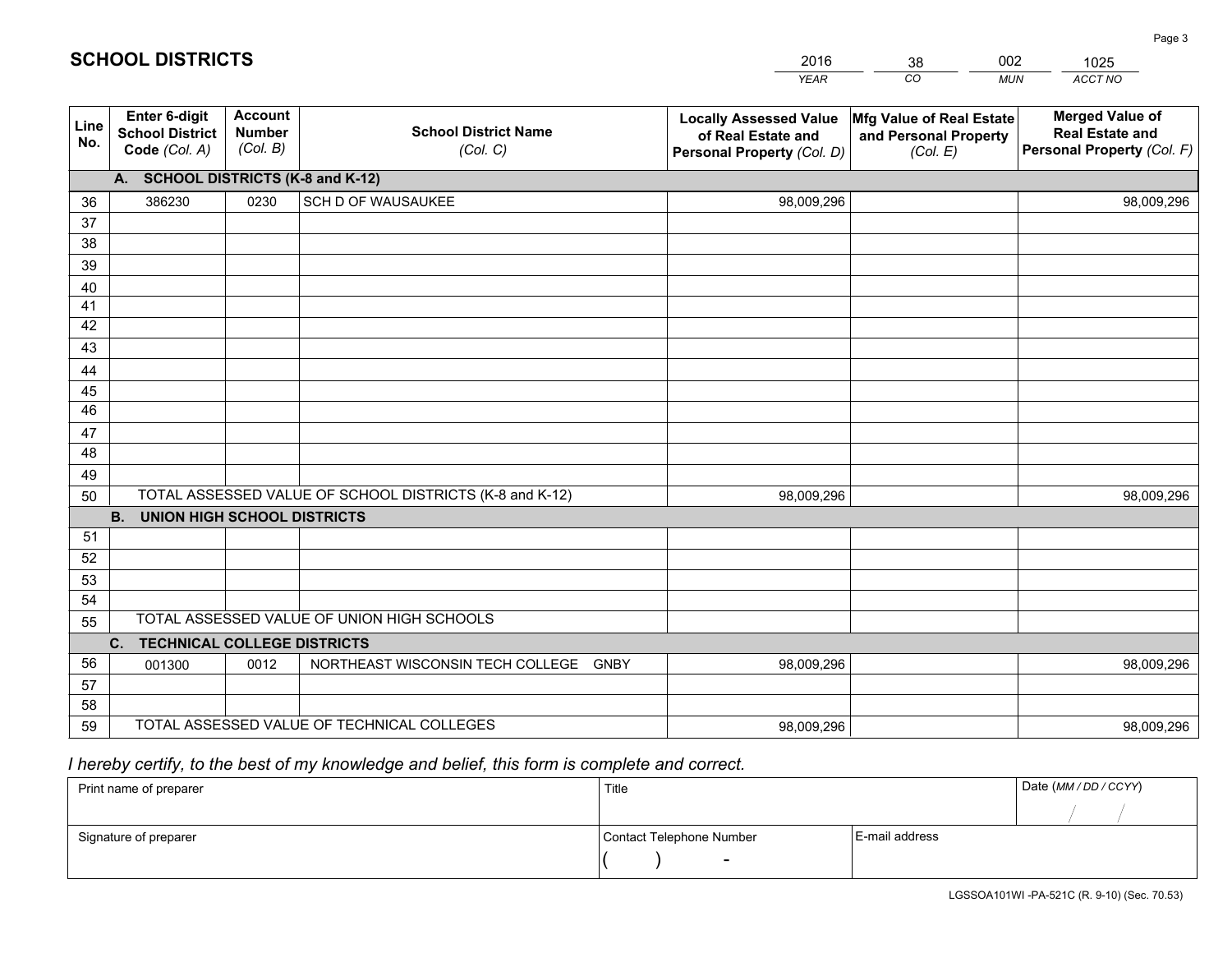#### **HIGHLIGHTS**

- 1. Complete the Statement of Assessment after the Board of Review. Reflect any changes made there.
- 2. Use black ink to complete.
- 3. Line 16 must equal Line 50, Col D.
- 4. Line 55 must equal the total of K-8 schools listed on lines 36-49. Do not include K-12 schools in this comparision.
- 5. Line 59, Col. D must equal Line 16.
- 6. Special District, School District and Technical College District values must include both real estate and personal property. Examples of Special districts are: town sanitary districts, public inland lake protection and rehabilitation districts, and metropolitan sewerage districts.
- 7. DO NOT INCLUDE Manufacturing property values.DOR will print these values on the final SOA.

PAT BOSHEN TOWN OF AMBERG

TOWN OF AMBERG PAT BOSHEN

PO BOX 245

PO BOX 245

AMBERG, WI 54102 - 0245

AMBERG, WI 54102 - 0245

 8. Accuracy of this form is very important. The values reported directly affect the equalized value DOR calculates for school and special districts.

#### **Page 1:**

 If not prefilled, enter the tax year,county and municipal code,municipal type, municipal name and county name on the top of form.

Check the Amended box, if filing an amended / corrected SOA.

 Report the parcel count, acres and assessed value of taxable general property, total parcel count, (real and personal), total acres, and values from final figures set by the Board of Review.

- A. Real Estate land and improvements (buildings, etc.) is reported on lines 1 8, total line 9.
- B. Personal Property is reported on lines 11 14, Column D, total line 15.
- C. To complete this report, use the computer produced summary of the assessment roll that shows these amounts.
- D. Use whole numbers only.
- E. Add each line across and each column down to verify entries.

#### **Page 2:**

- A. Report Special Items (not subject to general property tax).
- 1. Private Forest Croplands and Managed Forest Lands are reported on lines 18,19, 20 and 21. Be sure to report assessed values **NOT** taxes.
- 2. You should have copies of the orders of entry, orders of withdrawal, etc., to update your assessment roll.
	- 3. Show hundredths of acres (e.g. 39.75).
- 4. Tax exempt lands are reported on line 22.
- 5. Omitted property and sec. 70.43, Wis. Stats., corrections of errors by assessor are reported on line 23. Report real estate and personal property separately. These should be for **prior years**, not something found on the current assessment roll after the board of review.
- B. Special District (Lines 24-35) Include the value of both real and personal property.
- The Department of Revenue (DOR) preprints much of the information regarding names and codes for schools, special districts,etc. If a district is not listed, enter the name and value only, DOR will enter the proper code.

### **Page 3 School Districts:**

Include the value of both real and personal property.

Report School District (regular, elementary, union high school, and technical college).

- 1. Regular (K-12) and Elementary (K-8) school values are reported on lines 36-49, total on line 50.
- 2. Union High School (UHS) (use only if elementary schools are listed on lines 36-49) are reported on lines 51-54. UHS total value (line 55) must equal to the total **elementary school** values reported on lines 36-49. Do notinclude K-12 schools in this comparison.
- 3. Technical College values are reported on lines 56-58, total on line 59.
- 4. Use the computer summary that shows these amounts to complete this report.

#### **This form is due the second Monday in June. File this report only after your Board of Review is complete.**

 *If you have questions: Return forms to:*

Fax number: (608) 264-6887 PO Box 8971

 Email: lgs@revenue.wi.gov Wisconsin Department of Revenue Call: (608) 261-5341 Local Government Services Section 6-97Madison WI 53708-8971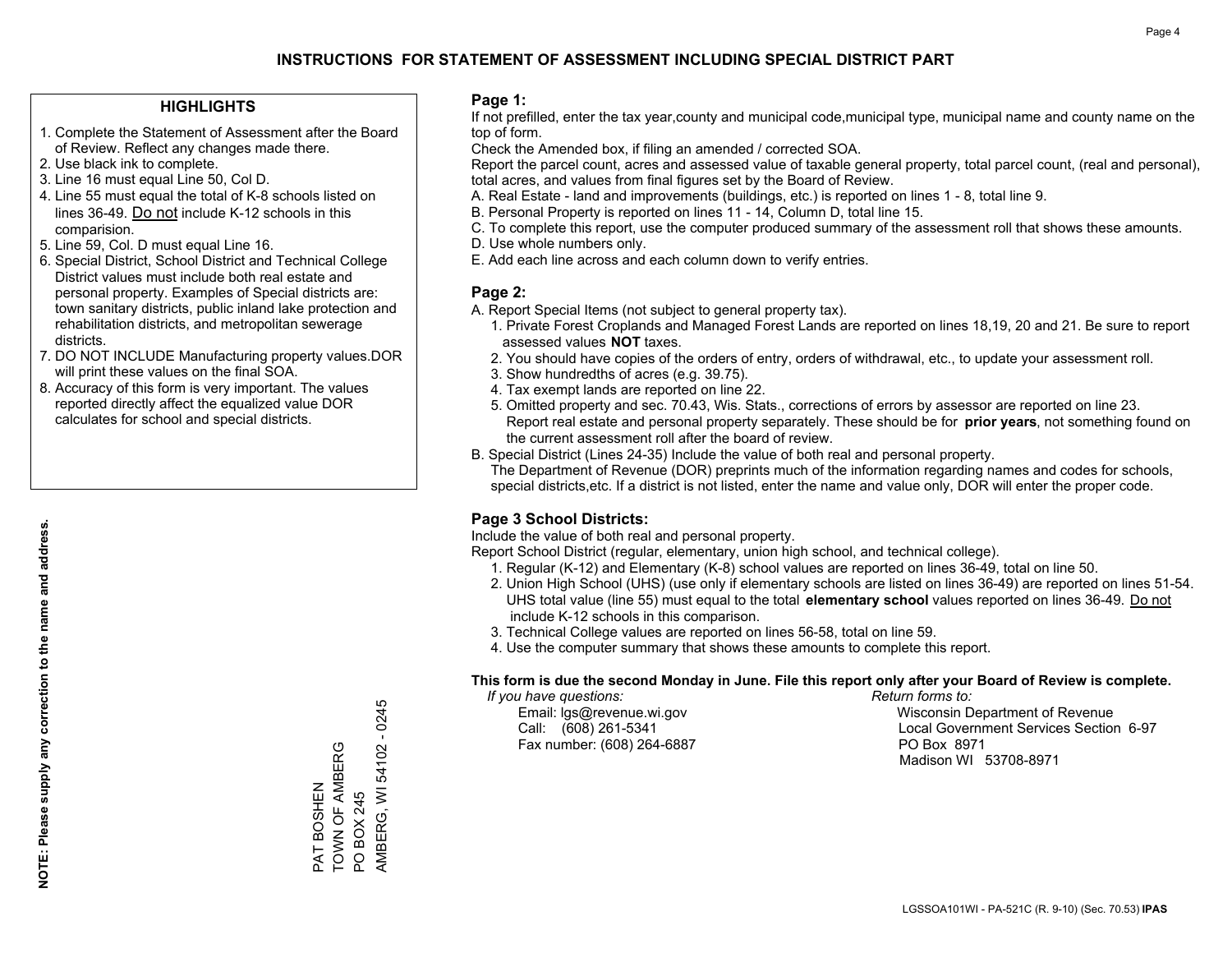**STATEMENT OF ASSESSMENT FOR 2016** 

| 38. | 004 | 1026    |
|-----|-----|---------|
| CO. | MUN | ACCT NO |

|                | <b>FOR</b><br><b>TOWN OF</b><br>OF<br><b>ATHELSTANE</b><br><b>MARINETTE COUNTY</b>                                                                                                           |                                                                                                          |                          |                 |                                                                | WHEN COMPLETING THIS DOCUMENT |                                        |                                          |
|----------------|----------------------------------------------------------------------------------------------------------------------------------------------------------------------------------------------|----------------------------------------------------------------------------------------------------------|--------------------------|-----------------|----------------------------------------------------------------|-------------------------------|----------------------------------------|------------------------------------------|
|                |                                                                                                                                                                                              | Town - Village - City                                                                                    | <b>Municipality Name</b> |                 | <b>County Name</b>                                             |                               |                                        | DO NOT WRITE OVER X's OR IN SHADED AREAS |
| Line           |                                                                                                                                                                                              | PARCEL COUNT<br><b>REAL ESTATE</b><br>(See Lines 18 - 22 for<br>TOTAL LAND   IMPROVEMENTS   NUMBERS ONLY |                          |                 | NO. OF ACRES<br><b>VALUE OF</b><br><b>WHOLE</b><br><b>LAND</b> |                               | <b>VALUE OF</b><br><b>IMPROVEMENTS</b> | TOTAL VALUE OF LAND<br>AND IMPROVEMENTS  |
| No.            |                                                                                                                                                                                              | other Real Estate)                                                                                       | Col. A                   |                 |                                                                |                               |                                        |                                          |
|                |                                                                                                                                                                                              | <b>RESIDENTIAL - Class 1</b>                                                                             |                          | Col. B<br>1,068 | Col. C<br>3,053                                                | Col. D                        | Col. E                                 | Col. F                                   |
| 2              |                                                                                                                                                                                              |                                                                                                          | 1,355                    |                 |                                                                | 24,909,400                    | 66,320,500                             | 91,229,900                               |
|                |                                                                                                                                                                                              | <b>COMMERCIAL - Class 2</b>                                                                              | 19                       | 19              | 82                                                             | 336,600                       | 2,136,500                              | 2,473,100                                |
| 3              |                                                                                                                                                                                              | <b>MANUFACTURING - Class 3</b>                                                                           | 0                        | 0               | $\Omega$                                                       | 0                             | 0                                      | $\mathbf{0}$                             |
| 4              |                                                                                                                                                                                              | <b>AGRICULTURAL - Class 4</b>                                                                            | 12                       |                 | 173                                                            | 21,500                        |                                        | 21,500                                   |
| 5              |                                                                                                                                                                                              | <b>UNDEVELOPED - Class 5</b>                                                                             | 188                      |                 | 1,311                                                          | 649,000                       |                                        | 649,000                                  |
| 6              | AGRICULTURAL FOREST - Class 5m                                                                                                                                                               |                                                                                                          | 6                        |                 | 130                                                            | 127,300                       |                                        | 127,300                                  |
| $\overline{7}$ | FOREST LANDS - Class 6                                                                                                                                                                       |                                                                                                          | 612                      |                 | 14,557                                                         | 28,334,400                    |                                        | 28,334,400                               |
| 8              |                                                                                                                                                                                              | OTHER - Class 7                                                                                          | 4                        | 4               | 6                                                              | 26,800                        | 53,900                                 | 80,700                                   |
| 9              |                                                                                                                                                                                              | TOTAL - ALL COLUMNS                                                                                      | 2,196                    | 1,091           | 19,312                                                         | 54,405,000                    | 68,510,900                             | 122,915,900                              |
| 10             |                                                                                                                                                                                              | NUMBER OF PERSONAL PROPERTY ACCOUNTS IN ROLL                                                             |                          |                 | 86                                                             | <b>LOCALLY ASSESSED</b>       | <b>MANUFACTURING</b>                   | <b>MERGED</b>                            |
| 11             |                                                                                                                                                                                              | BOATS AND OTHER WATERCRAFT NOT EXEMPT - Code 1                                                           |                          |                 |                                                                | 0                             | $\Omega$                               | $\mathbf{0}$                             |
| 12             |                                                                                                                                                                                              | MACHINERY, TOOLS AND PATTERNS - Code 2                                                                   |                          |                 |                                                                | 44,100                        | 200                                    | 44,300                                   |
| 13             |                                                                                                                                                                                              | FURNITURE, FIXTURES AND EQUIPMENT - Code 3                                                               |                          |                 |                                                                | 200,100                       | $\mathbf 0$                            | 200,100                                  |
| 14             |                                                                                                                                                                                              | ALL OTHER PERSONAL PROPERTY NOT EXEMPT - Codes 4A, 4B, 4C                                                |                          |                 |                                                                | 6,502,100                     | $\Omega$                               | 6,502,100                                |
| 15             |                                                                                                                                                                                              | TOTAL OF PERSONAL PROPERTY NOT EXEMPT (Total of Lines 11-14)                                             |                          |                 |                                                                | 6,746,300                     | 200                                    | 6,746,500                                |
| 16             | AGGREGATE ASSESSED VALUE OF ALL PROPERTY SUBJECT TO THE GENERAL PROPERTY TAX (Total of Lines 9F and 15F)<br>MUST EQUAL TOTAL VALUE OF THE SCHOOL DISTRICTS (K-12 PLUS K-8) - Line 50, Col. F |                                                                                                          |                          |                 |                                                                |                               | 129,662,400                            |                                          |
| 17             |                                                                                                                                                                                              | <b>BOARD OF REVIEW</b>                                                                                   |                          |                 | Name of Assessor                                               |                               | Telephone #                            |                                          |
|                | DATE OF FINAL ADJOURNMENT<br>(715) 276-7194<br>09/28/2016<br>PETER A LIPTACK                                                                                                                 |                                                                                                          |                          |                 |                                                                |                               |                                        |                                          |

REMARKS

The Assessment Ratio to be used in calculating the estimated Fair Market Value on tax bills for this tax district is 1.078477315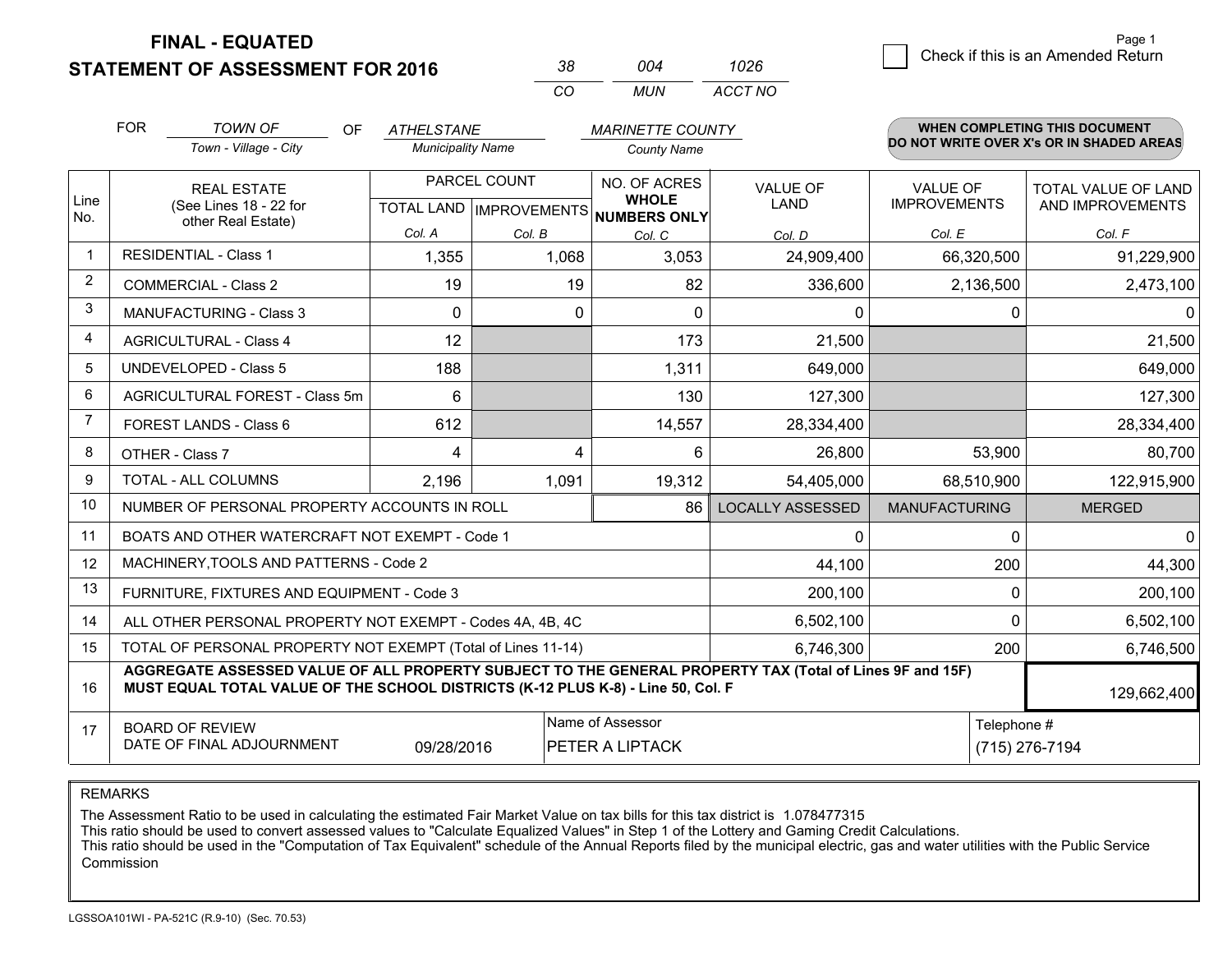*YEAR CO MUN ACCT NO* <sup>2016</sup> <sup>38</sup> <sup>004</sup> <sup>1026</sup>

Do not confuse FOREST LANDS (Line 7) with FOREST CROPS (in this section) - They are **NOT** the same

|    |                                  |                                            | Private Forest Crop - Reg Class @ 10¢ per acre                                 |                 | Private Forest Crop - Reg Class @ \$2.52 per acre                            |                                                                    |           |               |                    |  |
|----|----------------------------------|--------------------------------------------|--------------------------------------------------------------------------------|-----------------|------------------------------------------------------------------------------|--------------------------------------------------------------------|-----------|---------------|--------------------|--|
| 18 | (a) PARCELS                      | (b) ACRES                                  | (c) ASSESSED VALUE                                                             |                 | (d) PARCELS                                                                  | (e) ACRES                                                          |           |               | (f) ASSESSED VALUE |  |
|    |                                  |                                            |                                                                                |                 |                                                                              |                                                                    |           |               |                    |  |
|    |                                  |                                            | Private Forest Crop - Special Class @ 20¢ per acre                             |                 | Entered Before 2005 Managed Forest - Ferrous Mining CLOSED @ \$8.27 per acre |                                                                    |           |               |                    |  |
| 19 | (a) PARCELS                      | (b) ACRES                                  | (c) ASSESSED VALUE                                                             |                 | (d) PARCELS                                                                  | (e) ACRES                                                          |           |               | (f) ASSESSED VALUE |  |
|    |                                  |                                            |                                                                                |                 |                                                                              |                                                                    |           |               |                    |  |
|    |                                  |                                            | Entered Before 2005 Managed Forest - OPEN @ \$.79 per acre                     |                 |                                                                              | Entered Before 2005 Managed Forest - CLOSED @ \$1.87 per acre      |           |               |                    |  |
| 20 | (a) PARCELS                      | (b) ACRES                                  | (c) ASSESSED VALUE                                                             |                 | (d) PARCELS                                                                  | (e) ACRES                                                          |           |               | (f) ASSESSED VALUE |  |
|    | 3                                | 95.64                                      | 224,800                                                                        |                 | 94<br>2,969.02                                                               |                                                                    |           | 7,214,200     |                    |  |
|    |                                  | Entered After 2004 Managed Forest - OPEN @ | \$2.14 per acre                                                                |                 | Entered After 2004 Managed Forest - CLOSED @ \$10.68 per acre                |                                                                    |           |               |                    |  |
| 21 | (a) PARCELS                      | (b) ACRES                                  | (c) ASSESSED VALUE                                                             |                 | (d) PARCELS                                                                  |                                                                    | (e) ACRES |               | (f) ASSESSED VALUE |  |
|    |                                  |                                            |                                                                                |                 |                                                                              |                                                                    |           |               |                    |  |
|    | 5                                | 190.27                                     | 447,100                                                                        |                 | 90                                                                           |                                                                    | 2.819.15  |               | 6,739,100          |  |
| 22 | (a) County Forest Cropland Acres |                                            | (b) Federal Acres                                                              | (c) State Acres |                                                                              | (d) County (NOT FOREST CROP) Acres                                 |           |               | (e) Other Acres    |  |
|    | 40,272.52                        |                                            |                                                                                | 1,686.8         |                                                                              |                                                                    | 68.71     |               | 242.55             |  |
|    |                                  |                                            | Assessed Value of Omitted Property From Prior Years (Sec. 70.44)               |                 |                                                                              | Assessed Value of Sec. 70.43 Corrections of Errors by Assessors    |           |               |                    |  |
| 23 |                                  | (a) REAL ESTATE                            | (b) PERSONAL                                                                   |                 |                                                                              | (c1) REAL ESTATE                                                   |           |               | (c2) PERSONAL      |  |
|    |                                  |                                            |                                                                                |                 |                                                                              |                                                                    |           |               |                    |  |
|    |                                  |                                            | Manufacturing Equated Value of Omitted Property From Prior Years (Sec. 70.995) |                 |                                                                              | Mfg. Equated Value of Sec.70.43 Corrections of Errors by Assessors |           |               |                    |  |
|    | (d) REAL ESTATE                  |                                            | (e) PERSONAL                                                                   |                 | (f1) REAL ESTATE                                                             |                                                                    |           | (f2) PERSONAL |                    |  |
|    |                                  |                                            |                                                                                |                 |                                                                              |                                                                    |           |               |                    |  |

## **SPECIAL DISTRICTS**

| Line<br>No. | Enter 6-digit<br><b>Special District</b> | <b>Account</b><br><b>Number</b> | <b>Special District Name</b> | <b>Locally Assessed Value</b><br>of Real Estate and | Mfg Value of Real Estate<br>and Personal Property | <b>Merged Value of</b><br><b>Real Estate and</b> |
|-------------|------------------------------------------|---------------------------------|------------------------------|-----------------------------------------------------|---------------------------------------------------|--------------------------------------------------|
|             | Code (Col. A)                            | (Col. B)                        | (Col. C)                     | Personal Property (Col. D)                          | (Col. E)                                          | Personal Property (Col. F)                       |
| 24          |                                          |                                 |                              |                                                     |                                                   |                                                  |
| 25          |                                          |                                 |                              |                                                     |                                                   |                                                  |
| 26          |                                          |                                 |                              |                                                     |                                                   |                                                  |
| 27          |                                          |                                 |                              |                                                     |                                                   |                                                  |
| 28          |                                          |                                 |                              |                                                     |                                                   |                                                  |
| 29          |                                          |                                 |                              |                                                     |                                                   |                                                  |
| 30          |                                          |                                 |                              |                                                     |                                                   |                                                  |
| 31          |                                          |                                 |                              |                                                     |                                                   |                                                  |
| 32          |                                          |                                 |                              |                                                     |                                                   |                                                  |
| 33          |                                          |                                 |                              |                                                     |                                                   |                                                  |
| 34          |                                          |                                 |                              |                                                     |                                                   |                                                  |
| 35          |                                          |                                 |                              |                                                     |                                                   |                                                  |

LGSSOA101WI-PA - 521C (R. 9-10) (Sec. 70.53)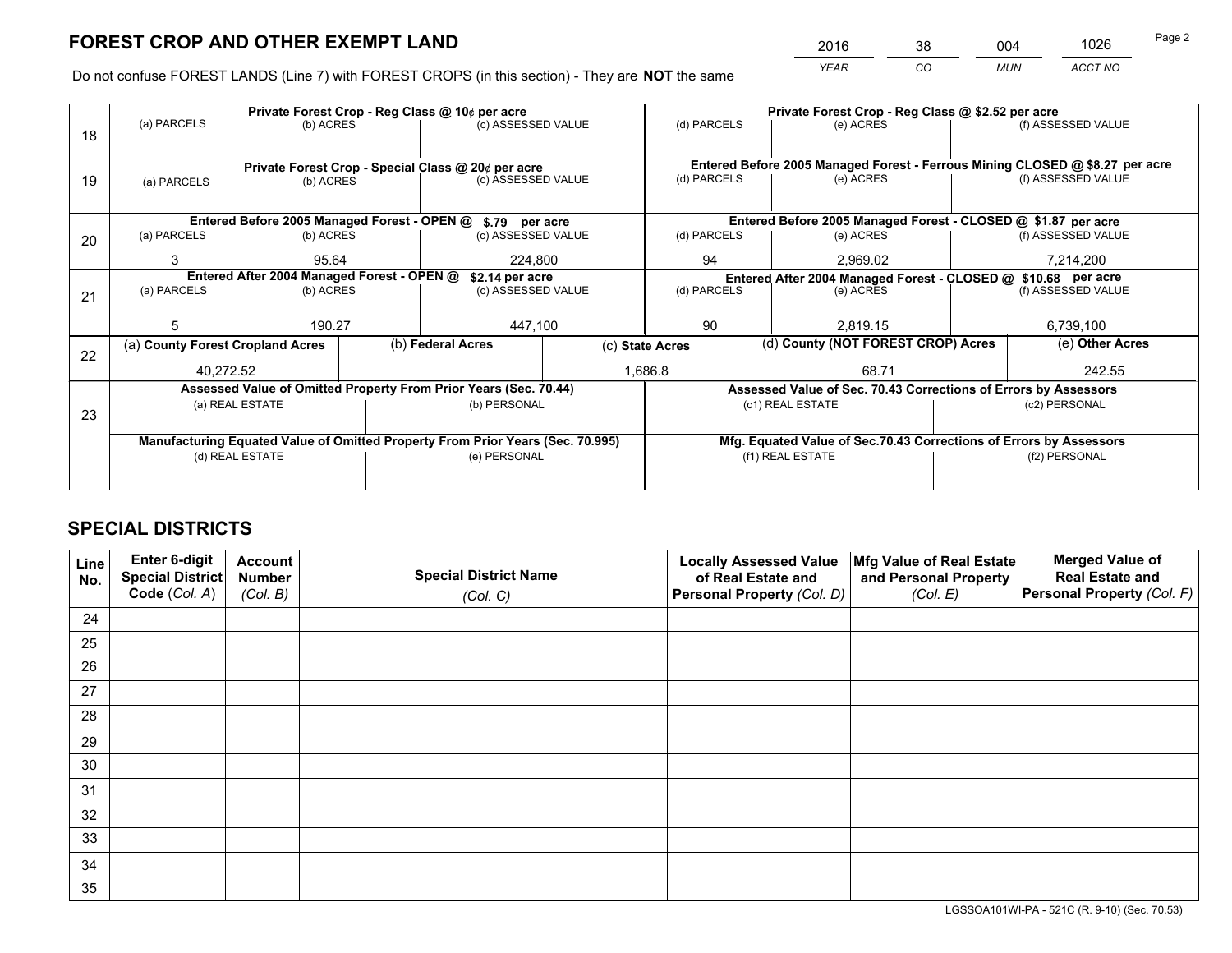|             |                                                                 |                                             |                                                         | <b>YEAR</b>                                                                       | CO<br><b>MUN</b>                                              | ACCT NO                                                                        |
|-------------|-----------------------------------------------------------------|---------------------------------------------|---------------------------------------------------------|-----------------------------------------------------------------------------------|---------------------------------------------------------------|--------------------------------------------------------------------------------|
| Line<br>No. | <b>Enter 6-digit</b><br><b>School District</b><br>Code (Col. A) | <b>Account</b><br><b>Number</b><br>(Col. B) | <b>School District Name</b><br>(Col. C)                 | <b>Locally Assessed Value</b><br>of Real Estate and<br>Personal Property (Col. D) | Mfg Value of Real Estate<br>and Personal Property<br>(Col. E) | <b>Merged Value of</b><br><b>Real Estate and</b><br>Personal Property (Col. F) |
|             | A. SCHOOL DISTRICTS (K-8 and K-12)                              |                                             |                                                         |                                                                                   |                                                               |                                                                                |
| 36          | 386230                                                          | 0230                                        | SCH D OF WAUSAUKEE                                      | 129,662,200                                                                       | 200                                                           | 129,662,400                                                                    |
| 37          |                                                                 |                                             |                                                         |                                                                                   |                                                               |                                                                                |
| 38          |                                                                 |                                             |                                                         |                                                                                   |                                                               |                                                                                |
| 39          |                                                                 |                                             |                                                         |                                                                                   |                                                               |                                                                                |
| 40          |                                                                 |                                             |                                                         |                                                                                   |                                                               |                                                                                |
| 41          |                                                                 |                                             |                                                         |                                                                                   |                                                               |                                                                                |
| 42          |                                                                 |                                             |                                                         |                                                                                   |                                                               |                                                                                |
| 43          |                                                                 |                                             |                                                         |                                                                                   |                                                               |                                                                                |
| 44<br>45    |                                                                 |                                             |                                                         |                                                                                   |                                                               |                                                                                |
| 46          |                                                                 |                                             |                                                         |                                                                                   |                                                               |                                                                                |
| 47          |                                                                 |                                             |                                                         |                                                                                   |                                                               |                                                                                |
| 48          |                                                                 |                                             |                                                         |                                                                                   |                                                               |                                                                                |
| 49          |                                                                 |                                             |                                                         |                                                                                   |                                                               |                                                                                |
| 50          |                                                                 |                                             | TOTAL ASSESSED VALUE OF SCHOOL DISTRICTS (K-8 and K-12) | 129,662,200                                                                       | 200                                                           | 129,662,400                                                                    |
|             | <b>B. UNION HIGH SCHOOL DISTRICTS</b>                           |                                             |                                                         |                                                                                   |                                                               |                                                                                |
| 51          |                                                                 |                                             |                                                         |                                                                                   |                                                               |                                                                                |
| 52          |                                                                 |                                             |                                                         |                                                                                   |                                                               |                                                                                |
| 53          |                                                                 |                                             |                                                         |                                                                                   |                                                               |                                                                                |
| 54          |                                                                 |                                             |                                                         |                                                                                   |                                                               |                                                                                |
| 55          |                                                                 |                                             | TOTAL ASSESSED VALUE OF UNION HIGH SCHOOLS              |                                                                                   |                                                               |                                                                                |
|             | C.<br><b>TECHNICAL COLLEGE DISTRICTS</b>                        |                                             |                                                         |                                                                                   |                                                               |                                                                                |
| 56          | 001300                                                          | 0012                                        | NORTHEAST WISCONSIN TECH COLLEGE<br><b>GNBY</b>         | 129,662,200                                                                       | 200                                                           | 129,662,400                                                                    |
| 57          |                                                                 |                                             |                                                         |                                                                                   |                                                               |                                                                                |
| 58          |                                                                 |                                             |                                                         |                                                                                   |                                                               |                                                                                |
| 59          |                                                                 |                                             | TOTAL ASSESSED VALUE OF TECHNICAL COLLEGES              | 129,662,200                                                                       | 200                                                           | 129,662,400                                                                    |

38

004

 *I hereby certify, to the best of my knowledge and belief, this form is complete and correct.*

**SCHOOL DISTRICTS**

| Print name of preparer | Title                    |                | Date (MM / DD / CCYY) |
|------------------------|--------------------------|----------------|-----------------------|
|                        |                          |                |                       |
| Signature of preparer  | Contact Telephone Number | E-mail address |                       |
|                        | $\overline{\phantom{0}}$ |                |                       |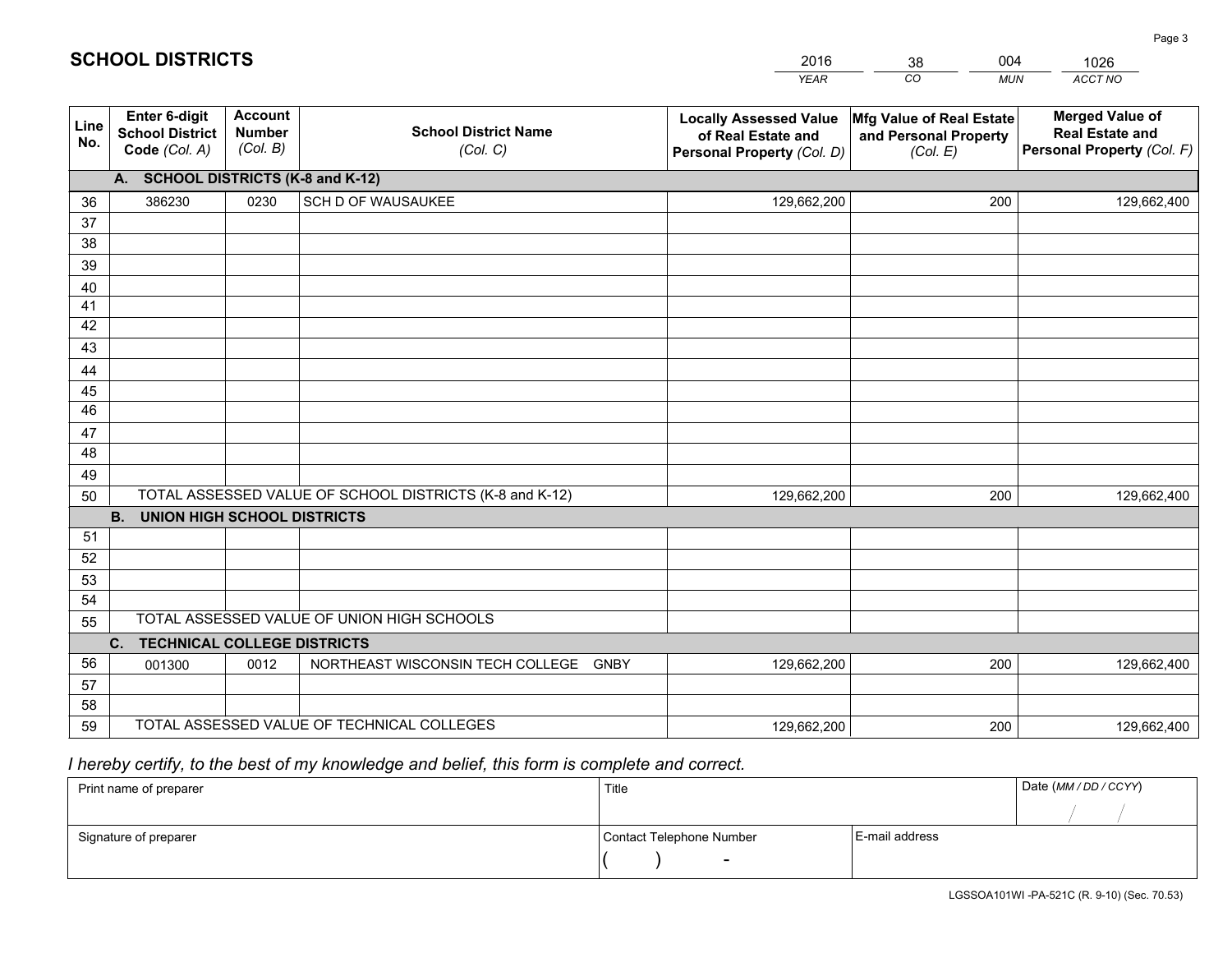#### **HIGHLIGHTS**

- 1. Complete the Statement of Assessment after the Board of Review. Reflect any changes made there.
- 2. Use black ink to complete.
- 3. Line 16 must equal Line 50, Col D.
- 4. Line 55 must equal the total of K-8 schools listed on lines 36-49. Do not include K-12 schools in this comparision.
- 5. Line 59, Col. D must equal Line 16.
- 6. Special District, School District and Technical College District values must include both real estate and personal property. Examples of Special districts are: town sanitary districts, public inland lake protection and rehabilitation districts, and metropolitan sewerage districts.
- 7. DO NOT INCLUDE Manufacturing property values.DOR will print these values on the final SOA.

JANICE DU CHATEAU TOWN OF ATHELSTANE

TOWN OF ATHELSTANE **JANICE DU CHATEAU** 

PO BOX 11

POBOX<sub>11</sub>

ATHELSTANE, WI 54104 - 0011

ATHELSTANE, WI

54104 - 0011

 8. Accuracy of this form is very important. The values reported directly affect the equalized value DOR calculates for school and special districts.

#### **Page 1:**

 If not prefilled, enter the tax year,county and municipal code,municipal type, municipal name and county name on the top of form.

Check the Amended box, if filing an amended / corrected SOA.

 Report the parcel count, acres and assessed value of taxable general property, total parcel count, (real and personal), total acres, and values from final figures set by the Board of Review.

- A. Real Estate land and improvements (buildings, etc.) is reported on lines 1 8, total line 9.
- B. Personal Property is reported on lines 11 14, Column D, total line 15.
- C. To complete this report, use the computer produced summary of the assessment roll that shows these amounts.
- D. Use whole numbers only.
- E. Add each line across and each column down to verify entries.

#### **Page 2:**

- A. Report Special Items (not subject to general property tax).
- 1. Private Forest Croplands and Managed Forest Lands are reported on lines 18,19, 20 and 21. Be sure to report assessed values **NOT** taxes.
- 2. You should have copies of the orders of entry, orders of withdrawal, etc., to update your assessment roll.
	- 3. Show hundredths of acres (e.g. 39.75).
- 4. Tax exempt lands are reported on line 22.
- 5. Omitted property and sec. 70.43, Wis. Stats., corrections of errors by assessor are reported on line 23. Report real estate and personal property separately. These should be for **prior years**, not something found on the current assessment roll after the board of review.
- B. Special District (Lines 24-35) Include the value of both real and personal property.

 The Department of Revenue (DOR) preprints much of the information regarding names and codes for schools, special districts,etc. If a district is not listed, enter the name and value only, DOR will enter the proper code.

### **Page 3 School Districts:**

Include the value of both real and personal property.

Report School District (regular, elementary, union high school, and technical college).

- 1. Regular (K-12) and Elementary (K-8) school values are reported on lines 36-49, total on line 50.
- 2. Union High School (UHS) (use only if elementary schools are listed on lines 36-49) are reported on lines 51-54. UHS total value (line 55) must equal to the total **elementary school** values reported on lines 36-49. Do notinclude K-12 schools in this comparison.
- 3. Technical College values are reported on lines 56-58, total on line 59.
- 4. Use the computer summary that shows these amounts to complete this report.

#### **This form is due the second Monday in June. File this report only after your Board of Review is complete.**

 *If you have questions: Return forms to:*

Fax number: (608) 264-6887 PO Box 8971

 Email: lgs@revenue.wi.gov Wisconsin Department of Revenue Call: (608) 261-5341 Local Government Services Section 6-97Madison WI 53708-8971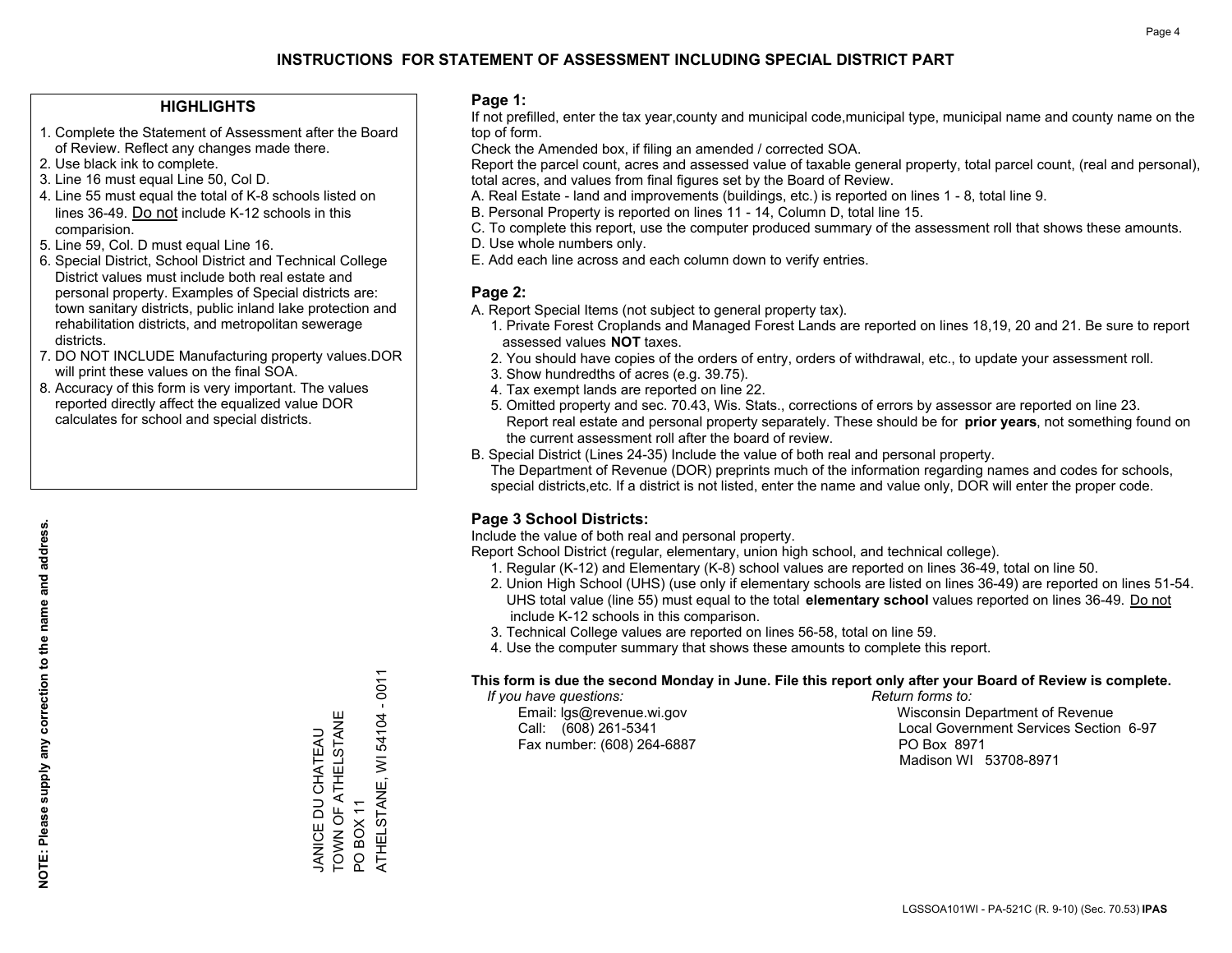**STATEMENT OF ASSESSMENT FOR 2016** 

| 38. | nnr | 1027    |
|-----|-----|---------|
| CO. | MUN | ACCT NO |

|                | <b>FOR</b>                                                                                                                                                                                   | <b>TOWN OF</b><br><b>OF</b><br><b>BEAVER</b><br><b>MARINETTE COUNTY</b> |                          |              |                                                      | WHEN COMPLETING THIS DOCUMENT<br>DO NOT WRITE OVER X's OR IN SHADED AREAS |                      |                            |
|----------------|----------------------------------------------------------------------------------------------------------------------------------------------------------------------------------------------|-------------------------------------------------------------------------|--------------------------|--------------|------------------------------------------------------|---------------------------------------------------------------------------|----------------------|----------------------------|
|                |                                                                                                                                                                                              | Town - Village - City                                                   | <b>Municipality Name</b> |              | <b>County Name</b>                                   |                                                                           |                      |                            |
|                |                                                                                                                                                                                              | <b>REAL ESTATE</b>                                                      |                          | PARCEL COUNT | NO. OF ACRES                                         | <b>VALUE OF</b>                                                           | <b>VALUE OF</b>      | <b>TOTAL VALUE OF LAND</b> |
| Line<br>No.    |                                                                                                                                                                                              | (See Lines 18 - 22 for<br>other Real Estate)                            |                          |              | <b>WHOLE</b><br>TOTAL LAND IMPROVEMENTS NUMBERS ONLY | <b>LAND</b>                                                               | <b>IMPROVEMENTS</b>  | AND IMPROVEMENTS           |
|                |                                                                                                                                                                                              |                                                                         | Col. A                   | Col. B       | Col. C                                               | Col. D                                                                    | Col. E               | Col. F                     |
| $\mathbf{1}$   |                                                                                                                                                                                              | <b>RESIDENTIAL - Class 1</b>                                            | 870                      | 677          | 2,141                                                | 19,770,600                                                                | 53,231,000           | 73,001,600                 |
| $\overline{2}$ |                                                                                                                                                                                              | <b>COMMERCIAL - Class 2</b>                                             | 38                       | 32           | 114                                                  | 655,200                                                                   | 3,105,500            | 3,760,700                  |
| 3              |                                                                                                                                                                                              | <b>MANUFACTURING - Class 3</b>                                          | 5                        | 5            | 34                                                   | 113,600                                                                   | 1,374,000            | 1,487,600                  |
| 4              |                                                                                                                                                                                              | <b>AGRICULTURAL - Class 4</b>                                           | 684                      |              | 14,131                                               | 2,277,800                                                                 |                      | 2,277,800                  |
| 5              |                                                                                                                                                                                              | <b>UNDEVELOPED - Class 5</b>                                            | 406                      |              | 1,760                                                | 864,000                                                                   |                      | 864,000                    |
| 6              |                                                                                                                                                                                              | AGRICULTURAL FOREST - Class 5m                                          | 423                      |              | 7,233                                                | 6,629,400                                                                 |                      | 6,629,400                  |
| 7              |                                                                                                                                                                                              | FOREST LANDS - Class 6                                                  | 468                      |              | 13,395                                               | 24,706,700                                                                |                      | 24,706,700                 |
| 8              |                                                                                                                                                                                              | OTHER - Class 7                                                         | 126                      | 125          | 298                                                  | 1,303,900                                                                 | 30,544,500           | 31,848,400                 |
| 9              |                                                                                                                                                                                              | TOTAL - ALL COLUMNS                                                     | 3,020                    | 839          | 39,106                                               | 56,321,200                                                                | 88,255,000           | 144,576,200                |
| 10             |                                                                                                                                                                                              | NUMBER OF PERSONAL PROPERTY ACCOUNTS IN ROLL                            |                          |              | 52                                                   | <b>LOCALLY ASSESSED</b>                                                   | <b>MANUFACTURING</b> | <b>MERGED</b>              |
| 11             |                                                                                                                                                                                              | BOATS AND OTHER WATERCRAFT NOT EXEMPT - Code 1                          |                          |              |                                                      | 0                                                                         | 0                    | $\mathbf{0}$               |
| 12             |                                                                                                                                                                                              | MACHINERY, TOOLS AND PATTERNS - Code 2                                  |                          |              |                                                      | 908,500                                                                   | 285,100              | 1,193,600                  |
| 13             |                                                                                                                                                                                              | FURNITURE, FIXTURES AND EQUIPMENT - Code 3                              |                          |              |                                                      | 77,300                                                                    | 26,100               | 103,400                    |
| 14             |                                                                                                                                                                                              | ALL OTHER PERSONAL PROPERTY NOT EXEMPT - Codes 4A, 4B, 4C               |                          |              |                                                      | 151,700                                                                   | 7,900                | 159,600                    |
| 15             |                                                                                                                                                                                              | TOTAL OF PERSONAL PROPERTY NOT EXEMPT (Total of Lines 11-14)            |                          |              |                                                      | 1,137,500                                                                 | 319,100              | 1,456,600                  |
| 16             | AGGREGATE ASSESSED VALUE OF ALL PROPERTY SUBJECT TO THE GENERAL PROPERTY TAX (Total of Lines 9F and 15F)<br>MUST EQUAL TOTAL VALUE OF THE SCHOOL DISTRICTS (K-12 PLUS K-8) - Line 50, Col. F |                                                                         |                          |              |                                                      |                                                                           |                      | 146,032,800                |
| 17             |                                                                                                                                                                                              | <b>BOARD OF REVIEW</b>                                                  |                          |              | Name of Assessor                                     |                                                                           | Telephone #          |                            |
|                | DATE OF FINAL ADJOURNMENT<br><b>JEROME PILLATH</b><br>08/15/2016                                                                                                                             |                                                                         |                          |              |                                                      | (920) 897-2681                                                            |                      |                            |

REMARKS

The Assessment Ratio to be used in calculating the estimated Fair Market Value on tax bills for this tax district is 1.00062441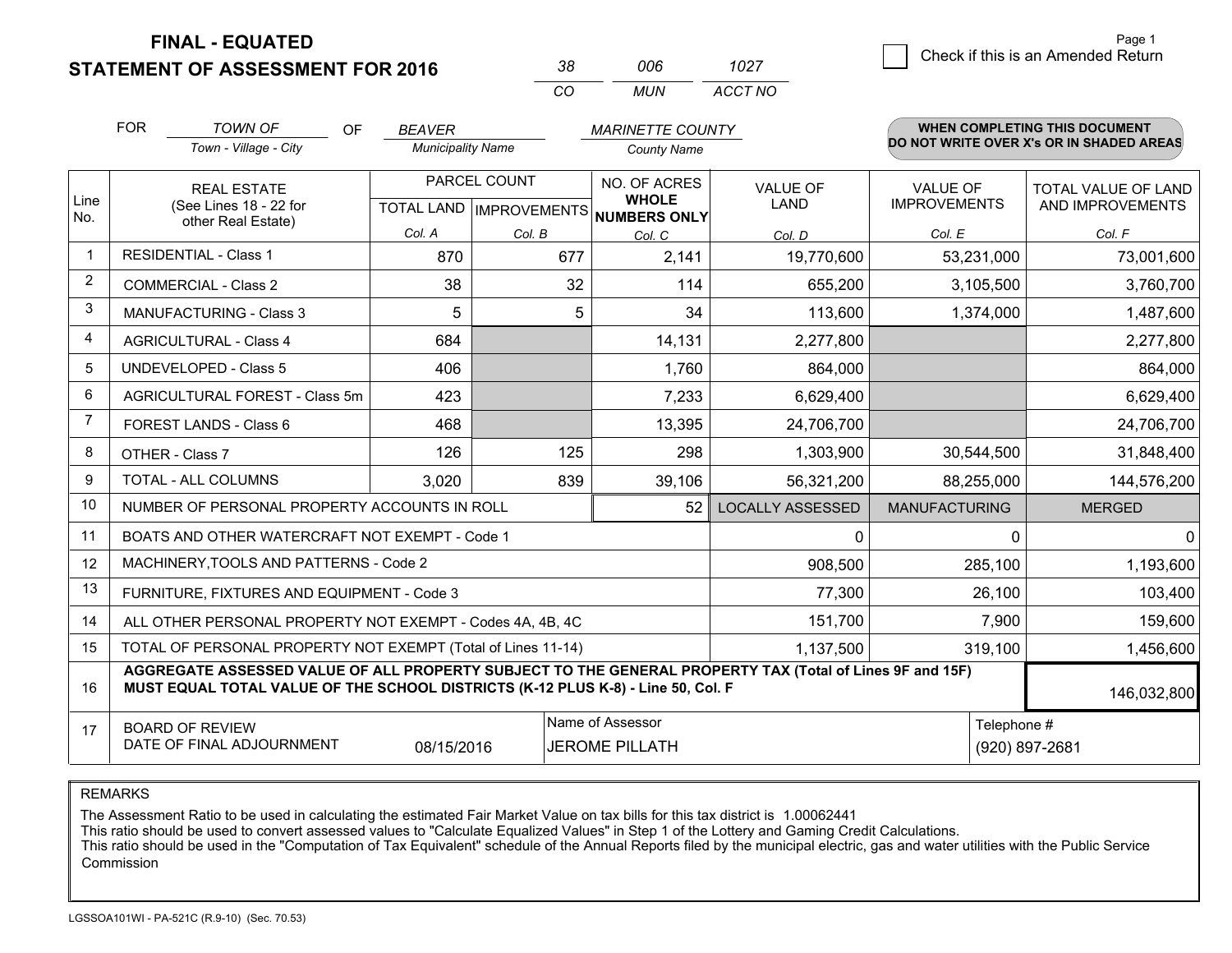*YEAR CO MUN ACCT NO* <sup>2016</sup> <sup>38</sup> <sup>006</sup> <sup>1027</sup>

Do not confuse FOREST LANDS (Line 7) with FOREST CROPS (in this section) - They are **NOT** the same

|    |                                                                                |                                             |  | Private Forest Crop - Reg Class @ 10¢ per acre                   |  | Private Forest Crop - Reg Class @ \$2.52 per acre             |                                                                              |               |                    |
|----|--------------------------------------------------------------------------------|---------------------------------------------|--|------------------------------------------------------------------|--|---------------------------------------------------------------|------------------------------------------------------------------------------|---------------|--------------------|
| 18 | (a) PARCELS                                                                    | (b) ACRES                                   |  | (c) ASSESSED VALUE                                               |  | (d) PARCELS                                                   | (e) ACRES                                                                    |               | (f) ASSESSED VALUE |
|    |                                                                                | 39.26                                       |  | 82.400                                                           |  |                                                               |                                                                              |               |                    |
|    |                                                                                |                                             |  | Private Forest Crop - Special Class @ 20¢ per acre               |  |                                                               | Entered Before 2005 Managed Forest - Ferrous Mining CLOSED @ \$8.27 per acre |               |                    |
| 19 | (a) PARCELS                                                                    | (b) ACRES                                   |  | (c) ASSESSED VALUE                                               |  | (d) PARCELS                                                   | (e) ACRES                                                                    |               | (f) ASSESSED VALUE |
|    |                                                                                |                                             |  |                                                                  |  |                                                               |                                                                              |               |                    |
|    |                                                                                | Entered Before 2005 Managed Forest - OPEN @ |  | \$.79 per acre                                                   |  |                                                               | Entered Before 2005 Managed Forest - CLOSED @ \$1.87 per acre                |               |                    |
| 20 | (a) PARCELS                                                                    | (b) ACRES                                   |  | (c) ASSESSED VALUE                                               |  | (d) PARCELS                                                   | (e) ACRES                                                                    |               | (f) ASSESSED VALUE |
|    | 5                                                                              | 85.2                                        |  | 179,000                                                          |  | 26                                                            | 918.2                                                                        |               | 1,928,300          |
|    | Entered After 2004 Managed Forest - OPEN @<br>\$2.14 per acre                  |                                             |  |                                                                  |  | Entered After 2004 Managed Forest - CLOSED @ \$10.68 per acre |                                                                              |               |                    |
| 21 | (a) PARCELS                                                                    | (b) ACRES                                   |  | (c) ASSESSED VALUE                                               |  | (d) PARCELS                                                   | (e) ACRES                                                                    |               | (f) ASSESSED VALUE |
|    |                                                                                |                                             |  |                                                                  |  |                                                               |                                                                              |               |                    |
|    |                                                                                | 57.21                                       |  | 120,100                                                          |  | 37                                                            | 1.097.15                                                                     |               | 2,260,000          |
|    | (a) County Forest Cropland Acres                                               |                                             |  | (b) Federal Acres<br>(c) State Acres                             |  |                                                               | (d) County (NOT FOREST CROP) Acres                                           |               | (e) Other Acres    |
| 22 |                                                                                |                                             |  |                                                                  |  | 1,260.91                                                      | 42.52                                                                        |               | 414.49             |
|    |                                                                                |                                             |  | Assessed Value of Omitted Property From Prior Years (Sec. 70.44) |  |                                                               | Assessed Value of Sec. 70.43 Corrections of Errors by Assessors              |               |                    |
|    |                                                                                | (a) REAL ESTATE                             |  | (b) PERSONAL                                                     |  |                                                               | (c1) REAL ESTATE                                                             |               | (c2) PERSONAL      |
| 23 |                                                                                |                                             |  |                                                                  |  |                                                               |                                                                              |               |                    |
|    | Manufacturing Equated Value of Omitted Property From Prior Years (Sec. 70.995) |                                             |  |                                                                  |  |                                                               | Mfg. Equated Value of Sec.70.43 Corrections of Errors by Assessors           |               |                    |
|    |                                                                                | (d) REAL ESTATE                             |  | (e) PERSONAL                                                     |  | (f1) REAL ESTATE                                              |                                                                              | (f2) PERSONAL |                    |
|    |                                                                                |                                             |  |                                                                  |  |                                                               |                                                                              |               |                    |

## **SPECIAL DISTRICTS**

| Line<br>No. | Enter 6-digit<br><b>Special District</b> | <b>Account</b><br><b>Number</b> | <b>Special District Name</b> | <b>Locally Assessed Value</b><br>of Real Estate and | Mfg Value of Real Estate<br>and Personal Property | <b>Merged Value of</b><br><b>Real Estate and</b> |
|-------------|------------------------------------------|---------------------------------|------------------------------|-----------------------------------------------------|---------------------------------------------------|--------------------------------------------------|
|             | Code (Col. A)                            | (Col. B)                        | (Col. C)                     | Personal Property (Col. D)                          | (Col. E)                                          | Personal Property (Col. F)                       |
| 24          |                                          |                                 |                              |                                                     |                                                   |                                                  |
| 25          |                                          |                                 |                              |                                                     |                                                   |                                                  |
| 26          |                                          |                                 |                              |                                                     |                                                   |                                                  |
| 27          |                                          |                                 |                              |                                                     |                                                   |                                                  |
| 28          |                                          |                                 |                              |                                                     |                                                   |                                                  |
| 29          |                                          |                                 |                              |                                                     |                                                   |                                                  |
| 30          |                                          |                                 |                              |                                                     |                                                   |                                                  |
| 31          |                                          |                                 |                              |                                                     |                                                   |                                                  |
| 32          |                                          |                                 |                              |                                                     |                                                   |                                                  |
| 33          |                                          |                                 |                              |                                                     |                                                   |                                                  |
| 34          |                                          |                                 |                              |                                                     |                                                   |                                                  |
| 35          |                                          |                                 |                              |                                                     |                                                   |                                                  |

LGSSOA101WI-PA - 521C (R. 9-10) (Sec. 70.53)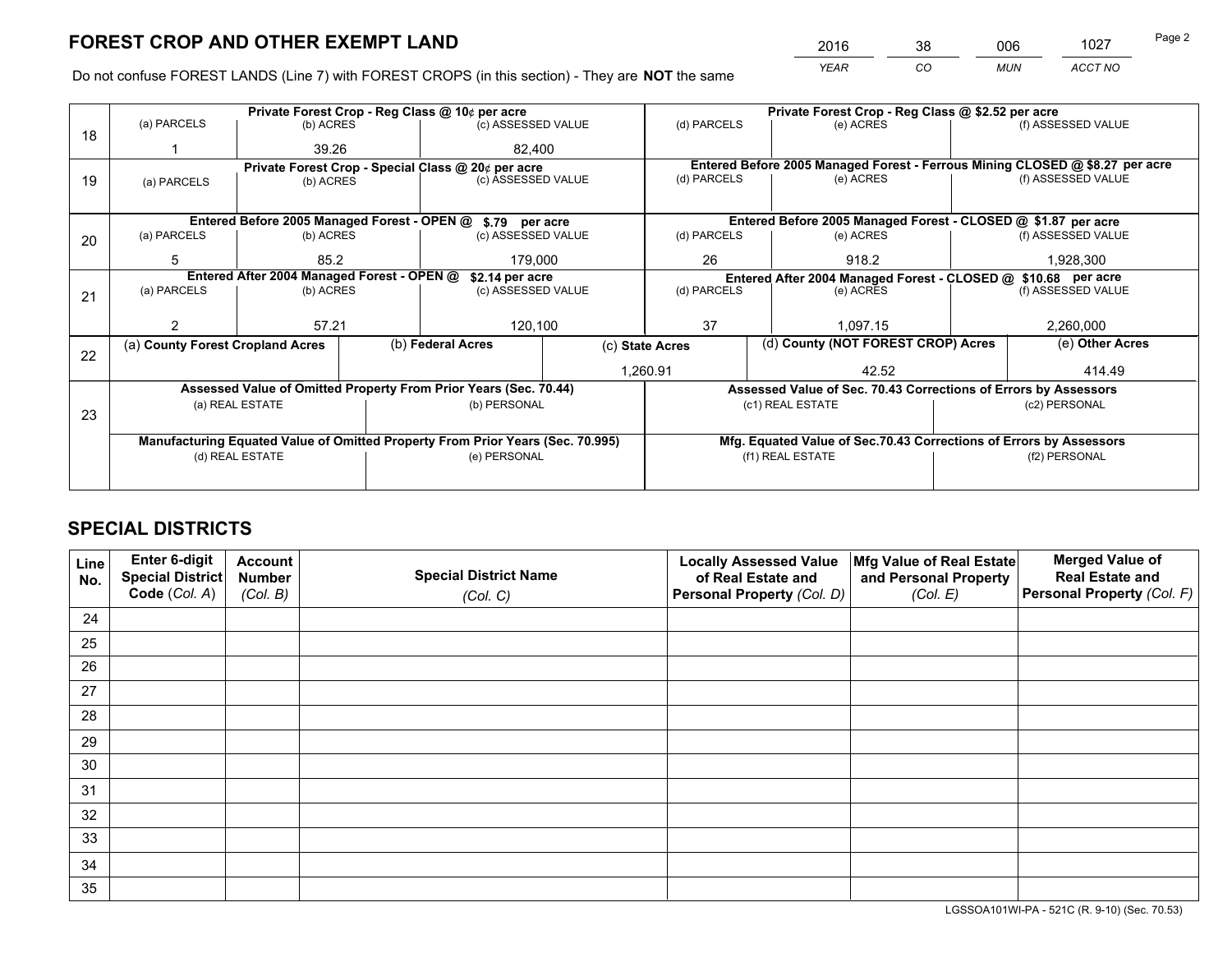|                       |                                                                 |                                             |                                                         | <b>YEAR</b>                                                                       | CO<br><b>MUN</b>                                              | ACCT NO                                                                        |
|-----------------------|-----------------------------------------------------------------|---------------------------------------------|---------------------------------------------------------|-----------------------------------------------------------------------------------|---------------------------------------------------------------|--------------------------------------------------------------------------------|
| Line<br>No.           | <b>Enter 6-digit</b><br><b>School District</b><br>Code (Col. A) | <b>Account</b><br><b>Number</b><br>(Col. B) | <b>School District Name</b><br>(Col. C)                 | <b>Locally Assessed Value</b><br>of Real Estate and<br>Personal Property (Col. D) | Mfg Value of Real Estate<br>and Personal Property<br>(Col. E) | <b>Merged Value of</b><br><b>Real Estate and</b><br>Personal Property (Col. F) |
|                       | A. SCHOOL DISTRICTS (K-8 and K-12)                              |                                             |                                                         |                                                                                   |                                                               |                                                                                |
| 36                    | 381169                                                          | 0223                                        | SCH D OF COLEMAN                                        | 123,184,600                                                                       | 1,388,700                                                     | 124,573,300                                                                    |
| 37                    | 381232                                                          | 0224                                        | SCH D OF CRIVITZ                                        | 21,041,500                                                                        | 418,000                                                       | 21,459,500                                                                     |
| 38                    |                                                                 |                                             |                                                         |                                                                                   |                                                               |                                                                                |
| 39                    |                                                                 |                                             |                                                         |                                                                                   |                                                               |                                                                                |
| 40                    |                                                                 |                                             |                                                         |                                                                                   |                                                               |                                                                                |
| 41                    |                                                                 |                                             |                                                         |                                                                                   |                                                               |                                                                                |
| 42                    |                                                                 |                                             |                                                         |                                                                                   |                                                               |                                                                                |
| 43                    |                                                                 |                                             |                                                         |                                                                                   |                                                               |                                                                                |
| 44                    |                                                                 |                                             |                                                         |                                                                                   |                                                               |                                                                                |
| 45<br>$\overline{46}$ |                                                                 |                                             |                                                         |                                                                                   |                                                               |                                                                                |
| 47                    |                                                                 |                                             |                                                         |                                                                                   |                                                               |                                                                                |
| 48                    |                                                                 |                                             |                                                         |                                                                                   |                                                               |                                                                                |
| 49                    |                                                                 |                                             |                                                         |                                                                                   |                                                               |                                                                                |
| 50                    |                                                                 |                                             | TOTAL ASSESSED VALUE OF SCHOOL DISTRICTS (K-8 and K-12) | 144,226,100                                                                       | 1,806,700                                                     | 146,032,800                                                                    |
|                       | <b>B.</b><br><b>UNION HIGH SCHOOL DISTRICTS</b>                 |                                             |                                                         |                                                                                   |                                                               |                                                                                |
| 51                    |                                                                 |                                             |                                                         |                                                                                   |                                                               |                                                                                |
| 52                    |                                                                 |                                             |                                                         |                                                                                   |                                                               |                                                                                |
| 53                    |                                                                 |                                             |                                                         |                                                                                   |                                                               |                                                                                |
| 54                    |                                                                 |                                             |                                                         |                                                                                   |                                                               |                                                                                |
| 55                    |                                                                 |                                             | TOTAL ASSESSED VALUE OF UNION HIGH SCHOOLS              |                                                                                   |                                                               |                                                                                |
|                       | C.<br><b>TECHNICAL COLLEGE DISTRICTS</b>                        |                                             |                                                         |                                                                                   |                                                               |                                                                                |
| 56                    | 001300                                                          | 0012                                        | NORTHEAST WISCONSIN TECH COLLEGE GNBY                   | 144,226,100                                                                       | 1,806,700                                                     | 146,032,800                                                                    |
| 57                    |                                                                 |                                             |                                                         |                                                                                   |                                                               |                                                                                |
| 58                    |                                                                 |                                             |                                                         |                                                                                   |                                                               |                                                                                |
| 59                    |                                                                 |                                             | TOTAL ASSESSED VALUE OF TECHNICAL COLLEGES              | 144,226,100                                                                       | 1,806,700                                                     | 146,032,800                                                                    |

38

006

 *I hereby certify, to the best of my knowledge and belief, this form is complete and correct.*

**SCHOOL DISTRICTS**

| Print name of preparer | Title                    |                | Date (MM/DD/CCYY) |
|------------------------|--------------------------|----------------|-------------------|
|                        |                          |                |                   |
| Signature of preparer  | Contact Telephone Number | E-mail address |                   |
|                        | $\overline{\phantom{a}}$ |                |                   |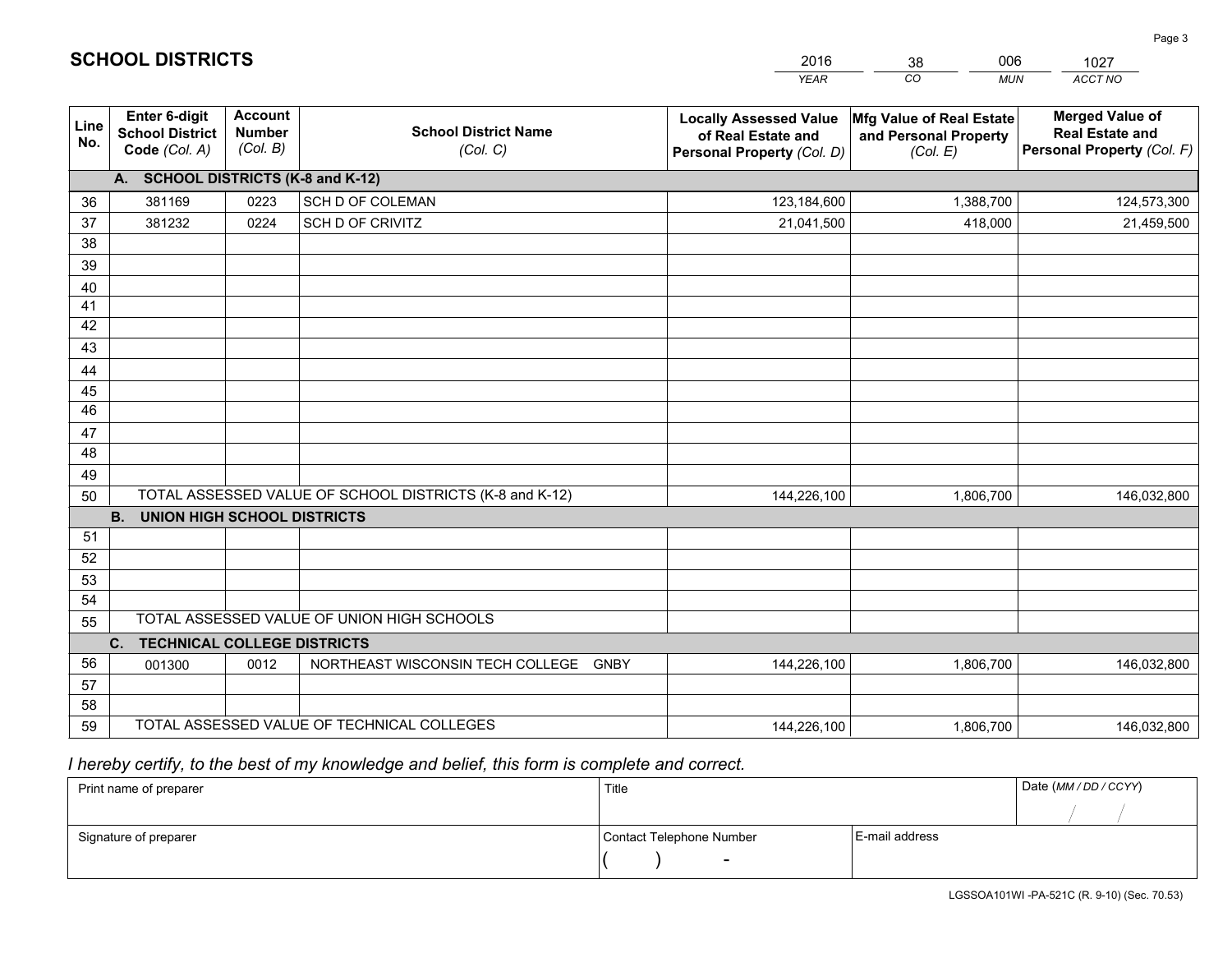#### **HIGHLIGHTS**

- 1. Complete the Statement of Assessment after the Board of Review. Reflect any changes made there.
- 2. Use black ink to complete.
- 3. Line 16 must equal Line 50, Col D.
- 4. Line 55 must equal the total of K-8 schools listed on lines 36-49. Do not include K-12 schools in this comparision.
- 5. Line 59, Col. D must equal Line 16.
- 6. Special District, School District and Technical College District values must include both real estate and personal property. Examples of Special districts are: town sanitary districts, public inland lake protection and rehabilitation districts, and metropolitan sewerage districts.
- 7. DO NOT INCLUDE Manufacturing property values.DOR will print these values on the final SOA.
- 8. Accuracy of this form is very important. The values reported directly affect the equalized value DOR calculates for school and special districts.

#### **Page 1:**

 If not prefilled, enter the tax year,county and municipal code,municipal type, municipal name and county name on the top of form.

Check the Amended box, if filing an amended / corrected SOA.

 Report the parcel count, acres and assessed value of taxable general property, total parcel count, (real and personal), total acres, and values from final figures set by the Board of Review.

- A. Real Estate land and improvements (buildings, etc.) is reported on lines 1 8, total line 9.
- B. Personal Property is reported on lines 11 14, Column D, total line 15.
- C. To complete this report, use the computer produced summary of the assessment roll that shows these amounts.
- D. Use whole numbers only.
- E. Add each line across and each column down to verify entries.

#### **Page 2:**

- A. Report Special Items (not subject to general property tax).
- 1. Private Forest Croplands and Managed Forest Lands are reported on lines 18,19, 20 and 21. Be sure to report assessed values **NOT** taxes.
- 2. You should have copies of the orders of entry, orders of withdrawal, etc., to update your assessment roll.
	- 3. Show hundredths of acres (e.g. 39.75).
- 4. Tax exempt lands are reported on line 22.
- 5. Omitted property and sec. 70.43, Wis. Stats., corrections of errors by assessor are reported on line 23. Report real estate and personal property separately. These should be for **prior years**, not something found on the current assessment roll after the board of review.
- B. Special District (Lines 24-35) Include the value of both real and personal property.
- The Department of Revenue (DOR) preprints much of the information regarding names and codes for schools, special districts,etc. If a district is not listed, enter the name and value only, DOR will enter the proper code.

### **Page 3 School Districts:**

Include the value of both real and personal property.

Report School District (regular, elementary, union high school, and technical college).

- 1. Regular (K-12) and Elementary (K-8) school values are reported on lines 36-49, total on line 50.
- 2. Union High School (UHS) (use only if elementary schools are listed on lines 36-49) are reported on lines 51-54. UHS total value (line 55) must equal to the total **elementary school** values reported on lines 36-49. Do notinclude K-12 schools in this comparison.
- 3. Technical College values are reported on lines 56-58, total on line 59.
- 4. Use the computer summary that shows these amounts to complete this report.

#### **This form is due the second Monday in June. File this report only after your Board of Review is complete.**

 *If you have questions: Return forms to:*

Fax number: (608) 264-6887 PO Box 8971

 Email: lgs@revenue.wi.gov Wisconsin Department of Revenue Call: (608) 261-5341 Local Government Services Section 6-97Madison WI 53708-8971

CRIVITZ, WI 54114 - 7386 W8405 COUNTY ROAD P CRIVITZ, WI 54114 - 7386 W8405 COUNTY ROAD BARB PATZ<br>TOWN OF BEAVER TOWN OF BEAVER BARB PATZ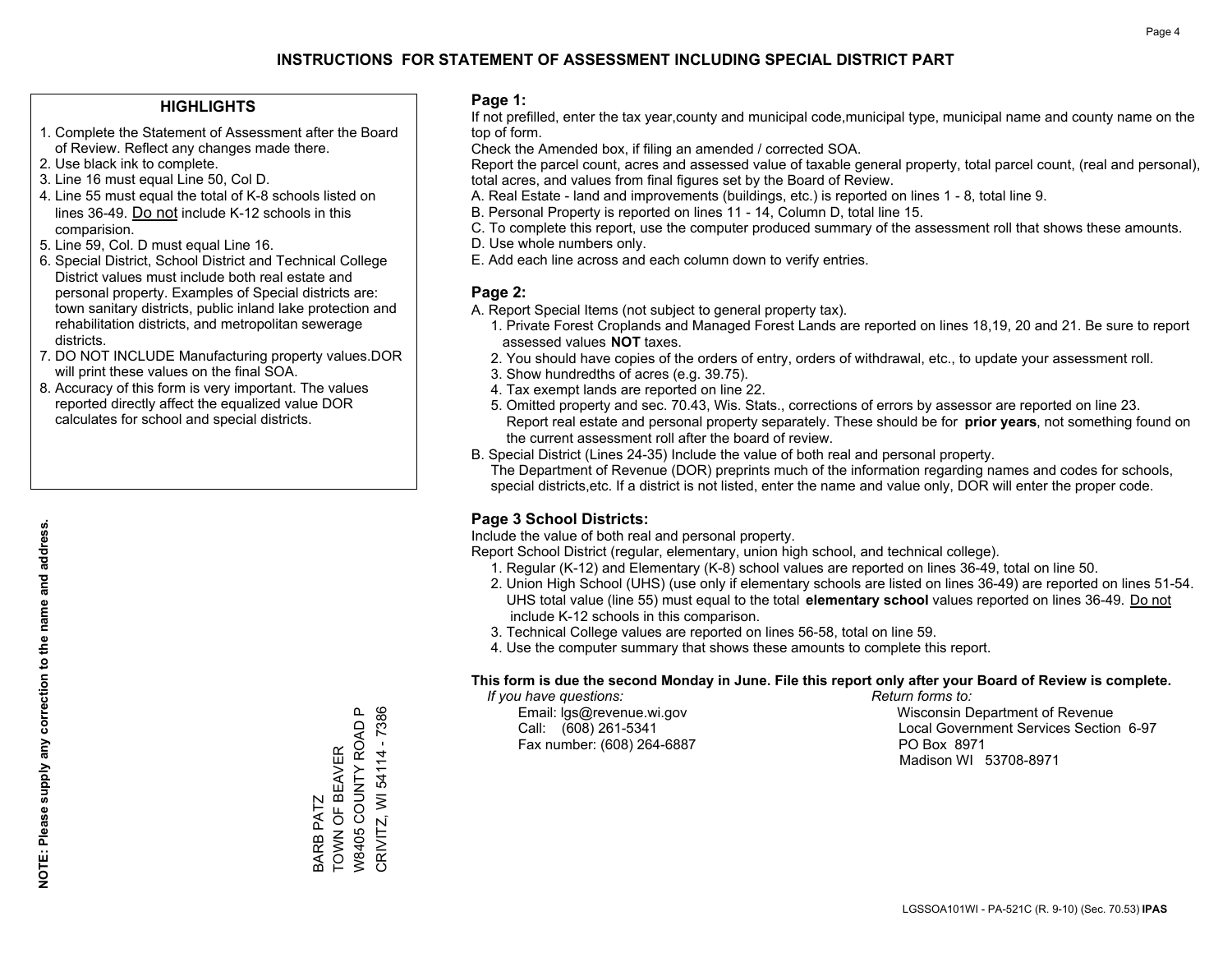**STATEMENT OF ASSESSMENT FOR 2016** 

| 38.       | 008.  | 1028    |
|-----------|-------|---------|
| $($ : $($ | MI IN | ACCT NO |

|             | <b>FOR</b>                                                                                                                                                                                   | <b>TOWN OF</b><br><b>OF</b>                                  | <b>BEECHER</b>           |              | <b>MARINETTE COUNTY</b>                                              |                                |                                        | WHEN COMPLETING THIS DOCUMENT                  |
|-------------|----------------------------------------------------------------------------------------------------------------------------------------------------------------------------------------------|--------------------------------------------------------------|--------------------------|--------------|----------------------------------------------------------------------|--------------------------------|----------------------------------------|------------------------------------------------|
|             |                                                                                                                                                                                              | Town - Village - City                                        | <b>Municipality Name</b> |              | <b>County Name</b>                                                   |                                |                                        | DO NOT WRITE OVER X's OR IN SHADED AREAS       |
| Line        |                                                                                                                                                                                              | <b>REAL ESTATE</b><br>(See Lines 18 - 22 for                 |                          | PARCEL COUNT | NO. OF ACRES<br><b>WHOLE</b><br>TOTAL LAND IMPROVEMENTS NUMBERS ONLY | <b>VALUE OF</b><br><b>LAND</b> | <b>VALUE OF</b><br><b>IMPROVEMENTS</b> | <b>TOTAL VALUE OF LAND</b><br>AND IMPROVEMENTS |
| No.         |                                                                                                                                                                                              | other Real Estate)                                           | Col. A                   | Col. B       | Col. C                                                               | Col. D                         | Col. E                                 | Col. F                                         |
| $\mathbf 1$ | <b>RESIDENTIAL - Class 1</b>                                                                                                                                                                 |                                                              | 1,409                    | 1,064        | 3,312                                                                | 18,911,500                     | 52,986,000                             | 71,897,500                                     |
| 2           |                                                                                                                                                                                              | <b>COMMERCIAL - Class 2</b>                                  | 28                       | 16           | 292                                                                  | 813,500                        | 1,347,600                              | 2,161,100                                      |
| 3           |                                                                                                                                                                                              | <b>MANUFACTURING - Class 3</b>                               |                          |              | 4                                                                    | 11,400                         | 327,600                                | 339,000                                        |
| 4           |                                                                                                                                                                                              | <b>AGRICULTURAL - Class 4</b>                                | 29                       |              | 600                                                                  | 85,800                         |                                        | 85,800                                         |
| 5           |                                                                                                                                                                                              | <b>UNDEVELOPED - Class 5</b>                                 | 168                      |              | 1,610                                                                | 1,597,800                      |                                        | 1,597,800                                      |
| 6           |                                                                                                                                                                                              | AGRICULTURAL FOREST - Class 5m                               | 17                       |              | 184                                                                  | 147,600                        |                                        | 147,600                                        |
| 7           |                                                                                                                                                                                              | FOREST LANDS - Class 6                                       | 377                      |              | 8,183                                                                | 13,065,600                     |                                        | 13,065,600                                     |
| 8           |                                                                                                                                                                                              | OTHER - Class 7                                              | 4                        | 4            | 8                                                                    | 36,000                         | 211,600                                | 247,600                                        |
| 9           |                                                                                                                                                                                              | TOTAL - ALL COLUMNS                                          | 2,033                    | 1,085        | 14,193                                                               | 34,669,200                     | 54,872,800                             | 89,542,000                                     |
| 10          |                                                                                                                                                                                              | NUMBER OF PERSONAL PROPERTY ACCOUNTS IN ROLL                 |                          |              | 46                                                                   | <b>LOCALLY ASSESSED</b>        | <b>MANUFACTURING</b>                   | <b>MERGED</b>                                  |
| 11          |                                                                                                                                                                                              | BOATS AND OTHER WATERCRAFT NOT EXEMPT - Code 1               |                          |              |                                                                      | 3,800                          | $\Omega$                               | 3,800                                          |
| 12          |                                                                                                                                                                                              | MACHINERY, TOOLS AND PATTERNS - Code 2                       |                          |              |                                                                      | 299,200                        | 3,000                                  | 302,200                                        |
| 13          |                                                                                                                                                                                              | FURNITURE, FIXTURES AND EQUIPMENT - Code 3                   |                          |              |                                                                      | 147,600                        | 4,700                                  | 152,300                                        |
| 14          |                                                                                                                                                                                              | ALL OTHER PERSONAL PROPERTY NOT EXEMPT - Codes 4A, 4B, 4C    |                          |              |                                                                      | 778,700                        | 18,500                                 | 797,200                                        |
| 15          |                                                                                                                                                                                              | TOTAL OF PERSONAL PROPERTY NOT EXEMPT (Total of Lines 11-14) | 1,229,300                | 26,200       | 1,255,500                                                            |                                |                                        |                                                |
| 16          | AGGREGATE ASSESSED VALUE OF ALL PROPERTY SUBJECT TO THE GENERAL PROPERTY TAX (Total of Lines 9F and 15F)<br>MUST EQUAL TOTAL VALUE OF THE SCHOOL DISTRICTS (K-12 PLUS K-8) - Line 50, Col. F |                                                              |                          |              |                                                                      |                                |                                        | 90,797,500                                     |
| 17          |                                                                                                                                                                                              | <b>BOARD OF REVIEW</b>                                       |                          |              | Name of Assessor                                                     |                                | Telephone #                            |                                                |
|             | DATE OF FINAL ADJOURNMENT<br>11/15/2016<br><b>SCOTT TENNESSEN</b>                                                                                                                            |                                                              |                          |              |                                                                      | (920) 423-3502                 |                                        |                                                |

REMARKS

The Assessment Ratio to be used in calculating the estimated Fair Market Value on tax bills for this tax district is 1.012346439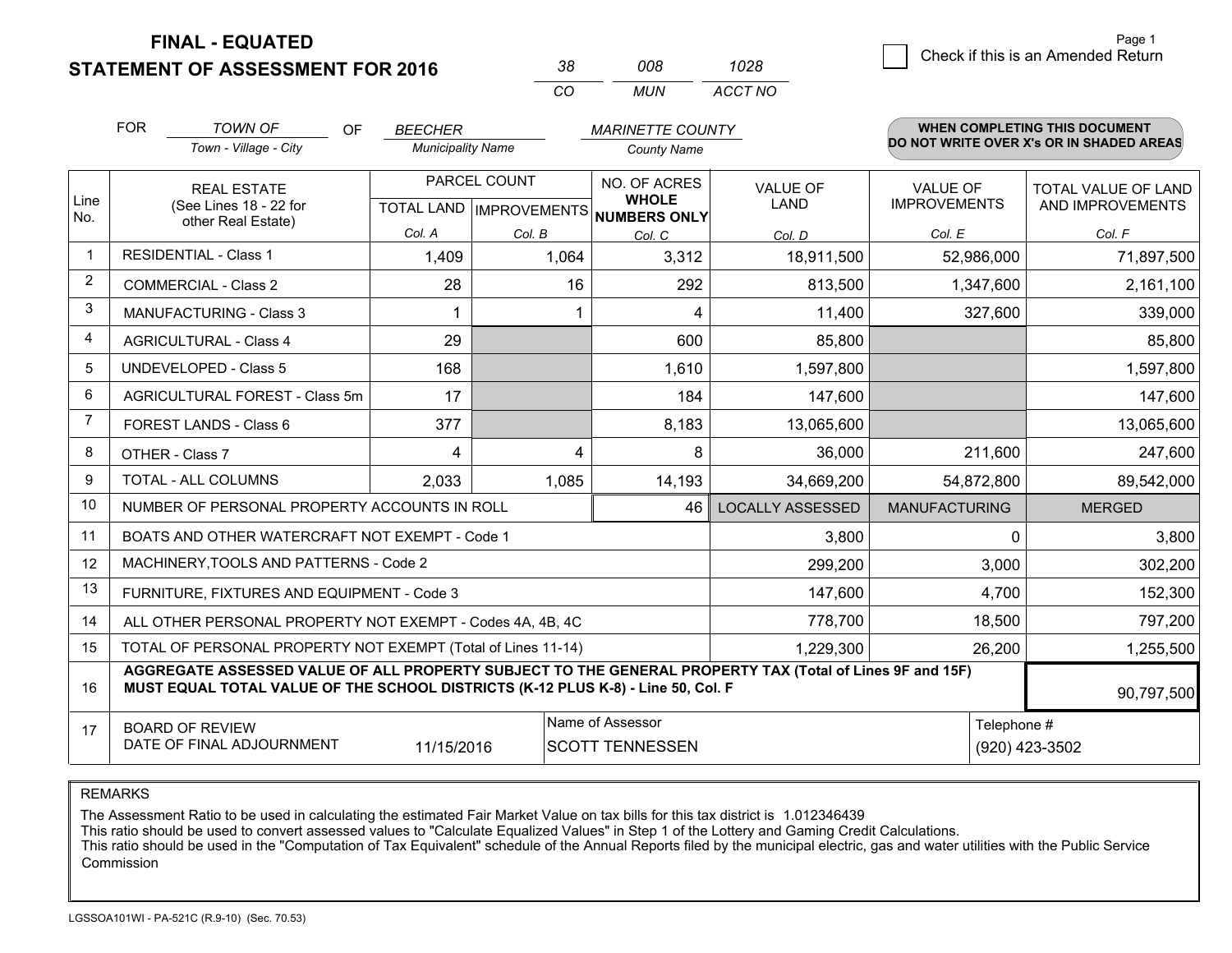*YEAR CO MUN ACCT NO* <sup>2016</sup> <sup>38</sup> <sup>008</sup> <sup>1028</sup>

Do not confuse FOREST LANDS (Line 7) with FOREST CROPS (in this section) - They are **NOT** the same

|    |                                                                                |                 |                 | Private Forest Crop - Reg Class @ 10¢ per acre                   |                 | Private Forest Crop - Reg Class @ \$2.52 per acre             |  |                                                                    |               |                                                                              |
|----|--------------------------------------------------------------------------------|-----------------|-----------------|------------------------------------------------------------------|-----------------|---------------------------------------------------------------|--|--------------------------------------------------------------------|---------------|------------------------------------------------------------------------------|
| 18 | (a) PARCELS                                                                    | (b) ACRES       |                 | (c) ASSESSED VALUE                                               |                 | (d) PARCELS                                                   |  | (e) ACRES                                                          |               | (f) ASSESSED VALUE                                                           |
|    |                                                                                |                 |                 |                                                                  |                 |                                                               |  |                                                                    |               |                                                                              |
|    | Private Forest Crop - Special Class @ 20¢ per acre                             |                 |                 |                                                                  |                 |                                                               |  |                                                                    |               | Entered Before 2005 Managed Forest - Ferrous Mining CLOSED @ \$8.27 per acre |
| 19 | (a) PARCELS                                                                    | (b) ACRES       |                 | (c) ASSESSED VALUE                                               |                 | (d) PARCELS                                                   |  | (e) ACRES                                                          |               | (f) ASSESSED VALUE                                                           |
|    |                                                                                |                 |                 |                                                                  |                 |                                                               |  |                                                                    |               |                                                                              |
|    |                                                                                |                 |                 | Entered Before 2005 Managed Forest - OPEN @ \$.79 per acre       |                 |                                                               |  | Entered Before 2005 Managed Forest - CLOSED @ \$1.87 per acre      |               |                                                                              |
| 20 | (a) PARCELS                                                                    | (b) ACRES       |                 | (c) ASSESSED VALUE                                               |                 | (d) PARCELS                                                   |  | (e) ACRES                                                          |               | (f) ASSESSED VALUE                                                           |
|    | 13                                                                             | 407.23          |                 | 651.600                                                          |                 | 112                                                           |  | 3.681.34                                                           |               | 5,890,000                                                                    |
|    | Entered After 2004 Managed Forest - OPEN @                                     |                 | \$2.14 per acre |                                                                  |                 | Entered After 2004 Managed Forest - CLOSED @ \$10.68 per acre |  |                                                                    |               |                                                                              |
| 21 | (a) PARCELS                                                                    | (b) ACRES       |                 | (c) ASSESSED VALUE                                               |                 | (d) PARCELS                                                   |  | (e) ACRES                                                          |               | (f) ASSESSED VALUE                                                           |
|    |                                                                                |                 |                 |                                                                  |                 |                                                               |  |                                                                    |               |                                                                              |
|    | 12                                                                             | 381.57          |                 | 596,300                                                          |                 | 58<br>1.723.78                                                |  |                                                                    | 2,713,900     |                                                                              |
| 22 | (a) County Forest Cropland Acres                                               |                 |                 | (b) Federal Acres                                                | (c) State Acres |                                                               |  | (d) County (NOT FOREST CROP) Acres                                 |               | (e) Other Acres                                                              |
|    | 7,892.83                                                                       |                 |                 | 1,655.66                                                         |                 |                                                               |  | 107.6                                                              |               | 801.77                                                                       |
|    |                                                                                |                 |                 | Assessed Value of Omitted Property From Prior Years (Sec. 70.44) |                 |                                                               |  | Assessed Value of Sec. 70.43 Corrections of Errors by Assessors    |               |                                                                              |
| 23 |                                                                                | (a) REAL ESTATE |                 | (b) PERSONAL                                                     |                 |                                                               |  | (c1) REAL ESTATE                                                   |               | (c2) PERSONAL                                                                |
|    |                                                                                |                 |                 |                                                                  |                 |                                                               |  |                                                                    |               |                                                                              |
|    | Manufacturing Equated Value of Omitted Property From Prior Years (Sec. 70.995) |                 |                 |                                                                  |                 |                                                               |  | Mfg. Equated Value of Sec.70.43 Corrections of Errors by Assessors |               |                                                                              |
|    |                                                                                | (d) REAL ESTATE |                 | (e) PERSONAL                                                     |                 | (f1) REAL ESTATE                                              |  |                                                                    | (f2) PERSONAL |                                                                              |
|    |                                                                                |                 |                 |                                                                  |                 |                                                               |  |                                                                    |               |                                                                              |

## **SPECIAL DISTRICTS**

| Line<br>No. | Enter 6-digit<br><b>Special District</b><br>Code (Col. A) | <b>Account</b><br><b>Number</b><br>(Col. B) | <b>Special District Name</b><br>(Col. C)  | <b>Locally Assessed Value</b><br>of Real Estate and<br>Personal Property (Col. D) | Mfg Value of Real Estate<br>and Personal Property<br>(Col. E) | <b>Merged Value of</b><br><b>Real Estate and</b><br>Personal Property (Col. F) |
|-------------|-----------------------------------------------------------|---------------------------------------------|-------------------------------------------|-----------------------------------------------------------------------------------|---------------------------------------------------------------|--------------------------------------------------------------------------------|
| 24          | 388040                                                    | 0547                                        | BEECHER & UPPER LAKE PRO & REHAB DISTRICT | 8,671,500                                                                         |                                                               | 8,671,500                                                                      |
| 25          |                                                           |                                             |                                           |                                                                                   |                                                               |                                                                                |
| 26          |                                                           |                                             |                                           |                                                                                   |                                                               |                                                                                |
| 27          |                                                           |                                             |                                           |                                                                                   |                                                               |                                                                                |
| 28          |                                                           |                                             |                                           |                                                                                   |                                                               |                                                                                |
| 29          |                                                           |                                             |                                           |                                                                                   |                                                               |                                                                                |
| 30          |                                                           |                                             |                                           |                                                                                   |                                                               |                                                                                |
| 31          |                                                           |                                             |                                           |                                                                                   |                                                               |                                                                                |
| 32          |                                                           |                                             |                                           |                                                                                   |                                                               |                                                                                |
| 33          |                                                           |                                             |                                           |                                                                                   |                                                               |                                                                                |
| 34          |                                                           |                                             |                                           |                                                                                   |                                                               |                                                                                |
| 35          |                                                           |                                             |                                           |                                                                                   |                                                               |                                                                                |

LGSSOA101WI-PA - 521C (R. 9-10) (Sec. 70.53)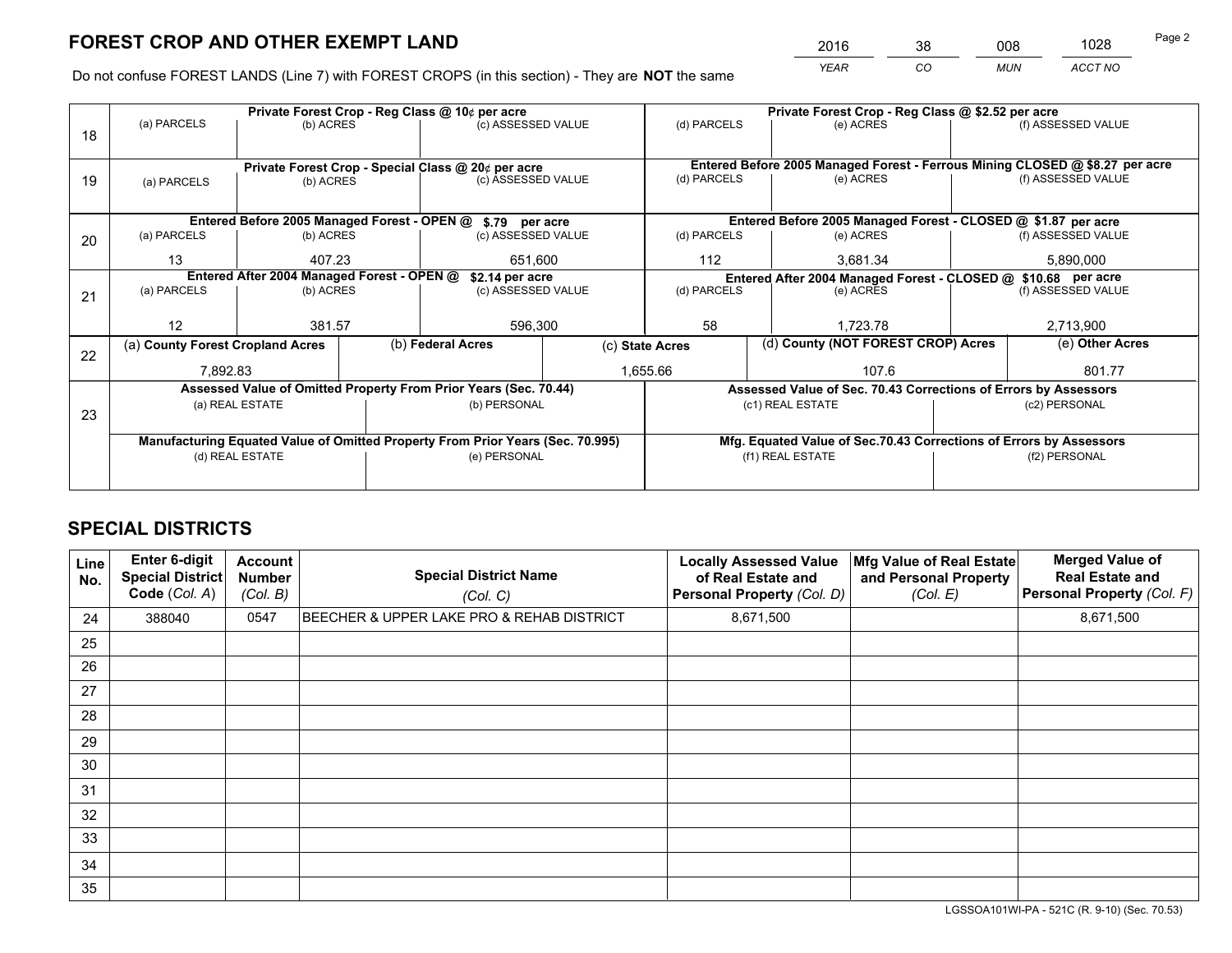|             |                                                          |                                             |                                                         | <b>YEAR</b>                                                                       | $\overline{co}$<br><b>MUN</b>                                 | ACCT NO                                                                        |
|-------------|----------------------------------------------------------|---------------------------------------------|---------------------------------------------------------|-----------------------------------------------------------------------------------|---------------------------------------------------------------|--------------------------------------------------------------------------------|
| Line<br>No. | Enter 6-digit<br><b>School District</b><br>Code (Col. A) | <b>Account</b><br><b>Number</b><br>(Col. B) | <b>School District Name</b><br>(Col. C)                 | <b>Locally Assessed Value</b><br>of Real Estate and<br>Personal Property (Col. D) | Mfg Value of Real Estate<br>and Personal Property<br>(Col. E) | <b>Merged Value of</b><br><b>Real Estate and</b><br>Personal Property (Col. F) |
|             | A. SCHOOL DISTRICTS (K-8 and K-12)                       |                                             |                                                         |                                                                                   |                                                               |                                                                                |
| 36          | 384263                                                   | 0228                                        | SCH D OF BEECHER-DUNBAR-PEMBINE                         | 90,432,300                                                                        | 365,200                                                       | 90,797,500                                                                     |
| 37          |                                                          |                                             |                                                         |                                                                                   |                                                               |                                                                                |
| 38          |                                                          |                                             |                                                         |                                                                                   |                                                               |                                                                                |
| 39          |                                                          |                                             |                                                         |                                                                                   |                                                               |                                                                                |
| 40          |                                                          |                                             |                                                         |                                                                                   |                                                               |                                                                                |
| 41          |                                                          |                                             |                                                         |                                                                                   |                                                               |                                                                                |
| 42          |                                                          |                                             |                                                         |                                                                                   |                                                               |                                                                                |
| 43          |                                                          |                                             |                                                         |                                                                                   |                                                               |                                                                                |
| 44          |                                                          |                                             |                                                         |                                                                                   |                                                               |                                                                                |
| 45<br>46    |                                                          |                                             |                                                         |                                                                                   |                                                               |                                                                                |
| 47          |                                                          |                                             |                                                         |                                                                                   |                                                               |                                                                                |
| 48          |                                                          |                                             |                                                         |                                                                                   |                                                               |                                                                                |
| 49          |                                                          |                                             |                                                         |                                                                                   |                                                               |                                                                                |
| 50          |                                                          |                                             | TOTAL ASSESSED VALUE OF SCHOOL DISTRICTS (K-8 and K-12) | 90,432,300                                                                        | 365,200                                                       | 90,797,500                                                                     |
|             | <b>B.</b><br><b>UNION HIGH SCHOOL DISTRICTS</b>          |                                             |                                                         |                                                                                   |                                                               |                                                                                |
| 51          |                                                          |                                             |                                                         |                                                                                   |                                                               |                                                                                |
| 52          |                                                          |                                             |                                                         |                                                                                   |                                                               |                                                                                |
| 53          |                                                          |                                             |                                                         |                                                                                   |                                                               |                                                                                |
| 54          |                                                          |                                             |                                                         |                                                                                   |                                                               |                                                                                |
| 55          |                                                          |                                             | TOTAL ASSESSED VALUE OF UNION HIGH SCHOOLS              |                                                                                   |                                                               |                                                                                |
|             | C.<br><b>TECHNICAL COLLEGE DISTRICTS</b>                 |                                             |                                                         |                                                                                   |                                                               |                                                                                |
| 56          | 001300                                                   | 0012                                        | NORTHEAST WISCONSIN TECH COLLEGE GNBY                   | 90,432,300                                                                        | 365,200                                                       | 90,797,500                                                                     |
| 57          |                                                          |                                             |                                                         |                                                                                   |                                                               |                                                                                |
| 58          |                                                          |                                             |                                                         |                                                                                   |                                                               |                                                                                |
| 59          |                                                          |                                             | TOTAL ASSESSED VALUE OF TECHNICAL COLLEGES              | 90,432,300                                                                        | 365,200                                                       | 90,797,500                                                                     |

38

008

 *I hereby certify, to the best of my knowledge and belief, this form is complete and correct.*

**SCHOOL DISTRICTS**

| Print name of preparer | Title                    |                | Date (MM/DD/CCYY) |
|------------------------|--------------------------|----------------|-------------------|
|                        |                          |                |                   |
| Signature of preparer  | Contact Telephone Number | E-mail address |                   |
|                        | $\overline{\phantom{a}}$ |                |                   |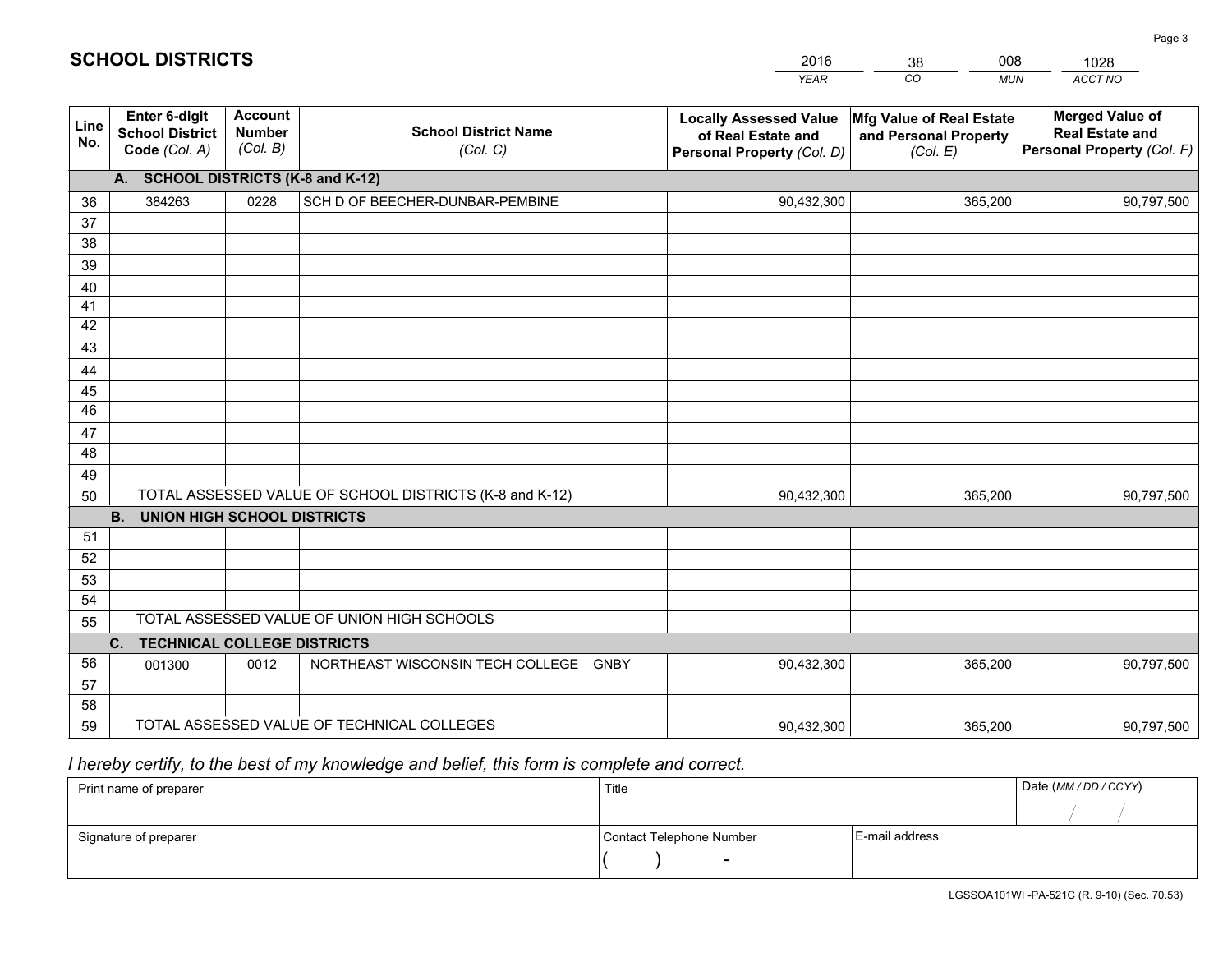#### **HIGHLIGHTS**

- 1. Complete the Statement of Assessment after the Board of Review. Reflect any changes made there.
- 2. Use black ink to complete.
- 3. Line 16 must equal Line 50, Col D.
- 4. Line 55 must equal the total of K-8 schools listed on lines 36-49. Do not include K-12 schools in this comparision.
- 5. Line 59, Col. D must equal Line 16.
- 6. Special District, School District and Technical College District values must include both real estate and personal property. Examples of Special districts are: town sanitary districts, public inland lake protection and rehabilitation districts, and metropolitan sewerage districts.
- 7. DO NOT INCLUDE Manufacturing property values.DOR will print these values on the final SOA.
- 8. Accuracy of this form is very important. The values reported directly affect the equalized value DOR calculates for school and special districts.

#### **Page 1:**

 If not prefilled, enter the tax year,county and municipal code,municipal type, municipal name and county name on the top of form.

Check the Amended box, if filing an amended / corrected SOA.

 Report the parcel count, acres and assessed value of taxable general property, total parcel count, (real and personal), total acres, and values from final figures set by the Board of Review.

- A. Real Estate land and improvements (buildings, etc.) is reported on lines 1 8, total line 9.
- B. Personal Property is reported on lines 11 14, Column D, total line 15.
- C. To complete this report, use the computer produced summary of the assessment roll that shows these amounts.
- D. Use whole numbers only.
- E. Add each line across and each column down to verify entries.

#### **Page 2:**

- A. Report Special Items (not subject to general property tax).
- 1. Private Forest Croplands and Managed Forest Lands are reported on lines 18,19, 20 and 21. Be sure to report assessed values **NOT** taxes.
- 2. You should have copies of the orders of entry, orders of withdrawal, etc., to update your assessment roll.
	- 3. Show hundredths of acres (e.g. 39.75).
- 4. Tax exempt lands are reported on line 22.
- 5. Omitted property and sec. 70.43, Wis. Stats., corrections of errors by assessor are reported on line 23. Report real estate and personal property separately. These should be for **prior years**, not something found on the current assessment roll after the board of review.
- B. Special District (Lines 24-35) Include the value of both real and personal property.

 The Department of Revenue (DOR) preprints much of the information regarding names and codes for schools, special districts,etc. If a district is not listed, enter the name and value only, DOR will enter the proper code.

### **Page 3 School Districts:**

Include the value of both real and personal property.

Report School District (regular, elementary, union high school, and technical college).

- 1. Regular (K-12) and Elementary (K-8) school values are reported on lines 36-49, total on line 50.
- 2. Union High School (UHS) (use only if elementary schools are listed on lines 36-49) are reported on lines 51-54. UHS total value (line 55) must equal to the total **elementary school** values reported on lines 36-49. Do notinclude K-12 schools in this comparison.
- 3. Technical College values are reported on lines 56-58, total on line 59.
- 4. Use the computer summary that shows these amounts to complete this report.

#### **This form is due the second Monday in June. File this report only after your Board of Review is complete.**

 *If you have questions: Return forms to:*

Fax number: (608) 264-6887 PO Box 8971

 Email: lgs@revenue.wi.gov Wisconsin Department of Revenue Call: (608) 261-5341 Local Government Services Section 6-97Madison WI 53708-8971

PEMBINE, WI 54156 - 0273 PEMBINE, WI 54156 - 0273 TOWN OF BEECHER CINDY MORGAN<br>TOWN OF BEECHER CINDY MORGAN PO BOX 273 PO BOX 273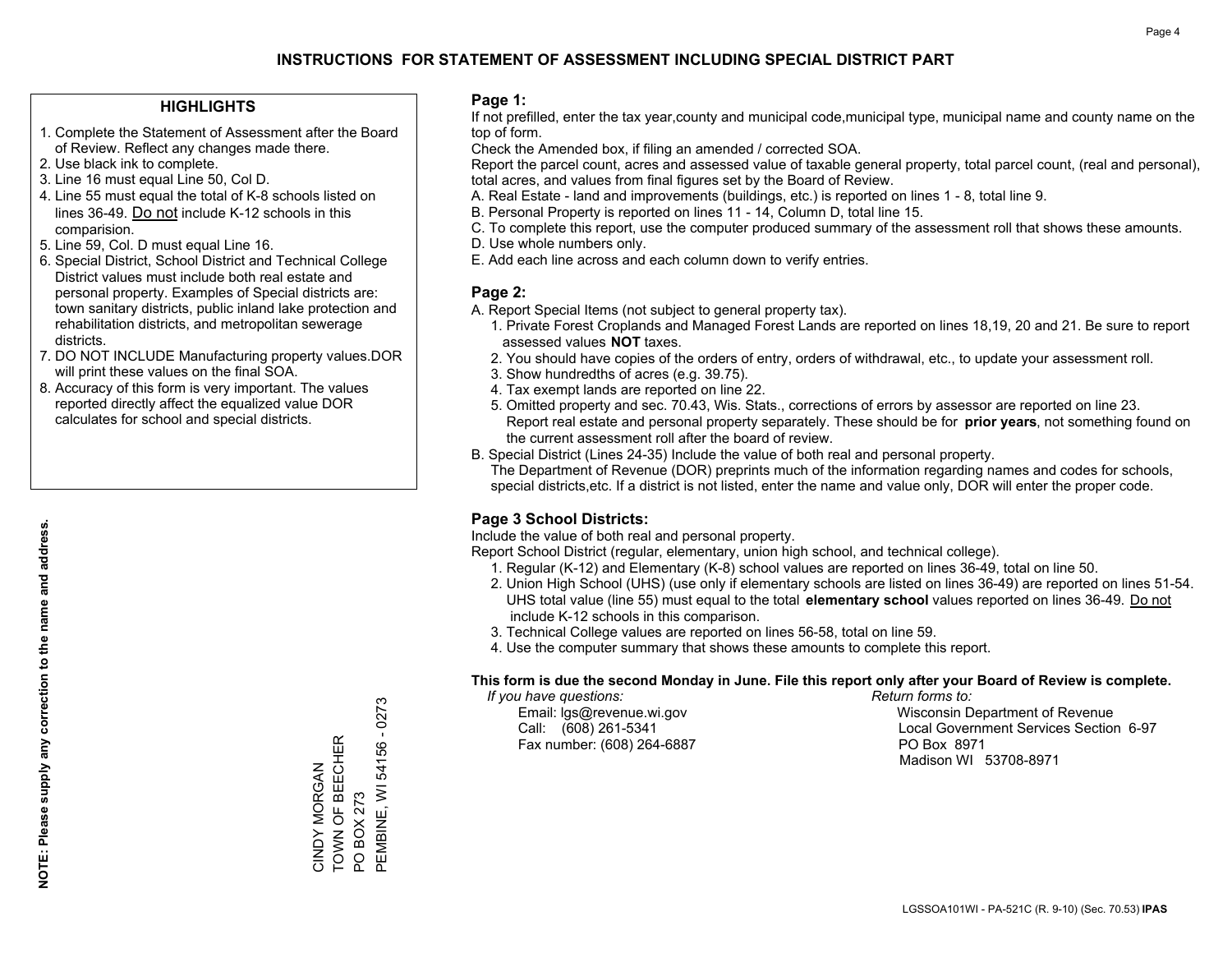**STATEMENT OF ASSESSMENT FOR 2016** 

| -38. | 010   | 1029    |
|------|-------|---------|
| CO.  | MI IN | ACCT NO |

|                | <b>FOR</b>                                                                                                                                                                                   | <b>TOWN OF</b><br>OF                                         | <b>DUNBAR</b>            |              | <b>MARINETTE COUNTY</b>                  |                                |                                        | WHEN COMPLETING THIS DOCUMENT            |
|----------------|----------------------------------------------------------------------------------------------------------------------------------------------------------------------------------------------|--------------------------------------------------------------|--------------------------|--------------|------------------------------------------|--------------------------------|----------------------------------------|------------------------------------------|
|                |                                                                                                                                                                                              | Town - Village - City                                        | <b>Municipality Name</b> |              | <b>County Name</b>                       |                                |                                        | DO NOT WRITE OVER X's OR IN SHADED AREAS |
| Line           |                                                                                                                                                                                              | <b>REAL ESTATE</b><br>(See Lines 18 - 22 for                 |                          | PARCEL COUNT | NO. OF ACRES<br><b>WHOLE</b>             | <b>VALUE OF</b><br><b>LAND</b> | <b>VALUE OF</b><br><b>IMPROVEMENTS</b> | TOTAL VALUE OF LAND<br>AND IMPROVEMENTS  |
| No.            |                                                                                                                                                                                              | other Real Estate)                                           |                          |              | TOTAL LAND   IMPROVEMENTS   NUMBERS ONLY |                                |                                        |                                          |
|                | <b>RESIDENTIAL - Class 1</b>                                                                                                                                                                 |                                                              | Col. A                   | Col. B       | Col. C                                   | Col. D                         | Col. E                                 | Col. F                                   |
|                |                                                                                                                                                                                              |                                                              | 1,024                    | 819          | 2,253                                    | 17,670,700                     | 40,923,300                             | 58,594,000                               |
| 2              |                                                                                                                                                                                              | <b>COMMERCIAL - Class 2</b>                                  | 9                        | 9            | 23                                       | 126,200                        | 605,300                                | 731,500                                  |
| 3              |                                                                                                                                                                                              | <b>MANUFACTURING - Class 3</b>                               | $\Omega$                 | $\Omega$     | $\Omega$                                 | 0                              |                                        | $\Omega$<br>$\Omega$                     |
| 4              |                                                                                                                                                                                              | <b>AGRICULTURAL - Class 4</b>                                | 81                       |              | 1,484                                    | 197,200                        |                                        | 197,200                                  |
| 5              |                                                                                                                                                                                              | <b>UNDEVELOPED - Class 5</b>                                 | 159                      |              | 1,083                                    | 263,700                        |                                        | 263,700                                  |
| 6              |                                                                                                                                                                                              | AGRICULTURAL FOREST - Class 5m                               | 47                       |              | 578                                      | 523,000                        |                                        | 523,000                                  |
| $\overline{7}$ | FOREST LANDS - Class 6                                                                                                                                                                       |                                                              | 498                      |              | 11,158                                   | 19,279,900                     |                                        | 19,279,900                               |
| 8              |                                                                                                                                                                                              | OTHER - Class 7                                              | 8                        | 8            | 9                                        | 69,800                         | 487,200                                | 557,000                                  |
| 9              |                                                                                                                                                                                              | TOTAL - ALL COLUMNS                                          | 1,826                    | 836          | 16,588                                   | 38,130,500                     | 42,015,800                             | 80,146,300                               |
| 10             |                                                                                                                                                                                              | NUMBER OF PERSONAL PROPERTY ACCOUNTS IN ROLL                 |                          |              | 34                                       | <b>LOCALLY ASSESSED</b>        | <b>MANUFACTURING</b>                   | <b>MERGED</b>                            |
| 11             |                                                                                                                                                                                              | BOATS AND OTHER WATERCRAFT NOT EXEMPT - Code 1               |                          |              |                                          | 0                              |                                        | $\Omega$<br>0                            |
| 12             |                                                                                                                                                                                              | MACHINERY, TOOLS AND PATTERNS - Code 2                       |                          |              |                                          | 5,500                          |                                        | 5,500<br>0                               |
| 13             |                                                                                                                                                                                              | FURNITURE, FIXTURES AND EQUIPMENT - Code 3                   |                          |              |                                          | 56,200                         |                                        | $\mathbf 0$<br>56,200                    |
| 14             |                                                                                                                                                                                              | ALL OTHER PERSONAL PROPERTY NOT EXEMPT - Codes 4A, 4B, 4C    |                          |              |                                          | 285,900                        |                                        | $\mathbf 0$<br>285,900                   |
| 15             |                                                                                                                                                                                              | TOTAL OF PERSONAL PROPERTY NOT EXEMPT (Total of Lines 11-14) |                          |              |                                          | 347,600                        |                                        | 347,600<br>0                             |
| 16             | AGGREGATE ASSESSED VALUE OF ALL PROPERTY SUBJECT TO THE GENERAL PROPERTY TAX (Total of Lines 9F and 15F)<br>MUST EQUAL TOTAL VALUE OF THE SCHOOL DISTRICTS (K-12 PLUS K-8) - Line 50, Col. F |                                                              |                          |              |                                          |                                | 80,493,900                             |                                          |
| 17             |                                                                                                                                                                                              | <b>BOARD OF REVIEW</b>                                       |                          |              | Name of Assessor                         |                                |                                        | Telephone #                              |
|                |                                                                                                                                                                                              | DATE OF FINAL ADJOURNMENT                                    | 06/08/2016               |              | <b>MICHAEL CHILDERS</b>                  |                                |                                        | (715) 478-2881                           |

REMARKS

The Assessment Ratio to be used in calculating the estimated Fair Market Value on tax bills for this tax district is 1.109299807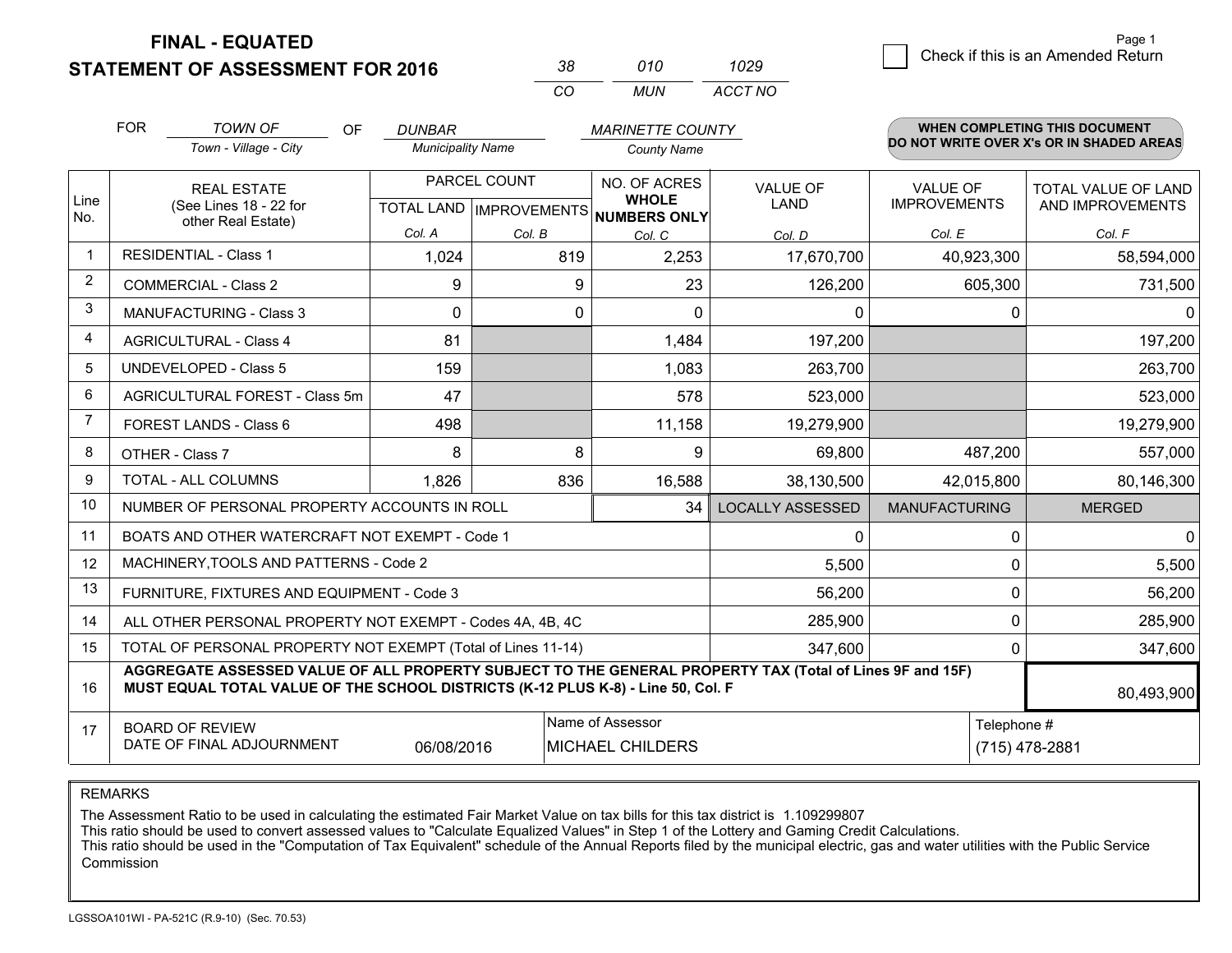*YEAR CO MUN ACCT NO* <sup>2016</sup> <sup>38</sup> <sup>010</sup> <sup>1029</sup>

Do not confuse FOREST LANDS (Line 7) with FOREST CROPS (in this section) - They are **NOT** the same

|    |                                                                                |                                            |                 | Private Forest Crop - Reg Class @ 10¢ per acre                   |                                                               | Private Forest Crop - Reg Class @ \$2.52 per acre |                                                                 |  |                                                                              |  |
|----|--------------------------------------------------------------------------------|--------------------------------------------|-----------------|------------------------------------------------------------------|---------------------------------------------------------------|---------------------------------------------------|-----------------------------------------------------------------|--|------------------------------------------------------------------------------|--|
| 18 | (a) PARCELS                                                                    | (b) ACRES                                  |                 | (c) ASSESSED VALUE                                               |                                                               | (d) PARCELS                                       | (e) ACRES                                                       |  | (f) ASSESSED VALUE                                                           |  |
|    |                                                                                |                                            |                 |                                                                  |                                                               |                                                   |                                                                 |  |                                                                              |  |
|    |                                                                                |                                            |                 | Private Forest Crop - Special Class @ 20¢ per acre               |                                                               |                                                   |                                                                 |  | Entered Before 2005 Managed Forest - Ferrous Mining CLOSED @ \$8.27 per acre |  |
| 19 | (a) PARCELS                                                                    | (b) ACRES                                  |                 | (c) ASSESSED VALUE                                               |                                                               | (d) PARCELS                                       | (e) ACRES                                                       |  | (f) ASSESSED VALUE                                                           |  |
|    |                                                                                |                                            |                 |                                                                  |                                                               |                                                   |                                                                 |  |                                                                              |  |
|    |                                                                                |                                            |                 | Entered Before 2005 Managed Forest - OPEN @ \$.79 per acre       |                                                               |                                                   | Entered Before 2005 Managed Forest - CLOSED @ \$1.87 per acre   |  |                                                                              |  |
| 20 | (a) PARCELS                                                                    | (b) ACRES                                  |                 | (c) ASSESSED VALUE                                               |                                                               | (d) PARCELS                                       | (e) ACRES                                                       |  | (f) ASSESSED VALUE                                                           |  |
|    | 19                                                                             | 683.92                                     |                 | 929,600                                                          |                                                               | 79                                                | 2,647.03                                                        |  | 4,269,800                                                                    |  |
|    |                                                                                | Entered After 2004 Managed Forest - OPEN @ | \$2.14 per acre |                                                                  | Entered After 2004 Managed Forest - CLOSED @ \$10.68 per acre |                                                   |                                                                 |  |                                                                              |  |
| 21 | (a) PARCELS                                                                    | (b) ACRES                                  |                 | (c) ASSESSED VALUE                                               | (d) PARCELS                                                   |                                                   | (e) ACRES                                                       |  | (f) ASSESSED VALUE                                                           |  |
|    |                                                                                |                                            |                 |                                                                  |                                                               |                                                   |                                                                 |  |                                                                              |  |
|    | 25                                                                             | 957.55                                     |                 | 1,345,400                                                        |                                                               | 41<br>1.353.04                                    |                                                                 |  | 2,127,900                                                                    |  |
| 22 | (a) County Forest Cropland Acres                                               |                                            |                 | (b) Federal Acres                                                | (c) State Acres                                               |                                                   | (d) County (NOT FOREST CROP) Acres                              |  | (e) Other Acres                                                              |  |
|    | 43,360.91                                                                      |                                            |                 |                                                                  |                                                               | 824.16                                            | 34.69                                                           |  | 551.12                                                                       |  |
|    |                                                                                |                                            |                 | Assessed Value of Omitted Property From Prior Years (Sec. 70.44) |                                                               |                                                   | Assessed Value of Sec. 70.43 Corrections of Errors by Assessors |  |                                                                              |  |
| 23 |                                                                                | (a) REAL ESTATE                            |                 | (b) PERSONAL                                                     |                                                               |                                                   | (c1) REAL ESTATE                                                |  | (c2) PERSONAL                                                                |  |
|    |                                                                                |                                            |                 |                                                                  |                                                               |                                                   |                                                                 |  |                                                                              |  |
|    | Manufacturing Equated Value of Omitted Property From Prior Years (Sec. 70.995) |                                            |                 |                                                                  |                                                               |                                                   |                                                                 |  | Mfg. Equated Value of Sec.70.43 Corrections of Errors by Assessors           |  |
|    |                                                                                | (d) REAL ESTATE                            |                 | (e) PERSONAL                                                     |                                                               | (f1) REAL ESTATE                                  |                                                                 |  | (f2) PERSONAL                                                                |  |
|    |                                                                                |                                            |                 |                                                                  |                                                               |                                                   |                                                                 |  |                                                                              |  |

## **SPECIAL DISTRICTS**

| Line<br>No. | Enter 6-digit<br><b>Special District</b> | <b>Account</b><br><b>Number</b> | <b>Special District Name</b> | <b>Locally Assessed Value</b><br>of Real Estate and | Mfg Value of Real Estate<br>and Personal Property | <b>Merged Value of</b><br><b>Real Estate and</b> |
|-------------|------------------------------------------|---------------------------------|------------------------------|-----------------------------------------------------|---------------------------------------------------|--------------------------------------------------|
|             | Code (Col. A)                            | (Col. B)                        | (Col. C)                     | Personal Property (Col. D)                          | (Col. E)                                          | Personal Property (Col. F)                       |
| 24          |                                          |                                 |                              |                                                     |                                                   |                                                  |
| 25          |                                          |                                 |                              |                                                     |                                                   |                                                  |
| 26          |                                          |                                 |                              |                                                     |                                                   |                                                  |
| 27          |                                          |                                 |                              |                                                     |                                                   |                                                  |
| 28          |                                          |                                 |                              |                                                     |                                                   |                                                  |
| 29          |                                          |                                 |                              |                                                     |                                                   |                                                  |
| 30          |                                          |                                 |                              |                                                     |                                                   |                                                  |
| 31          |                                          |                                 |                              |                                                     |                                                   |                                                  |
| 32          |                                          |                                 |                              |                                                     |                                                   |                                                  |
| 33          |                                          |                                 |                              |                                                     |                                                   |                                                  |
| 34          |                                          |                                 |                              |                                                     |                                                   |                                                  |
| 35          |                                          |                                 |                              |                                                     |                                                   |                                                  |

LGSSOA101WI-PA - 521C (R. 9-10) (Sec. 70.53)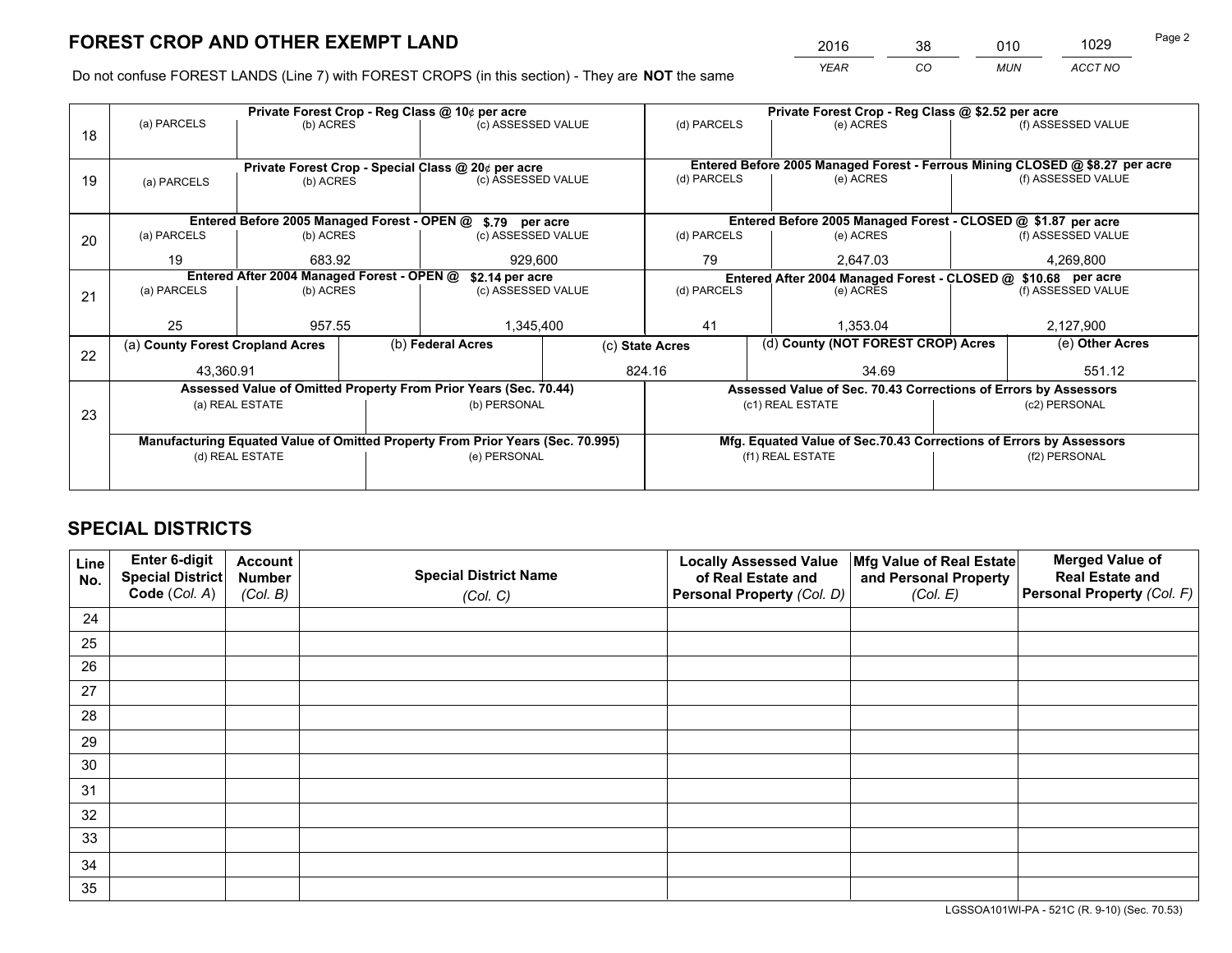|             |                                                          |                                             |                                                         | <b>YEAR</b>                                                                       | $\overline{co}$<br><b>MUN</b>                                 | ACCT NO                                                                        |
|-------------|----------------------------------------------------------|---------------------------------------------|---------------------------------------------------------|-----------------------------------------------------------------------------------|---------------------------------------------------------------|--------------------------------------------------------------------------------|
| Line<br>No. | Enter 6-digit<br><b>School District</b><br>Code (Col. A) | <b>Account</b><br><b>Number</b><br>(Col. B) | <b>School District Name</b><br>(Col. C)                 | <b>Locally Assessed Value</b><br>of Real Estate and<br>Personal Property (Col. D) | Mfg Value of Real Estate<br>and Personal Property<br>(Col. E) | <b>Merged Value of</b><br><b>Real Estate and</b><br>Personal Property (Col. F) |
|             | <b>SCHOOL DISTRICTS (K-8 and K-12)</b><br>A.             |                                             |                                                         |                                                                                   |                                                               |                                                                                |
| 36          | 384263                                                   | 0228                                        | SCH D OF BEECHER-DUNBAR-PEMBINE                         | 80,493,900                                                                        |                                                               | 80,493,900                                                                     |
| 37          |                                                          |                                             |                                                         |                                                                                   |                                                               |                                                                                |
| 38          |                                                          |                                             |                                                         |                                                                                   |                                                               |                                                                                |
| 39          |                                                          |                                             |                                                         |                                                                                   |                                                               |                                                                                |
| 40          |                                                          |                                             |                                                         |                                                                                   |                                                               |                                                                                |
| 41          |                                                          |                                             |                                                         |                                                                                   |                                                               |                                                                                |
| 42          |                                                          |                                             |                                                         |                                                                                   |                                                               |                                                                                |
| 43          |                                                          |                                             |                                                         |                                                                                   |                                                               |                                                                                |
| 44          |                                                          |                                             |                                                         |                                                                                   |                                                               |                                                                                |
| 45          |                                                          |                                             |                                                         |                                                                                   |                                                               |                                                                                |
| 46          |                                                          |                                             |                                                         |                                                                                   |                                                               |                                                                                |
| 47          |                                                          |                                             |                                                         |                                                                                   |                                                               |                                                                                |
| 48          |                                                          |                                             |                                                         |                                                                                   |                                                               |                                                                                |
| 49<br>50    |                                                          |                                             | TOTAL ASSESSED VALUE OF SCHOOL DISTRICTS (K-8 and K-12) | 80,493,900                                                                        |                                                               | 80,493,900                                                                     |
|             | <b>B.</b><br><b>UNION HIGH SCHOOL DISTRICTS</b>          |                                             |                                                         |                                                                                   |                                                               |                                                                                |
| 51          |                                                          |                                             |                                                         |                                                                                   |                                                               |                                                                                |
| 52          |                                                          |                                             |                                                         |                                                                                   |                                                               |                                                                                |
| 53          |                                                          |                                             |                                                         |                                                                                   |                                                               |                                                                                |
| 54          |                                                          |                                             |                                                         |                                                                                   |                                                               |                                                                                |
| 55          |                                                          |                                             | TOTAL ASSESSED VALUE OF UNION HIGH SCHOOLS              |                                                                                   |                                                               |                                                                                |
|             | C. TECHNICAL COLLEGE DISTRICTS                           |                                             |                                                         |                                                                                   |                                                               |                                                                                |
| 56          | 001300                                                   | 0012                                        | NORTHEAST WISCONSIN TECH COLLEGE<br>GNBY                | 80,493,900                                                                        |                                                               | 80,493,900                                                                     |
| 57          |                                                          |                                             |                                                         |                                                                                   |                                                               |                                                                                |
| 58          |                                                          |                                             |                                                         |                                                                                   |                                                               |                                                                                |
| 59          |                                                          |                                             | TOTAL ASSESSED VALUE OF TECHNICAL COLLEGES              | 80,493,900                                                                        |                                                               | 80,493,900                                                                     |

38

010

 *I hereby certify, to the best of my knowledge and belief, this form is complete and correct.*

**SCHOOL DISTRICTS**

| Print name of preparer | Title                    |                | Date (MM / DD / CCYY) |
|------------------------|--------------------------|----------------|-----------------------|
|                        |                          |                |                       |
| Signature of preparer  | Contact Telephone Number | E-mail address |                       |
|                        |                          |                |                       |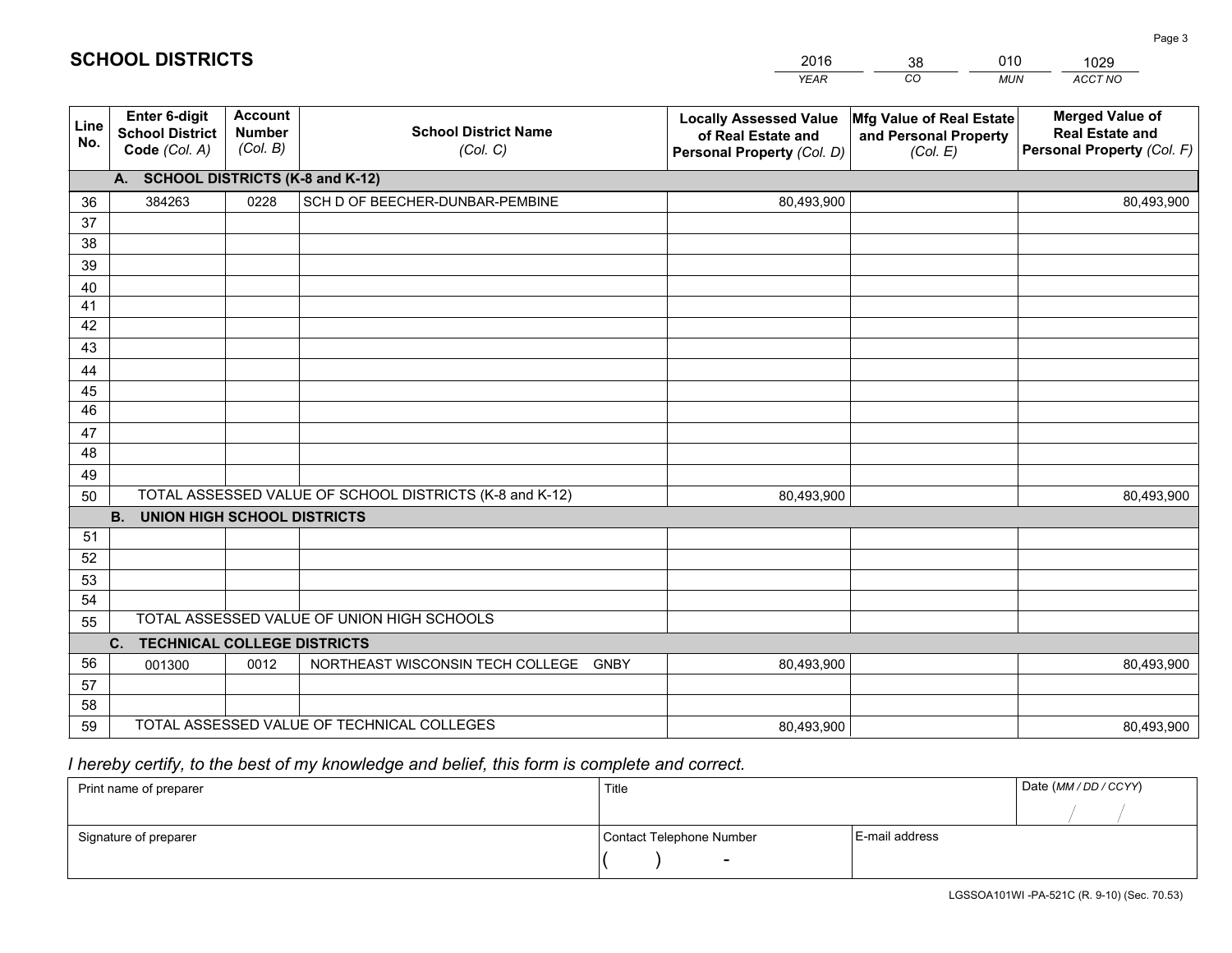#### **HIGHLIGHTS**

- 1. Complete the Statement of Assessment after the Board of Review. Reflect any changes made there.
- 2. Use black ink to complete.
- 3. Line 16 must equal Line 50, Col D.
- 4. Line 55 must equal the total of K-8 schools listed on lines 36-49. Do not include K-12 schools in this comparision.
- 5. Line 59, Col. D must equal Line 16.
- 6. Special District, School District and Technical College District values must include both real estate and personal property. Examples of Special districts are: town sanitary districts, public inland lake protection and rehabilitation districts, and metropolitan sewerage districts.
- 7. DO NOT INCLUDE Manufacturing property values.DOR will print these values on the final SOA.

SUE ANN RODHE PERRY TOWN OF DUNBAR N18956 CC CAMP ROAD DUNBAR, WI 54119

SUE ANN RODHE PERRY<br>TOWN OF DUNBAR<br>N18956 CC CAMP ROAD<br>DUNBAR, WI 54119

 8. Accuracy of this form is very important. The values reported directly affect the equalized value DOR calculates for school and special districts.

#### **Page 1:**

 If not prefilled, enter the tax year,county and municipal code,municipal type, municipal name and county name on the top of form.

Check the Amended box, if filing an amended / corrected SOA.

 Report the parcel count, acres and assessed value of taxable general property, total parcel count, (real and personal), total acres, and values from final figures set by the Board of Review.

- A. Real Estate land and improvements (buildings, etc.) is reported on lines 1 8, total line 9.
- B. Personal Property is reported on lines 11 14, Column D, total line 15.
- C. To complete this report, use the computer produced summary of the assessment roll that shows these amounts.
- D. Use whole numbers only.
- E. Add each line across and each column down to verify entries.

#### **Page 2:**

- A. Report Special Items (not subject to general property tax).
- 1. Private Forest Croplands and Managed Forest Lands are reported on lines 18,19, 20 and 21. Be sure to report assessed values **NOT** taxes.
- 2. You should have copies of the orders of entry, orders of withdrawal, etc., to update your assessment roll.
	- 3. Show hundredths of acres (e.g. 39.75).
- 4. Tax exempt lands are reported on line 22.
- 5. Omitted property and sec. 70.43, Wis. Stats., corrections of errors by assessor are reported on line 23. Report real estate and personal property separately. These should be for **prior years**, not something found on the current assessment roll after the board of review.
- B. Special District (Lines 24-35) Include the value of both real and personal property.
- The Department of Revenue (DOR) preprints much of the information regarding names and codes for schools, special districts,etc. If a district is not listed, enter the name and value only, DOR will enter the proper code.

### **Page 3 School Districts:**

Include the value of both real and personal property.

Report School District (regular, elementary, union high school, and technical college).

- 1. Regular (K-12) and Elementary (K-8) school values are reported on lines 36-49, total on line 50.
- 2. Union High School (UHS) (use only if elementary schools are listed on lines 36-49) are reported on lines 51-54. UHS total value (line 55) must equal to the total **elementary school** values reported on lines 36-49. Do notinclude K-12 schools in this comparison.
- 3. Technical College values are reported on lines 56-58, total on line 59.
- 4. Use the computer summary that shows these amounts to complete this report.

#### **This form is due the second Monday in June. File this report only after your Board of Review is complete.**

 *If you have questions: Return forms to:*

Fax number: (608) 264-6887 PO Box 8971

 Email: lgs@revenue.wi.gov Wisconsin Department of Revenue Call: (608) 261-5341 Local Government Services Section 6-97Madison WI 53708-8971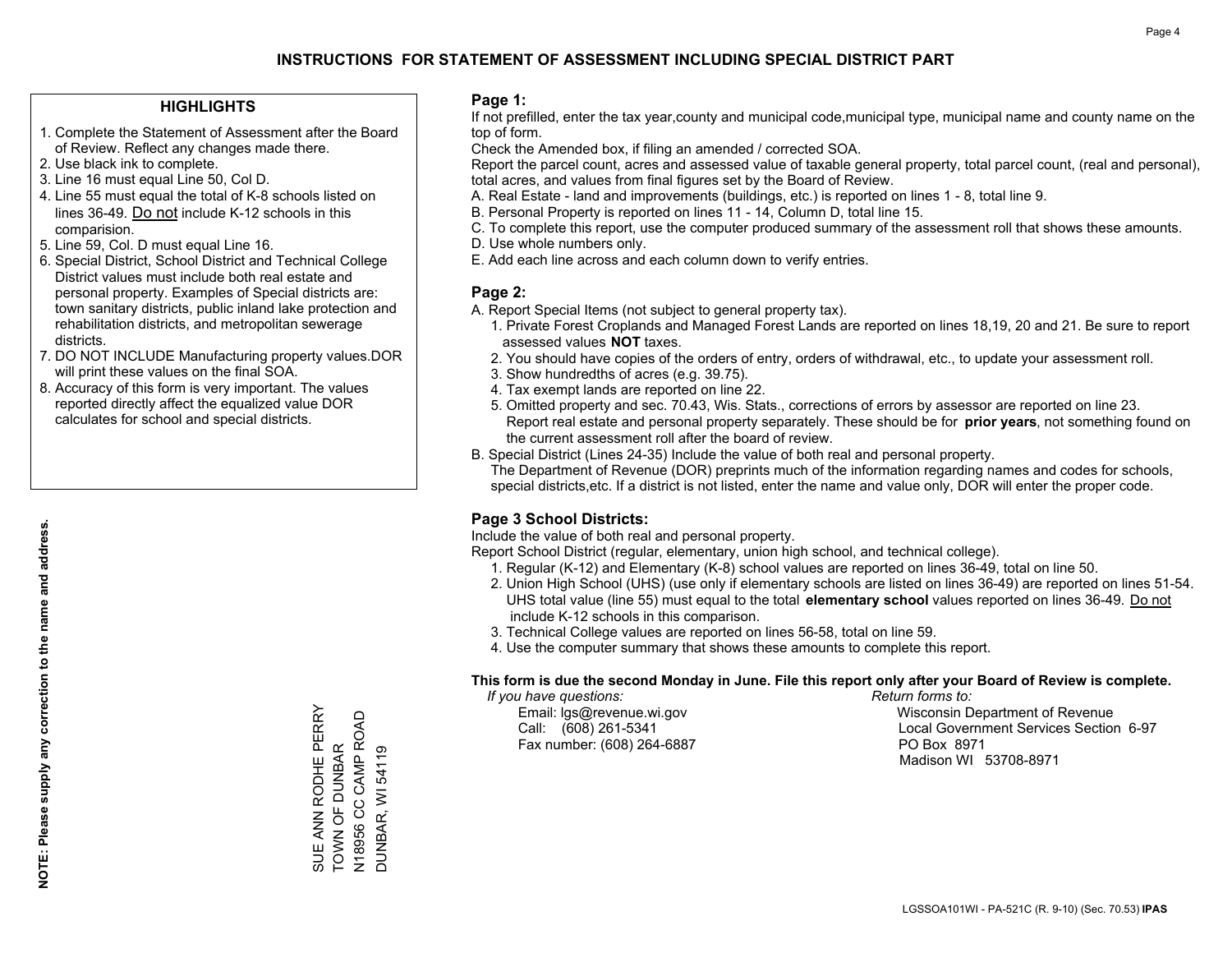**STATEMENT OF ASSESSMENT FOR 2016** 

| 38.      | 012 | 1030    |
|----------|-----|---------|
| $\alpha$ | MUN | ACCT NO |

|                | <b>FOR</b>                                                                                                                                                                                   | <b>TOWN OF</b><br><b>OF</b>                                  | <b>GOODMAN</b>           |              | <b>MARINETTE COUNTY</b>                                                  |                                |                                        | WHEN COMPLETING THIS DOCUMENT                  |
|----------------|----------------------------------------------------------------------------------------------------------------------------------------------------------------------------------------------|--------------------------------------------------------------|--------------------------|--------------|--------------------------------------------------------------------------|--------------------------------|----------------------------------------|------------------------------------------------|
|                |                                                                                                                                                                                              | Town - Village - City                                        | <b>Municipality Name</b> |              | <b>County Name</b>                                                       |                                |                                        | DO NOT WRITE OVER X's OR IN SHADED AREAS       |
| Line<br>No.    |                                                                                                                                                                                              | <b>REAL ESTATE</b><br>(See Lines 18 - 22 for                 |                          | PARCEL COUNT | NO. OF ACRES<br><b>WHOLE</b><br>TOTAL LAND   IMPROVEMENTS   NUMBERS ONLY | <b>VALUE OF</b><br><b>LAND</b> | <b>VALUE OF</b><br><b>IMPROVEMENTS</b> | <b>TOTAL VALUE OF LAND</b><br>AND IMPROVEMENTS |
|                | other Real Estate)                                                                                                                                                                           |                                                              | Col. A                   | Col. B       | Col. C                                                                   | Col. D                         | Col. E                                 | Col. F                                         |
|                | <b>RESIDENTIAL - Class 1</b>                                                                                                                                                                 |                                                              | 972                      | 728          | 2,149                                                                    | 19,041,800                     | 37,705,200                             | 56,747,000                                     |
| 2              |                                                                                                                                                                                              | <b>COMMERCIAL - Class 2</b>                                  | 34                       | 25           | 126                                                                      | 283,000                        | 2,401,700                              | 2,684,700                                      |
| 3              |                                                                                                                                                                                              | <b>MANUFACTURING - Class 3</b>                               | 5                        | 3            | 90                                                                       | 148,000                        | 1,661,500                              | 1,809,500                                      |
| 4              |                                                                                                                                                                                              | <b>AGRICULTURAL - Class 4</b>                                | 43                       |              | 827                                                                      | 130,000                        |                                        | 130,000                                        |
| 5              |                                                                                                                                                                                              | <b>UNDEVELOPED - Class 5</b>                                 | 120                      |              | 1,592                                                                    | 803,900                        |                                        | 803,900                                        |
| 6              |                                                                                                                                                                                              | AGRICULTURAL FOREST - Class 5m                               | 29                       |              | 508                                                                      | 428,300                        |                                        | 428,300                                        |
| $\overline{7}$ |                                                                                                                                                                                              | FOREST LANDS - Class 6                                       | 277                      |              | 3,647                                                                    | 6,219,000                      |                                        | 6,219,000                                      |
| 8              |                                                                                                                                                                                              | OTHER - Class 7                                              | 16                       | 16           | 32                                                                       | 104,800                        | 1,125,100                              | 1,229,900                                      |
| 9              |                                                                                                                                                                                              | TOTAL - ALL COLUMNS                                          | 1,496                    | 772          | 8,971                                                                    | 27,158,800                     | 42,893,500                             | 70,052,300                                     |
| 10             |                                                                                                                                                                                              | NUMBER OF PERSONAL PROPERTY ACCOUNTS IN ROLL                 |                          |              | 31                                                                       | <b>LOCALLY ASSESSED</b>        | <b>MANUFACTURING</b>                   | <b>MERGED</b>                                  |
| 11             |                                                                                                                                                                                              | BOATS AND OTHER WATERCRAFT NOT EXEMPT - Code 1               |                          |              |                                                                          | 0                              | $\Omega$                               | $\mathbf{0}$                                   |
| 12             |                                                                                                                                                                                              | MACHINERY, TOOLS AND PATTERNS - Code 2                       |                          |              |                                                                          | 130,900                        | 1,053,800                              | 1,184,700                                      |
| 13             |                                                                                                                                                                                              | FURNITURE, FIXTURES AND EQUIPMENT - Code 3                   |                          |              |                                                                          | 109,800                        | 10,900                                 | 120,700                                        |
| 14             |                                                                                                                                                                                              | ALL OTHER PERSONAL PROPERTY NOT EXEMPT - Codes 4A, 4B, 4C    |                          |              |                                                                          | 982,900                        | 3,400                                  | 986,300                                        |
| 15             |                                                                                                                                                                                              | TOTAL OF PERSONAL PROPERTY NOT EXEMPT (Total of Lines 11-14) |                          |              |                                                                          | 1,223,600                      | 1,068,100                              | 2,291,700                                      |
| 16             | AGGREGATE ASSESSED VALUE OF ALL PROPERTY SUBJECT TO THE GENERAL PROPERTY TAX (Total of Lines 9F and 15F)<br>MUST EQUAL TOTAL VALUE OF THE SCHOOL DISTRICTS (K-12 PLUS K-8) - Line 50, Col. F |                                                              |                          |              |                                                                          |                                | 72,344,000                             |                                                |
| 17             | Name of Assessor<br>Telephone #<br><b>BOARD OF REVIEW</b><br>DATE OF FINAL ADJOURNMENT<br>05/25/2016<br>PETER A LIPTACK<br>(715) 276-7194                                                    |                                                              |                          |              |                                                                          |                                |                                        |                                                |

REMARKS

The Assessment Ratio to be used in calculating the estimated Fair Market Value on tax bills for this tax district is 1.003400211<br>This ratio should be used to convert assessed values to "Calculate Equalized Values" in Step Commission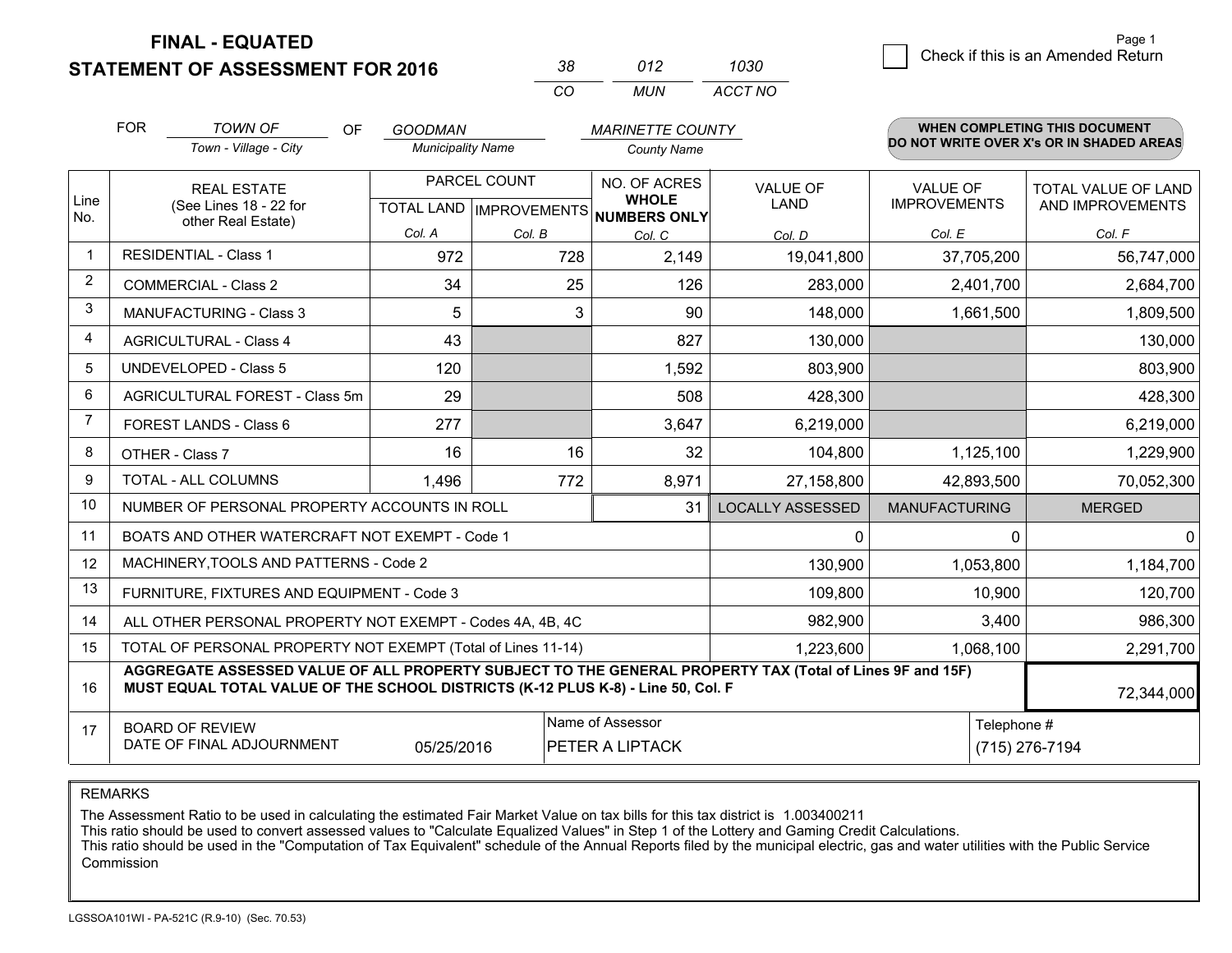*YEAR CO MUN ACCT NO* <sup>2016</sup> <sup>38</sup> <sup>012</sup> <sup>1030</sup>

Do not confuse FOREST LANDS (Line 7) with FOREST CROPS (in this section) - They are **NOT** the same

|    |                                                                                | Private Forest Crop - Reg Class @ 10¢ per acre                   |  |                                                    |  | Private Forest Crop - Reg Class @ \$2.52 per acre             |                                                                              |                                                                    |                    |  |
|----|--------------------------------------------------------------------------------|------------------------------------------------------------------|--|----------------------------------------------------|--|---------------------------------------------------------------|------------------------------------------------------------------------------|--------------------------------------------------------------------|--------------------|--|
| 18 | (a) PARCELS                                                                    | (b) ACRES                                                        |  | (c) ASSESSED VALUE                                 |  | (d) PARCELS                                                   | (e) ACRES                                                                    |                                                                    | (f) ASSESSED VALUE |  |
|    |                                                                                |                                                                  |  |                                                    |  |                                                               |                                                                              |                                                                    |                    |  |
|    |                                                                                |                                                                  |  | Private Forest Crop - Special Class @ 20¢ per acre |  |                                                               | Entered Before 2005 Managed Forest - Ferrous Mining CLOSED @ \$8.27 per acre |                                                                    |                    |  |
| 19 | (a) PARCELS                                                                    | (b) ACRES                                                        |  | (c) ASSESSED VALUE                                 |  | (d) PARCELS                                                   | (e) ACRES                                                                    |                                                                    | (f) ASSESSED VALUE |  |
|    |                                                                                |                                                                  |  |                                                    |  |                                                               |                                                                              |                                                                    |                    |  |
|    |                                                                                | Entered Before 2005 Managed Forest - OPEN @ \$.79 per acre       |  |                                                    |  |                                                               | Entered Before 2005 Managed Forest - CLOSED @ \$1.87 per acre                |                                                                    |                    |  |
| 20 | (a) PARCELS                                                                    | (b) ACRES                                                        |  | (c) ASSESSED VALUE                                 |  | (d) PARCELS                                                   | (e) ACRES                                                                    |                                                                    | (f) ASSESSED VALUE |  |
|    | 473                                                                            | 18.785.5                                                         |  | 37,213,700                                         |  | 47                                                            | 1,371.91                                                                     |                                                                    | 2,985,100          |  |
|    | Entered After 2004 Managed Forest - OPEN @                                     |                                                                  |  | \$2.14 per acre                                    |  | Entered After 2004 Managed Forest - CLOSED @ \$10.68 per acre |                                                                              |                                                                    |                    |  |
| 21 | (a) PARCELS                                                                    | (b) ACRES                                                        |  | (c) ASSESSED VALUE                                 |  | (d) PARCELS                                                   | (e) ACRES                                                                    | (f) ASSESSED VALUE                                                 |                    |  |
|    |                                                                                |                                                                  |  |                                                    |  |                                                               |                                                                              |                                                                    |                    |  |
|    | 30                                                                             | 893.4                                                            |  | 1,755,800                                          |  | 280<br>10,341.03                                              |                                                                              |                                                                    | 14,714,700         |  |
| 22 | (a) County Forest Cropland Acres                                               |                                                                  |  | (b) Federal Acres                                  |  | (d) County (NOT FOREST CROP) Acres<br>(c) State Acres         |                                                                              | (e) Other Acres                                                    |                    |  |
|    | 26,280.54                                                                      |                                                                  |  | 40                                                 |  | 1,480<br>27.09                                                |                                                                              |                                                                    | 547.57             |  |
|    |                                                                                | Assessed Value of Omitted Property From Prior Years (Sec. 70.44) |  |                                                    |  |                                                               | Assessed Value of Sec. 70.43 Corrections of Errors by Assessors              |                                                                    |                    |  |
| 23 |                                                                                | (a) REAL ESTATE                                                  |  | (b) PERSONAL                                       |  |                                                               | (c1) REAL ESTATE                                                             |                                                                    | (c2) PERSONAL      |  |
|    |                                                                                |                                                                  |  |                                                    |  |                                                               |                                                                              |                                                                    |                    |  |
|    | Manufacturing Equated Value of Omitted Property From Prior Years (Sec. 70.995) |                                                                  |  |                                                    |  |                                                               |                                                                              | Mfg. Equated Value of Sec.70.43 Corrections of Errors by Assessors |                    |  |
|    | (d) REAL ESTATE                                                                |                                                                  |  | (e) PERSONAL                                       |  | (f1) REAL ESTATE                                              |                                                                              |                                                                    | (f2) PERSONAL      |  |
|    |                                                                                |                                                                  |  |                                                    |  |                                                               |                                                                              |                                                                    |                    |  |

## **SPECIAL DISTRICTS**

| Line<br>No. | Enter 6-digit<br><b>Special District</b><br>Code (Col. A) | <b>Account</b><br><b>Number</b><br>(Col. B) | <b>Special District Name</b><br>(Col. C) | <b>Locally Assessed Value</b><br>of Real Estate and<br>Personal Property (Col. D) | Mfg Value of Real Estate<br>and Personal Property<br>(Col. E) | <b>Merged Value of</b><br><b>Real Estate and</b><br>Personal Property (Col. F) |
|-------------|-----------------------------------------------------------|---------------------------------------------|------------------------------------------|-----------------------------------------------------------------------------------|---------------------------------------------------------------|--------------------------------------------------------------------------------|
| 24          | 387050                                                    | 0236                                        | GOODMAN SANITARY DISTRICT #1             | 9,073,500                                                                         | 2,877,600                                                     | 11,951,100                                                                     |
| 25          |                                                           |                                             |                                          |                                                                                   |                                                               |                                                                                |
| 26          |                                                           |                                             |                                          |                                                                                   |                                                               |                                                                                |
| 27          |                                                           |                                             |                                          |                                                                                   |                                                               |                                                                                |
| 28          |                                                           |                                             |                                          |                                                                                   |                                                               |                                                                                |
| 29          |                                                           |                                             |                                          |                                                                                   |                                                               |                                                                                |
| 30          |                                                           |                                             |                                          |                                                                                   |                                                               |                                                                                |
| 31          |                                                           |                                             |                                          |                                                                                   |                                                               |                                                                                |
| 32          |                                                           |                                             |                                          |                                                                                   |                                                               |                                                                                |
| 33          |                                                           |                                             |                                          |                                                                                   |                                                               |                                                                                |
| 34          |                                                           |                                             |                                          |                                                                                   |                                                               |                                                                                |
| 35          |                                                           |                                             |                                          |                                                                                   |                                                               |                                                                                |

LGSSOA101WI-PA - 521C (R. 9-10) (Sec. 70.53)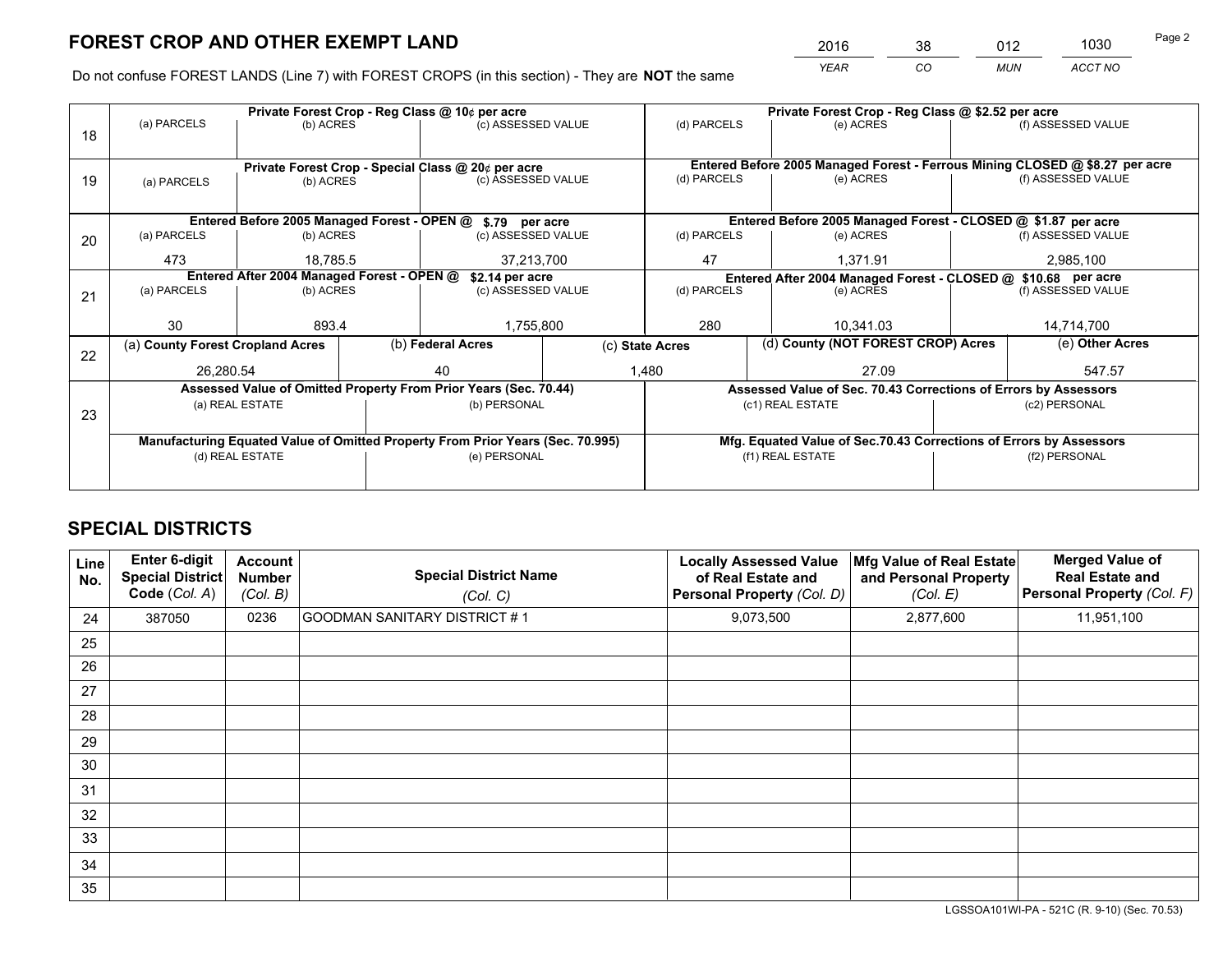|             |                                                          |                                             |                                                         | <b>YEAR</b>                                                                       | $\overline{co}$<br><b>MUN</b>                                 | ACCT NO                                                                        |
|-------------|----------------------------------------------------------|---------------------------------------------|---------------------------------------------------------|-----------------------------------------------------------------------------------|---------------------------------------------------------------|--------------------------------------------------------------------------------|
| Line<br>No. | Enter 6-digit<br><b>School District</b><br>Code (Col. A) | <b>Account</b><br><b>Number</b><br>(Col. B) | <b>School District Name</b><br>(Col. C)                 | <b>Locally Assessed Value</b><br>of Real Estate and<br>Personal Property (Col. D) | Mfg Value of Real Estate<br>and Personal Property<br>(Col. E) | <b>Merged Value of</b><br><b>Real Estate and</b><br>Personal Property (Col. F) |
|             | A. SCHOOL DISTRICTS (K-8 and K-12)                       |                                             |                                                         |                                                                                   |                                                               |                                                                                |
| 36          | 382212                                                   | 0225                                        | SCH D OF GOODMAN-ARMSTRONG                              | 69,466,400                                                                        | 2,877,600                                                     | 72,344,000                                                                     |
| 37          |                                                          |                                             |                                                         |                                                                                   |                                                               |                                                                                |
| 38          |                                                          |                                             |                                                         |                                                                                   |                                                               |                                                                                |
| 39          |                                                          |                                             |                                                         |                                                                                   |                                                               |                                                                                |
| 40          |                                                          |                                             |                                                         |                                                                                   |                                                               |                                                                                |
| 41          |                                                          |                                             |                                                         |                                                                                   |                                                               |                                                                                |
| 42          |                                                          |                                             |                                                         |                                                                                   |                                                               |                                                                                |
| 43          |                                                          |                                             |                                                         |                                                                                   |                                                               |                                                                                |
| 44          |                                                          |                                             |                                                         |                                                                                   |                                                               |                                                                                |
| 45<br>46    |                                                          |                                             |                                                         |                                                                                   |                                                               |                                                                                |
| 47          |                                                          |                                             |                                                         |                                                                                   |                                                               |                                                                                |
| 48          |                                                          |                                             |                                                         |                                                                                   |                                                               |                                                                                |
| 49          |                                                          |                                             |                                                         |                                                                                   |                                                               |                                                                                |
| 50          |                                                          |                                             | TOTAL ASSESSED VALUE OF SCHOOL DISTRICTS (K-8 and K-12) | 69,466,400                                                                        | 2,877,600                                                     | 72,344,000                                                                     |
|             | <b>B.</b><br><b>UNION HIGH SCHOOL DISTRICTS</b>          |                                             |                                                         |                                                                                   |                                                               |                                                                                |
| 51          |                                                          |                                             |                                                         |                                                                                   |                                                               |                                                                                |
| 52          |                                                          |                                             |                                                         |                                                                                   |                                                               |                                                                                |
| 53          |                                                          |                                             |                                                         |                                                                                   |                                                               |                                                                                |
| 54          |                                                          |                                             |                                                         |                                                                                   |                                                               |                                                                                |
| 55          |                                                          |                                             | TOTAL ASSESSED VALUE OF UNION HIGH SCHOOLS              |                                                                                   |                                                               |                                                                                |
|             | C.<br><b>TECHNICAL COLLEGE DISTRICTS</b>                 |                                             |                                                         |                                                                                   |                                                               |                                                                                |
| 56          | 001300                                                   | 0012                                        | NORTHEAST WISCONSIN TECH COLLEGE GNBY                   | 69,466,400                                                                        | 2,877,600                                                     | 72,344,000                                                                     |
| 57          |                                                          |                                             |                                                         |                                                                                   |                                                               |                                                                                |
| 58          |                                                          |                                             |                                                         |                                                                                   |                                                               |                                                                                |
| 59          |                                                          |                                             | TOTAL ASSESSED VALUE OF TECHNICAL COLLEGES              | 69,466,400                                                                        | 2,877,600                                                     | 72,344,000                                                                     |

38

012

 *I hereby certify, to the best of my knowledge and belief, this form is complete and correct.*

**SCHOOL DISTRICTS**

| Print name of preparer | Title                    |                | Date (MM/DD/CCYY) |
|------------------------|--------------------------|----------------|-------------------|
|                        |                          |                |                   |
| Signature of preparer  | Contact Telephone Number | E-mail address |                   |
|                        | $\overline{\phantom{a}}$ |                |                   |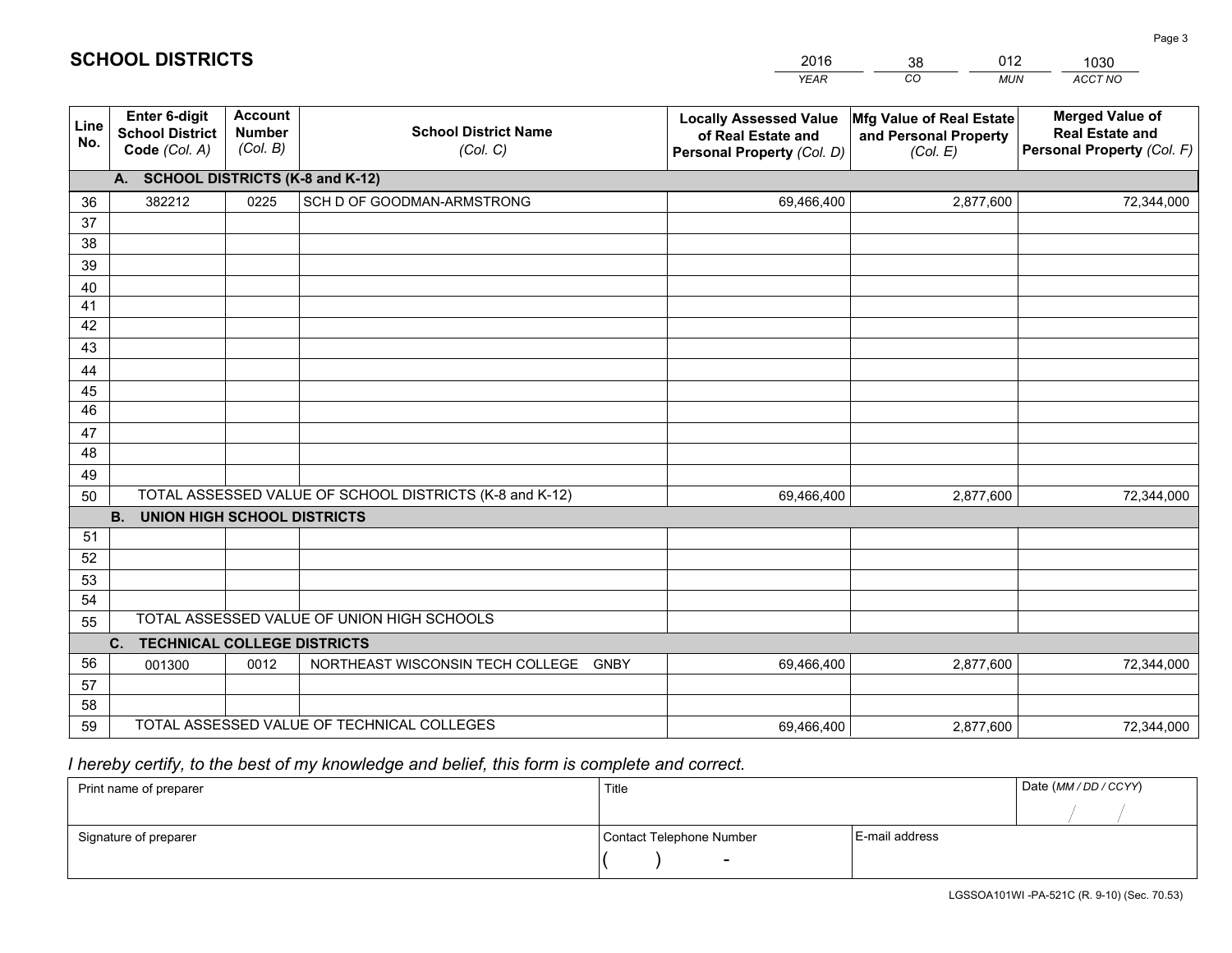#### **HIGHLIGHTS**

- 1. Complete the Statement of Assessment after the Board of Review. Reflect any changes made there.
- 2. Use black ink to complete.
- 3. Line 16 must equal Line 50, Col D.
- 4. Line 55 must equal the total of K-8 schools listed on lines 36-49. Do not include K-12 schools in this comparision.
- 5. Line 59, Col. D must equal Line 16.
- 6. Special District, School District and Technical College District values must include both real estate and personal property. Examples of Special districts are: town sanitary districts, public inland lake protection and rehabilitation districts, and metropolitan sewerage districts.
- 7. DO NOT INCLUDE Manufacturing property values.DOR will print these values on the final SOA.

SUSAN PRATT

TOWN OF GOODMAN

TOWN OF GOODMAN SUSAN PRATT

PO BOX 306

PO BOX 306

GOODMAN, WI 54125 - 0306

GOODMAN, WI 54125 - 0306

 8. Accuracy of this form is very important. The values reported directly affect the equalized value DOR calculates for school and special districts.

#### **Page 1:**

 If not prefilled, enter the tax year,county and municipal code,municipal type, municipal name and county name on the top of form.

Check the Amended box, if filing an amended / corrected SOA.

 Report the parcel count, acres and assessed value of taxable general property, total parcel count, (real and personal), total acres, and values from final figures set by the Board of Review.

- A. Real Estate land and improvements (buildings, etc.) is reported on lines 1 8, total line 9.
- B. Personal Property is reported on lines 11 14, Column D, total line 15.
- C. To complete this report, use the computer produced summary of the assessment roll that shows these amounts.
- D. Use whole numbers only.
- E. Add each line across and each column down to verify entries.

#### **Page 2:**

- A. Report Special Items (not subject to general property tax).
- 1. Private Forest Croplands and Managed Forest Lands are reported on lines 18,19, 20 and 21. Be sure to report assessed values **NOT** taxes.
- 2. You should have copies of the orders of entry, orders of withdrawal, etc., to update your assessment roll.
	- 3. Show hundredths of acres (e.g. 39.75).
- 4. Tax exempt lands are reported on line 22.
- 5. Omitted property and sec. 70.43, Wis. Stats., corrections of errors by assessor are reported on line 23. Report real estate and personal property separately. These should be for **prior years**, not something found on the current assessment roll after the board of review.
- B. Special District (Lines 24-35) Include the value of both real and personal property.
- The Department of Revenue (DOR) preprints much of the information regarding names and codes for schools, special districts,etc. If a district is not listed, enter the name and value only, DOR will enter the proper code.

### **Page 3 School Districts:**

Include the value of both real and personal property.

Report School District (regular, elementary, union high school, and technical college).

- 1. Regular (K-12) and Elementary (K-8) school values are reported on lines 36-49, total on line 50.
- 2. Union High School (UHS) (use only if elementary schools are listed on lines 36-49) are reported on lines 51-54. UHS total value (line 55) must equal to the total **elementary school** values reported on lines 36-49. Do notinclude K-12 schools in this comparison.
- 3. Technical College values are reported on lines 56-58, total on line 59.
- 4. Use the computer summary that shows these amounts to complete this report.

#### **This form is due the second Monday in June. File this report only after your Board of Review is complete.**

 *If you have questions: Return forms to:*

Fax number: (608) 264-6887 PO Box 8971

 Email: lgs@revenue.wi.gov Wisconsin Department of Revenue Call: (608) 261-5341 Local Government Services Section 6-97Madison WI 53708-8971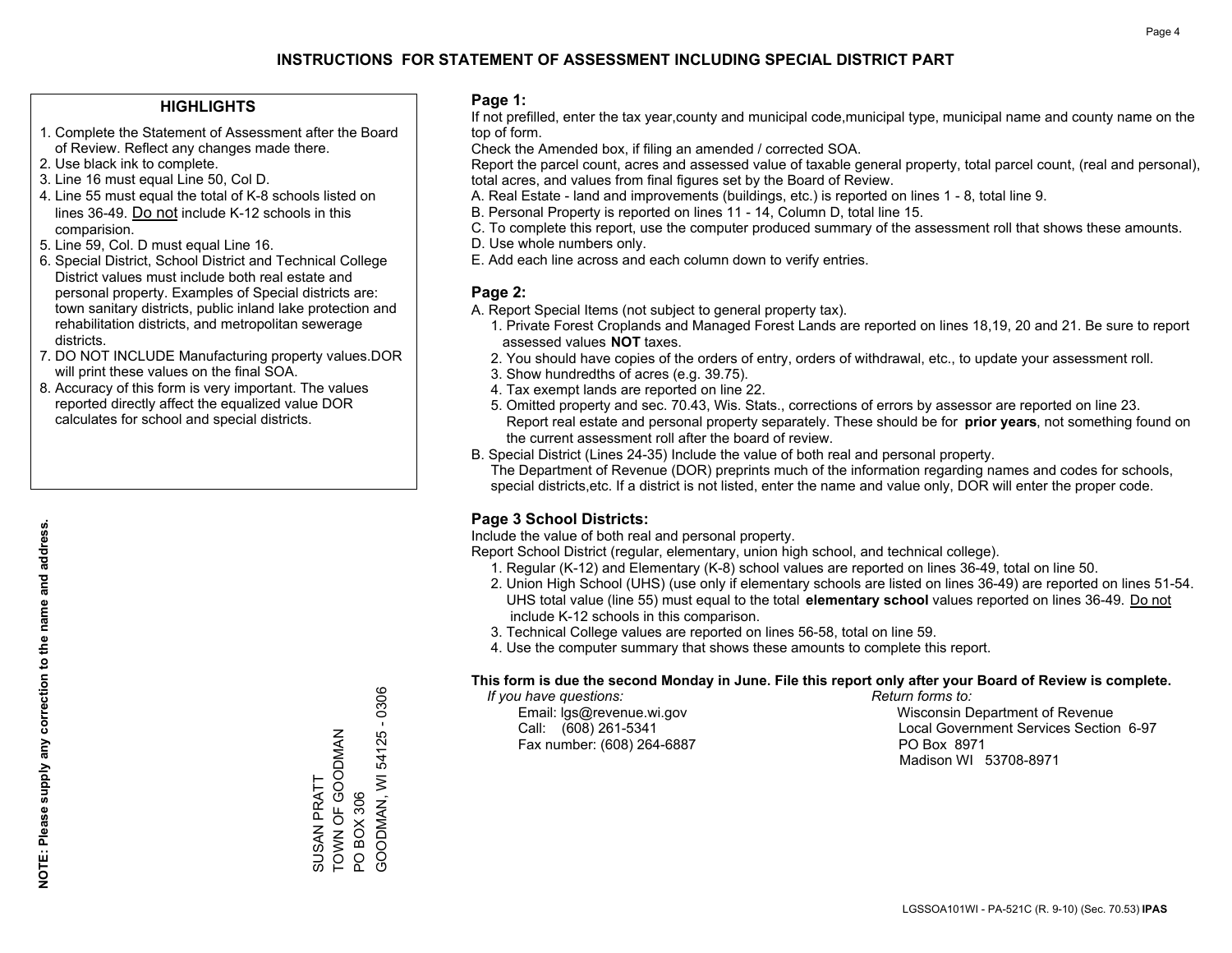**STATEMENT OF ASSESSMENT FOR 2016** 

| 38  | 014 | 1031    |
|-----|-----|---------|
| CO. | MUN | ACCT NO |

|                | <b>FOR</b>                                                                                                                                                                                   | <b>TOWN OF</b><br><b>OF</b>                                  | <b>GROVER</b>            |                                           | <b>MARINETTE COUNTY</b>      |                                |                                        | <b>WHEN COMPLETING THIS DOCUMENT</b>           |
|----------------|----------------------------------------------------------------------------------------------------------------------------------------------------------------------------------------------|--------------------------------------------------------------|--------------------------|-------------------------------------------|------------------------------|--------------------------------|----------------------------------------|------------------------------------------------|
|                |                                                                                                                                                                                              | Town - Village - City                                        | <b>Municipality Name</b> |                                           | <b>County Name</b>           |                                |                                        | DO NOT WRITE OVER X's OR IN SHADED AREAS       |
| Line           |                                                                                                                                                                                              | <b>REAL ESTATE</b><br>(See Lines 18 - 22 for                 |                          | PARCEL COUNT<br>TOTAL LAND   IMPROVEMENTS | NO. OF ACRES<br><b>WHOLE</b> | <b>VALUE OF</b><br><b>LAND</b> | <b>VALUE OF</b><br><b>IMPROVEMENTS</b> | <b>TOTAL VALUE OF LAND</b><br>AND IMPROVEMENTS |
| No.            |                                                                                                                                                                                              | other Real Estate)                                           | Col. A                   | Col. B                                    | NUMBERS ONLY<br>Col. C       | Col. D                         | Col. E                                 | Col. F                                         |
| $\mathbf 1$    |                                                                                                                                                                                              | <b>RESIDENTIAL - Class 1</b><br>693<br>640<br>1,379          |                          | 12,717,700                                | 58,411,700                   | 71,129,400                     |                                        |                                                |
| 2              |                                                                                                                                                                                              | <b>COMMERCIAL - Class 2</b>                                  | 34                       | 22                                        | 225                          | 737,200                        | 3,142,300                              | 3,879,500                                      |
| 3              |                                                                                                                                                                                              | <b>MANUFACTURING - Class 3</b>                               | $\Omega$                 | $\Omega$                                  | $\Omega$                     | 0                              | 0                                      | $\mathbf{0}$                                   |
| 4              |                                                                                                                                                                                              | <b>AGRICULTURAL - Class 4</b>                                | 973                      |                                           | 20,957                       | 3,408,200                      |                                        | 3,408,200                                      |
| 5              |                                                                                                                                                                                              | <b>UNDEVELOPED - Class 5</b>                                 | 708                      |                                           | 3,790                        | 2,598,000                      |                                        | 2,598,000                                      |
| 6              |                                                                                                                                                                                              | AGRICULTURAL FOREST - Class 5m                               | 545                      |                                           | 7,241                        | 6,149,000                      |                                        | 6,149,000                                      |
| $\overline{7}$ |                                                                                                                                                                                              | FOREST LANDS - Class 6                                       | 288                      |                                           | 7,369                        | 12,139,900                     |                                        | 12,139,900                                     |
| 8              |                                                                                                                                                                                              | OTHER - Class 7                                              | 222                      | 222                                       | 406                          | 3,898,200                      | 23,530,900                             | 27,429,100                                     |
| 9              |                                                                                                                                                                                              | TOTAL - ALL COLUMNS                                          | 3,463                    | 884                                       | 41,367                       | 41,648,200                     | 85,084,900                             | 126,733,100                                    |
| 10             |                                                                                                                                                                                              | NUMBER OF PERSONAL PROPERTY ACCOUNTS IN ROLL                 |                          |                                           | 31                           | <b>LOCALLY ASSESSED</b>        | <b>MANUFACTURING</b>                   | <b>MERGED</b>                                  |
| 11             |                                                                                                                                                                                              | BOATS AND OTHER WATERCRAFT NOT EXEMPT - Code 1               |                          |                                           |                              | 0                              | 0                                      | $\mathbf{0}$                                   |
| 12             |                                                                                                                                                                                              | MACHINERY, TOOLS AND PATTERNS - Code 2                       |                          |                                           |                              | 163,800                        | 737,000                                | 900,800                                        |
| 13             |                                                                                                                                                                                              | FURNITURE, FIXTURES AND EQUIPMENT - Code 3                   |                          |                                           |                              | 56,600                         | 2,600                                  | 59,200                                         |
| 14             |                                                                                                                                                                                              | ALL OTHER PERSONAL PROPERTY NOT EXEMPT - Codes 4A, 4B, 4C    |                          |                                           |                              | 237,400                        | 24,900                                 | 262,300                                        |
| 15             |                                                                                                                                                                                              | TOTAL OF PERSONAL PROPERTY NOT EXEMPT (Total of Lines 11-14) | 457,800                  | 764,500                                   | 1,222,300                    |                                |                                        |                                                |
| 16             | AGGREGATE ASSESSED VALUE OF ALL PROPERTY SUBJECT TO THE GENERAL PROPERTY TAX (Total of Lines 9F and 15F)<br>MUST EQUAL TOTAL VALUE OF THE SCHOOL DISTRICTS (K-12 PLUS K-8) - Line 50, Col. F |                                                              |                          |                                           |                              |                                | 127,955,400                            |                                                |
| 17             |                                                                                                                                                                                              | <b>BOARD OF REVIEW</b>                                       |                          |                                           | Name of Assessor             |                                | Telephone #                            |                                                |
|                | DATE OF FINAL ADJOURNMENT<br>07/20/2016<br><b>SCOTT TENNESSEN</b><br>(920) 423-3502                                                                                                          |                                                              |                          |                                           |                              |                                |                                        |                                                |

REMARKS

The Assessment Ratio to be used in calculating the estimated Fair Market Value on tax bills for this tax district is 1.010564813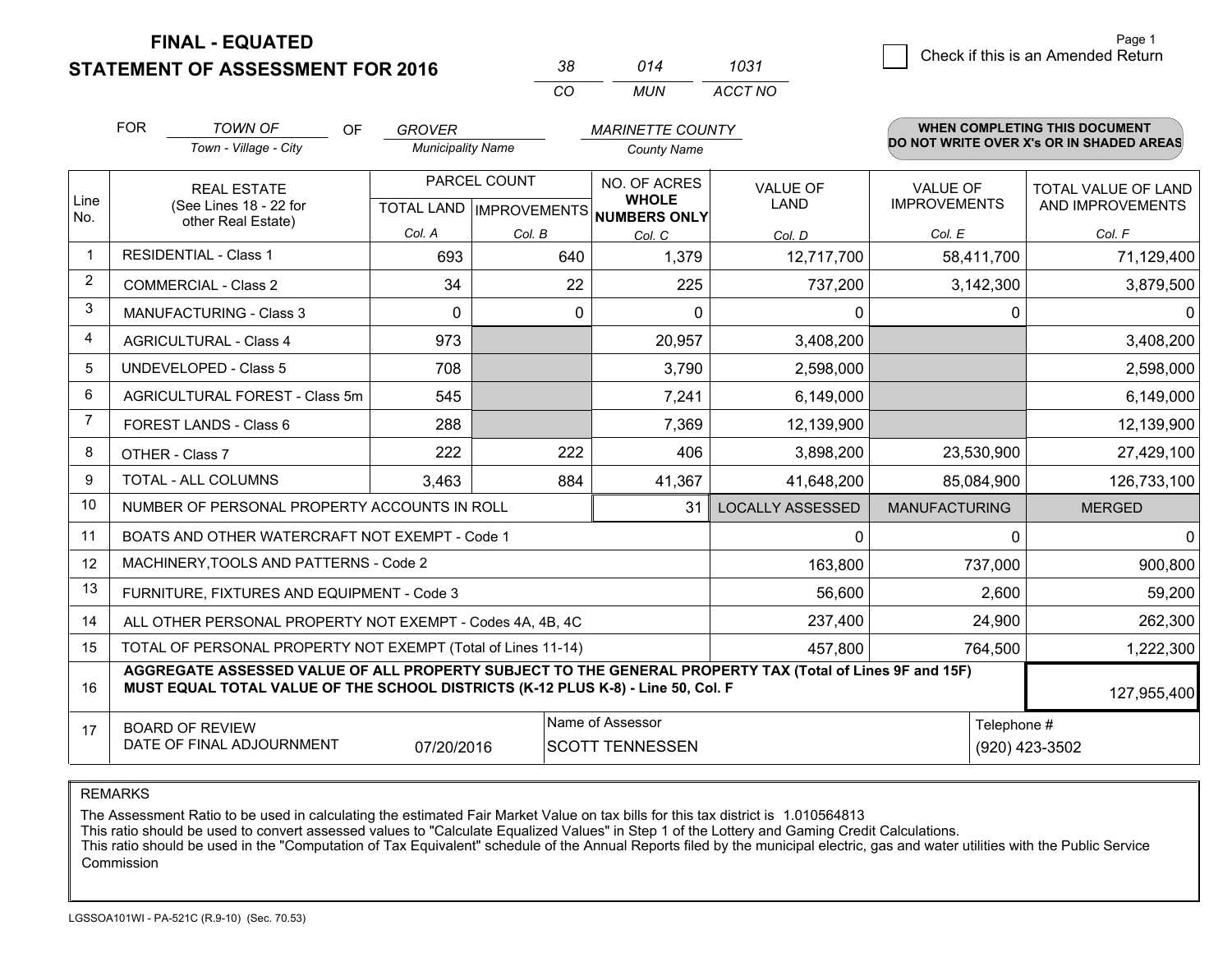*YEAR CO MUN ACCT NO* <sup>2016</sup> <sup>38</sup> <sup>014</sup> <sup>1031</sup>

Do not confuse FOREST LANDS (Line 7) with FOREST CROPS (in this section) - They are **NOT** the same

|    |                                                               |                                             |  | Private Forest Crop - Reg Class @ 10¢ per acre                                 |                    | Private Forest Crop - Reg Class @ \$2.52 per acre                            |                                                                    |               |                    |  |
|----|---------------------------------------------------------------|---------------------------------------------|--|--------------------------------------------------------------------------------|--------------------|------------------------------------------------------------------------------|--------------------------------------------------------------------|---------------|--------------------|--|
| 18 | (a) PARCELS                                                   | (b) ACRES                                   |  | (c) ASSESSED VALUE                                                             |                    | (d) PARCELS                                                                  | (e) ACRES                                                          |               | (f) ASSESSED VALUE |  |
|    |                                                               |                                             |  |                                                                                |                    |                                                                              |                                                                    |               |                    |  |
|    | Private Forest Crop - Special Class @ 20¢ per acre            |                                             |  |                                                                                |                    | Entered Before 2005 Managed Forest - Ferrous Mining CLOSED @ \$8.27 per acre |                                                                    |               |                    |  |
| 19 | (a) PARCELS                                                   | (b) ACRES                                   |  | (c) ASSESSED VALUE                                                             |                    | (d) PARCELS                                                                  | (e) ACRES                                                          |               | (f) ASSESSED VALUE |  |
|    |                                                               |                                             |  |                                                                                |                    |                                                                              |                                                                    |               |                    |  |
|    |                                                               | Entered Before 2005 Managed Forest - OPEN @ |  | \$.79 per acre                                                                 |                    |                                                                              | Entered Before 2005 Managed Forest - CLOSED @ \$1.87 per acre      |               |                    |  |
| 20 | (a) PARCELS                                                   | (b) ACRES                                   |  | (c) ASSESSED VALUE                                                             |                    | (d) PARCELS                                                                  | (e) ACRES                                                          |               | (f) ASSESSED VALUE |  |
|    |                                                               |                                             |  |                                                                                |                    | 16                                                                           | 605.72                                                             |               | 1,071,400          |  |
|    | Entered After 2004 Managed Forest - OPEN @<br>\$2.14 per acre |                                             |  |                                                                                |                    |                                                                              | Entered After 2004 Managed Forest - CLOSED @ \$10.68 per acre      |               |                    |  |
| 21 | (a) PARCELS                                                   | (b) ACRES                                   |  |                                                                                | (c) ASSESSED VALUE |                                                                              | (d) PARCELS<br>(e) ACRES                                           |               | (f) ASSESSED VALUE |  |
|    |                                                               |                                             |  |                                                                                |                    |                                                                              |                                                                    |               |                    |  |
|    |                                                               |                                             |  |                                                                                |                    | 10                                                                           | 319.15                                                             |               | 581,400            |  |
| 22 | (a) County Forest Cropland Acres                              |                                             |  | (b) Federal Acres                                                              |                    | (d) County (NOT FOREST CROP) Acres<br>(c) State Acres                        |                                                                    |               | (e) Other Acres    |  |
|    |                                                               |                                             |  |                                                                                |                    | 28.18                                                                        | 2,769.98                                                           |               | 341.3              |  |
|    |                                                               |                                             |  | Assessed Value of Omitted Property From Prior Years (Sec. 70.44)               |                    |                                                                              | Assessed Value of Sec. 70.43 Corrections of Errors by Assessors    |               |                    |  |
|    |                                                               | (a) REAL ESTATE                             |  | (b) PERSONAL                                                                   |                    |                                                                              | (c1) REAL ESTATE                                                   |               | (c2) PERSONAL      |  |
| 23 |                                                               |                                             |  |                                                                                |                    |                                                                              |                                                                    |               |                    |  |
|    |                                                               |                                             |  | Manufacturing Equated Value of Omitted Property From Prior Years (Sec. 70.995) |                    |                                                                              | Mfg. Equated Value of Sec.70.43 Corrections of Errors by Assessors |               |                    |  |
|    | (d) REAL ESTATE                                               |                                             |  | (e) PERSONAL                                                                   |                    | (f1) REAL ESTATE                                                             |                                                                    | (f2) PERSONAL |                    |  |
|    |                                                               |                                             |  |                                                                                |                    |                                                                              |                                                                    |               |                    |  |

## **SPECIAL DISTRICTS**

| Line<br>No. | Enter 6-digit<br>Special District<br>Code (Col. A) | <b>Account</b><br><b>Number</b> | <b>Special District Name</b> | <b>Locally Assessed Value</b><br>of Real Estate and | Mfg Value of Real Estate<br>and Personal Property | <b>Merged Value of</b><br><b>Real Estate and</b><br>Personal Property (Col. F) |
|-------------|----------------------------------------------------|---------------------------------|------------------------------|-----------------------------------------------------|---------------------------------------------------|--------------------------------------------------------------------------------|
|             |                                                    | (Col. B)                        | (Col. C)                     | Personal Property (Col. D)                          | (Col. E)                                          |                                                                                |
| 24          |                                                    |                                 |                              |                                                     |                                                   |                                                                                |
| 25          |                                                    |                                 |                              |                                                     |                                                   |                                                                                |
| 26          |                                                    |                                 |                              |                                                     |                                                   |                                                                                |
| 27          |                                                    |                                 |                              |                                                     |                                                   |                                                                                |
| 28          |                                                    |                                 |                              |                                                     |                                                   |                                                                                |
| 29          |                                                    |                                 |                              |                                                     |                                                   |                                                                                |
| 30          |                                                    |                                 |                              |                                                     |                                                   |                                                                                |
| 31          |                                                    |                                 |                              |                                                     |                                                   |                                                                                |
| 32          |                                                    |                                 |                              |                                                     |                                                   |                                                                                |
| 33          |                                                    |                                 |                              |                                                     |                                                   |                                                                                |
| 34          |                                                    |                                 |                              |                                                     |                                                   |                                                                                |
| 35          |                                                    |                                 |                              |                                                     |                                                   |                                                                                |

LGSSOA101WI-PA - 521C (R. 9-10) (Sec. 70.53)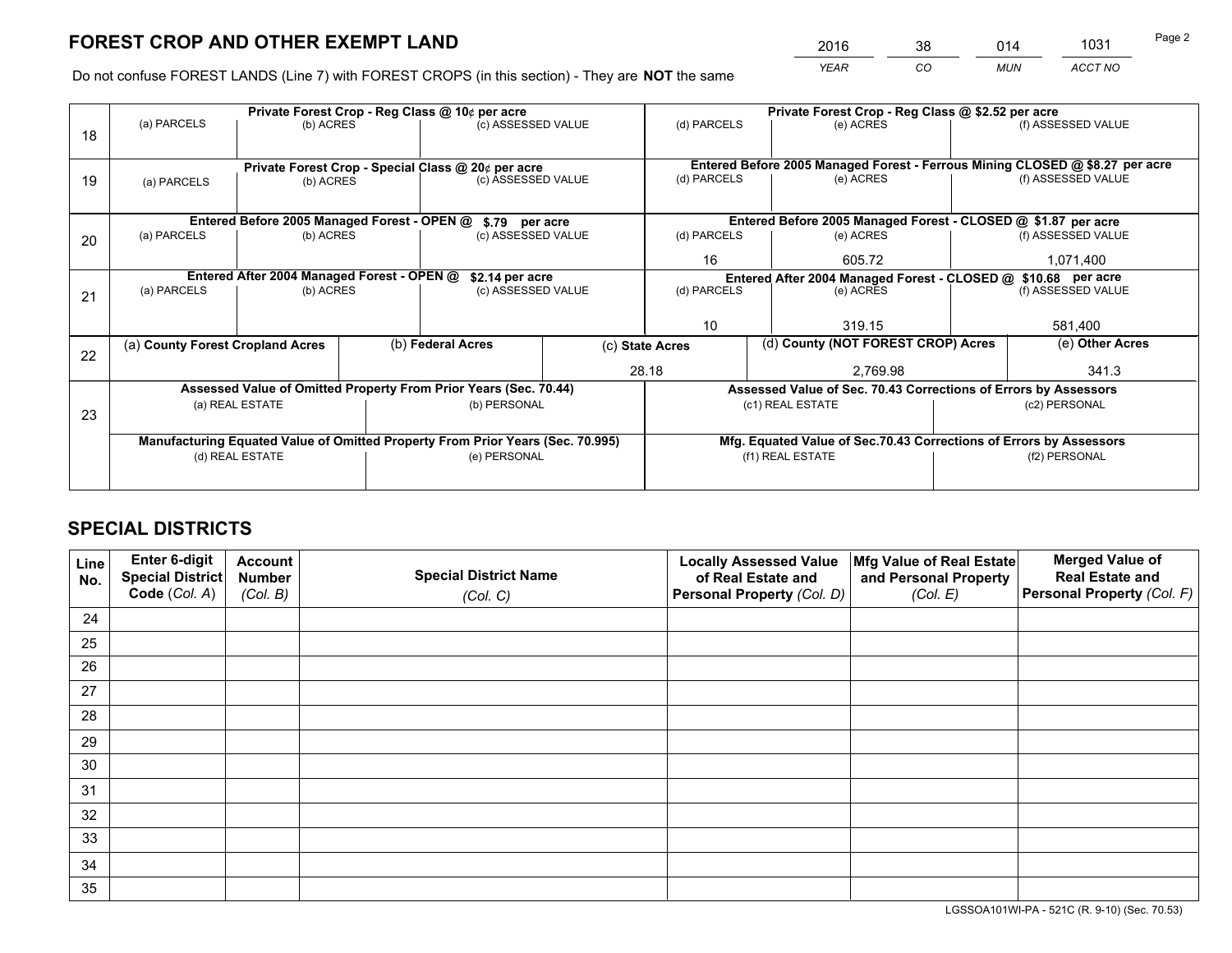|             |                                                          |                                             |                                                         | <b>YEAR</b>                                                                       | CO<br><b>MUN</b>                                              | ACCT NO                                                                        |
|-------------|----------------------------------------------------------|---------------------------------------------|---------------------------------------------------------|-----------------------------------------------------------------------------------|---------------------------------------------------------------|--------------------------------------------------------------------------------|
| Line<br>No. | Enter 6-digit<br><b>School District</b><br>Code (Col. A) | <b>Account</b><br><b>Number</b><br>(Col. B) | <b>School District Name</b><br>(Col. C)                 | <b>Locally Assessed Value</b><br>of Real Estate and<br>Personal Property (Col. D) | Mfg Value of Real Estate<br>and Personal Property<br>(Col. E) | <b>Merged Value of</b><br><b>Real Estate and</b><br>Personal Property (Col. F) |
|             | A. SCHOOL DISTRICTS (K-8 and K-12)                       |                                             |                                                         |                                                                                   |                                                               |                                                                                |
| 36          | 381169                                                   | 0223                                        | SCH D OF COLEMAN                                        | 38,483,300                                                                        |                                                               | 38,483,300                                                                     |
| 37          | 383311                                                   | 0226                                        | <b>SCH D OF MARINETTE</b>                               | 3,185,500                                                                         |                                                               | 3,185,500                                                                      |
| 38          | 384305                                                   | 0229                                        | <b>SCH D OF PESHTIGO</b>                                | 83,325,000                                                                        | 764,500                                                       | 84,089,500                                                                     |
| 39          | 422961                                                   | 0256                                        | <b>SCH D OF LENA</b>                                    | 2,197,100                                                                         |                                                               | 2,197,100                                                                      |
| 40          |                                                          |                                             |                                                         |                                                                                   |                                                               |                                                                                |
| 41          |                                                          |                                             |                                                         |                                                                                   |                                                               |                                                                                |
| 42          |                                                          |                                             |                                                         |                                                                                   |                                                               |                                                                                |
| 43          |                                                          |                                             |                                                         |                                                                                   |                                                               |                                                                                |
| 44          |                                                          |                                             |                                                         |                                                                                   |                                                               |                                                                                |
| 45          |                                                          |                                             |                                                         |                                                                                   |                                                               |                                                                                |
| 46          |                                                          |                                             |                                                         |                                                                                   |                                                               |                                                                                |
| 47          |                                                          |                                             |                                                         |                                                                                   |                                                               |                                                                                |
| 48          |                                                          |                                             |                                                         |                                                                                   |                                                               |                                                                                |
| 49          |                                                          |                                             |                                                         |                                                                                   |                                                               |                                                                                |
| 50          |                                                          |                                             | TOTAL ASSESSED VALUE OF SCHOOL DISTRICTS (K-8 and K-12) | 127,190,900                                                                       | 764,500                                                       | 127,955,400                                                                    |
|             | <b>B.</b><br><b>UNION HIGH SCHOOL DISTRICTS</b>          |                                             |                                                         |                                                                                   |                                                               |                                                                                |
| 51          |                                                          |                                             |                                                         |                                                                                   |                                                               |                                                                                |
| 52          |                                                          |                                             |                                                         |                                                                                   |                                                               |                                                                                |
| 53          |                                                          |                                             |                                                         |                                                                                   |                                                               |                                                                                |
| 54          |                                                          |                                             |                                                         |                                                                                   |                                                               |                                                                                |
| 55          |                                                          |                                             | TOTAL ASSESSED VALUE OF UNION HIGH SCHOOLS              |                                                                                   |                                                               |                                                                                |
|             | C.<br><b>TECHNICAL COLLEGE DISTRICTS</b>                 |                                             |                                                         |                                                                                   |                                                               |                                                                                |
| 56          | 001300                                                   | 0012                                        | NORTHEAST WISCONSIN TECH COLLEGE<br><b>GNBY</b>         | 127,190,900                                                                       | 764,500                                                       | 127,955,400                                                                    |
| 57          |                                                          |                                             |                                                         |                                                                                   |                                                               |                                                                                |
| 58          |                                                          |                                             |                                                         |                                                                                   |                                                               |                                                                                |
| 59          |                                                          |                                             | TOTAL ASSESSED VALUE OF TECHNICAL COLLEGES              | 127,190,900                                                                       | 764,500                                                       | 127,955,400                                                                    |

38

014

 *I hereby certify, to the best of my knowledge and belief, this form is complete and correct.*

**SCHOOL DISTRICTS**

| Print name of preparer | Title                    |                | Date (MM/DD/CCYY) |
|------------------------|--------------------------|----------------|-------------------|
|                        |                          |                |                   |
| Signature of preparer  | Contact Telephone Number | E-mail address |                   |
|                        | $\overline{\phantom{0}}$ |                |                   |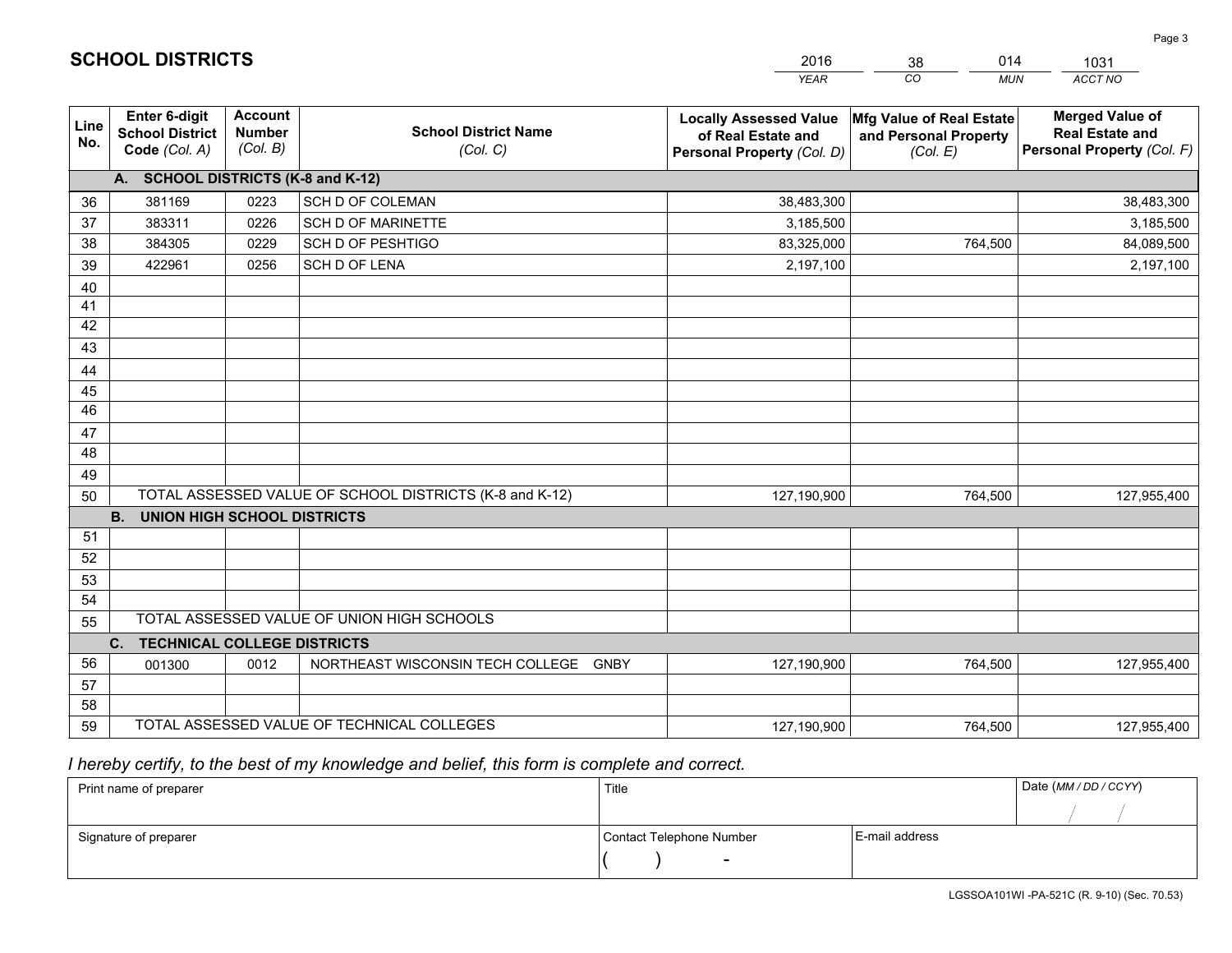#### **HIGHLIGHTS**

- 1. Complete the Statement of Assessment after the Board of Review. Reflect any changes made there.
- 2. Use black ink to complete.
- 3. Line 16 must equal Line 50, Col D.
- 4. Line 55 must equal the total of K-8 schools listed on lines 36-49. Do not include K-12 schools in this comparision.
- 5. Line 59, Col. D must equal Line 16.
- 6. Special District, School District and Technical College District values must include both real estate and personal property. Examples of Special districts are: town sanitary districts, public inland lake protection and rehabilitation districts, and metropolitan sewerage districts.
- 7. DO NOT INCLUDE Manufacturing property values.DOR will print these values on the final SOA.

LISA WITAK

TOWN OF GROVER W6144 COUNTY RD WW OCONTO, WI 54153 - 9303

LISA WITAK<br>TOWN OF GROVER

OCONTO, WI 54153 - 9303 W6144 COUNTY RD WW

 8. Accuracy of this form is very important. The values reported directly affect the equalized value DOR calculates for school and special districts.

#### **Page 1:**

 If not prefilled, enter the tax year,county and municipal code,municipal type, municipal name and county name on the top of form.

Check the Amended box, if filing an amended / corrected SOA.

 Report the parcel count, acres and assessed value of taxable general property, total parcel count, (real and personal), total acres, and values from final figures set by the Board of Review.

- A. Real Estate land and improvements (buildings, etc.) is reported on lines 1 8, total line 9.
- B. Personal Property is reported on lines 11 14, Column D, total line 15.
- C. To complete this report, use the computer produced summary of the assessment roll that shows these amounts.
- D. Use whole numbers only.
- E. Add each line across and each column down to verify entries.

### **Page 2:**

- A. Report Special Items (not subject to general property tax).
- 1. Private Forest Croplands and Managed Forest Lands are reported on lines 18,19, 20 and 21. Be sure to report assessed values **NOT** taxes.
- 2. You should have copies of the orders of entry, orders of withdrawal, etc., to update your assessment roll.
	- 3. Show hundredths of acres (e.g. 39.75).
- 4. Tax exempt lands are reported on line 22.
- 5. Omitted property and sec. 70.43, Wis. Stats., corrections of errors by assessor are reported on line 23. Report real estate and personal property separately. These should be for **prior years**, not something found on the current assessment roll after the board of review.
- B. Special District (Lines 24-35) Include the value of both real and personal property.

 The Department of Revenue (DOR) preprints much of the information regarding names and codes for schools, special districts,etc. If a district is not listed, enter the name and value only, DOR will enter the proper code.

### **Page 3 School Districts:**

Include the value of both real and personal property.

Report School District (regular, elementary, union high school, and technical college).

- 1. Regular (K-12) and Elementary (K-8) school values are reported on lines 36-49, total on line 50.
- 2. Union High School (UHS) (use only if elementary schools are listed on lines 36-49) are reported on lines 51-54. UHS total value (line 55) must equal to the total **elementary school** values reported on lines 36-49. Do notinclude K-12 schools in this comparison.
- 3. Technical College values are reported on lines 56-58, total on line 59.
- 4. Use the computer summary that shows these amounts to complete this report.

#### **This form is due the second Monday in June. File this report only after your Board of Review is complete.**

 *If you have questions: Return forms to:*

Fax number: (608) 264-6887 PO Box 8971

 Email: lgs@revenue.wi.gov Wisconsin Department of Revenue Call: (608) 261-5341 Local Government Services Section 6-97Madison WI 53708-8971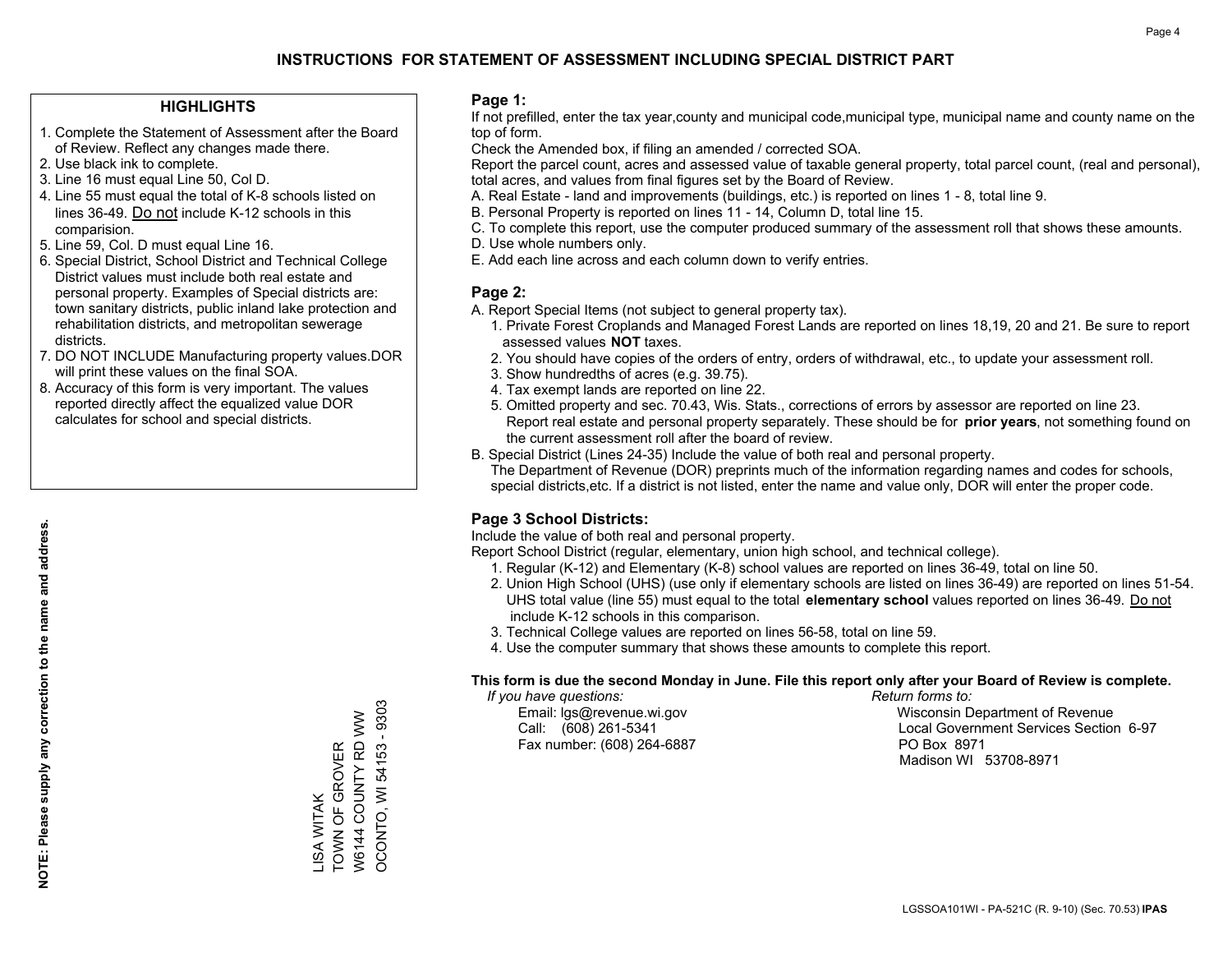**STATEMENT OF ASSESSMENT FOR 2016** 

| -38 | 016 | 1032    |
|-----|-----|---------|
| Γn  | MUN | ACCT NO |

|                | <b>FOR</b><br><b>TOWN OF</b><br><b>OF</b><br><b>MARINETTE COUNTY</b><br>LAKE                                                                                                                 |                                                           |                          |        | WHEN COMPLETING THIS DOCUMENT       |                         |                      |                                          |
|----------------|----------------------------------------------------------------------------------------------------------------------------------------------------------------------------------------------|-----------------------------------------------------------|--------------------------|--------|-------------------------------------|-------------------------|----------------------|------------------------------------------|
|                |                                                                                                                                                                                              | Town - Village - City                                     | <b>Municipality Name</b> |        | <b>County Name</b>                  |                         |                      | DO NOT WRITE OVER X's OR IN SHADED AREAS |
| Line           |                                                                                                                                                                                              | <b>REAL ESTATE</b>                                        | PARCEL COUNT             |        | NO. OF ACRES<br><b>WHOLE</b>        | <b>VALUE OF</b>         | <b>VALUE OF</b>      | TOTAL VALUE OF LAND                      |
| No.            |                                                                                                                                                                                              | (See Lines 18 - 22 for<br>other Real Estate)              |                          |        | TOTAL LAND MPROVEMENTS NUMBERS ONLY | LAND                    | <b>IMPROVEMENTS</b>  | AND IMPROVEMENTS                         |
|                |                                                                                                                                                                                              |                                                           | Col. A                   | Col. B | Col. C                              | Col. D                  | Col. E               | Col. F                                   |
| -1             | <b>RESIDENTIAL - Class 1</b>                                                                                                                                                                 |                                                           | 1,102                    | 867    | 1,740                               | 39,978,600              | 80,233,900           | 120,212,500                              |
| 2              |                                                                                                                                                                                              | <b>COMMERCIAL - Class 2</b>                               | 29                       | 20     | 139                                 | 2,114,900               | 2,673,000            | 4,787,900                                |
| 3              |                                                                                                                                                                                              | <b>MANUFACTURING - Class 3</b>                            |                          |        | $\overline{2}$                      | 4,700                   | 129,000              | 133,700                                  |
| 4              |                                                                                                                                                                                              | <b>AGRICULTURAL - Class 4</b>                             | 384                      |        | 5,763                               | 907,300                 |                      | 907,300                                  |
| 5              |                                                                                                                                                                                              | <b>UNDEVELOPED - Class 5</b>                              | 408                      |        | 2,923                               | 2,281,400               |                      | 2,281,400                                |
| 6              |                                                                                                                                                                                              | AGRICULTURAL FOREST - Class 5m                            | 290                      |        | 4,371                               | 3,971,800               |                      | 3,971,800                                |
| $\overline{7}$ |                                                                                                                                                                                              | FOREST LANDS - Class 6                                    | 551                      |        | 11,422                              | 21,000,600              |                      | 21,000,600                               |
| 8              |                                                                                                                                                                                              | OTHER - Class 7                                           | 46                       | 43     | 126                                 | 563,300                 | 4,012,600            | 4,575,900                                |
| 9              |                                                                                                                                                                                              | TOTAL - ALL COLUMNS                                       | 2,811                    | 931    | 26,486                              | 70,822,600              | 87,048,500           | 157,871,100                              |
| 10             |                                                                                                                                                                                              | NUMBER OF PERSONAL PROPERTY ACCOUNTS IN ROLL              |                          |        | 42                                  | <b>LOCALLY ASSESSED</b> | <b>MANUFACTURING</b> | <b>MERGED</b>                            |
| 11             |                                                                                                                                                                                              | BOATS AND OTHER WATERCRAFT NOT EXEMPT - Code 1            |                          |        |                                     | 0                       | 0                    | $\mathbf 0$                              |
| 12             |                                                                                                                                                                                              | MACHINERY, TOOLS AND PATTERNS - Code 2                    |                          |        |                                     | 143,700                 | 27,700               | 171,400                                  |
| 13             |                                                                                                                                                                                              | FURNITURE, FIXTURES AND EQUIPMENT - Code 3                |                          |        |                                     | 55,700                  | 1,600                | 57,300                                   |
| 14             |                                                                                                                                                                                              | ALL OTHER PERSONAL PROPERTY NOT EXEMPT - Codes 4A, 4B, 4C |                          |        |                                     | 446,700                 | 1,000                | 447,700                                  |
| 15             | TOTAL OF PERSONAL PROPERTY NOT EXEMPT (Total of Lines 11-14)                                                                                                                                 |                                                           |                          |        |                                     |                         | 30,300               | 676,400                                  |
| 16             | AGGREGATE ASSESSED VALUE OF ALL PROPERTY SUBJECT TO THE GENERAL PROPERTY TAX (Total of Lines 9F and 15F)<br>MUST EQUAL TOTAL VALUE OF THE SCHOOL DISTRICTS (K-12 PLUS K-8) - Line 50, Col. F |                                                           |                          |        |                                     |                         | 158,547,500          |                                          |
| 17             |                                                                                                                                                                                              | <b>BOARD OF REVIEW</b>                                    |                          |        | Name of Assessor                    |                         | Telephone #          |                                          |
|                |                                                                                                                                                                                              | DATE OF FINAL ADJOURNMENT                                 | 09/22/2016               |        | R AND R ASSESSING SERVICES          |                         |                      | (920) 846-4250                           |

REMARKS

The Assessment Ratio to be used in calculating the estimated Fair Market Value on tax bills for this tax district is .994552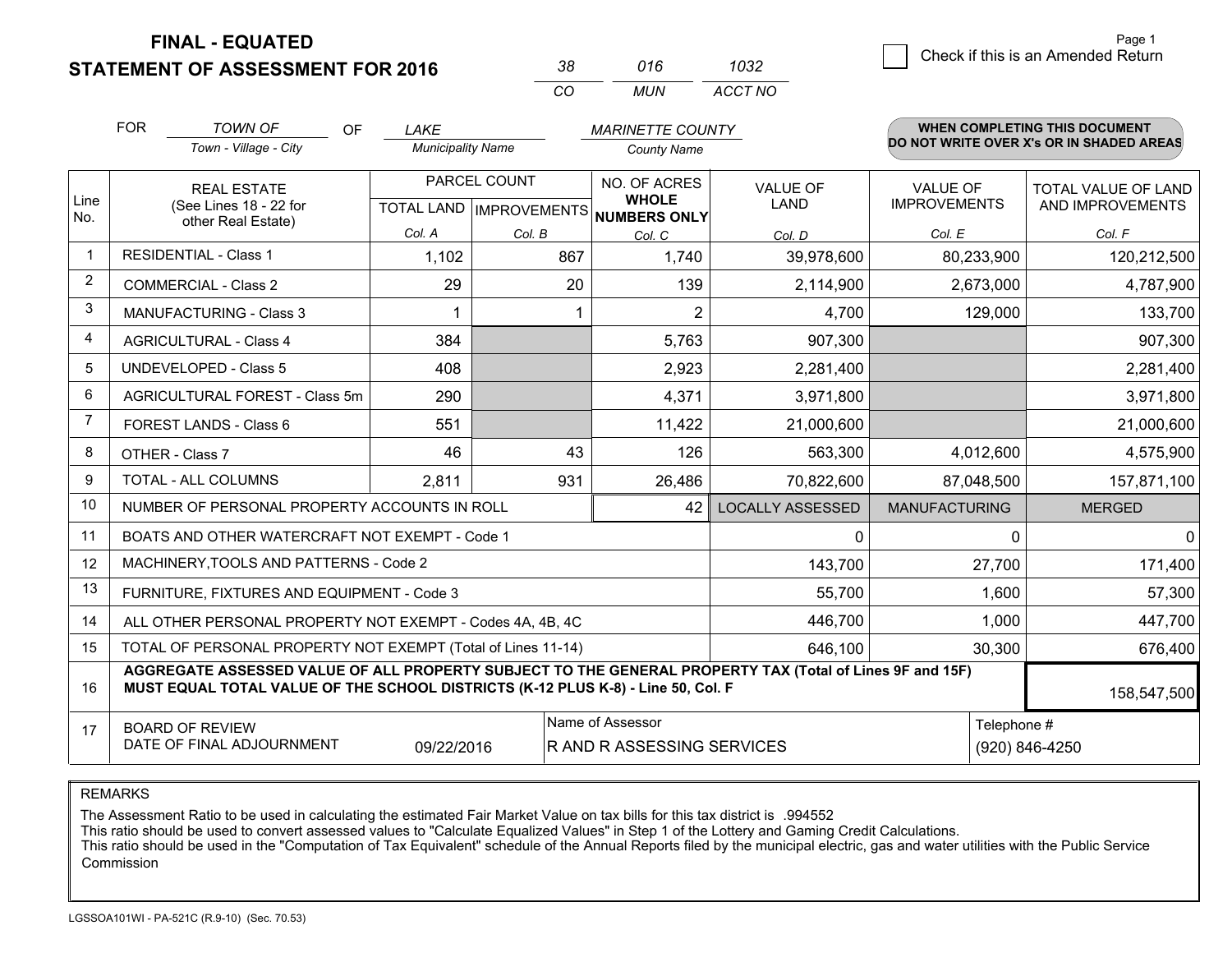*YEAR CO MUN ACCT NO* <sup>2016</sup> <sup>38</sup> <sup>016</sup> <sup>1032</sup>

Do not confuse FOREST LANDS (Line 7) with FOREST CROPS (in this section) - They are **NOT** the same

|    |                                                                                |                 |  | Private Forest Crop - Reg Class @ 10¢ per acre                   |                 | Private Forest Crop - Reg Class @ \$2.52 per acre             |                  |                                                                    |           |                                                                              |
|----|--------------------------------------------------------------------------------|-----------------|--|------------------------------------------------------------------|-----------------|---------------------------------------------------------------|------------------|--------------------------------------------------------------------|-----------|------------------------------------------------------------------------------|
| 18 | (a) PARCELS                                                                    | (b) ACRES       |  | (c) ASSESSED VALUE                                               |                 | (d) PARCELS                                                   |                  | (e) ACRES                                                          |           | (f) ASSESSED VALUE                                                           |
|    |                                                                                |                 |  |                                                                  |                 |                                                               |                  |                                                                    |           |                                                                              |
|    | Private Forest Crop - Special Class @ 20¢ per acre                             |                 |  |                                                                  |                 |                                                               |                  |                                                                    |           | Entered Before 2005 Managed Forest - Ferrous Mining CLOSED @ \$8.27 per acre |
| 19 | (a) PARCELS                                                                    | (b) ACRES       |  | (c) ASSESSED VALUE                                               |                 | (d) PARCELS                                                   |                  | (e) ACRES                                                          |           | (f) ASSESSED VALUE                                                           |
|    |                                                                                |                 |  |                                                                  |                 |                                                               |                  |                                                                    |           |                                                                              |
|    |                                                                                |                 |  | Entered Before 2005 Managed Forest - OPEN @ \$.79 per acre       |                 |                                                               |                  | Entered Before 2005 Managed Forest - CLOSED @ \$1.87 per acre      |           |                                                                              |
| 20 | (a) PARCELS                                                                    | (b) ACRES       |  | (c) ASSESSED VALUE                                               |                 | (d) PARCELS                                                   |                  | (e) ACRES                                                          |           | (f) ASSESSED VALUE                                                           |
|    | 2                                                                              | 44.74           |  | 74.200                                                           |                 | 98                                                            | 3,193.88         |                                                                    |           | 5,619,500                                                                    |
|    | Entered After 2004 Managed Forest - OPEN @<br>\$2.14 per acre                  |                 |  |                                                                  |                 | Entered After 2004 Managed Forest - CLOSED @ \$10.68 per acre |                  |                                                                    |           |                                                                              |
| 21 | (a) PARCELS                                                                    | (b) ACRES       |  | (c) ASSESSED VALUE                                               |                 | (d) PARCELS<br>(e) ACRES                                      |                  | (f) ASSESSED VALUE                                                 |           |                                                                              |
|    |                                                                                |                 |  |                                                                  |                 |                                                               |                  |                                                                    |           |                                                                              |
|    |                                                                                | 19.39           |  | 36,400                                                           |                 | 57                                                            |                  | 1.688.79                                                           | 2,975,600 |                                                                              |
| 22 | (a) County Forest Cropland Acres                                               |                 |  | (b) Federal Acres                                                | (c) State Acres |                                                               |                  | (d) County (NOT FOREST CROP) Acres                                 |           | (e) Other Acres                                                              |
|    | 2.141.65                                                                       |                 |  | 1,086.47                                                         |                 |                                                               | 161.14           |                                                                    | 247.88    |                                                                              |
|    |                                                                                |                 |  | Assessed Value of Omitted Property From Prior Years (Sec. 70.44) |                 |                                                               |                  | Assessed Value of Sec. 70.43 Corrections of Errors by Assessors    |           |                                                                              |
|    |                                                                                | (a) REAL ESTATE |  | (b) PERSONAL                                                     |                 |                                                               | (c1) REAL ESTATE |                                                                    |           | (c2) PERSONAL                                                                |
| 23 |                                                                                |                 |  |                                                                  |                 |                                                               |                  |                                                                    |           |                                                                              |
|    | Manufacturing Equated Value of Omitted Property From Prior Years (Sec. 70.995) |                 |  |                                                                  |                 |                                                               |                  | Mfg. Equated Value of Sec.70.43 Corrections of Errors by Assessors |           |                                                                              |
|    | (d) REAL ESTATE                                                                |                 |  | (e) PERSONAL                                                     |                 | (f1) REAL ESTATE                                              |                  | (f2) PERSONAL                                                      |           |                                                                              |
|    |                                                                                |                 |  |                                                                  |                 |                                                               |                  |                                                                    |           |                                                                              |

## **SPECIAL DISTRICTS**

| Line<br>No. | Enter 6-digit<br>Special District<br>Code (Col. A) | <b>Account</b><br><b>Number</b><br>(Col. B) | <b>Special District Name</b><br>(Col. C) | <b>Locally Assessed Value</b><br>of Real Estate and<br>Personal Property (Col. D) | Mfg Value of Real Estate<br>and Personal Property<br>(Col. E) | <b>Merged Value of</b><br><b>Real Estate and</b><br>Personal Property (Col. F) |
|-------------|----------------------------------------------------|---------------------------------------------|------------------------------------------|-----------------------------------------------------------------------------------|---------------------------------------------------------------|--------------------------------------------------------------------------------|
| 24          | 388020                                             | 0237                                        | LAKE NOQUEBAY REHABILITATION DISTRICT    | 71,191,200                                                                        |                                                               | 71,191,200                                                                     |
| 25          |                                                    |                                             |                                          |                                                                                   |                                                               |                                                                                |
| 26          |                                                    |                                             |                                          |                                                                                   |                                                               |                                                                                |
| 27          |                                                    |                                             |                                          |                                                                                   |                                                               |                                                                                |
| 28          |                                                    |                                             |                                          |                                                                                   |                                                               |                                                                                |
| 29          |                                                    |                                             |                                          |                                                                                   |                                                               |                                                                                |
| 30          |                                                    |                                             |                                          |                                                                                   |                                                               |                                                                                |
| 31          |                                                    |                                             |                                          |                                                                                   |                                                               |                                                                                |
| 32          |                                                    |                                             |                                          |                                                                                   |                                                               |                                                                                |
| 33          |                                                    |                                             |                                          |                                                                                   |                                                               |                                                                                |
| 34          |                                                    |                                             |                                          |                                                                                   |                                                               |                                                                                |
| 35          |                                                    |                                             |                                          |                                                                                   |                                                               |                                                                                |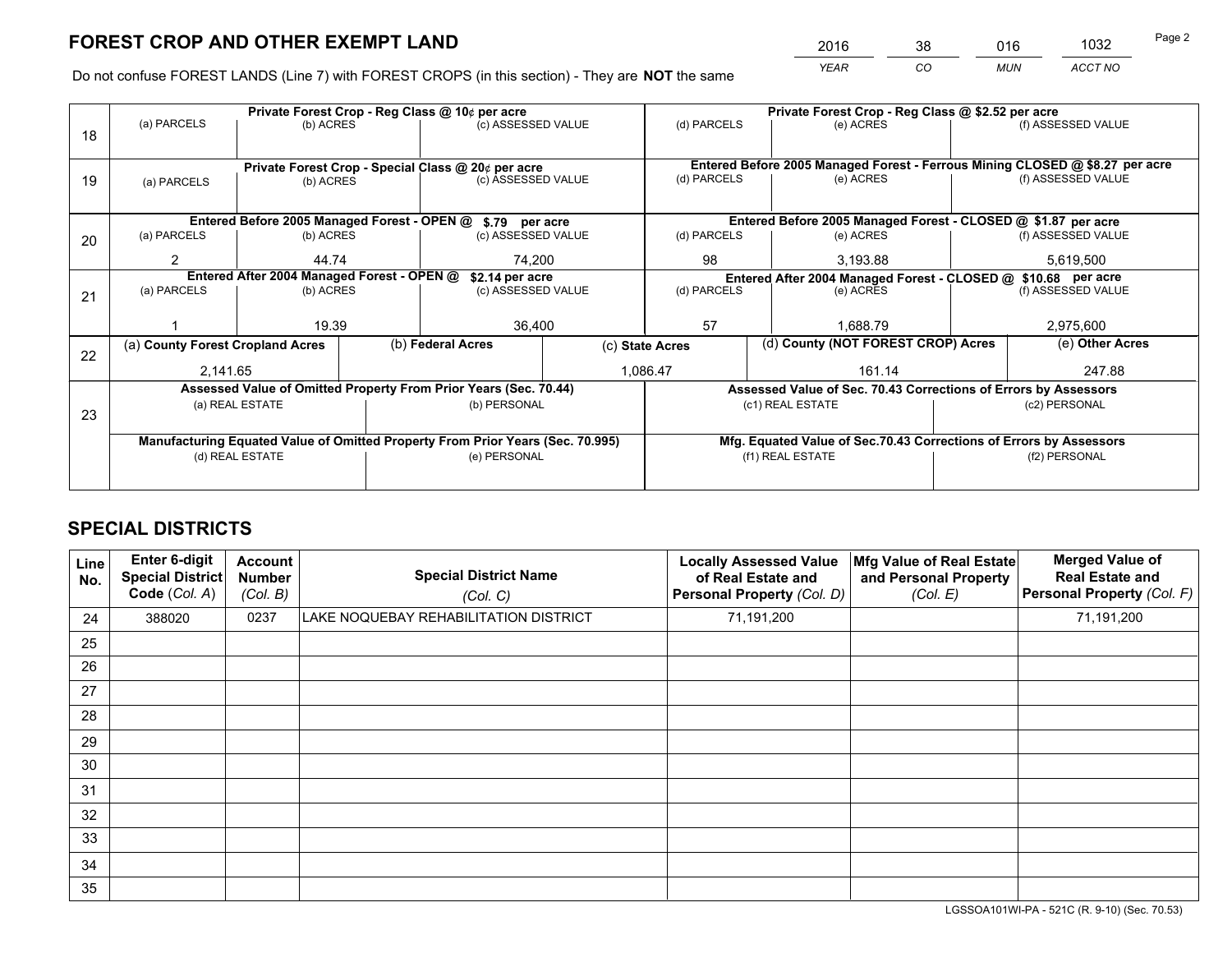|             |                                                                 |                                             |                                                         | <b>YEAR</b>                                                                       | CO<br><b>MUN</b>                                              | ACCT NO                                                                        |
|-------------|-----------------------------------------------------------------|---------------------------------------------|---------------------------------------------------------|-----------------------------------------------------------------------------------|---------------------------------------------------------------|--------------------------------------------------------------------------------|
| Line<br>No. | <b>Enter 6-digit</b><br><b>School District</b><br>Code (Col. A) | <b>Account</b><br><b>Number</b><br>(Col. B) | <b>School District Name</b><br>(Col. C)                 | <b>Locally Assessed Value</b><br>of Real Estate and<br>Personal Property (Col. D) | Mfg Value of Real Estate<br>and Personal Property<br>(Col. E) | <b>Merged Value of</b><br><b>Real Estate and</b><br>Personal Property (Col. F) |
|             | A. SCHOOL DISTRICTS (K-8 and K-12)                              |                                             |                                                         |                                                                                   |                                                               |                                                                                |
| 36          | 381232                                                          | 0224                                        | SCH D OF CRIVITZ                                        | 139,105,000                                                                       | 164,000                                                       | 139,269,000                                                                    |
| 37          | 383311                                                          | 0226                                        | <b>SCH D OF MARINETTE</b>                               | 19,278,500                                                                        |                                                               | 19,278,500                                                                     |
| 38          |                                                                 |                                             |                                                         |                                                                                   |                                                               |                                                                                |
| 39          |                                                                 |                                             |                                                         |                                                                                   |                                                               |                                                                                |
| 40          |                                                                 |                                             |                                                         |                                                                                   |                                                               |                                                                                |
| 41          |                                                                 |                                             |                                                         |                                                                                   |                                                               |                                                                                |
| 42          |                                                                 |                                             |                                                         |                                                                                   |                                                               |                                                                                |
| 43          |                                                                 |                                             |                                                         |                                                                                   |                                                               |                                                                                |
| 44          |                                                                 |                                             |                                                         |                                                                                   |                                                               |                                                                                |
| 45<br>46    |                                                                 |                                             |                                                         |                                                                                   |                                                               |                                                                                |
| 47          |                                                                 |                                             |                                                         |                                                                                   |                                                               |                                                                                |
| 48          |                                                                 |                                             |                                                         |                                                                                   |                                                               |                                                                                |
| 49          |                                                                 |                                             |                                                         |                                                                                   |                                                               |                                                                                |
| 50          |                                                                 |                                             | TOTAL ASSESSED VALUE OF SCHOOL DISTRICTS (K-8 and K-12) | 158,383,500                                                                       | 164,000                                                       | 158,547,500                                                                    |
|             | <b>B.</b><br><b>UNION HIGH SCHOOL DISTRICTS</b>                 |                                             |                                                         |                                                                                   |                                                               |                                                                                |
| 51          |                                                                 |                                             |                                                         |                                                                                   |                                                               |                                                                                |
| 52          |                                                                 |                                             |                                                         |                                                                                   |                                                               |                                                                                |
| 53          |                                                                 |                                             |                                                         |                                                                                   |                                                               |                                                                                |
| 54          |                                                                 |                                             |                                                         |                                                                                   |                                                               |                                                                                |
| 55          |                                                                 |                                             | TOTAL ASSESSED VALUE OF UNION HIGH SCHOOLS              |                                                                                   |                                                               |                                                                                |
|             | C.<br><b>TECHNICAL COLLEGE DISTRICTS</b>                        |                                             |                                                         |                                                                                   |                                                               |                                                                                |
| 56          | 001300                                                          | 0012                                        | NORTHEAST WISCONSIN TECH COLLEGE GNBY                   | 158,383,500                                                                       | 164,000                                                       | 158,547,500                                                                    |
| 57          |                                                                 |                                             |                                                         |                                                                                   |                                                               |                                                                                |
| 58          |                                                                 |                                             |                                                         |                                                                                   |                                                               |                                                                                |
| 59          |                                                                 |                                             | TOTAL ASSESSED VALUE OF TECHNICAL COLLEGES              | 158,383,500                                                                       | 164,000                                                       | 158,547,500                                                                    |

38

016

 *I hereby certify, to the best of my knowledge and belief, this form is complete and correct.*

**SCHOOL DISTRICTS**

| Print name of preparer | Title                    |                | Date (MM / DD / CCYY) |
|------------------------|--------------------------|----------------|-----------------------|
|                        |                          |                |                       |
| Signature of preparer  | Contact Telephone Number | E-mail address |                       |
|                        | $\sim$                   |                |                       |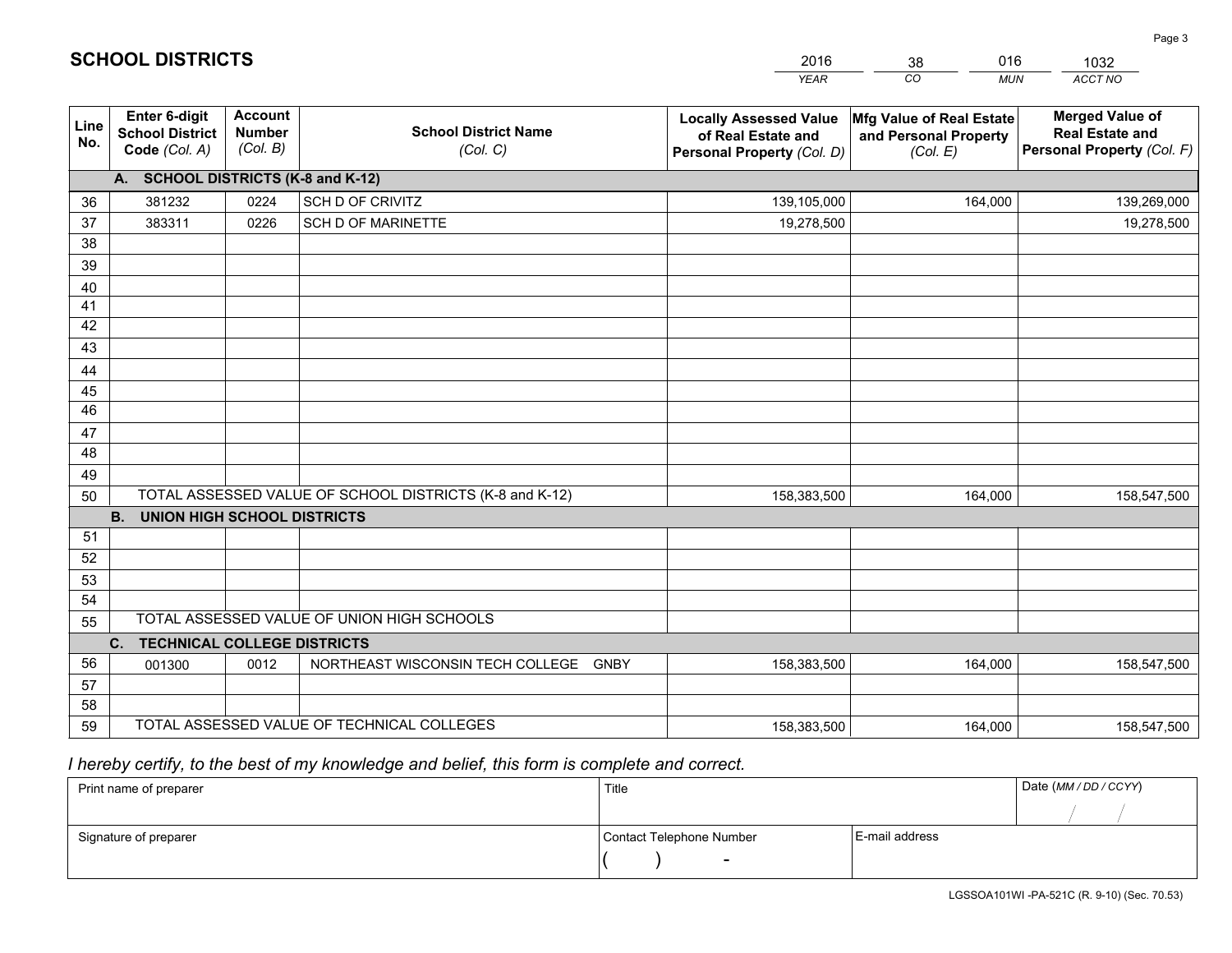#### **HIGHLIGHTS**

- 1. Complete the Statement of Assessment after the Board of Review. Reflect any changes made there.
- 2. Use black ink to complete.
- 3. Line 16 must equal Line 50, Col D.
- 4. Line 55 must equal the total of K-8 schools listed on lines 36-49. Do not include K-12 schools in this comparision.
- 5. Line 59, Col. D must equal Line 16.
- 6. Special District, School District and Technical College District values must include both real estate and personal property. Examples of Special districts are: town sanitary districts, public inland lake protection and rehabilitation districts, and metropolitan sewerage districts.
- 7. DO NOT INCLUDE Manufacturing property values.DOR will print these values on the final SOA.

PENNY CHAIKOWSKI TOWN OF LAKE W6202 LOOMIS RD

PENNY CHAIKOWSKI<br>TOWN OF LAKE W6202 LOOMIS RD PORTERFIELD, WI

PORTERFIELD, WI 54159 - 9422

54159 - 9422

 8. Accuracy of this form is very important. The values reported directly affect the equalized value DOR calculates for school and special districts.

#### **Page 1:**

 If not prefilled, enter the tax year,county and municipal code,municipal type, municipal name and county name on the top of form.

Check the Amended box, if filing an amended / corrected SOA.

 Report the parcel count, acres and assessed value of taxable general property, total parcel count, (real and personal), total acres, and values from final figures set by the Board of Review.

- A. Real Estate land and improvements (buildings, etc.) is reported on lines 1 8, total line 9.
- B. Personal Property is reported on lines 11 14, Column D, total line 15.
- C. To complete this report, use the computer produced summary of the assessment roll that shows these amounts.
- D. Use whole numbers only.
- E. Add each line across and each column down to verify entries.

#### **Page 2:**

- A. Report Special Items (not subject to general property tax).
- 1. Private Forest Croplands and Managed Forest Lands are reported on lines 18,19, 20 and 21. Be sure to report assessed values **NOT** taxes.
- 2. You should have copies of the orders of entry, orders of withdrawal, etc., to update your assessment roll.
	- 3. Show hundredths of acres (e.g. 39.75).
- 4. Tax exempt lands are reported on line 22.
- 5. Omitted property and sec. 70.43, Wis. Stats., corrections of errors by assessor are reported on line 23. Report real estate and personal property separately. These should be for **prior years**, not something found on the current assessment roll after the board of review.
- B. Special District (Lines 24-35) Include the value of both real and personal property.
- The Department of Revenue (DOR) preprints much of the information regarding names and codes for schools, special districts,etc. If a district is not listed, enter the name and value only, DOR will enter the proper code.

### **Page 3 School Districts:**

Include the value of both real and personal property.

Report School District (regular, elementary, union high school, and technical college).

- 1. Regular (K-12) and Elementary (K-8) school values are reported on lines 36-49, total on line 50.
- 2. Union High School (UHS) (use only if elementary schools are listed on lines 36-49) are reported on lines 51-54. UHS total value (line 55) must equal to the total **elementary school** values reported on lines 36-49. Do notinclude K-12 schools in this comparison.
- 3. Technical College values are reported on lines 56-58, total on line 59.
- 4. Use the computer summary that shows these amounts to complete this report.

#### **This form is due the second Monday in June. File this report only after your Board of Review is complete.**

 *If you have questions: Return forms to:*

Fax number: (608) 264-6887 PO Box 8971

 Email: lgs@revenue.wi.gov Wisconsin Department of Revenue Call: (608) 261-5341 Local Government Services Section 6-97Madison WI 53708-8971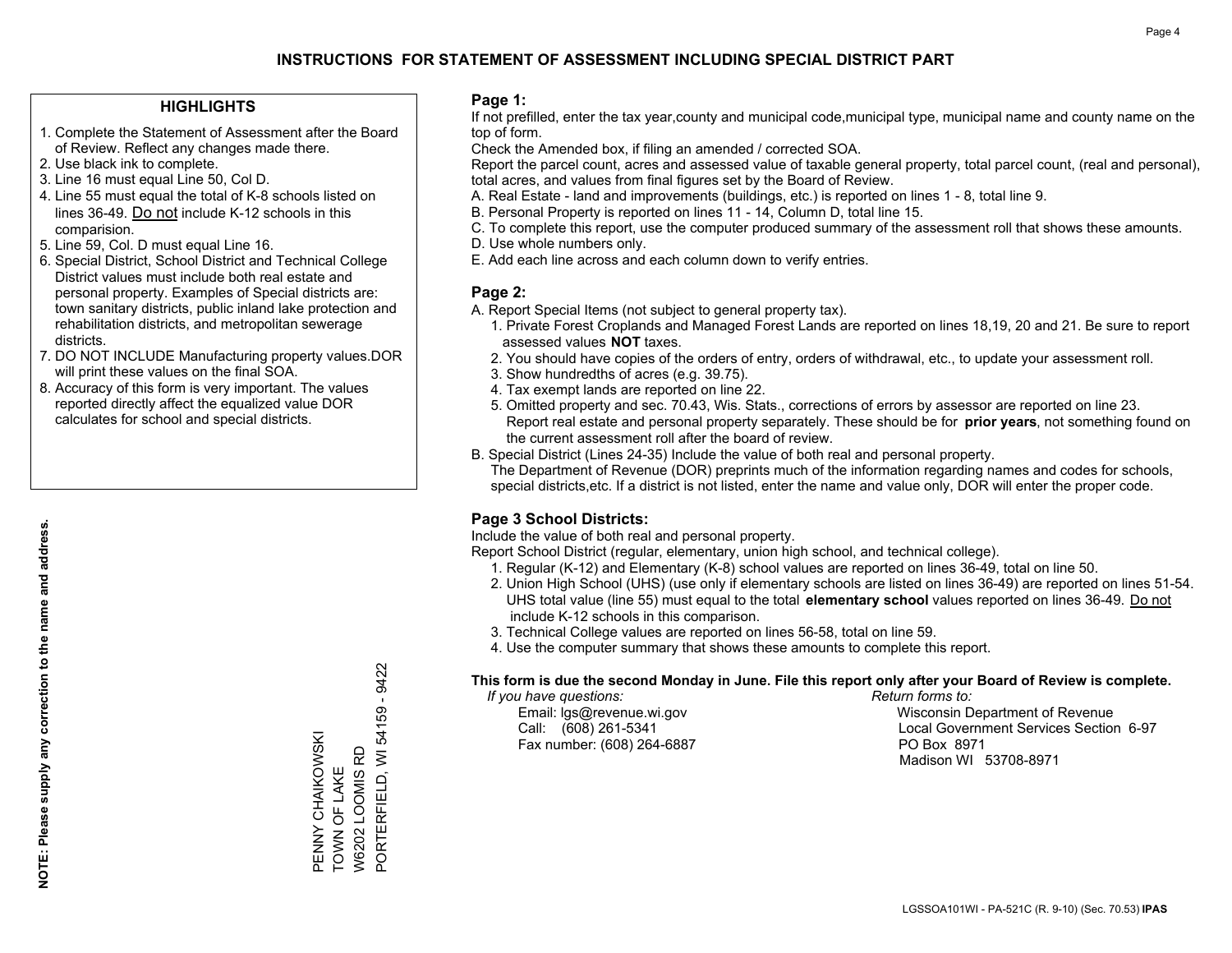**STATEMENT OF ASSESSMENT FOR 2016** 

| 38.      | 018 | 1033    |  |
|----------|-----|---------|--|
| $\alpha$ | MUN | ACCT NO |  |

|             | <b>FOR</b>                                                                                                                                                                                                  | <b>TOWN OF</b><br>OF                                         | <b>MIDDLE INLET</b>                                  |         | <b>MARINETTE COUNTY</b>      |                         |                                        | WHEN COMPLETING THIS DOCUMENT                  |
|-------------|-------------------------------------------------------------------------------------------------------------------------------------------------------------------------------------------------------------|--------------------------------------------------------------|------------------------------------------------------|---------|------------------------------|-------------------------|----------------------------------------|------------------------------------------------|
|             |                                                                                                                                                                                                             | Town - Village - City                                        | <b>Municipality Name</b>                             |         | <b>County Name</b>           |                         |                                        | DO NOT WRITE OVER X's OR IN SHADED AREAS       |
| Line<br>No. | <b>REAL ESTATE</b><br>(See Lines 18 - 22 for                                                                                                                                                                |                                                              | PARCEL COUNT<br>TOTAL LAND IMPROVEMENTS NUMBERS ONLY |         | NO. OF ACRES<br><b>WHOLE</b> | <b>VALUE OF</b><br>LAND | <b>VALUE OF</b><br><b>IMPROVEMENTS</b> | <b>TOTAL VALUE OF LAND</b><br>AND IMPROVEMENTS |
|             |                                                                                                                                                                                                             | other Real Estate)                                           | Col. A                                               | Col. B  | Col. C                       | Col. D                  | Col. E                                 | Col. F                                         |
|             |                                                                                                                                                                                                             | <b>RESIDENTIAL - Class 1</b>                                 | 1,083                                                | 849     | 2,063                        | 25,781,400              | 50,895,800                             | 76,677,200                                     |
| 2           |                                                                                                                                                                                                             | <b>COMMERCIAL - Class 2</b>                                  | 15                                                   | 13      | 17                           | 439,500                 | 972,800                                | 1,412,300                                      |
| 3           |                                                                                                                                                                                                             | MANUFACTURING - Class 3                                      | $\overline{2}$                                       | 2       | 29                           | 58,300                  | 256,100                                | 314,400                                        |
| 4           |                                                                                                                                                                                                             | <b>AGRICULTURAL - Class 4</b>                                | 212                                                  |         | 4,217                        | 714,500                 |                                        | 714,500                                        |
| 5           |                                                                                                                                                                                                             | <b>UNDEVELOPED - Class 5</b>                                 | 312                                                  |         | 3,139                        | 2,871,500               |                                        | 2,871,500                                      |
| 6           |                                                                                                                                                                                                             | AGRICULTURAL FOREST - Class 5m                               | 154                                                  |         | 2,269                        | 2,681,000               |                                        | 2,681,000                                      |
| 7           |                                                                                                                                                                                                             | FOREST LANDS - Class 6                                       | 434                                                  |         | 9,402                        | 19,781,400              |                                        | 19,781,400                                     |
| 8           |                                                                                                                                                                                                             | OTHER - Class 7                                              | 23                                                   | 23      | 36                           | 165,700                 | 2,286,700                              | 2,452,400                                      |
| 9           | TOTAL - ALL COLUMNS                                                                                                                                                                                         |                                                              | 2,235                                                | 887     | 21,172                       | 52,493,300              | 54,411,400                             | 106,904,700                                    |
| 10          | NUMBER OF PERSONAL PROPERTY ACCOUNTS IN ROLL<br>26                                                                                                                                                          |                                                              |                                                      |         |                              | <b>LOCALLY ASSESSED</b> | <b>MANUFACTURING</b>                   | <b>MERGED</b>                                  |
| 11          | BOATS AND OTHER WATERCRAFT NOT EXEMPT - Code 1                                                                                                                                                              |                                                              |                                                      |         |                              |                         | 0                                      | $\mathbf{0}$                                   |
| 12          |                                                                                                                                                                                                             | MACHINERY, TOOLS AND PATTERNS - Code 2                       |                                                      |         |                              | 121,992                 | 27,700                                 | 149,692                                        |
| 13          |                                                                                                                                                                                                             | FURNITURE, FIXTURES AND EQUIPMENT - Code 3                   |                                                      |         |                              | 26,225                  | 900                                    | 27,125                                         |
| 14          |                                                                                                                                                                                                             | ALL OTHER PERSONAL PROPERTY NOT EXEMPT - Codes 4A, 4B, 4C    |                                                      | 298,792 | 1,700                        | 300,492                 |                                        |                                                |
| 15          |                                                                                                                                                                                                             | TOTAL OF PERSONAL PROPERTY NOT EXEMPT (Total of Lines 11-14) |                                                      | 447,009 | 30,300                       | 477,309                 |                                        |                                                |
| 16          | AGGREGATE ASSESSED VALUE OF ALL PROPERTY SUBJECT TO THE GENERAL PROPERTY TAX (Total of Lines 9F and 15F)<br>MUST EQUAL TOTAL VALUE OF THE SCHOOL DISTRICTS (K-12 PLUS K-8) - Line 50, Col. F<br>107,382,009 |                                                              |                                                      |         |                              |                         |                                        |                                                |
| 17          | Name of Assessor<br>Telephone #<br><b>BOARD OF REVIEW</b><br>DATE OF FINAL ADJOURNMENT<br>06/30/2016<br>MANDO LAND SURVEY AND ASSESSING<br>(920) 897-2681                                                   |                                                              |                                                      |         |                              |                         |                                        |                                                |

REMARKS

The Assessment Ratio to be used in calculating the estimated Fair Market Value on tax bills for this tax district is 1.025143748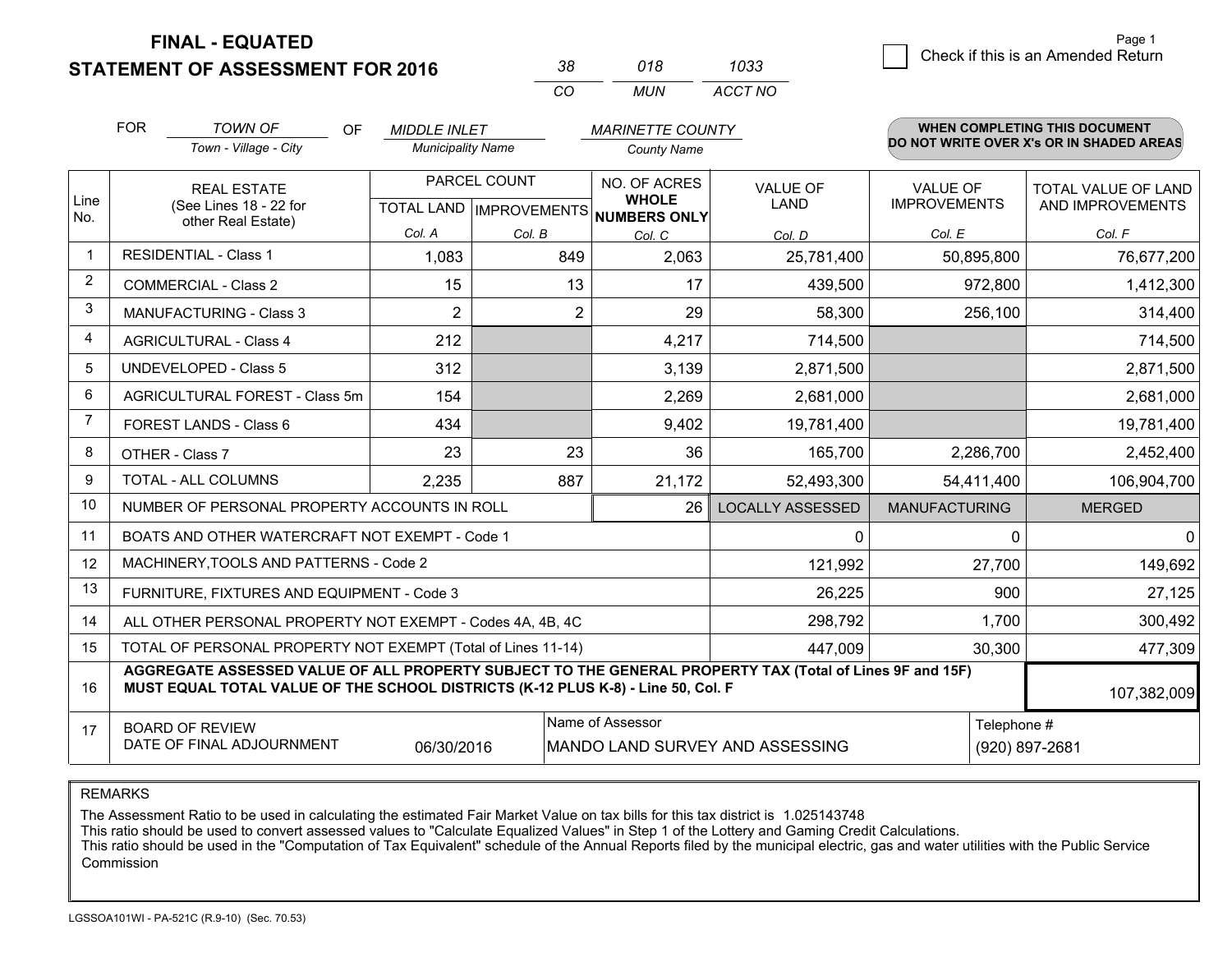*YEAR CO MUN ACCT NO* <sup>2016</sup> <sup>38</sup> <sup>018</sup> <sup>1033</sup>

Do not confuse FOREST LANDS (Line 7) with FOREST CROPS (in this section) - They are **NOT** the same

|    | Private Forest Crop - Reg Class @ 10¢ per acre                                 |                                 |              |                                                            |                                                                    | Private Forest Crop - Reg Class @ \$2.52 per acre               |                                                                              |               |                    |  |
|----|--------------------------------------------------------------------------------|---------------------------------|--------------|------------------------------------------------------------|--------------------------------------------------------------------|-----------------------------------------------------------------|------------------------------------------------------------------------------|---------------|--------------------|--|
| 18 | (a) PARCELS                                                                    | (b) ACRES                       |              | (c) ASSESSED VALUE                                         |                                                                    | (d) PARCELS                                                     | (e) ACRES                                                                    |               | (f) ASSESSED VALUE |  |
|    |                                                                                |                                 |              |                                                            |                                                                    |                                                                 |                                                                              |               |                    |  |
|    |                                                                                |                                 |              | Private Forest Crop - Special Class @ 20¢ per acre         |                                                                    |                                                                 | Entered Before 2005 Managed Forest - Ferrous Mining CLOSED @ \$8.27 per acre |               |                    |  |
| 19 | (a) PARCELS                                                                    | (b) ACRES                       |              | (c) ASSESSED VALUE                                         |                                                                    | (d) PARCELS                                                     | (e) ACRES                                                                    |               | (f) ASSESSED VALUE |  |
|    |                                                                                |                                 |              |                                                            |                                                                    |                                                                 |                                                                              |               |                    |  |
|    |                                                                                |                                 |              | Entered Before 2005 Managed Forest - OPEN @ \$.79 per acre |                                                                    |                                                                 | Entered Before 2005 Managed Forest - CLOSED @ \$1.87 per acre                |               |                    |  |
| 20 | (a) PARCELS<br>(b) ACRES                                                       |                                 |              | (c) ASSESSED VALUE                                         |                                                                    | (d) PARCELS                                                     | (e) ACRES                                                                    |               |                    |  |
|    |                                                                                | 199.5                           |              | 415,200                                                    |                                                                    | 79                                                              | 2,521.81                                                                     |               | 5,204,700          |  |
|    | Entered After 2004 Managed Forest - OPEN @<br>\$2.14 per acre                  |                                 |              |                                                            |                                                                    | Entered After 2004 Managed Forest - CLOSED @ \$10.68 per acre   |                                                                              |               |                    |  |
| 21 | (a) PARCELS                                                                    | (c) ASSESSED VALUE<br>(b) ACRES |              |                                                            | (d) PARCELS                                                        | (e) ACRES                                                       |                                                                              |               |                    |  |
|    |                                                                                |                                 |              |                                                            |                                                                    |                                                                 |                                                                              |               |                    |  |
|    |                                                                                |                                 |              |                                                            |                                                                    | 106                                                             | 3.074.43                                                                     |               | 5,887,400          |  |
| 22 | (a) County Forest Cropland Acres                                               |                                 |              | (b) Federal Acres<br>(c) State Acres                       |                                                                    |                                                                 | (d) County (NOT FOREST CROP) Acres                                           |               | (e) Other Acres    |  |
|    | 4.368.24                                                                       |                                 |              |                                                            |                                                                    | 150.92<br>52.51                                                 |                                                                              |               | 244.28             |  |
|    | Assessed Value of Omitted Property From Prior Years (Sec. 70.44)               |                                 |              |                                                            |                                                                    | Assessed Value of Sec. 70.43 Corrections of Errors by Assessors |                                                                              |               |                    |  |
| 23 | (a) REAL ESTATE                                                                |                                 | (b) PERSONAL |                                                            | (c1) REAL ESTATE                                                   |                                                                 |                                                                              | (c2) PERSONAL |                    |  |
|    |                                                                                |                                 |              |                                                            |                                                                    |                                                                 |                                                                              |               |                    |  |
|    | Manufacturing Equated Value of Omitted Property From Prior Years (Sec. 70.995) |                                 |              |                                                            | Mfg. Equated Value of Sec.70.43 Corrections of Errors by Assessors |                                                                 |                                                                              |               |                    |  |
|    | (d) REAL ESTATE                                                                |                                 |              | (e) PERSONAL                                               |                                                                    | (f1) REAL ESTATE                                                |                                                                              |               | (f2) PERSONAL      |  |
|    |                                                                                |                                 |              |                                                            |                                                                    |                                                                 |                                                                              |               |                    |  |

## **SPECIAL DISTRICTS**

| Line<br>No. | Enter 6-digit<br><b>Special District</b><br>Code (Col. A) | <b>Account</b><br><b>Number</b><br>(Col. B) | <b>Special District Name</b><br>(Col. C) | <b>Locally Assessed Value</b><br>of Real Estate and<br>Personal Property (Col. D) | Mfg Value of Real Estate<br>and Personal Property<br>(Col. E) | <b>Merged Value of</b><br><b>Real Estate and</b><br>Personal Property (Col. F) |
|-------------|-----------------------------------------------------------|---------------------------------------------|------------------------------------------|-----------------------------------------------------------------------------------|---------------------------------------------------------------|--------------------------------------------------------------------------------|
| 24          | 388020                                                    | 0237                                        | LAKE NOQUEBAY REHABILITATION DISTRICT    | 29,840,949                                                                        |                                                               | 29,840,949                                                                     |
| 25          |                                                           |                                             |                                          |                                                                                   |                                                               |                                                                                |
| 26          |                                                           |                                             |                                          |                                                                                   |                                                               |                                                                                |
| 27          |                                                           |                                             |                                          |                                                                                   |                                                               |                                                                                |
| 28          |                                                           |                                             |                                          |                                                                                   |                                                               |                                                                                |
| 29          |                                                           |                                             |                                          |                                                                                   |                                                               |                                                                                |
| 30          |                                                           |                                             |                                          |                                                                                   |                                                               |                                                                                |
| 31          |                                                           |                                             |                                          |                                                                                   |                                                               |                                                                                |
| 32          |                                                           |                                             |                                          |                                                                                   |                                                               |                                                                                |
| 33          |                                                           |                                             |                                          |                                                                                   |                                                               |                                                                                |
| 34          |                                                           |                                             |                                          |                                                                                   |                                                               |                                                                                |
| 35          |                                                           |                                             |                                          |                                                                                   |                                                               |                                                                                |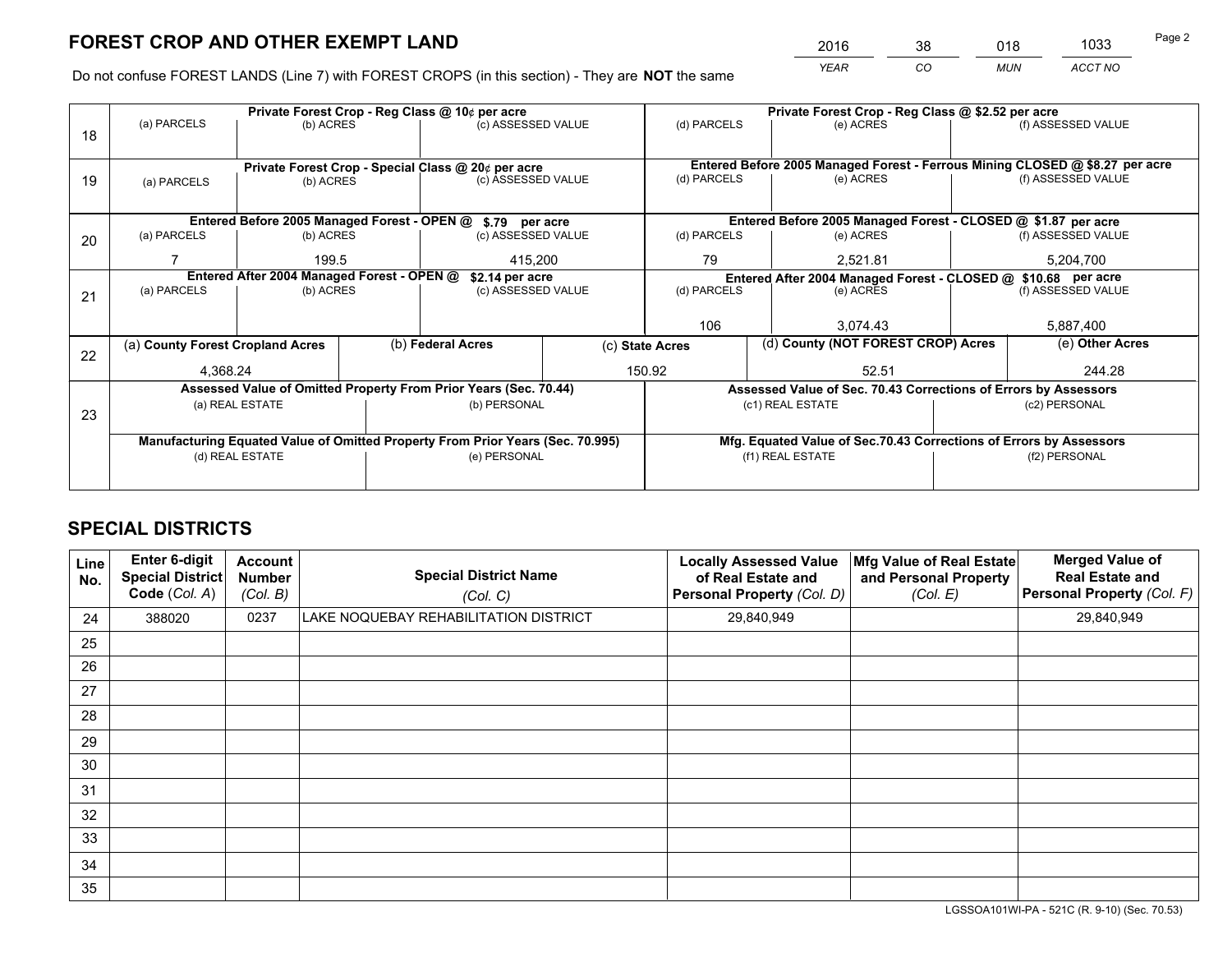|             |                                                                 |                                             |                                                         | <b>YEAR</b>                                                                       | CO<br><b>MUN</b>                                              | ACCT NO                                                                        |  |  |  |  |
|-------------|-----------------------------------------------------------------|---------------------------------------------|---------------------------------------------------------|-----------------------------------------------------------------------------------|---------------------------------------------------------------|--------------------------------------------------------------------------------|--|--|--|--|
| Line<br>No. | <b>Enter 6-digit</b><br><b>School District</b><br>Code (Col. A) | <b>Account</b><br><b>Number</b><br>(Col. B) | <b>School District Name</b><br>(Col. C)                 | <b>Locally Assessed Value</b><br>of Real Estate and<br>Personal Property (Col. D) | Mfg Value of Real Estate<br>and Personal Property<br>(Col. E) | <b>Merged Value of</b><br><b>Real Estate and</b><br>Personal Property (Col. F) |  |  |  |  |
|             | A. SCHOOL DISTRICTS (K-8 and K-12)                              |                                             |                                                         |                                                                                   |                                                               |                                                                                |  |  |  |  |
| 36          | 381232                                                          | 0224                                        | SCH D OF CRIVITZ                                        | 102,868,509                                                                       | 344,700                                                       | 103,213,209                                                                    |  |  |  |  |
| 37          | 386230                                                          | 0230                                        | SCH D OF WAUSAUKEE                                      | 4,168,800                                                                         |                                                               | 4,168,800                                                                      |  |  |  |  |
| 38          |                                                                 |                                             |                                                         |                                                                                   |                                                               |                                                                                |  |  |  |  |
| 39          |                                                                 |                                             |                                                         |                                                                                   |                                                               |                                                                                |  |  |  |  |
| 40          |                                                                 |                                             |                                                         |                                                                                   |                                                               |                                                                                |  |  |  |  |
| 41          |                                                                 |                                             |                                                         |                                                                                   |                                                               |                                                                                |  |  |  |  |
| 42          |                                                                 |                                             |                                                         |                                                                                   |                                                               |                                                                                |  |  |  |  |
| 43          |                                                                 |                                             |                                                         |                                                                                   |                                                               |                                                                                |  |  |  |  |
| 44          |                                                                 |                                             |                                                         |                                                                                   |                                                               |                                                                                |  |  |  |  |
| 45<br>46    |                                                                 |                                             |                                                         |                                                                                   |                                                               |                                                                                |  |  |  |  |
|             |                                                                 |                                             |                                                         |                                                                                   |                                                               |                                                                                |  |  |  |  |
| 47<br>48    |                                                                 |                                             |                                                         |                                                                                   |                                                               |                                                                                |  |  |  |  |
| 49          |                                                                 |                                             |                                                         |                                                                                   |                                                               |                                                                                |  |  |  |  |
| 50          |                                                                 |                                             | TOTAL ASSESSED VALUE OF SCHOOL DISTRICTS (K-8 and K-12) | 107,037,309                                                                       | 344,700                                                       | 107,382,009                                                                    |  |  |  |  |
|             | <b>B.</b><br><b>UNION HIGH SCHOOL DISTRICTS</b>                 |                                             |                                                         |                                                                                   |                                                               |                                                                                |  |  |  |  |
| 51          |                                                                 |                                             |                                                         |                                                                                   |                                                               |                                                                                |  |  |  |  |
| 52          |                                                                 |                                             |                                                         |                                                                                   |                                                               |                                                                                |  |  |  |  |
| 53          |                                                                 |                                             |                                                         |                                                                                   |                                                               |                                                                                |  |  |  |  |
| 54          |                                                                 |                                             |                                                         |                                                                                   |                                                               |                                                                                |  |  |  |  |
| 55          |                                                                 |                                             | TOTAL ASSESSED VALUE OF UNION HIGH SCHOOLS              |                                                                                   |                                                               |                                                                                |  |  |  |  |
|             | C.<br><b>TECHNICAL COLLEGE DISTRICTS</b>                        |                                             |                                                         |                                                                                   |                                                               |                                                                                |  |  |  |  |
| 56          | 001300                                                          | 0012                                        | NORTHEAST WISCONSIN TECH COLLEGE<br><b>GNBY</b>         | 107,037,309                                                                       | 344,700                                                       | 107,382,009                                                                    |  |  |  |  |
| 57          |                                                                 |                                             |                                                         |                                                                                   |                                                               |                                                                                |  |  |  |  |
| 58          |                                                                 |                                             |                                                         |                                                                                   |                                                               |                                                                                |  |  |  |  |
| 59          |                                                                 |                                             | TOTAL ASSESSED VALUE OF TECHNICAL COLLEGES              | 107,037,309                                                                       | 344,700                                                       | 107,382,009                                                                    |  |  |  |  |

38

018

## *I hereby certify, to the best of my knowledge and belief, this form is complete and correct.*

**SCHOOL DISTRICTS**

| Print name of preparer | Title                    |                | Date (MM / DD / CCYY) |
|------------------------|--------------------------|----------------|-----------------------|
|                        |                          |                |                       |
| Signature of preparer  | Contact Telephone Number | E-mail address |                       |
|                        | $\overline{\phantom{0}}$ |                |                       |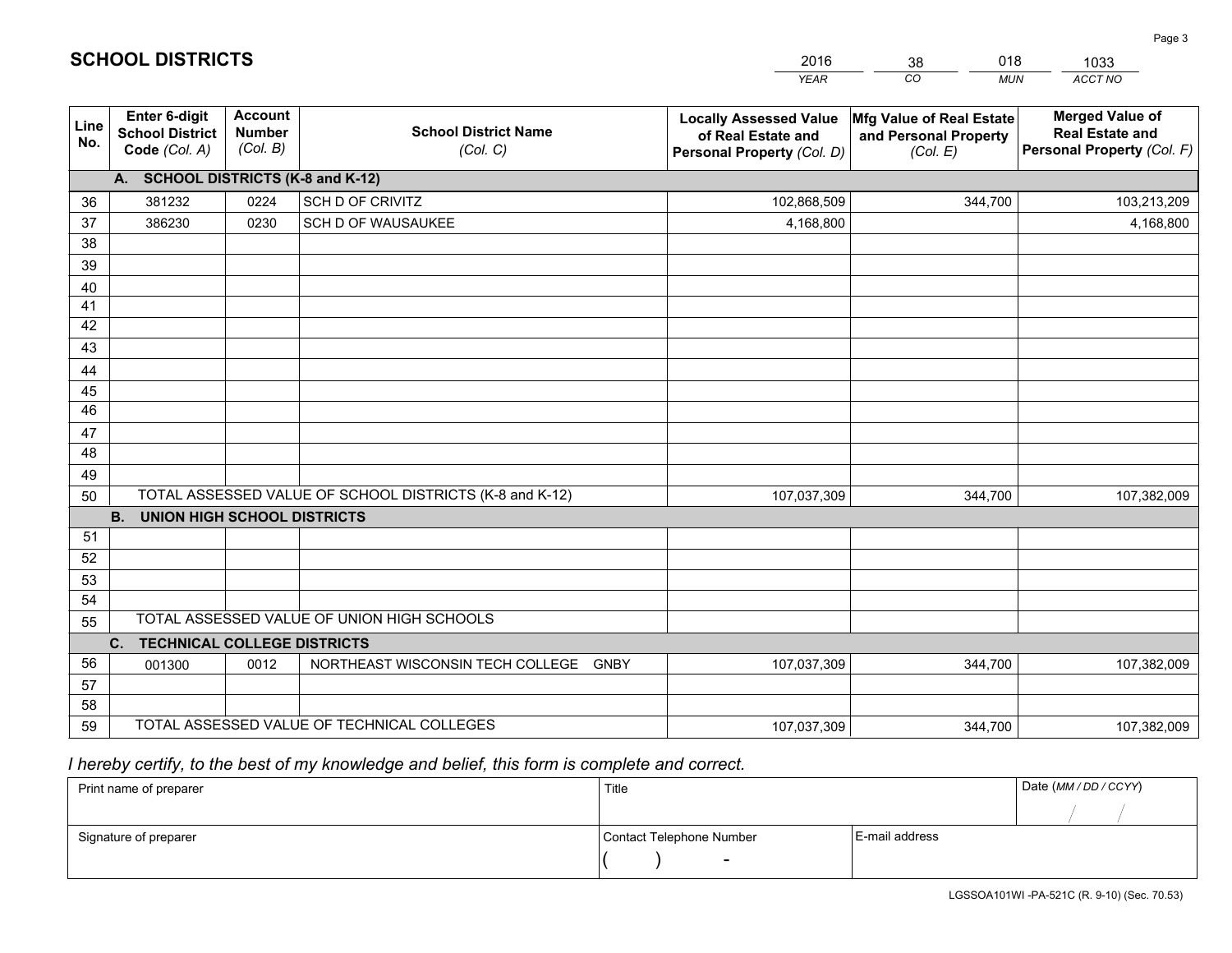#### **HIGHLIGHTS**

- 1. Complete the Statement of Assessment after the Board of Review. Reflect any changes made there.
- 2. Use black ink to complete.
- 3. Line 16 must equal Line 50, Col D.
- 4. Line 55 must equal the total of K-8 schools listed on lines 36-49. Do not include K-12 schools in this comparision.
- 5. Line 59, Col. D must equal Line 16.
- 6. Special District, School District and Technical College District values must include both real estate and personal property. Examples of Special districts are: town sanitary districts, public inland lake protection and rehabilitation districts, and metropolitan sewerage districts.
- 7. DO NOT INCLUDE Manufacturing property values.DOR will print these values on the final SOA.
- 8. Accuracy of this form is very important. The values reported directly affect the equalized value DOR calculates for school and special districts.

#### **Page 1:**

 If not prefilled, enter the tax year,county and municipal code,municipal type, municipal name and county name on the top of form.

Check the Amended box, if filing an amended / corrected SOA.

 Report the parcel count, acres and assessed value of taxable general property, total parcel count, (real and personal), total acres, and values from final figures set by the Board of Review.

- A. Real Estate land and improvements (buildings, etc.) is reported on lines 1 8, total line 9.
- B. Personal Property is reported on lines 11 14, Column D, total line 15.
- C. To complete this report, use the computer produced summary of the assessment roll that shows these amounts.
- D. Use whole numbers only.
- E. Add each line across and each column down to verify entries.

#### **Page 2:**

- A. Report Special Items (not subject to general property tax).
- 1. Private Forest Croplands and Managed Forest Lands are reported on lines 18,19, 20 and 21. Be sure to report assessed values **NOT** taxes.
- 2. You should have copies of the orders of entry, orders of withdrawal, etc., to update your assessment roll.
	- 3. Show hundredths of acres (e.g. 39.75).
- 4. Tax exempt lands are reported on line 22.
- 5. Omitted property and sec. 70.43, Wis. Stats., corrections of errors by assessor are reported on line 23. Report real estate and personal property separately. These should be for **prior years**, not something found on the current assessment roll after the board of review.
- B. Special District (Lines 24-35) Include the value of both real and personal property.

 The Department of Revenue (DOR) preprints much of the information regarding names and codes for schools, special districts,etc. If a district is not listed, enter the name and value only, DOR will enter the proper code.

### **Page 3 School Districts:**

Include the value of both real and personal property.

Report School District (regular, elementary, union high school, and technical college).

- 1. Regular (K-12) and Elementary (K-8) school values are reported on lines 36-49, total on line 50.
- 2. Union High School (UHS) (use only if elementary schools are listed on lines 36-49) are reported on lines 51-54. UHS total value (line 55) must equal to the total **elementary school** values reported on lines 36-49. Do notinclude K-12 schools in this comparison.
- 3. Technical College values are reported on lines 56-58, total on line 59.
- 4. Use the computer summary that shows these amounts to complete this report.

#### **This form is due the second Monday in June. File this report only after your Board of Review is complete.**

 *If you have questions: Return forms to:*

Fax number: (608) 264-6887 PO Box 8971

 Email: lgs@revenue.wi.gov Wisconsin Department of Revenue Call: (608) 261-5341 Local Government Services Section 6-97Madison WI 53708-8971

CHARLES STANEK<br>TOWN OF MIDDLE INLET<br>W7901 COUNTY HWY X TOWN OF MIDDLE INLET MIDDLE INLET, WI 54114 MIDDLE INLET, WI 54114 W7901 COUNTY HWY X CHARLES STANEK

**NOTE: Please supply any correction to the name and address.**

NOTE: Please supply any correction to the name and address.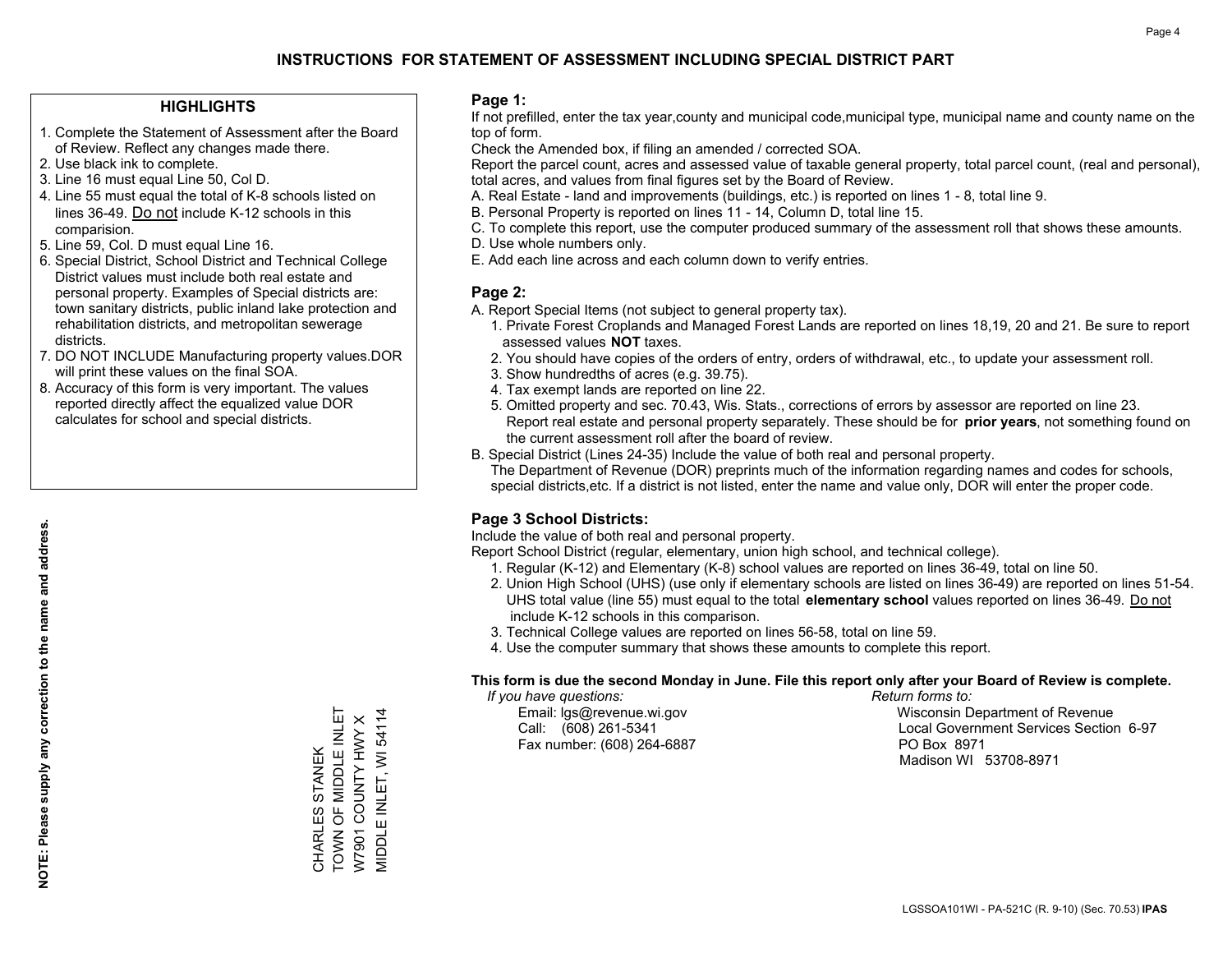**STATEMENT OF ASSESSMENT FOR 2016** 

| 38. | 020 | 1034    |
|-----|-----|---------|
| CO. | MUN | ACCT NO |

|                | <b>FOR</b>                                                                                                                                   | <b>TOWN OF</b><br>OF                                                                                                                                                                         | <b>NIAGARA</b>           |              | <b>MARINETTE COUNTY</b>             |                         |                                        | WHEN COMPLETING THIS DOCUMENT            |
|----------------|----------------------------------------------------------------------------------------------------------------------------------------------|----------------------------------------------------------------------------------------------------------------------------------------------------------------------------------------------|--------------------------|--------------|-------------------------------------|-------------------------|----------------------------------------|------------------------------------------|
|                |                                                                                                                                              | Town - Village - City                                                                                                                                                                        | <b>Municipality Name</b> |              | <b>County Name</b>                  |                         |                                        | DO NOT WRITE OVER X's OR IN SHADED AREAS |
| Line           |                                                                                                                                              | <b>REAL ESTATE</b>                                                                                                                                                                           |                          | PARCEL COUNT | NO. OF ACRES<br><b>WHOLE</b>        | <b>VALUE OF</b><br>LAND | <b>VALUE OF</b><br><b>IMPROVEMENTS</b> | <b>TOTAL VALUE OF LAND</b>               |
| No.            |                                                                                                                                              | (See Lines 18 - 22 for<br>other Real Estate)                                                                                                                                                 |                          |              | TOTAL LAND MPROVEMENTS NUMBERS ONLY |                         |                                        | AND IMPROVEMENTS                         |
|                |                                                                                                                                              |                                                                                                                                                                                              | Col. A                   | Col. B       | Col. C                              | Col. D                  | Col. E                                 | Col. F                                   |
| -1             |                                                                                                                                              | <b>RESIDENTIAL - Class 1</b>                                                                                                                                                                 | 690                      | 561          | 2,183                               | 7,539,100               | 42,581,700                             | 50,120,800                               |
| 2              |                                                                                                                                              | <b>COMMERCIAL - Class 2</b>                                                                                                                                                                  | 24                       | 18           | 180                                 | 555,900                 | 1,858,700                              | 2,414,600                                |
| 3              |                                                                                                                                              | <b>MANUFACTURING - Class 3</b>                                                                                                                                                               |                          |              | 2                                   | 3,900                   | 71,600                                 | 75,500                                   |
| 4              |                                                                                                                                              | <b>AGRICULTURAL - Class 4</b>                                                                                                                                                                | 93                       |              | 1,570                               | 174,800                 |                                        | 174,800                                  |
| 5              |                                                                                                                                              | UNDEVELOPED - Class 5                                                                                                                                                                        | 158                      |              | 1,639                               | 1,131,800               |                                        | 1,131,800                                |
| 6              | AGRICULTURAL FOREST - Class 5m                                                                                                               |                                                                                                                                                                                              | 49                       |              | 690                                 | 639,000                 |                                        | 639,000                                  |
| $\overline{7}$ |                                                                                                                                              | FOREST LANDS - Class 6                                                                                                                                                                       | 394                      |              | 9,751                               | 14,954,200              |                                        | 14,954,200                               |
| 8              |                                                                                                                                              | OTHER - Class 7                                                                                                                                                                              | 20                       | 20           | 46                                  | 108,600                 | 941,100                                | 1,049,700                                |
| 9              |                                                                                                                                              | TOTAL - ALL COLUMNS                                                                                                                                                                          | 1,429                    | 600          | 16,061                              | 25,107,300              | 45,453,100                             | 70,560,400                               |
| 10             |                                                                                                                                              | NUMBER OF PERSONAL PROPERTY ACCOUNTS IN ROLL                                                                                                                                                 |                          |              | 39                                  | <b>LOCALLY ASSESSED</b> | <b>MANUFACTURING</b>                   | <b>MERGED</b>                            |
| 11             |                                                                                                                                              | BOATS AND OTHER WATERCRAFT NOT EXEMPT - Code 1                                                                                                                                               |                          |              |                                     | $\Omega$                | $\Omega$                               | $\Omega$                                 |
| 12             |                                                                                                                                              | MACHINERY, TOOLS AND PATTERNS - Code 2                                                                                                                                                       |                          |              |                                     | 151,796                 | 106,500                                | 258,296                                  |
| 13             |                                                                                                                                              | FURNITURE, FIXTURES AND EQUIPMENT - Code 3                                                                                                                                                   |                          |              |                                     | 181,239                 | 2,800                                  | 184,039                                  |
| 14             |                                                                                                                                              | ALL OTHER PERSONAL PROPERTY NOT EXEMPT - Codes 4A, 4B, 4C                                                                                                                                    |                          |              |                                     | 479,099                 | 3,600                                  | 482,699                                  |
| 15             | TOTAL OF PERSONAL PROPERTY NOT EXEMPT (Total of Lines 11-14)                                                                                 |                                                                                                                                                                                              |                          |              |                                     |                         | 112,900                                | 925,034                                  |
| 16             |                                                                                                                                              | AGGREGATE ASSESSED VALUE OF ALL PROPERTY SUBJECT TO THE GENERAL PROPERTY TAX (Total of Lines 9F and 15F)<br>MUST EQUAL TOTAL VALUE OF THE SCHOOL DISTRICTS (K-12 PLUS K-8) - Line 50, Col. F |                          |              |                                     |                         |                                        | 71,485,434                               |
| 17             | Name of Assessor<br>Telephone #<br><b>BOARD OF REVIEW</b><br>DATE OF FINAL ADJOURNMENT<br>10/05/2016<br><b>TOM MCGUIRE</b><br>(715) 732-4400 |                                                                                                                                                                                              |                          |              |                                     |                         |                                        |                                          |

REMARKS

The Assessment Ratio to be used in calculating the estimated Fair Market Value on tax bills for this tax district is .981009643

This ratio should be used to convert assessed values to "Calculate Equalized Values" in Step 1 of the Lottery and Gaming Credit Calculations.<br>This ratio should be used in the "Computation of Tax Equivalent" schedule of the Commission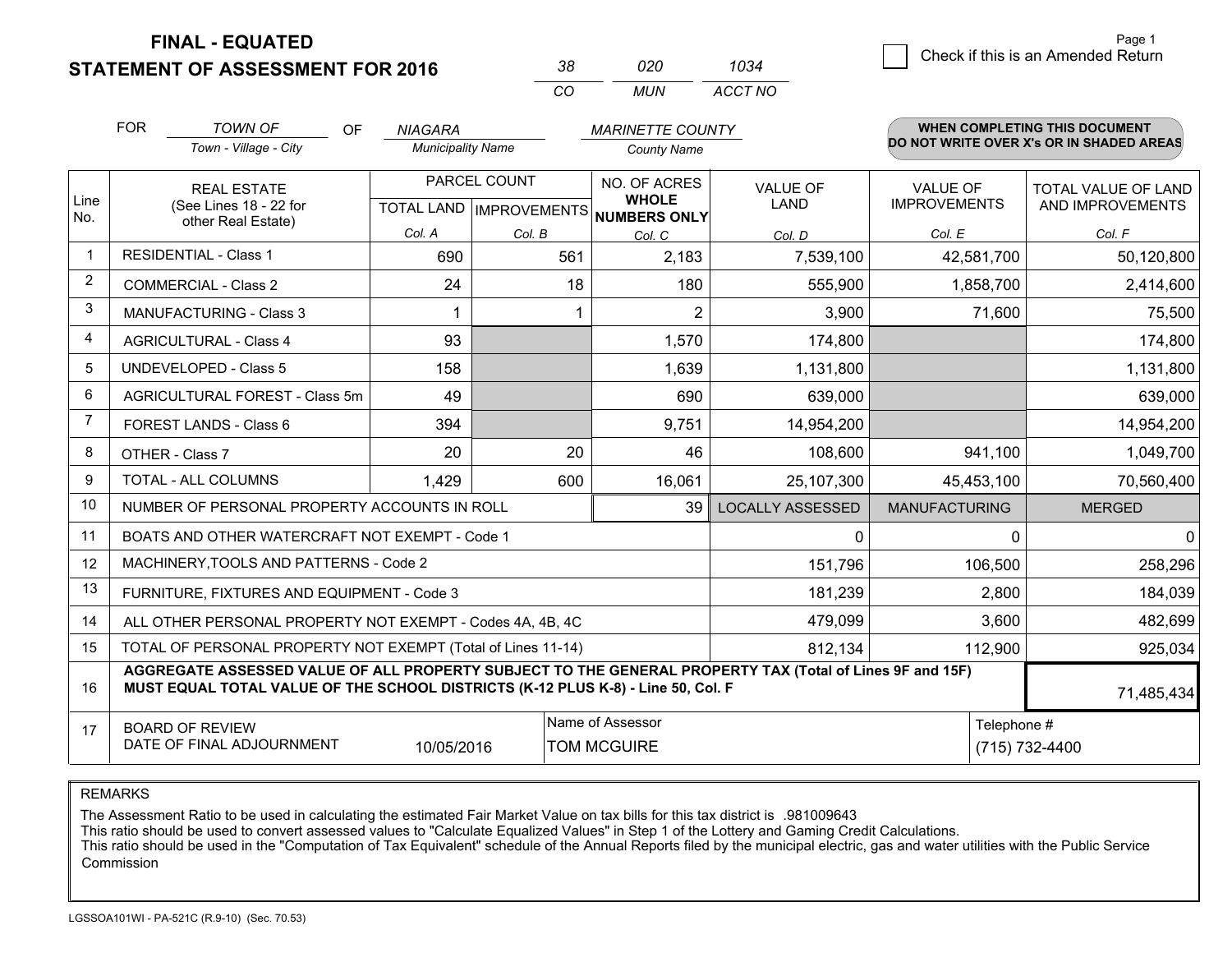*YEAR CO MUN ACCT NO* <sup>2016</sup> <sup>38</sup> <sup>020</sup> <sup>1034</sup>

Do not confuse FOREST LANDS (Line 7) with FOREST CROPS (in this section) - They are **NOT** the same

|    |                                                                                |                 |  | Private Forest Crop - Reg Class @ 10¢ per acre                   |                 | Private Forest Crop - Reg Class @ \$2.52 per acre |                                                                              |  |                    |  |
|----|--------------------------------------------------------------------------------|-----------------|--|------------------------------------------------------------------|-----------------|---------------------------------------------------|------------------------------------------------------------------------------|--|--------------------|--|
| 18 | (a) PARCELS                                                                    | (b) ACRES       |  | (c) ASSESSED VALUE                                               |                 | (d) PARCELS                                       | (e) ACRES                                                                    |  | (f) ASSESSED VALUE |  |
|    |                                                                                |                 |  |                                                                  |                 |                                                   | 40                                                                           |  | 60.400             |  |
|    |                                                                                |                 |  | Private Forest Crop - Special Class @ 20¢ per acre               |                 |                                                   | Entered Before 2005 Managed Forest - Ferrous Mining CLOSED @ \$8.27 per acre |  |                    |  |
| 19 | (a) PARCELS                                                                    | (b) ACRES       |  | (c) ASSESSED VALUE                                               |                 | (d) PARCELS                                       | (e) ACRES                                                                    |  | (f) ASSESSED VALUE |  |
|    |                                                                                |                 |  |                                                                  |                 |                                                   |                                                                              |  |                    |  |
|    |                                                                                |                 |  | Entered Before 2005 Managed Forest - OPEN @ \$.79 per acre       |                 |                                                   | Entered Before 2005 Managed Forest - CLOSED @ \$1.87 per acre                |  |                    |  |
| 20 | (a) PARCELS                                                                    | (b) ACRES       |  | (c) ASSESSED VALUE                                               |                 | (d) PARCELS                                       | (e) ACRES                                                                    |  | (f) ASSESSED VALUE |  |
|    | 21                                                                             | 750.38          |  | 1,423,400                                                        |                 | 24                                                | 713.74                                                                       |  | 1,150,000          |  |
|    | Entered After 2004 Managed Forest - OPEN @<br>\$2.14 per acre                  |                 |  |                                                                  |                 |                                                   | Entered After 2004 Managed Forest - CLOSED @ \$10.68 per acre                |  |                    |  |
| 21 | (a) PARCELS                                                                    | (b) ACRES       |  | (c) ASSESSED VALUE                                               |                 | (d) PARCELS<br>(e) ACRES                          |                                                                              |  | (f) ASSESSED VALUE |  |
|    |                                                                                |                 |  |                                                                  |                 |                                                   |                                                                              |  |                    |  |
|    | 14                                                                             | 504.47          |  | 884,800                                                          |                 | 37<br>1.183.2                                     |                                                                              |  | 1,847,100          |  |
| 22 | (a) County Forest Cropland Acres                                               |                 |  | (b) Federal Acres                                                | (c) State Acres |                                                   | (d) County (NOT FOREST CROP) Acres                                           |  | (e) Other Acres    |  |
|    | 20,754.24                                                                      |                 |  | 2,338.05                                                         |                 |                                                   | 127.7                                                                        |  | 347.31             |  |
|    |                                                                                |                 |  | Assessed Value of Omitted Property From Prior Years (Sec. 70.44) |                 |                                                   | Assessed Value of Sec. 70.43 Corrections of Errors by Assessors              |  |                    |  |
| 23 |                                                                                | (a) REAL ESTATE |  | (b) PERSONAL                                                     |                 |                                                   | (c1) REAL ESTATE                                                             |  | (c2) PERSONAL      |  |
|    |                                                                                |                 |  |                                                                  |                 |                                                   |                                                                              |  |                    |  |
|    | Manufacturing Equated Value of Omitted Property From Prior Years (Sec. 70.995) |                 |  |                                                                  |                 |                                                   | Mfg. Equated Value of Sec.70.43 Corrections of Errors by Assessors           |  |                    |  |
|    | (d) REAL ESTATE                                                                |                 |  | (e) PERSONAL                                                     |                 | (f1) REAL ESTATE                                  |                                                                              |  | (f2) PERSONAL      |  |
|    |                                                                                |                 |  |                                                                  |                 |                                                   |                                                                              |  |                    |  |

## **SPECIAL DISTRICTS**

| Line<br>No. | Enter 6-digit<br><b>Special District</b><br>Code (Col. A) | <b>Account</b><br><b>Number</b><br>(Col. B) | <b>Special District Name</b><br>(Col. C) | <b>Locally Assessed Value</b><br>of Real Estate and<br>Personal Property (Col. D) | Mfg Value of Real Estate<br>and Personal Property<br>(Col. E) | <b>Merged Value of</b><br><b>Real Estate and</b><br>Personal Property (Col. F) |
|-------------|-----------------------------------------------------------|---------------------------------------------|------------------------------------------|-----------------------------------------------------------------------------------|---------------------------------------------------------------|--------------------------------------------------------------------------------|
| 24          | 388050                                                    | 0611                                        | LAKE SHANNON DISTRICT                    | 2,371,000                                                                         |                                                               | 2,371,000                                                                      |
| 25          |                                                           |                                             |                                          |                                                                                   |                                                               |                                                                                |
| 26          |                                                           |                                             |                                          |                                                                                   |                                                               |                                                                                |
| 27          |                                                           |                                             |                                          |                                                                                   |                                                               |                                                                                |
| 28          |                                                           |                                             |                                          |                                                                                   |                                                               |                                                                                |
| 29          |                                                           |                                             |                                          |                                                                                   |                                                               |                                                                                |
| 30          |                                                           |                                             |                                          |                                                                                   |                                                               |                                                                                |
| 31          |                                                           |                                             |                                          |                                                                                   |                                                               |                                                                                |
| 32          |                                                           |                                             |                                          |                                                                                   |                                                               |                                                                                |
| 33          |                                                           |                                             |                                          |                                                                                   |                                                               |                                                                                |
| 34          |                                                           |                                             |                                          |                                                                                   |                                                               |                                                                                |
| 35          |                                                           |                                             |                                          |                                                                                   |                                                               |                                                                                |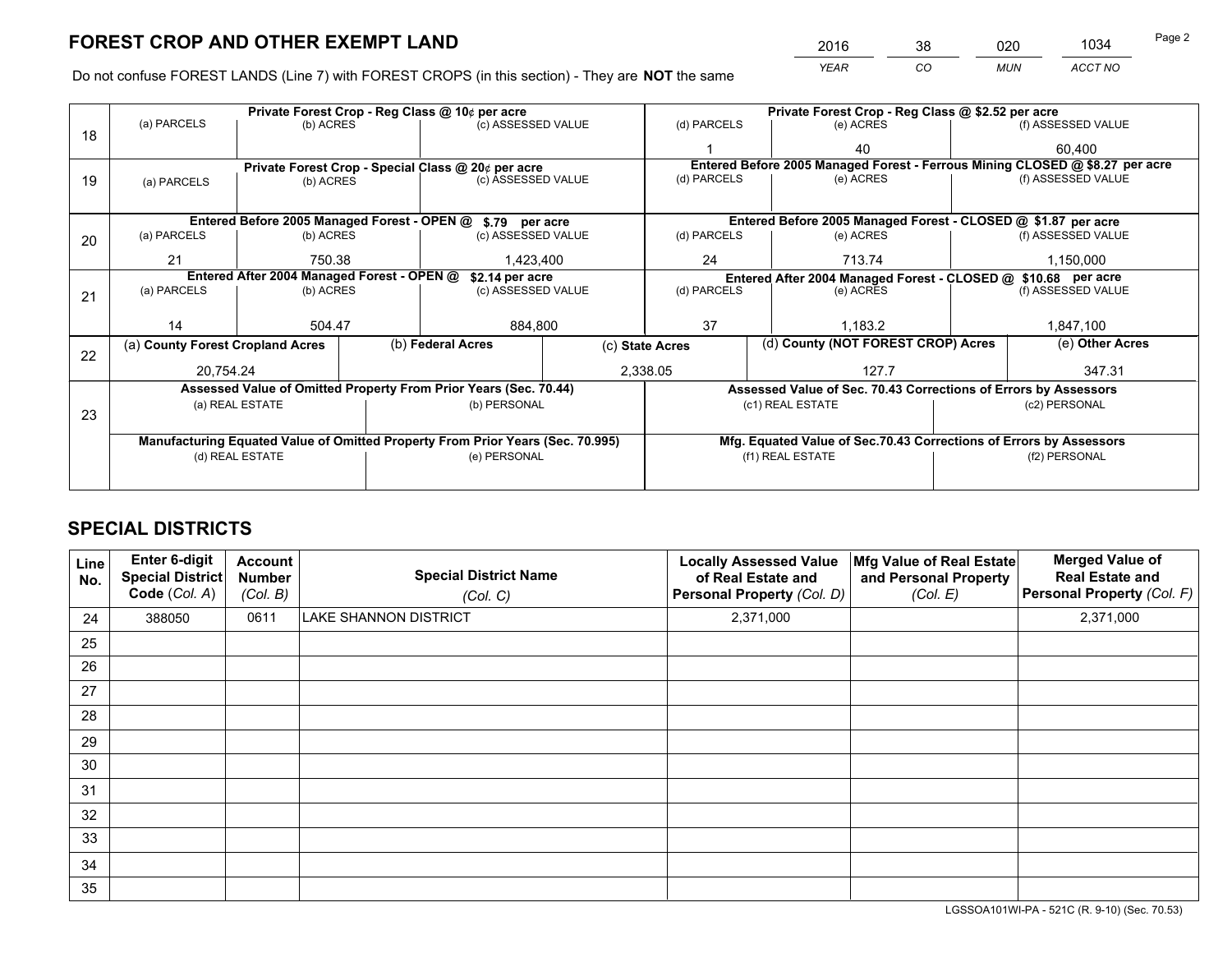|             |                                                                 |                                             |                                                         | <b>YEAR</b>                                                                       | CO<br><b>MUN</b>                                              | ACCT NO                                                                        |
|-------------|-----------------------------------------------------------------|---------------------------------------------|---------------------------------------------------------|-----------------------------------------------------------------------------------|---------------------------------------------------------------|--------------------------------------------------------------------------------|
| Line<br>No. | <b>Enter 6-digit</b><br><b>School District</b><br>Code (Col. A) | <b>Account</b><br><b>Number</b><br>(Col. B) | <b>School District Name</b><br>(Col. C)                 | <b>Locally Assessed Value</b><br>of Real Estate and<br>Personal Property (Col. D) | Mfg Value of Real Estate<br>and Personal Property<br>(Col. E) | <b>Merged Value of</b><br><b>Real Estate and</b><br>Personal Property (Col. F) |
|             | A. SCHOOL DISTRICTS (K-8 and K-12)                              |                                             |                                                         |                                                                                   |                                                               |                                                                                |
| 36          | 383969                                                          | 0227                                        | <b>SCH D OF NIAGARA</b>                                 | 71,297,034                                                                        | 188,400                                                       | 71,485,434                                                                     |
| 37          |                                                                 |                                             |                                                         |                                                                                   |                                                               |                                                                                |
| 38          |                                                                 |                                             |                                                         |                                                                                   |                                                               |                                                                                |
| 39          |                                                                 |                                             |                                                         |                                                                                   |                                                               |                                                                                |
| 40          |                                                                 |                                             |                                                         |                                                                                   |                                                               |                                                                                |
| 41<br>42    |                                                                 |                                             |                                                         |                                                                                   |                                                               |                                                                                |
| 43          |                                                                 |                                             |                                                         |                                                                                   |                                                               |                                                                                |
|             |                                                                 |                                             |                                                         |                                                                                   |                                                               |                                                                                |
| 44<br>45    |                                                                 |                                             |                                                         |                                                                                   |                                                               |                                                                                |
| 46          |                                                                 |                                             |                                                         |                                                                                   |                                                               |                                                                                |
| 47          |                                                                 |                                             |                                                         |                                                                                   |                                                               |                                                                                |
| 48          |                                                                 |                                             |                                                         |                                                                                   |                                                               |                                                                                |
| 49          |                                                                 |                                             |                                                         |                                                                                   |                                                               |                                                                                |
| 50          |                                                                 |                                             | TOTAL ASSESSED VALUE OF SCHOOL DISTRICTS (K-8 and K-12) | 71,297,034                                                                        | 188,400                                                       | 71,485,434                                                                     |
|             | <b>B.</b><br><b>UNION HIGH SCHOOL DISTRICTS</b>                 |                                             |                                                         |                                                                                   |                                                               |                                                                                |
| 51          |                                                                 |                                             |                                                         |                                                                                   |                                                               |                                                                                |
| 52          |                                                                 |                                             |                                                         |                                                                                   |                                                               |                                                                                |
| 53          |                                                                 |                                             |                                                         |                                                                                   |                                                               |                                                                                |
| 54          |                                                                 |                                             |                                                         |                                                                                   |                                                               |                                                                                |
| 55          |                                                                 |                                             | TOTAL ASSESSED VALUE OF UNION HIGH SCHOOLS              |                                                                                   |                                                               |                                                                                |
|             | C.<br><b>TECHNICAL COLLEGE DISTRICTS</b>                        |                                             |                                                         |                                                                                   |                                                               |                                                                                |
| 56          | 001300                                                          | 0012                                        | NORTHEAST WISCONSIN TECH COLLEGE<br><b>GNBY</b>         | 71,297,034                                                                        | 188,400                                                       | 71,485,434                                                                     |
| 57<br>58    |                                                                 |                                             |                                                         |                                                                                   |                                                               |                                                                                |
| 59          |                                                                 |                                             | TOTAL ASSESSED VALUE OF TECHNICAL COLLEGES              | 71,297,034                                                                        | 188,400                                                       | 71,485,434                                                                     |
|             |                                                                 |                                             |                                                         |                                                                                   |                                                               |                                                                                |

38

020

 *I hereby certify, to the best of my knowledge and belief, this form is complete and correct.*

**SCHOOL DISTRICTS**

| Print name of preparer | Title                    |                | Date (MM / DD / CCYY) |
|------------------------|--------------------------|----------------|-----------------------|
|                        |                          |                |                       |
| Signature of preparer  | Contact Telephone Number | E-mail address |                       |
|                        | $\sim$                   |                |                       |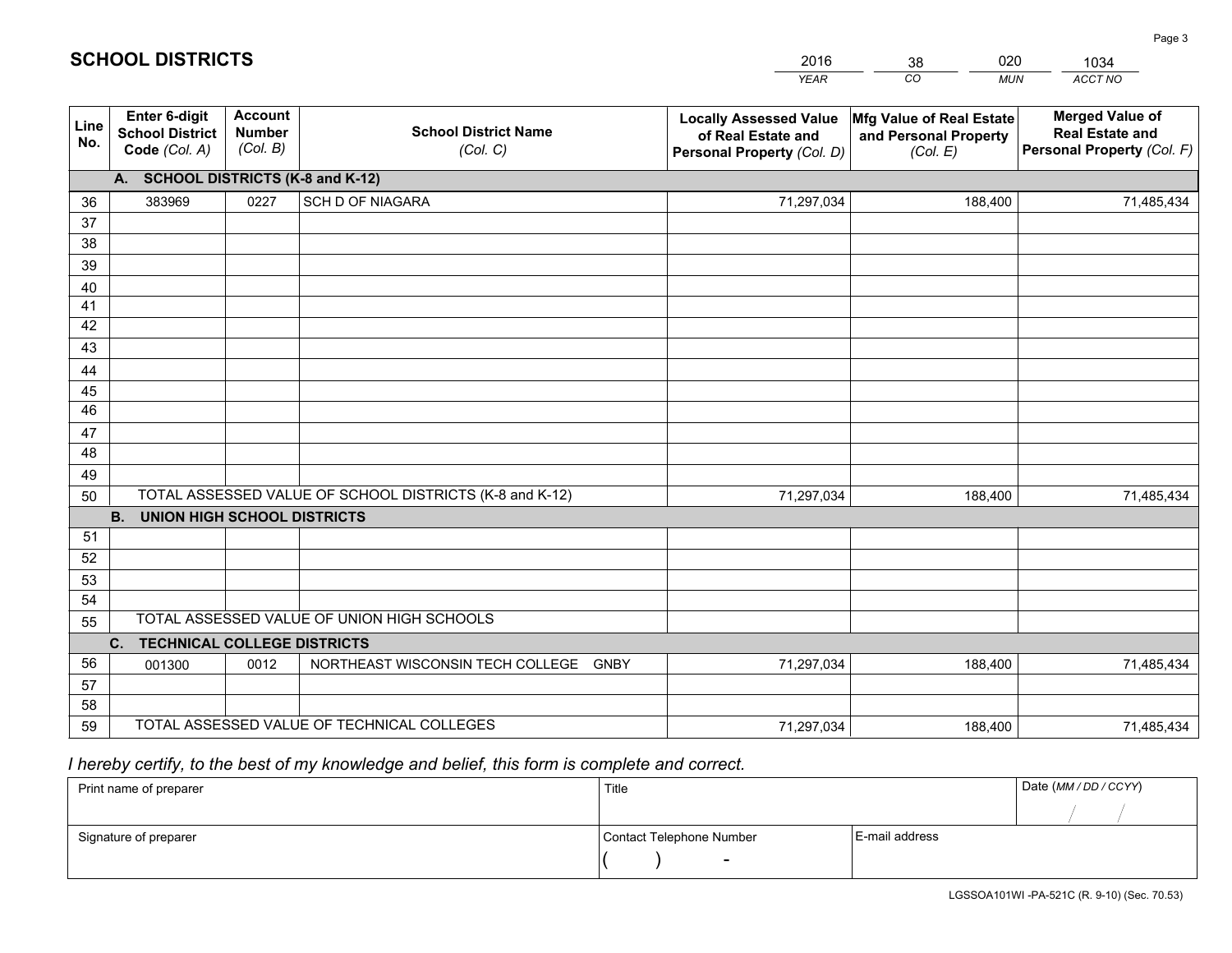### **HIGHLIGHTS**

- 1. Complete the Statement of Assessment after the Board of Review. Reflect any changes made there.
- 2. Use black ink to complete.
- 3. Line 16 must equal Line 50, Col D.
- 4. Line 55 must equal the total of K-8 schools listed on lines 36-49. Do not include K-12 schools in this comparision.
- 5. Line 59, Col. D must equal Line 16.
- 6. Special District, School District and Technical College District values must include both real estate and personal property. Examples of Special districts are: town sanitary districts, public inland lake protection and rehabilitation districts, and metropolitan sewerage districts.
- 7. DO NOT INCLUDE Manufacturing property values.DOR will print these values on the final SOA.
- 8. Accuracy of this form is very important. The values reported directly affect the equalized value DOR calculates for school and special districts.

### **Page 1:**

 If not prefilled, enter the tax year,county and municipal code,municipal type, municipal name and county name on the top of form.

Check the Amended box, if filing an amended / corrected SOA.

 Report the parcel count, acres and assessed value of taxable general property, total parcel count, (real and personal), total acres, and values from final figures set by the Board of Review.

- A. Real Estate land and improvements (buildings, etc.) is reported on lines 1 8, total line 9.
- B. Personal Property is reported on lines 11 14, Column D, total line 15.
- C. To complete this report, use the computer produced summary of the assessment roll that shows these amounts.
- D. Use whole numbers only.
- E. Add each line across and each column down to verify entries.

### **Page 2:**

- A. Report Special Items (not subject to general property tax).
- 1. Private Forest Croplands and Managed Forest Lands are reported on lines 18,19, 20 and 21. Be sure to report assessed values **NOT** taxes.
- 2. You should have copies of the orders of entry, orders of withdrawal, etc., to update your assessment roll.
	- 3. Show hundredths of acres (e.g. 39.75).
- 4. Tax exempt lands are reported on line 22.
- 5. Omitted property and sec. 70.43, Wis. Stats., corrections of errors by assessor are reported on line 23. Report real estate and personal property separately. These should be for **prior years**, not something found on the current assessment roll after the board of review.
- B. Special District (Lines 24-35) Include the value of both real and personal property.
- The Department of Revenue (DOR) preprints much of the information regarding names and codes for schools, special districts,etc. If a district is not listed, enter the name and value only, DOR will enter the proper code.

### **Page 3 School Districts:**

Include the value of both real and personal property.

Report School District (regular, elementary, union high school, and technical college).

- 1. Regular (K-12) and Elementary (K-8) school values are reported on lines 36-49, total on line 50.
- 2. Union High School (UHS) (use only if elementary schools are listed on lines 36-49) are reported on lines 51-54. UHS total value (line 55) must equal to the total **elementary school** values reported on lines 36-49. Do notinclude K-12 schools in this comparison.
- 3. Technical College values are reported on lines 56-58, total on line 59.
- 4. Use the computer summary that shows these amounts to complete this report.

#### **This form is due the second Monday in June. File this report only after your Board of Review is complete.**

 *If you have questions: Return forms to:*

Fax number: (608) 264-6887 PO Box 8971

 Email: lgs@revenue.wi.gov Wisconsin Department of Revenue Call: (608) 261-5341 Local Government Services Section 6-97Madison WI 53708-8971

TOWN OF NIAGARA V22380 HANSEN RD N22380 HANSEN RD DAWN JOHNSON<br>TOWN OF NIAGARA ZOSNHOT NAVA

NIAGARA, WI 54151

**VIAGARA, WI 54151**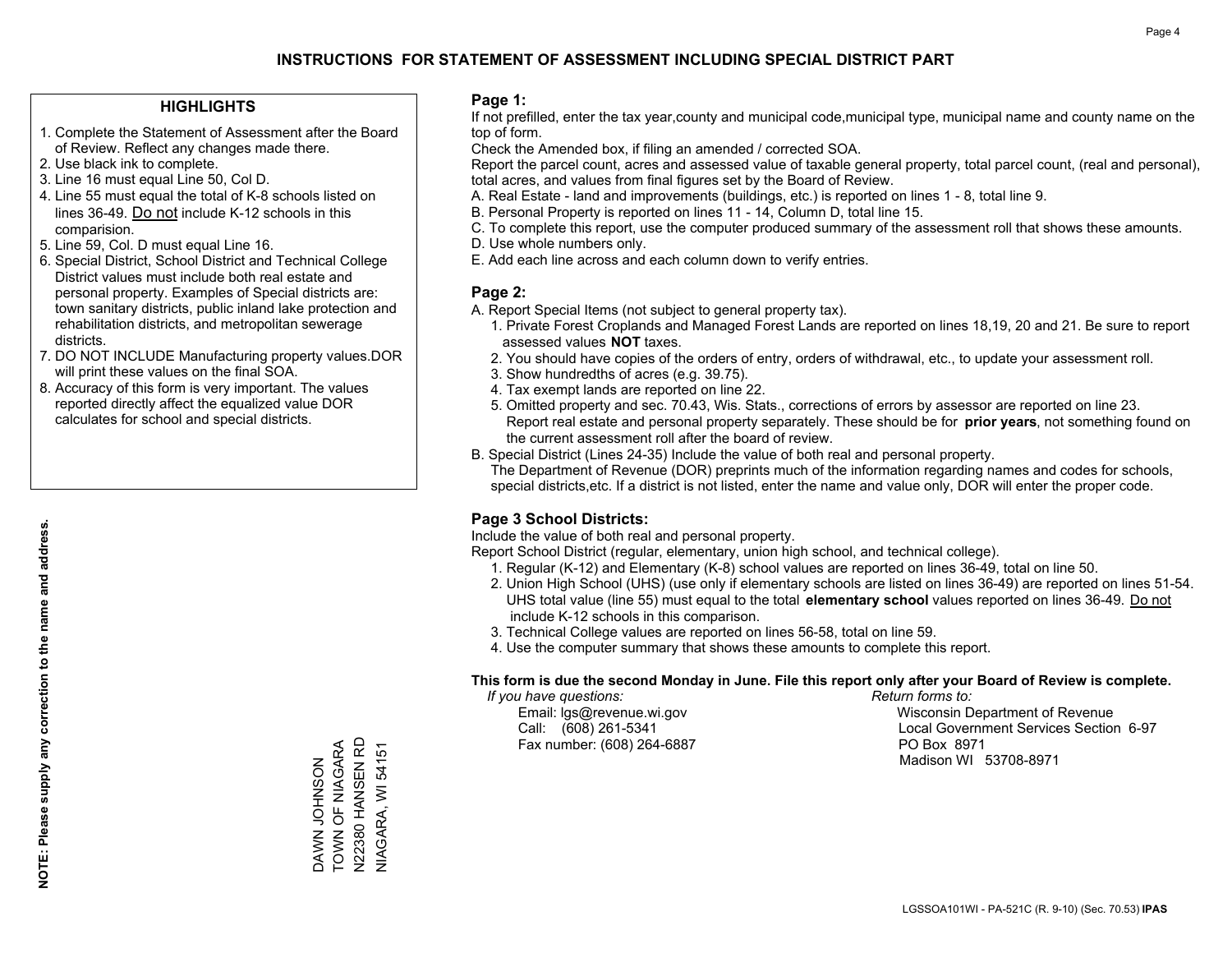**STATEMENT OF ASSESSMENT FOR 2016** 

| 38       | פפח   | 1035    |
|----------|-------|---------|
| $\cdots$ | MI IN | ACCT NO |

|                | <b>FOR</b>                                                                                                      | <b>TOWN OF</b><br>OF                                                                                                                                                                         | <b>PEMBINE</b>           |                | <b>MARINETTE COUNTY</b>                                                                                |                         |                                 | <b>WHEN COMPLETING THIS DOCUMENT</b>     |
|----------------|-----------------------------------------------------------------------------------------------------------------|----------------------------------------------------------------------------------------------------------------------------------------------------------------------------------------------|--------------------------|----------------|--------------------------------------------------------------------------------------------------------|-------------------------|---------------------------------|------------------------------------------|
|                |                                                                                                                 | Town - Village - City                                                                                                                                                                        | <b>Municipality Name</b> |                | <b>County Name</b>                                                                                     |                         |                                 | DO NOT WRITE OVER X's OR IN SHADED AREAS |
| Line<br>No.    | <b>REAL ESTATE</b><br>(See Lines 18 - 22 for<br>other Real Estate)                                              |                                                                                                                                                                                              |                          | PARCEL COUNT   | NO. OF ACRES<br><b>VALUE OF</b><br><b>WHOLE</b><br><b>LAND</b><br>TOTAL LAND IMPROVEMENTS NUMBERS ONLY |                         | VALUE OF<br><b>IMPROVEMENTS</b> | TOTAL VALUE OF LAND<br>AND IMPROVEMENTS  |
|                |                                                                                                                 |                                                                                                                                                                                              | Col. A                   | Col. B         | Col. C                                                                                                 | Col. D                  | Col. E                          | Col. F                                   |
|                |                                                                                                                 | <b>RESIDENTIAL - Class 1</b>                                                                                                                                                                 | 1,275                    | 966            | 3,353                                                                                                  | 12,839,500              | 48,326,600                      | 61,166,100                               |
| 2              |                                                                                                                 | <b>COMMERCIAL - Class 2</b>                                                                                                                                                                  | 51                       | 40             | 78                                                                                                     | 538,900                 | 3,061,600                       | 3,600,500                                |
| 3              |                                                                                                                 | <b>MANUFACTURING - Class 3</b>                                                                                                                                                               | 6                        | $\overline{2}$ | 698                                                                                                    | 602,700                 | 1,244,700                       | 1,847,400                                |
| 4              |                                                                                                                 | <b>AGRICULTURAL - Class 4</b>                                                                                                                                                                | 33                       |                | 631                                                                                                    | 93,800                  |                                 | 93,800                                   |
| 5              |                                                                                                                 | <b>UNDEVELOPED - Class 5</b>                                                                                                                                                                 | 93                       |                | 998                                                                                                    | 827,800                 |                                 | 827,800                                  |
| 6              |                                                                                                                 | AGRICULTURAL FOREST - Class 5m                                                                                                                                                               | 16                       |                | 150                                                                                                    | 120,800                 |                                 | 120,800                                  |
| $\overline{7}$ |                                                                                                                 | FOREST LANDS - Class 6                                                                                                                                                                       | 422                      |                | 10,625                                                                                                 | 16,938,100              |                                 | 16,938,100                               |
| 8              |                                                                                                                 | OTHER - Class 7                                                                                                                                                                              | 4                        | 4              | 8                                                                                                      | 39,000                  | 206,900                         | 245,900                                  |
| 9              |                                                                                                                 | TOTAL - ALL COLUMNS                                                                                                                                                                          | 1,900                    | 1,012          | 16,541                                                                                                 | 32,000,600              | 52,839,800                      | 84,840,400                               |
| 10             |                                                                                                                 | NUMBER OF PERSONAL PROPERTY ACCOUNTS IN ROLL                                                                                                                                                 |                          |                | 63                                                                                                     | <b>LOCALLY ASSESSED</b> | <b>MANUFACTURING</b>            | <b>MERGED</b>                            |
| 11             |                                                                                                                 | BOATS AND OTHER WATERCRAFT NOT EXEMPT - Code 1                                                                                                                                               |                          |                |                                                                                                        | $\Omega$                | 0                               | $\Omega$                                 |
| 12             |                                                                                                                 | MACHINERY, TOOLS AND PATTERNS - Code 2                                                                                                                                                       |                          |                |                                                                                                        | 110,900                 | 368,800                         | 479,700                                  |
| 13             |                                                                                                                 | FURNITURE, FIXTURES AND EQUIPMENT - Code 3                                                                                                                                                   |                          |                |                                                                                                        | 194,000                 | 147,600                         | 341,600                                  |
| 14             |                                                                                                                 | ALL OTHER PERSONAL PROPERTY NOT EXEMPT - Codes 4A, 4B, 4C                                                                                                                                    |                          |                |                                                                                                        | 1,221,400               | 198,800                         | 1,420,200                                |
| 15             |                                                                                                                 | TOTAL OF PERSONAL PROPERTY NOT EXEMPT (Total of Lines 11-14)                                                                                                                                 |                          | 1,526,300      | 715,200                                                                                                | 2,241,500               |                                 |                                          |
| 16             |                                                                                                                 | AGGREGATE ASSESSED VALUE OF ALL PROPERTY SUBJECT TO THE GENERAL PROPERTY TAX (Total of Lines 9F and 15F)<br>MUST EQUAL TOTAL VALUE OF THE SCHOOL DISTRICTS (K-12 PLUS K-8) - Line 50, Col. F |                          |                |                                                                                                        |                         |                                 | 87,081,900                               |
| 17             | Name of Assessor<br><b>BOARD OF REVIEW</b><br>DATE OF FINAL ADJOURNMENT<br>11/02/2016<br><b>SCOTT TENNESSEN</b> |                                                                                                                                                                                              |                          |                |                                                                                                        | Telephone #             | (920) 423-3502                  |                                          |

REMARKS

The Assessment Ratio to be used in calculating the estimated Fair Market Value on tax bills for this tax district is 1.016398154<br>This ratio should be used to convert assessed values to "Calculate Equalized Values" in Step Commission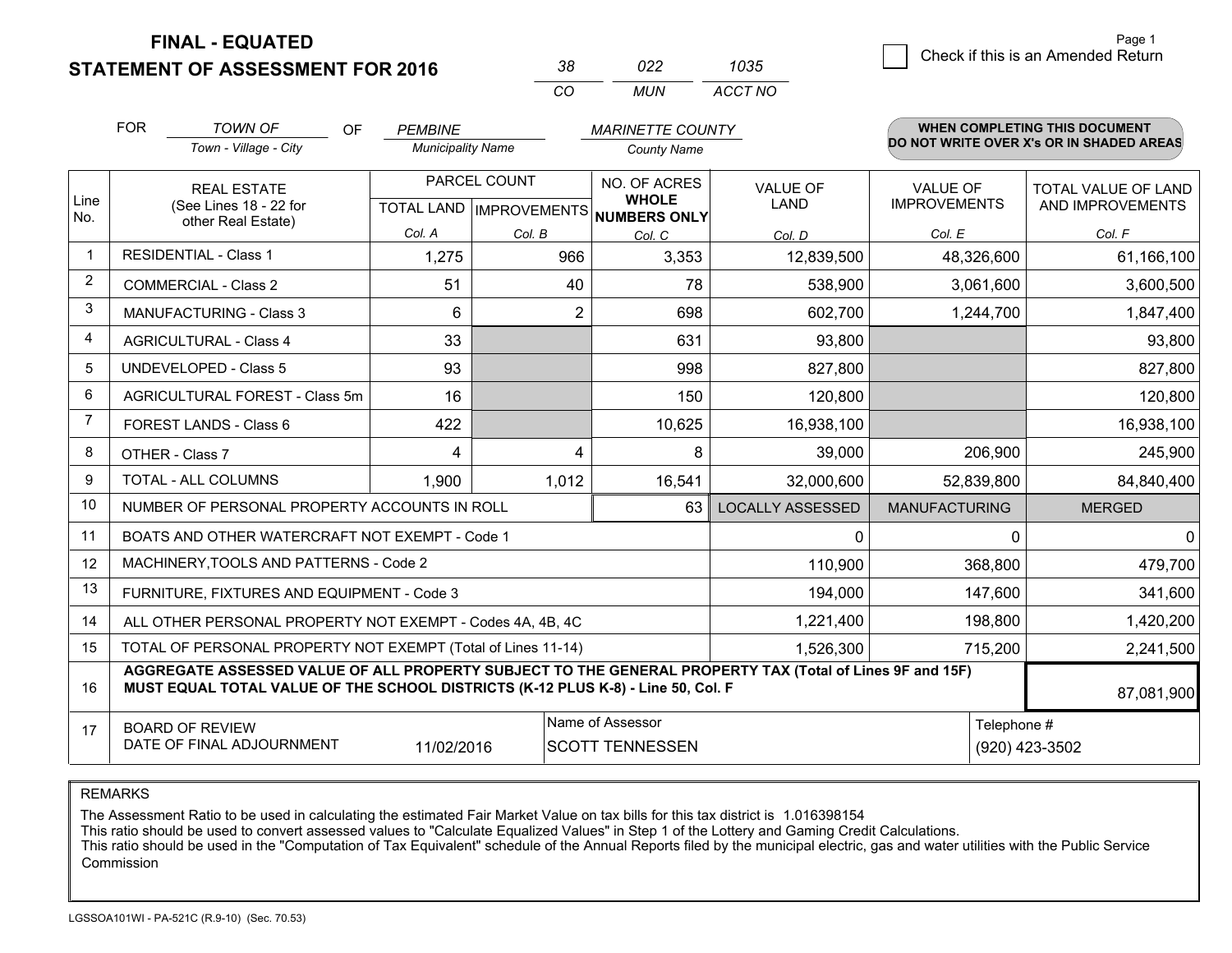*YEAR CO MUN ACCT NO* <sup>2016</sup> <sup>38</sup> <sup>022</sup> <sup>1035</sup>

Do not confuse FOREST LANDS (Line 7) with FOREST CROPS (in this section) - They are **NOT** the same

|    |                                                                                |                 |  | Private Forest Crop - Reg Class @ 10¢ per acre                   |                 | Private Forest Crop - Reg Class @ \$2.52 per acre                                      |                                                                              |                    |                    |  |
|----|--------------------------------------------------------------------------------|-----------------|--|------------------------------------------------------------------|-----------------|----------------------------------------------------------------------------------------|------------------------------------------------------------------------------|--------------------|--------------------|--|
| 18 | (a) PARCELS                                                                    | (b) ACRES       |  | (c) ASSESSED VALUE                                               |                 | (d) PARCELS                                                                            | (e) ACRES                                                                    |                    | (f) ASSESSED VALUE |  |
|    |                                                                                | 156.98          |  | 251,200                                                          |                 |                                                                                        |                                                                              |                    |                    |  |
|    |                                                                                |                 |  | Private Forest Crop - Special Class @ 20¢ per acre               |                 |                                                                                        | Entered Before 2005 Managed Forest - Ferrous Mining CLOSED @ \$8.27 per acre |                    |                    |  |
| 19 | (a) PARCELS                                                                    | (b) ACRES       |  | (c) ASSESSED VALUE                                               |                 | (d) PARCELS                                                                            | (e) ACRES                                                                    |                    | (f) ASSESSED VALUE |  |
|    |                                                                                |                 |  |                                                                  |                 |                                                                                        |                                                                              |                    |                    |  |
|    |                                                                                |                 |  | Entered Before 2005 Managed Forest - OPEN @ \$.79 per acre       |                 |                                                                                        | Entered Before 2005 Managed Forest - CLOSED @ \$1.87 per acre                |                    |                    |  |
| 20 | (a) PARCELS                                                                    | (b) ACRES       |  | (c) ASSESSED VALUE                                               |                 | (d) PARCELS                                                                            | (e) ACRES                                                                    |                    | (f) ASSESSED VALUE |  |
|    | 8                                                                              | 314.04          |  |                                                                  | 502.600         |                                                                                        | 3.089.28                                                                     |                    | 4,956,000          |  |
|    | Entered After 2004 Managed Forest - OPEN @<br>\$2.14 per acre                  |                 |  |                                                                  |                 |                                                                                        | Entered After 2004 Managed Forest - CLOSED @ \$10.68 per acre                |                    |                    |  |
| 21 | (a) PARCELS                                                                    | (b) ACRES       |  | (c) ASSESSED VALUE                                               |                 | (d) PARCELS<br>(e) ACRES                                                               |                                                                              | (f) ASSESSED VALUE |                    |  |
|    |                                                                                |                 |  |                                                                  |                 |                                                                                        |                                                                              |                    |                    |  |
|    |                                                                                | 262.18          |  | 419,500                                                          |                 | 50<br>1.649.1                                                                          |                                                                              |                    | 2,638,600          |  |
|    | (a) County Forest Cropland Acres                                               |                 |  | (b) Federal Acres                                                | (c) State Acres |                                                                                        | (d) County (NOT FOREST CROP) Acres                                           |                    | (e) Other Acres    |  |
| 22 | 17,581.88                                                                      |                 |  |                                                                  | 1,875.62        |                                                                                        | 483.66                                                                       |                    | 514.24             |  |
|    |                                                                                |                 |  | Assessed Value of Omitted Property From Prior Years (Sec. 70.44) |                 |                                                                                        | Assessed Value of Sec. 70.43 Corrections of Errors by Assessors              |                    |                    |  |
|    |                                                                                | (a) REAL ESTATE |  | (b) PERSONAL                                                     |                 |                                                                                        | (c1) REAL ESTATE                                                             |                    | (c2) PERSONAL      |  |
| 23 |                                                                                |                 |  |                                                                  |                 |                                                                                        |                                                                              |                    |                    |  |
|    | Manufacturing Equated Value of Omitted Property From Prior Years (Sec. 70.995) |                 |  |                                                                  |                 |                                                                                        |                                                                              |                    |                    |  |
|    |                                                                                | (d) REAL ESTATE |  | (e) PERSONAL                                                     |                 | Mfg. Equated Value of Sec.70.43 Corrections of Errors by Assessors<br>(f1) REAL ESTATE |                                                                              | (f2) PERSONAL      |                    |  |
|    |                                                                                |                 |  |                                                                  |                 |                                                                                        |                                                                              |                    |                    |  |
|    |                                                                                |                 |  |                                                                  |                 |                                                                                        |                                                                              |                    |                    |  |

## **SPECIAL DISTRICTS**

| Line<br>No. | Enter 6-digit<br><b>Special District</b> | <b>Account</b><br><b>Number</b> | <b>Special District Name</b> | <b>Locally Assessed Value</b><br>of Real Estate and | Mfg Value of Real Estate<br>and Personal Property | <b>Merged Value of</b><br><b>Real Estate and</b> |
|-------------|------------------------------------------|---------------------------------|------------------------------|-----------------------------------------------------|---------------------------------------------------|--------------------------------------------------|
|             | Code (Col. A)                            | (Col. B)                        | (Col. C)                     | Personal Property (Col. D)                          | (Col. E)                                          | Personal Property (Col. F)                       |
| 24          |                                          |                                 |                              |                                                     |                                                   |                                                  |
| 25          |                                          |                                 |                              |                                                     |                                                   |                                                  |
| 26          |                                          |                                 |                              |                                                     |                                                   |                                                  |
| 27          |                                          |                                 |                              |                                                     |                                                   |                                                  |
| 28          |                                          |                                 |                              |                                                     |                                                   |                                                  |
| 29          |                                          |                                 |                              |                                                     |                                                   |                                                  |
| 30          |                                          |                                 |                              |                                                     |                                                   |                                                  |
| 31          |                                          |                                 |                              |                                                     |                                                   |                                                  |
| 32          |                                          |                                 |                              |                                                     |                                                   |                                                  |
| 33          |                                          |                                 |                              |                                                     |                                                   |                                                  |
| 34          |                                          |                                 |                              |                                                     |                                                   |                                                  |
| 35          |                                          |                                 |                              |                                                     |                                                   |                                                  |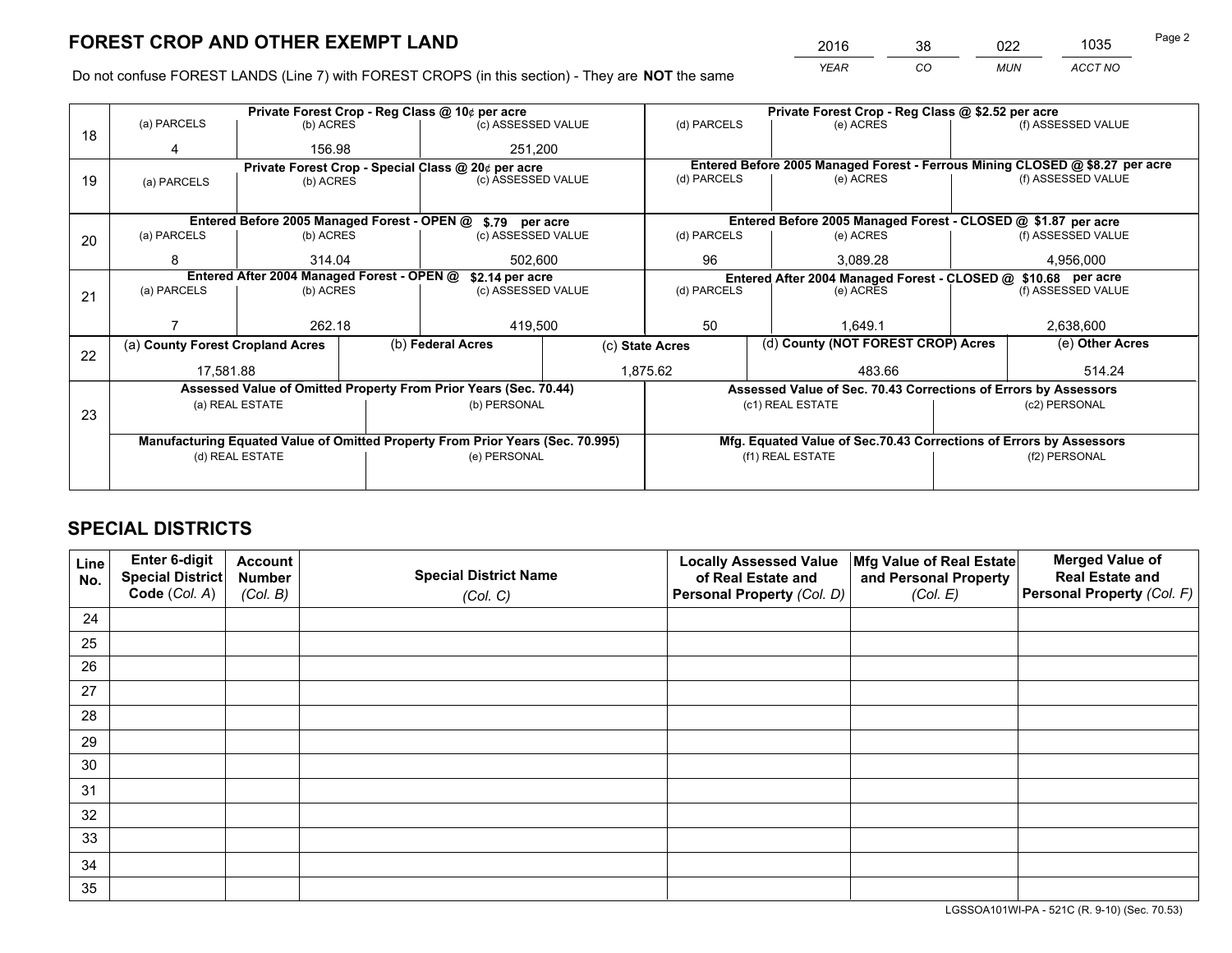|             |                                                          |                                             |                                                         | <b>YEAR</b>                                                                       | $\overline{co}$<br><b>MUN</b>                                 | ACCT NO                                                                        |
|-------------|----------------------------------------------------------|---------------------------------------------|---------------------------------------------------------|-----------------------------------------------------------------------------------|---------------------------------------------------------------|--------------------------------------------------------------------------------|
| Line<br>No. | Enter 6-digit<br><b>School District</b><br>Code (Col. A) | <b>Account</b><br><b>Number</b><br>(Col. B) | <b>School District Name</b><br>(Col. C)                 | <b>Locally Assessed Value</b><br>of Real Estate and<br>Personal Property (Col. D) | Mfg Value of Real Estate<br>and Personal Property<br>(Col. E) | <b>Merged Value of</b><br><b>Real Estate and</b><br>Personal Property (Col. F) |
|             | A. SCHOOL DISTRICTS (K-8 and K-12)                       |                                             |                                                         |                                                                                   |                                                               |                                                                                |
| 36          | 384263                                                   | 0228                                        | SCH D OF BEECHER-DUNBAR-PEMBINE                         | 84,519,300                                                                        | 2,562,600                                                     | 87,081,900                                                                     |
| 37          |                                                          |                                             |                                                         |                                                                                   |                                                               |                                                                                |
| 38          |                                                          |                                             |                                                         |                                                                                   |                                                               |                                                                                |
| 39          |                                                          |                                             |                                                         |                                                                                   |                                                               |                                                                                |
| 40          |                                                          |                                             |                                                         |                                                                                   |                                                               |                                                                                |
| 41          |                                                          |                                             |                                                         |                                                                                   |                                                               |                                                                                |
| 42          |                                                          |                                             |                                                         |                                                                                   |                                                               |                                                                                |
| 43          |                                                          |                                             |                                                         |                                                                                   |                                                               |                                                                                |
| 44          |                                                          |                                             |                                                         |                                                                                   |                                                               |                                                                                |
| 45<br>46    |                                                          |                                             |                                                         |                                                                                   |                                                               |                                                                                |
| 47          |                                                          |                                             |                                                         |                                                                                   |                                                               |                                                                                |
| 48          |                                                          |                                             |                                                         |                                                                                   |                                                               |                                                                                |
| 49          |                                                          |                                             |                                                         |                                                                                   |                                                               |                                                                                |
| 50          |                                                          |                                             | TOTAL ASSESSED VALUE OF SCHOOL DISTRICTS (K-8 and K-12) | 84,519,300                                                                        | 2,562,600                                                     | 87,081,900                                                                     |
|             | <b>B.</b><br><b>UNION HIGH SCHOOL DISTRICTS</b>          |                                             |                                                         |                                                                                   |                                                               |                                                                                |
| 51          |                                                          |                                             |                                                         |                                                                                   |                                                               |                                                                                |
| 52          |                                                          |                                             |                                                         |                                                                                   |                                                               |                                                                                |
| 53          |                                                          |                                             |                                                         |                                                                                   |                                                               |                                                                                |
| 54          |                                                          |                                             |                                                         |                                                                                   |                                                               |                                                                                |
| 55          |                                                          |                                             | TOTAL ASSESSED VALUE OF UNION HIGH SCHOOLS              |                                                                                   |                                                               |                                                                                |
|             | C.<br><b>TECHNICAL COLLEGE DISTRICTS</b>                 |                                             |                                                         |                                                                                   |                                                               |                                                                                |
| 56          | 001300                                                   | 0012                                        | NORTHEAST WISCONSIN TECH COLLEGE GNBY                   | 84,519,300                                                                        | 2,562,600                                                     | 87,081,900                                                                     |
| 57          |                                                          |                                             |                                                         |                                                                                   |                                                               |                                                                                |
| 58          |                                                          |                                             |                                                         |                                                                                   |                                                               |                                                                                |
| 59          |                                                          |                                             | TOTAL ASSESSED VALUE OF TECHNICAL COLLEGES              | 84,519,300                                                                        | 2,562,600                                                     | 87,081,900                                                                     |

38

022

 *I hereby certify, to the best of my knowledge and belief, this form is complete and correct.*

**SCHOOL DISTRICTS**

| Print name of preparer | Title                    |                | Date (MM / DD / CCYY) |
|------------------------|--------------------------|----------------|-----------------------|
|                        |                          |                |                       |
| Signature of preparer  | Contact Telephone Number | E-mail address |                       |
|                        | $\overline{\phantom{0}}$ |                |                       |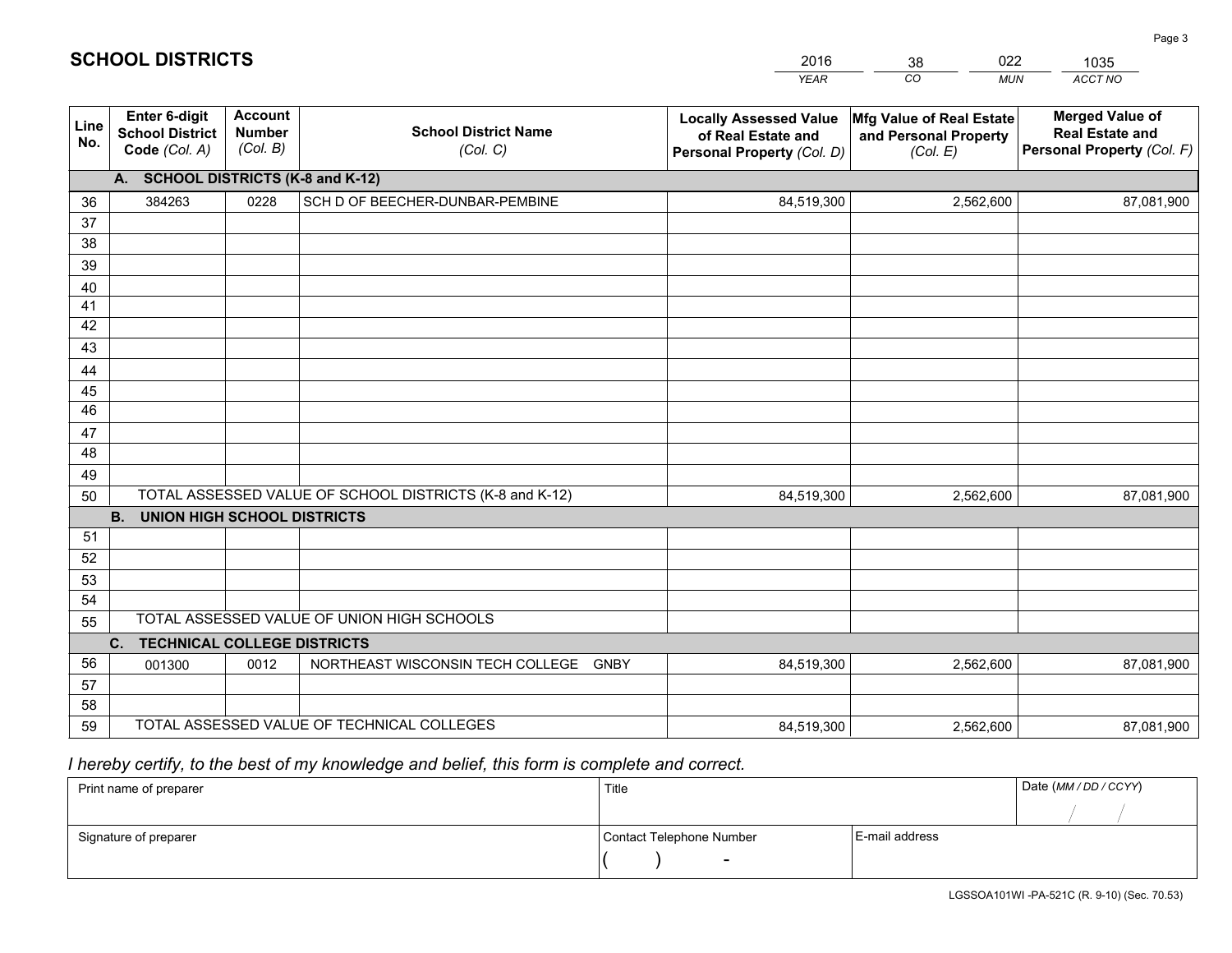### **HIGHLIGHTS**

- 1. Complete the Statement of Assessment after the Board of Review. Reflect any changes made there.
- 2. Use black ink to complete.
- 3. Line 16 must equal Line 50, Col D.
- 4. Line 55 must equal the total of K-8 schools listed on lines 36-49. Do not include K-12 schools in this comparision.
- 5. Line 59, Col. D must equal Line 16.
- 6. Special District, School District and Technical College District values must include both real estate and personal property. Examples of Special districts are: town sanitary districts, public inland lake protection and rehabilitation districts, and metropolitan sewerage districts.
- 7. DO NOT INCLUDE Manufacturing property values.DOR will print these values on the final SOA.
- 8. Accuracy of this form is very important. The values reported directly affect the equalized value DOR calculates for school and special districts.

### **Page 1:**

 If not prefilled, enter the tax year,county and municipal code,municipal type, municipal name and county name on the top of form.

Check the Amended box, if filing an amended / corrected SOA.

 Report the parcel count, acres and assessed value of taxable general property, total parcel count, (real and personal), total acres, and values from final figures set by the Board of Review.

- A. Real Estate land and improvements (buildings, etc.) is reported on lines 1 8, total line 9.
- B. Personal Property is reported on lines 11 14, Column D, total line 15.
- C. To complete this report, use the computer produced summary of the assessment roll that shows these amounts.
- D. Use whole numbers only.
- E. Add each line across and each column down to verify entries.

### **Page 2:**

- A. Report Special Items (not subject to general property tax).
- 1. Private Forest Croplands and Managed Forest Lands are reported on lines 18,19, 20 and 21. Be sure to report assessed values **NOT** taxes.
- 2. You should have copies of the orders of entry, orders of withdrawal, etc., to update your assessment roll.
	- 3. Show hundredths of acres (e.g. 39.75).
- 4. Tax exempt lands are reported on line 22.
- 5. Omitted property and sec. 70.43, Wis. Stats., corrections of errors by assessor are reported on line 23. Report real estate and personal property separately. These should be for **prior years**, not something found on the current assessment roll after the board of review.
- B. Special District (Lines 24-35) Include the value of both real and personal property.
- The Department of Revenue (DOR) preprints much of the information regarding names and codes for schools, special districts,etc. If a district is not listed, enter the name and value only, DOR will enter the proper code.

### **Page 3 School Districts:**

Include the value of both real and personal property.

Report School District (regular, elementary, union high school, and technical college).

- 1. Regular (K-12) and Elementary (K-8) school values are reported on lines 36-49, total on line 50.
- 2. Union High School (UHS) (use only if elementary schools are listed on lines 36-49) are reported on lines 51-54. UHS total value (line 55) must equal to the total **elementary school** values reported on lines 36-49. Do notinclude K-12 schools in this comparison.
- 3. Technical College values are reported on lines 56-58, total on line 59.
- 4. Use the computer summary that shows these amounts to complete this report.

#### **This form is due the second Monday in June. File this report only after your Board of Review is complete.**

 *If you have questions: Return forms to:*

Fax number: (608) 264-6887 PO Box 8971

 Email: lgs@revenue.wi.gov Wisconsin Department of Revenue Call: (608) 261-5341 Local Government Services Section 6-97Madison WI 53708-8971

TOWN OF PEMBINE SUZANNE ALLEN<br>TOWN OF PEMBINE PEMBINE, WI 54156 PEMBINE, WI 54156 SUZANNE ALLEN P.O. BOX 279 P.O. BOX 279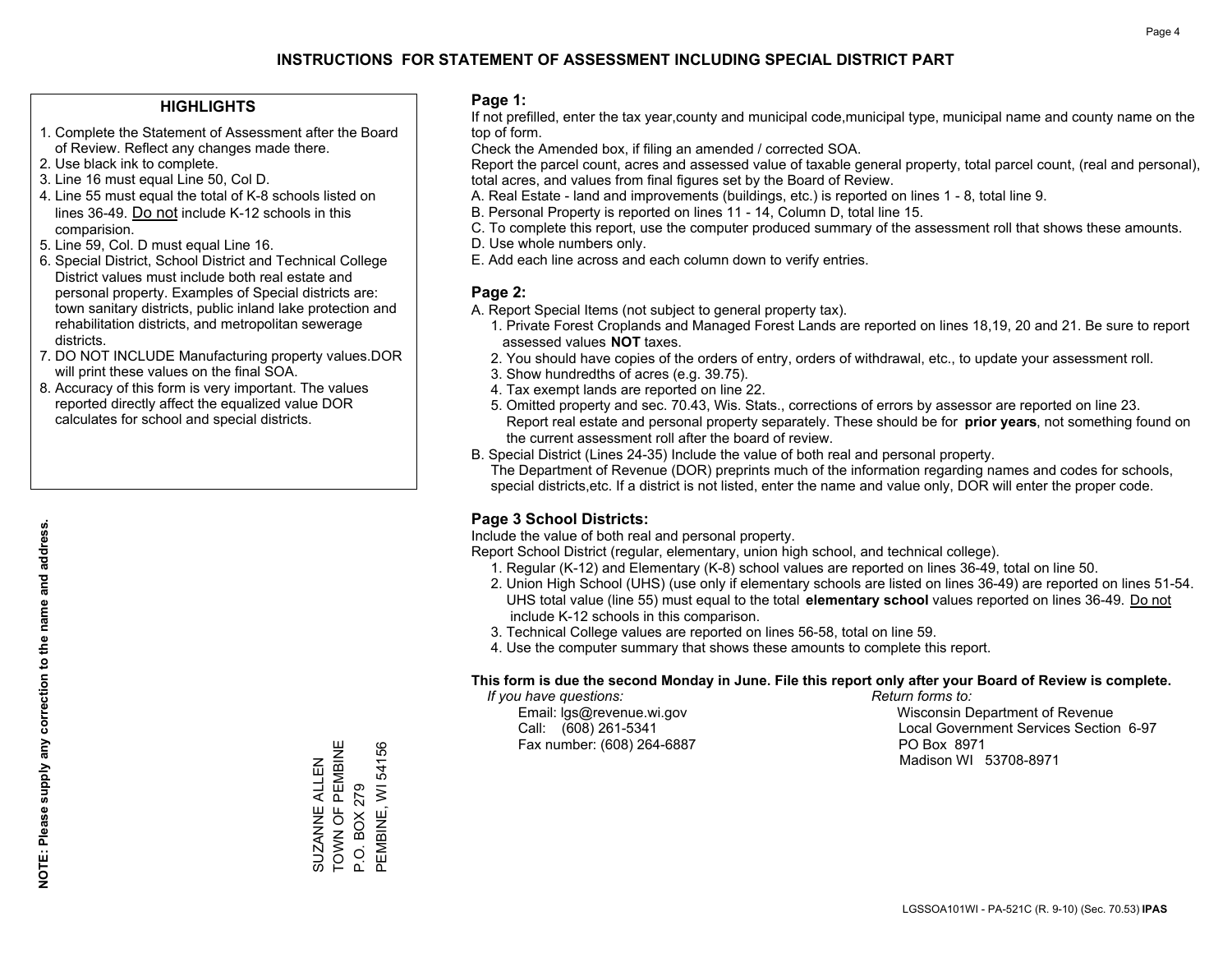**STATEMENT OF ASSESSMENT FOR 2016** 

| ≺×           | በጋፈ   | 1036    |
|--------------|-------|---------|
| $\mathbf{r}$ | MI IN | ACCT NO |

|                | <b>FOR</b> | <b>TOWN OF</b><br>OF                                                                                                                                                                         | <b>PESHTIGO</b>          |              | <b>MARINETTE COUNTY</b>                   |                                |                                        | <b>WHEN COMPLETING THIS DOCUMENT</b>           |
|----------------|------------|----------------------------------------------------------------------------------------------------------------------------------------------------------------------------------------------|--------------------------|--------------|-------------------------------------------|--------------------------------|----------------------------------------|------------------------------------------------|
|                |            | Town - Village - City                                                                                                                                                                        | <b>Municipality Name</b> |              | <b>County Name</b>                        |                                |                                        | DO NOT WRITE OVER X's OR IN SHADED AREAS       |
| Line           |            | <b>REAL ESTATE</b><br>(See Lines 18 - 22 for                                                                                                                                                 |                          | PARCEL COUNT | NO. OF ACRES<br><b>WHOLE</b>              | <b>VALUE OF</b><br><b>LAND</b> | <b>VALUE OF</b><br><b>IMPROVEMENTS</b> | <b>TOTAL VALUE OF LAND</b><br>AND IMPROVEMENTS |
| No.            |            | other Real Estate)                                                                                                                                                                           | Col. A                   | Col. B       | TOTAL LAND IMPROVEMENTS NUMBERS ONLY      |                                | Col. E                                 | Col. F                                         |
| $\mathbf 1$    |            | <b>RESIDENTIAL - Class 1</b>                                                                                                                                                                 | 2,371                    | 1,971        | Col. C<br>5,256                           | Col. D<br>59,983,600           | 217,631,600                            | 277,615,200                                    |
| 2              |            | <b>COMMERCIAL - Class 2</b>                                                                                                                                                                  | 92                       | 69           | 421                                       | 2,788,700                      | 11,741,700                             | 14,530,400                                     |
| 3              |            | <b>MANUFACTURING - Class 3</b>                                                                                                                                                               | 3                        |              | 3<br>60                                   | 77,000                         | 835,800                                | 912,800                                        |
| 4              |            | <b>AGRICULTURAL - Class 4</b>                                                                                                                                                                | 159                      |              | 3,462                                     | 463,600                        |                                        | 463,600                                        |
| 5              |            | <b>UNDEVELOPED - Class 5</b>                                                                                                                                                                 | 634                      |              | 9,193                                     | 6,293,100                      |                                        | 6,293,100                                      |
| 6              |            | AGRICULTURAL FOREST - Class 5m                                                                                                                                                               | 39                       |              | 540                                       | 500,100                        |                                        | 500,100                                        |
| $\overline{7}$ |            | FOREST LANDS - Class 6                                                                                                                                                                       | 520                      |              | 7,976                                     | 13,979,300                     |                                        | 13,979,300                                     |
| 8              |            | OTHER - Class 7                                                                                                                                                                              | 12                       | 11           | 26                                        | 110,500                        | 606,300                                | 716,800                                        |
| 9              |            | TOTAL - ALL COLUMNS                                                                                                                                                                          | 3,830                    | 2,054        | 26,934                                    | 84,195,900                     | 230,815,400                            | 315,011,300                                    |
| 10             |            | NUMBER OF PERSONAL PROPERTY ACCOUNTS IN ROLL                                                                                                                                                 |                          |              | 63                                        | <b>LOCALLY ASSESSED</b>        | <b>MANUFACTURING</b>                   | <b>MERGED</b>                                  |
| 11             |            | BOATS AND OTHER WATERCRAFT NOT EXEMPT - Code 1                                                                                                                                               |                          |              |                                           | $\mathbf{0}$                   | $\Omega$                               | 0                                              |
| 12             |            | MACHINERY, TOOLS AND PATTERNS - Code 2                                                                                                                                                       |                          |              |                                           | 457,500                        | 74,300                                 | 531,800                                        |
| 13             |            | FURNITURE, FIXTURES AND EQUIPMENT - Code 3                                                                                                                                                   |                          |              |                                           | 284,500                        | 8,100                                  | 292,600                                        |
| 14             |            | ALL OTHER PERSONAL PROPERTY NOT EXEMPT - Codes 4A, 4B, 4C                                                                                                                                    |                          |              |                                           | 210,900                        | 4,200                                  | 215,100                                        |
| 15             |            | TOTAL OF PERSONAL PROPERTY NOT EXEMPT (Total of Lines 11-14)                                                                                                                                 |                          |              |                                           | 952,900                        | 86,600                                 | 1,039,500                                      |
| 16             |            | AGGREGATE ASSESSED VALUE OF ALL PROPERTY SUBJECT TO THE GENERAL PROPERTY TAX (Total of Lines 9F and 15F)<br>MUST EQUAL TOTAL VALUE OF THE SCHOOL DISTRICTS (K-12 PLUS K-8) - Line 50, Col. F |                          |              |                                           |                                |                                        | 316,050,800                                    |
| 17             |            | <b>BOARD OF REVIEW</b><br>DATE OF FINAL ADJOURNMENT                                                                                                                                          | 05/24/2016               |              | Name of Assessor<br><b>RONALD WALTERS</b> |                                | Telephone #                            | (715) 801-5033                                 |
|                |            |                                                                                                                                                                                              |                          |              |                                           |                                |                                        |                                                |

REMARKS

The Assessment Ratio to be used in calculating the estimated Fair Market Value on tax bills for this tax district is .969656847<br>This ratio should be used to convert assessed values to "Calculate Equalized Values" in Step 1 Commission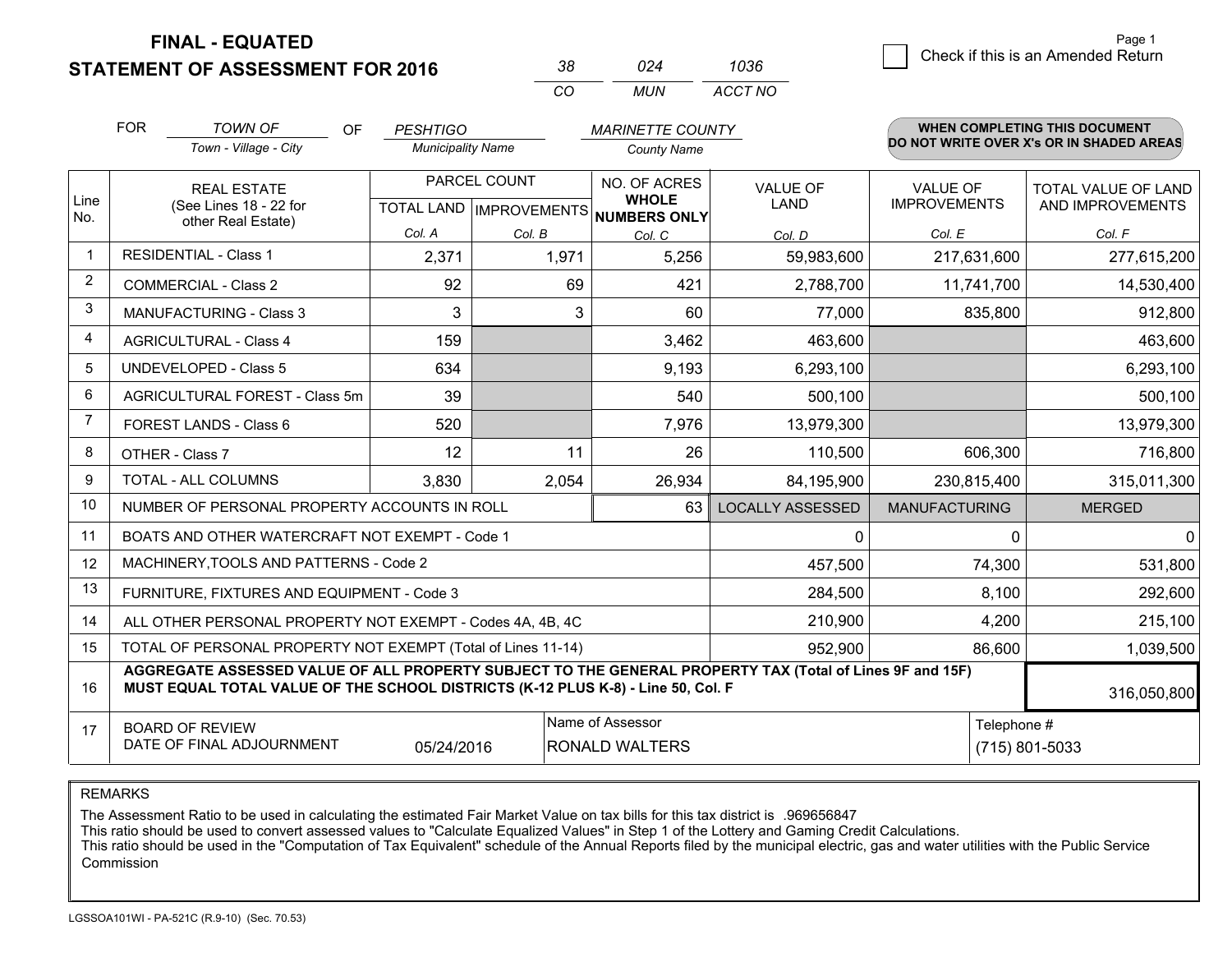*YEAR CO MUN ACCT NO* <sup>2016</sup> <sup>38</sup> <sup>024</sup> <sup>1036</sup>

Do not confuse FOREST LANDS (Line 7) with FOREST CROPS (in this section) - They are **NOT** the same

|    |                                                               |                   |  | Private Forest Crop - Reg Class @ 10¢ per acre                                 |                                                                              | Private Forest Crop - Reg Class @ \$2.52 per acre             |           |                                                                    |                    |                    |
|----|---------------------------------------------------------------|-------------------|--|--------------------------------------------------------------------------------|------------------------------------------------------------------------------|---------------------------------------------------------------|-----------|--------------------------------------------------------------------|--------------------|--------------------|
| 18 | (a) PARCELS                                                   | (b) ACRES         |  | (c) ASSESSED VALUE                                                             |                                                                              | (d) PARCELS                                                   |           | (e) ACRES                                                          |                    | (f) ASSESSED VALUE |
|    |                                                               |                   |  |                                                                                |                                                                              |                                                               |           |                                                                    |                    |                    |
|    | Private Forest Crop - Special Class @ 20¢ per acre            |                   |  |                                                                                | Entered Before 2005 Managed Forest - Ferrous Mining CLOSED @ \$8.27 per acre |                                                               |           |                                                                    |                    |                    |
| 19 | (c) ASSESSED VALUE<br>(b) ACRES<br>(a) PARCELS                |                   |  | (d) PARCELS                                                                    |                                                                              | (e) ACRES                                                     |           | (f) ASSESSED VALUE                                                 |                    |                    |
|    |                                                               |                   |  |                                                                                |                                                                              |                                                               |           |                                                                    |                    |                    |
|    |                                                               |                   |  | Entered Before 2005 Managed Forest - OPEN @ \$.79 per acre                     |                                                                              |                                                               |           | Entered Before 2005 Managed Forest - CLOSED @ \$1.87 per acre      |                    |                    |
| 20 | (a) PARCELS                                                   | (b) ACRES         |  | (c) ASSESSED VALUE                                                             |                                                                              | (d) PARCELS                                                   |           | (e) ACRES                                                          |                    | (f) ASSESSED VALUE |
|    | Δ                                                             | 108.73<br>186,500 |  |                                                                                | 34                                                                           |                                                               | 1.114.33  |                                                                    | 2,220,100          |                    |
|    | Entered After 2004 Managed Forest - OPEN @<br>\$2.14 per acre |                   |  |                                                                                |                                                                              | Entered After 2004 Managed Forest - CLOSED @ \$10.68 per acre |           |                                                                    |                    |                    |
| 21 | (a) PARCELS                                                   | (b) ACRES         |  | (c) ASSESSED VALUE                                                             | (d) PARCELS                                                                  |                                                               | (e) ACRES |                                                                    | (f) ASSESSED VALUE |                    |
|    |                                                               |                   |  |                                                                                |                                                                              |                                                               |           |                                                                    |                    |                    |
|    |                                                               | 15                |  | 31,100                                                                         |                                                                              | 24<br>778.41                                                  |           | 1,557,300                                                          |                    |                    |
| 22 | (a) County Forest Cropland Acres                              |                   |  | (b) Federal Acres                                                              | (c) State Acres                                                              |                                                               |           | (d) County (NOT FOREST CROP) Acres                                 |                    | (e) Other Acres    |
|    |                                                               |                   |  | 1.63<br>6,246.61                                                               |                                                                              | 578.06                                                        |           |                                                                    |                    | 600.85             |
|    |                                                               |                   |  | Assessed Value of Omitted Property From Prior Years (Sec. 70.44)               |                                                                              |                                                               |           | Assessed Value of Sec. 70.43 Corrections of Errors by Assessors    |                    |                    |
| 23 |                                                               | (a) REAL ESTATE   |  | (b) PERSONAL                                                                   |                                                                              |                                                               |           | (c1) REAL ESTATE                                                   |                    | (c2) PERSONAL      |
|    |                                                               |                   |  |                                                                                |                                                                              |                                                               |           |                                                                    |                    |                    |
|    |                                                               |                   |  | Manufacturing Equated Value of Omitted Property From Prior Years (Sec. 70.995) |                                                                              |                                                               |           | Mfg. Equated Value of Sec.70.43 Corrections of Errors by Assessors |                    |                    |
|    |                                                               | (d) REAL ESTATE   |  | (e) PERSONAL                                                                   |                                                                              | (f1) REAL ESTATE                                              |           | (f2) PERSONAL                                                      |                    |                    |
|    |                                                               |                   |  |                                                                                |                                                                              |                                                               |           |                                                                    |                    |                    |

## **SPECIAL DISTRICTS**

| Line<br>No. | Enter 6-digit<br>Special District<br>Code (Col. A) | <b>Account</b><br><b>Number</b> | <b>Special District Name</b> | <b>Locally Assessed Value</b><br>of Real Estate and | Mfg Value of Real Estate<br>and Personal Property | <b>Merged Value of</b><br><b>Real Estate and</b><br>Personal Property (Col. F) |
|-------------|----------------------------------------------------|---------------------------------|------------------------------|-----------------------------------------------------|---------------------------------------------------|--------------------------------------------------------------------------------|
|             |                                                    | (Col. B)                        | (Col. C)                     | Personal Property (Col. D)                          | (Col. E)                                          |                                                                                |
| 24          |                                                    |                                 |                              |                                                     |                                                   |                                                                                |
| 25          |                                                    |                                 |                              |                                                     |                                                   |                                                                                |
| 26          |                                                    |                                 |                              |                                                     |                                                   |                                                                                |
| 27          |                                                    |                                 |                              |                                                     |                                                   |                                                                                |
| 28          |                                                    |                                 |                              |                                                     |                                                   |                                                                                |
| 29          |                                                    |                                 |                              |                                                     |                                                   |                                                                                |
| 30          |                                                    |                                 |                              |                                                     |                                                   |                                                                                |
| 31          |                                                    |                                 |                              |                                                     |                                                   |                                                                                |
| 32          |                                                    |                                 |                              |                                                     |                                                   |                                                                                |
| 33          |                                                    |                                 |                              |                                                     |                                                   |                                                                                |
| 34          |                                                    |                                 |                              |                                                     |                                                   |                                                                                |
| 35          |                                                    |                                 |                              |                                                     |                                                   |                                                                                |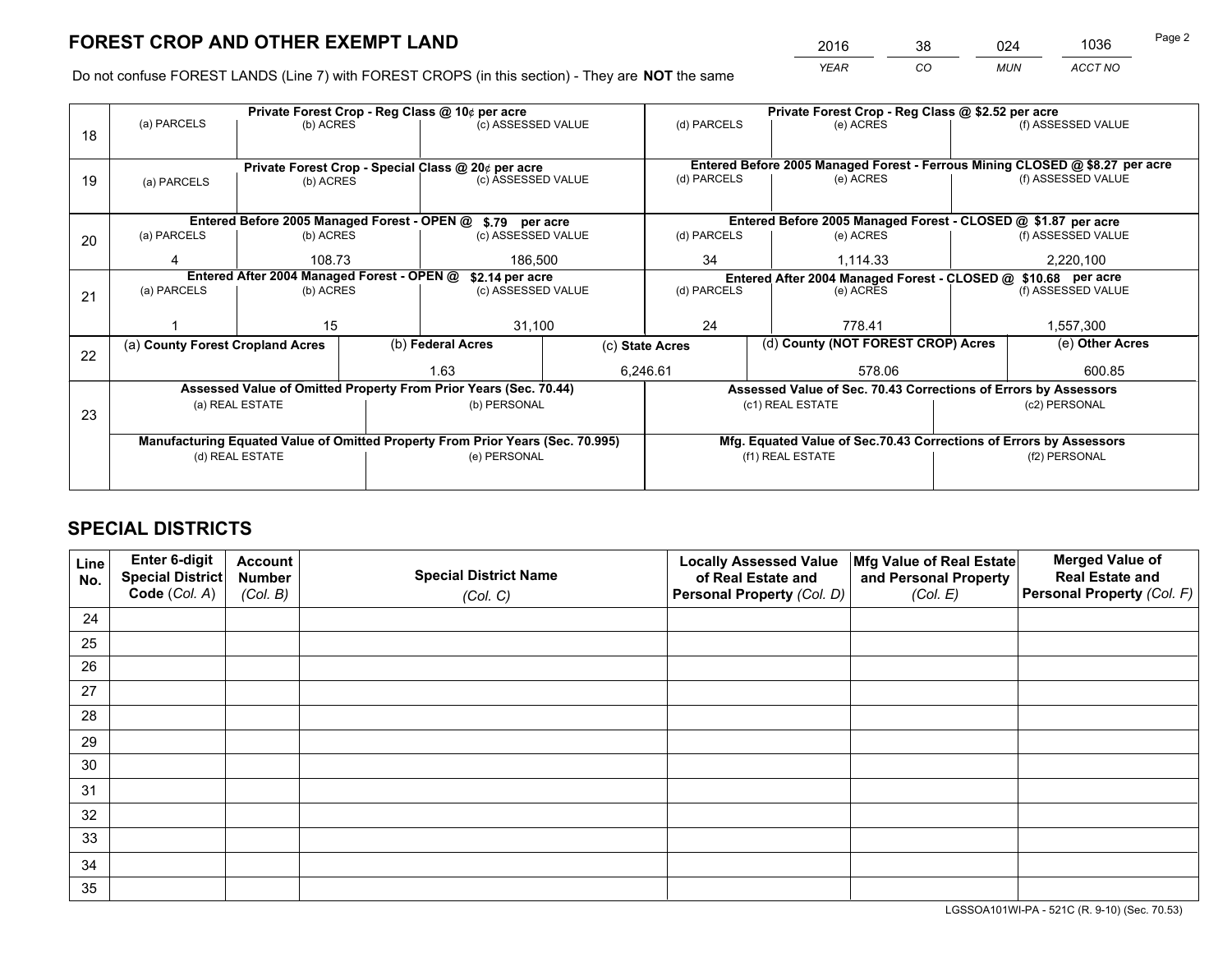|                       |                                                                 |                                             |                                                         | <b>YEAR</b>                                                                       | CO<br><b>MUN</b>                                              | ACCT NO                                                                        |
|-----------------------|-----------------------------------------------------------------|---------------------------------------------|---------------------------------------------------------|-----------------------------------------------------------------------------------|---------------------------------------------------------------|--------------------------------------------------------------------------------|
| Line<br>No.           | <b>Enter 6-digit</b><br><b>School District</b><br>Code (Col. A) | <b>Account</b><br><b>Number</b><br>(Col. B) | <b>School District Name</b><br>(Col. C)                 | <b>Locally Assessed Value</b><br>of Real Estate and<br>Personal Property (Col. D) | Mfg Value of Real Estate<br>and Personal Property<br>(Col. E) | <b>Merged Value of</b><br><b>Real Estate and</b><br>Personal Property (Col. F) |
|                       | A. SCHOOL DISTRICTS (K-8 and K-12)                              |                                             |                                                         |                                                                                   |                                                               |                                                                                |
| 36                    | 383311                                                          | 0226                                        | <b>SCH D OF MARINETTE</b>                               | 178,114,900                                                                       | 999,400                                                       | 179,114,300                                                                    |
| 37                    | 384305                                                          | 0229                                        | SCH D OF PESHTIGO                                       | 136,936,500                                                                       |                                                               | 136,936,500                                                                    |
| 38                    |                                                                 |                                             |                                                         |                                                                                   |                                                               |                                                                                |
| 39                    |                                                                 |                                             |                                                         |                                                                                   |                                                               |                                                                                |
| 40                    |                                                                 |                                             |                                                         |                                                                                   |                                                               |                                                                                |
| 41                    |                                                                 |                                             |                                                         |                                                                                   |                                                               |                                                                                |
| 42                    |                                                                 |                                             |                                                         |                                                                                   |                                                               |                                                                                |
| 43                    |                                                                 |                                             |                                                         |                                                                                   |                                                               |                                                                                |
| 44                    |                                                                 |                                             |                                                         |                                                                                   |                                                               |                                                                                |
| 45<br>$\overline{46}$ |                                                                 |                                             |                                                         |                                                                                   |                                                               |                                                                                |
|                       |                                                                 |                                             |                                                         |                                                                                   |                                                               |                                                                                |
| 47<br>48              |                                                                 |                                             |                                                         |                                                                                   |                                                               |                                                                                |
| 49                    |                                                                 |                                             |                                                         |                                                                                   |                                                               |                                                                                |
| 50                    |                                                                 |                                             | TOTAL ASSESSED VALUE OF SCHOOL DISTRICTS (K-8 and K-12) | 315,051,400                                                                       | 999,400                                                       | 316,050,800                                                                    |
|                       | <b>B.</b><br><b>UNION HIGH SCHOOL DISTRICTS</b>                 |                                             |                                                         |                                                                                   |                                                               |                                                                                |
| 51                    |                                                                 |                                             |                                                         |                                                                                   |                                                               |                                                                                |
| 52                    |                                                                 |                                             |                                                         |                                                                                   |                                                               |                                                                                |
| 53                    |                                                                 |                                             |                                                         |                                                                                   |                                                               |                                                                                |
| 54                    |                                                                 |                                             |                                                         |                                                                                   |                                                               |                                                                                |
| 55                    |                                                                 |                                             | TOTAL ASSESSED VALUE OF UNION HIGH SCHOOLS              |                                                                                   |                                                               |                                                                                |
|                       | C.<br><b>TECHNICAL COLLEGE DISTRICTS</b>                        |                                             |                                                         |                                                                                   |                                                               |                                                                                |
| 56                    | 001300                                                          | 0012                                        | NORTHEAST WISCONSIN TECH COLLEGE<br>GNBY                | 315,051,400                                                                       | 999,400                                                       | 316,050,800                                                                    |
| 57                    |                                                                 |                                             |                                                         |                                                                                   |                                                               |                                                                                |
| 58                    |                                                                 |                                             |                                                         |                                                                                   |                                                               |                                                                                |
| 59                    |                                                                 |                                             | TOTAL ASSESSED VALUE OF TECHNICAL COLLEGES              | 315,051,400                                                                       | 999,400                                                       | 316,050,800                                                                    |

38

024

 *I hereby certify, to the best of my knowledge and belief, this form is complete and correct.*

**SCHOOL DISTRICTS**

| Print name of preparer | Title                    |                | Date (MM / DD / CCYY) |
|------------------------|--------------------------|----------------|-----------------------|
|                        |                          |                |                       |
| Signature of preparer  | Contact Telephone Number | E-mail address |                       |
|                        | $\overline{\phantom{a}}$ |                |                       |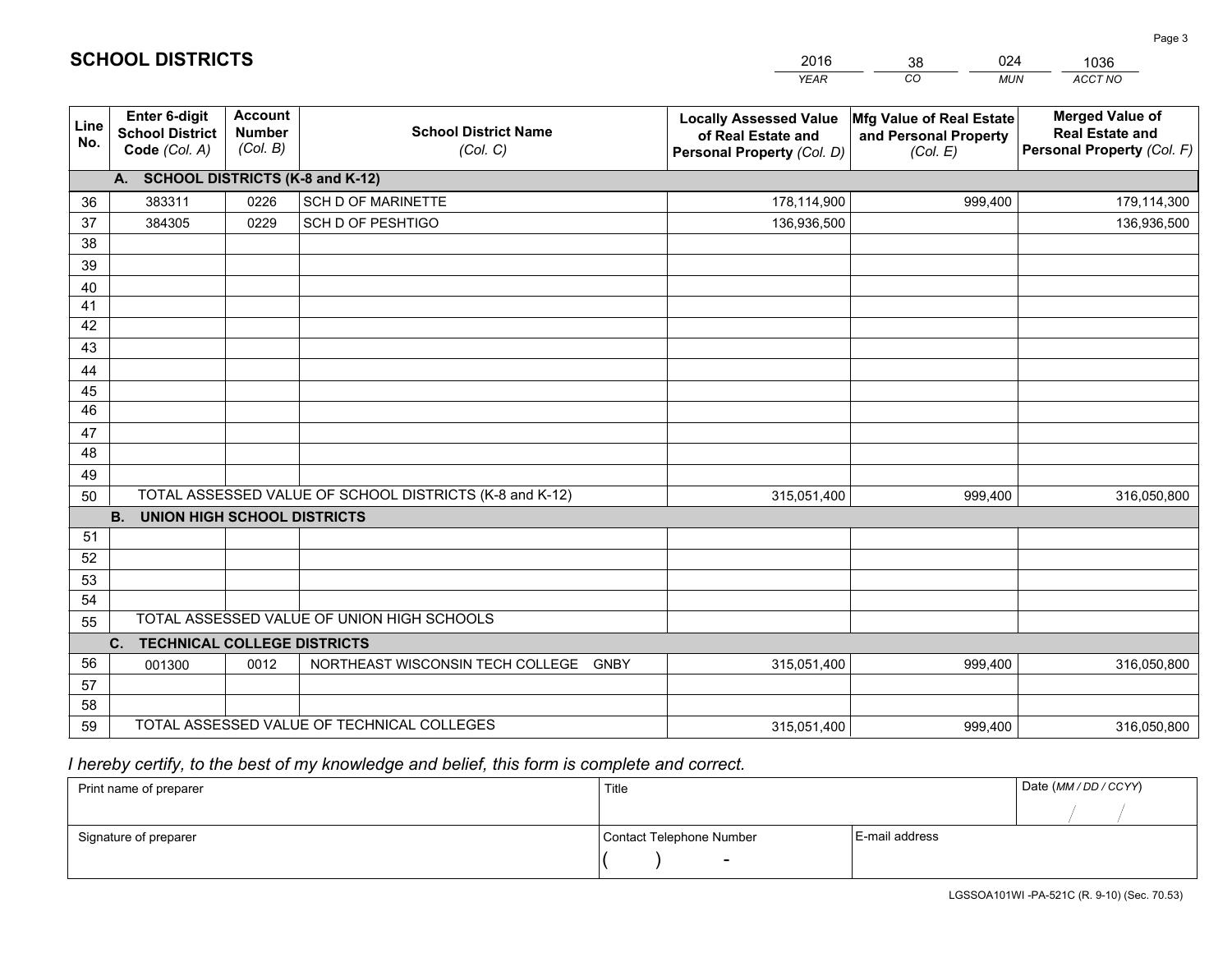### **HIGHLIGHTS**

- 1. Complete the Statement of Assessment after the Board of Review. Reflect any changes made there.
- 2. Use black ink to complete.
- 3. Line 16 must equal Line 50, Col D.
- 4. Line 55 must equal the total of K-8 schools listed on lines 36-49. Do not include K-12 schools in this comparision.
- 5. Line 59, Col. D must equal Line 16.
- 6. Special District, School District and Technical College District values must include both real estate and personal property. Examples of Special districts are: town sanitary districts, public inland lake protection and rehabilitation districts, and metropolitan sewerage districts.
- 7. DO NOT INCLUDE Manufacturing property values.DOR will print these values on the final SOA.
- 8. Accuracy of this form is very important. The values reported directly affect the equalized value DOR calculates for school and special districts.

### **Page 1:**

 If not prefilled, enter the tax year,county and municipal code,municipal type, municipal name and county name on the top of form.

Check the Amended box, if filing an amended / corrected SOA.

 Report the parcel count, acres and assessed value of taxable general property, total parcel count, (real and personal), total acres, and values from final figures set by the Board of Review.

- A. Real Estate land and improvements (buildings, etc.) is reported on lines 1 8, total line 9.
- B. Personal Property is reported on lines 11 14, Column D, total line 15.
- C. To complete this report, use the computer produced summary of the assessment roll that shows these amounts.
- D. Use whole numbers only.
- E. Add each line across and each column down to verify entries.

### **Page 2:**

- A. Report Special Items (not subject to general property tax).
- 1. Private Forest Croplands and Managed Forest Lands are reported on lines 18,19, 20 and 21. Be sure to report assessed values **NOT** taxes.
- 2. You should have copies of the orders of entry, orders of withdrawal, etc., to update your assessment roll.
	- 3. Show hundredths of acres (e.g. 39.75).
- 4. Tax exempt lands are reported on line 22.
- 5. Omitted property and sec. 70.43, Wis. Stats., corrections of errors by assessor are reported on line 23. Report real estate and personal property separately. These should be for **prior years**, not something found on the current assessment roll after the board of review.
- B. Special District (Lines 24-35) Include the value of both real and personal property.
- The Department of Revenue (DOR) preprints much of the information regarding names and codes for schools, special districts,etc. If a district is not listed, enter the name and value only, DOR will enter the proper code.

## **Page 3 School Districts:**

Include the value of both real and personal property.

Report School District (regular, elementary, union high school, and technical college).

- 1. Regular (K-12) and Elementary (K-8) school values are reported on lines 36-49, total on line 50.
- 2. Union High School (UHS) (use only if elementary schools are listed on lines 36-49) are reported on lines 51-54. UHS total value (line 55) must equal to the total **elementary school** values reported on lines 36-49. Do notinclude K-12 schools in this comparison.
- 3. Technical College values are reported on lines 56-58, total on line 59.
- 4. Use the computer summary that shows these amounts to complete this report.

#### **This form is due the second Monday in June. File this report only after your Board of Review is complete.**

 *If you have questions: Return forms to:*

Fax number: (608) 264-6887 PO Box 8971

 Email: lgs@revenue.wi.gov Wisconsin Department of Revenue Call: (608) 261-5341 Local Government Services Section 6-97Madison WI 53708-8971

**MARINETTE, WI 54143 - 9207** MARINETTE, WI 54143 - 9207 W2435 OLD PESHTIGO RD W2435 OLD PESHTIGO RD CLARENCE COBLE<br>TOWN OF PESHTIGO TOWN OF PESHTIGO CLARENCE COBLE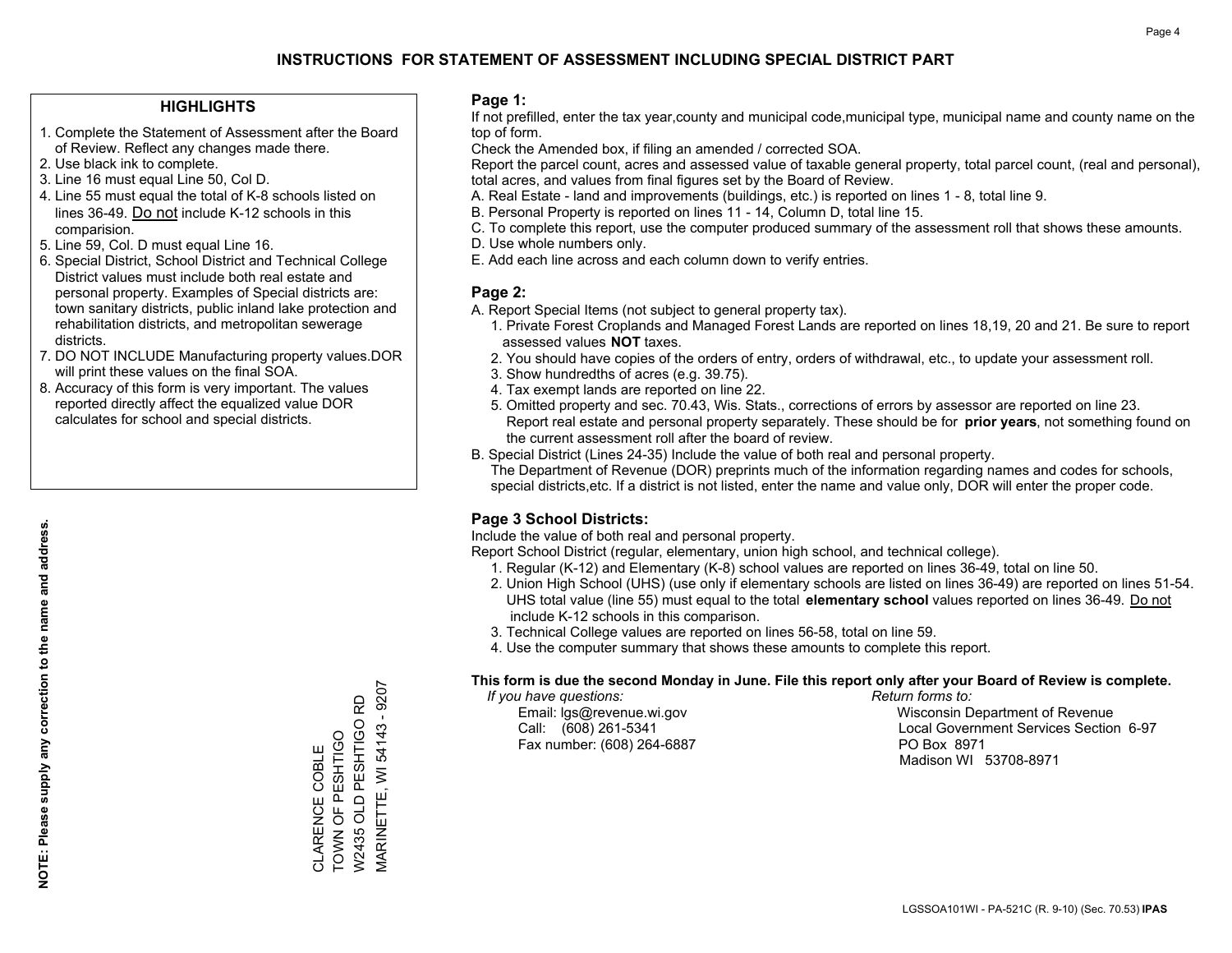**STATEMENT OF ASSESSMENT FOR 2016** 

| 38 | กวค | 1037    |
|----|-----|---------|
| (  | MUN | ACCT NO |

|                | <b>FOR</b>                                                                                                                                                                                   | <b>TOWN OF</b><br>OF                                         | <b>PORTERFIELD</b>                        |        | <b>MARINETTE COUNTY</b>                            |                                |                                        | <b>WHEN COMPLETING THIS DOCUMENT</b>     |
|----------------|----------------------------------------------------------------------------------------------------------------------------------------------------------------------------------------------|--------------------------------------------------------------|-------------------------------------------|--------|----------------------------------------------------|--------------------------------|----------------------------------------|------------------------------------------|
|                |                                                                                                                                                                                              | Town - Village - City                                        | <b>Municipality Name</b>                  |        | <b>County Name</b>                                 |                                |                                        | DO NOT WRITE OVER X's OR IN SHADED AREAS |
| Line           | <b>REAL ESTATE</b><br>(See Lines 18 - 22 for                                                                                                                                                 |                                                              | PARCEL COUNT<br>TOTAL LAND   IMPROVEMENTS |        | NO. OF ACRES<br><b>WHOLE</b><br>NUMBERS ONLY       | <b>VALUE OF</b><br><b>LAND</b> | <b>VALUE OF</b><br><b>IMPROVEMENTS</b> | TOTAL VALUE OF LAND<br>AND IMPROVEMENTS  |
| No.            |                                                                                                                                                                                              | other Real Estate)                                           | Col. A                                    | Col. B | Col. C                                             | Col. D                         | Col. E                                 | Col. F                                   |
|                |                                                                                                                                                                                              | <b>RESIDENTIAL - Class 1</b>                                 | 1,232                                     | 1,013  | 3,009                                              | 30,285,000                     | 103,309,100                            | 133,594,100                              |
| 2              |                                                                                                                                                                                              | <b>COMMERCIAL - Class 2</b>                                  | 38                                        | 32     | 162                                                | 815,400                        | 3,164,700                              | 3,980,100                                |
| 3              |                                                                                                                                                                                              | <b>MANUFACTURING - Class 3</b>                               | $\overline{2}$                            | 2      | 41                                                 | 70,500                         | 357,500                                | 428,000                                  |
| 4              |                                                                                                                                                                                              | <b>AGRICULTURAL - Class 4</b>                                | 366                                       |        | 6,895                                              | 1,300,600                      |                                        | 1,300,600                                |
| 5              |                                                                                                                                                                                              | <b>UNDEVELOPED - Class 5</b>                                 | 551                                       |        | 5,667                                              | 4,573,100                      |                                        | 4,573,100                                |
| 6              |                                                                                                                                                                                              | AGRICULTURAL FOREST - Class 5m                               | 204                                       |        | 2,824                                              | 3,012,700                      |                                        | 3,012,700                                |
| $\overline{7}$ |                                                                                                                                                                                              | FOREST LANDS - Class 6                                       | 477                                       |        | 9,338                                              | 19,934,500                     |                                        | 19,934,500                               |
| 8              |                                                                                                                                                                                              | OTHER - Class 7                                              | 66                                        | 64     | 117                                                | 471,400                        | 5,245,900                              | 5,717,300                                |
| 9              |                                                                                                                                                                                              | TOTAL - ALL COLUMNS                                          | 2,936                                     | 1,111  | 28,053                                             | 60,463,200                     | 112,077,200                            | 172,540,400                              |
| 10             |                                                                                                                                                                                              | NUMBER OF PERSONAL PROPERTY ACCOUNTS IN ROLL                 |                                           |        | 59                                                 | <b>LOCALLY ASSESSED</b>        | <b>MANUFACTURING</b>                   | <b>MERGED</b>                            |
| 11             |                                                                                                                                                                                              | BOATS AND OTHER WATERCRAFT NOT EXEMPT - Code 1               |                                           |        |                                                    | 0                              | $\Omega$                               | $\mathbf{0}$                             |
| 12             |                                                                                                                                                                                              | MACHINERY, TOOLS AND PATTERNS - Code 2                       |                                           |        |                                                    | 233,200                        | 237,700                                | 470,900                                  |
| 13             |                                                                                                                                                                                              | FURNITURE, FIXTURES AND EQUIPMENT - Code 3                   |                                           |        |                                                    | 109,500                        | 12,100                                 | 121,600                                  |
| 14             |                                                                                                                                                                                              | ALL OTHER PERSONAL PROPERTY NOT EXEMPT - Codes 4A, 4B, 4C    |                                           |        |                                                    | 443,600                        | 20,500                                 | 464,100                                  |
| 15             |                                                                                                                                                                                              | TOTAL OF PERSONAL PROPERTY NOT EXEMPT (Total of Lines 11-14) |                                           |        |                                                    | 786,300                        | 270,300                                | 1,056,600                                |
| 16             | AGGREGATE ASSESSED VALUE OF ALL PROPERTY SUBJECT TO THE GENERAL PROPERTY TAX (Total of Lines 9F and 15F)<br>MUST EQUAL TOTAL VALUE OF THE SCHOOL DISTRICTS (K-12 PLUS K-8) - Line 50, Col. F |                                                              |                                           |        |                                                    |                                | 173,597,000                            |                                          |
| 17             |                                                                                                                                                                                              | <b>BOARD OF REVIEW</b><br>DATE OF FINAL ADJOURNMENT          | 08/15/2016                                |        | Name of Assessor<br>R AND R ASSESSING SERVICES LLC |                                | Telephone #                            | (920) 846-4250                           |

REMARKS

The Assessment Ratio to be used in calculating the estimated Fair Market Value on tax bills for this tax district is 1.056936865

This ratio should be used to convert assessed values to "Calculate Equalized Values" in Step 1 of the Lottery and Gaming Credit Calculations.<br>This ratio should be used in the "Computation of Tax Equivalent" schedule of the Commission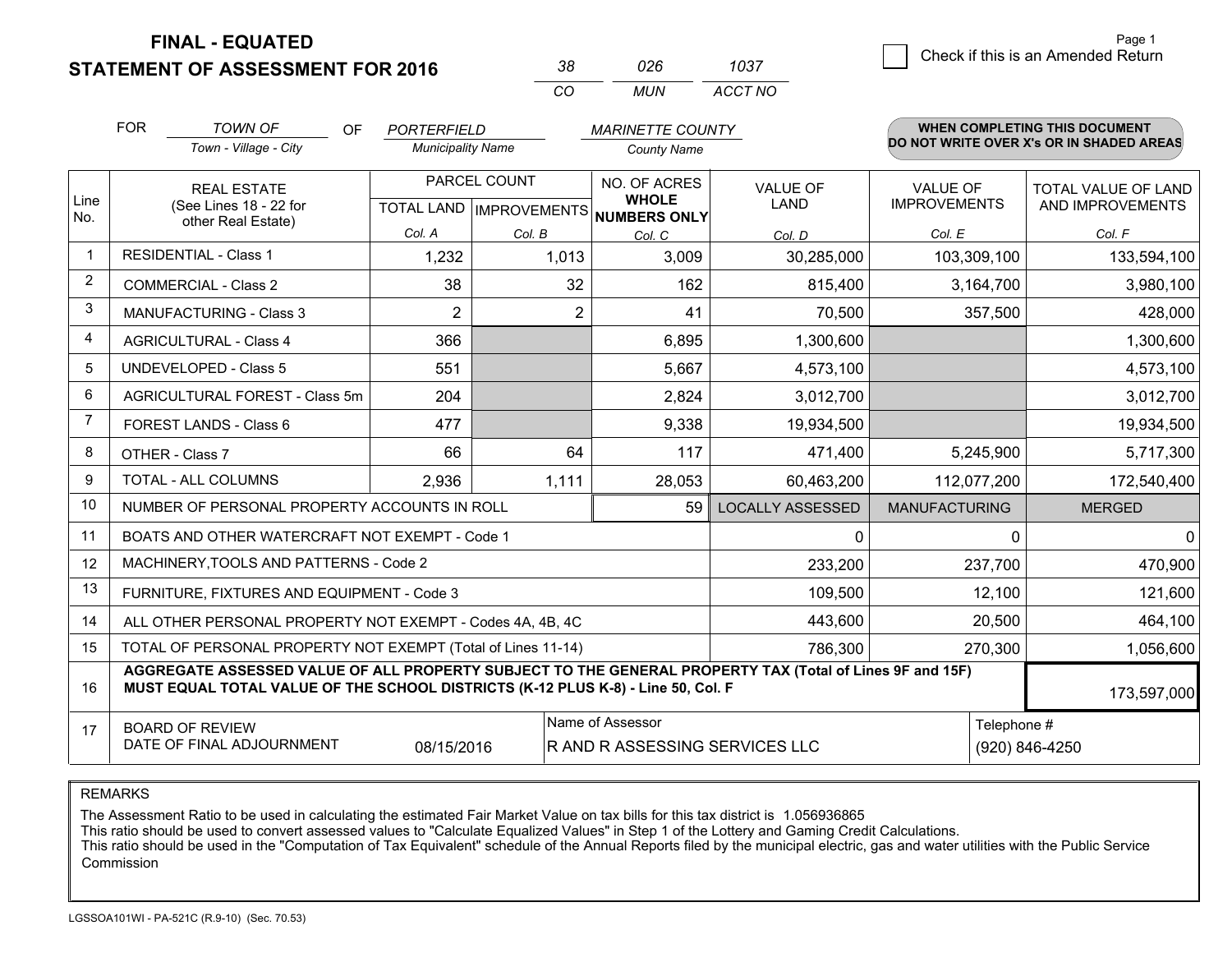*YEAR CO MUN ACCT NO* <sup>2016</sup> <sup>38</sup> <sup>026</sup> <sup>1037</sup>

Do not confuse FOREST LANDS (Line 7) with FOREST CROPS (in this section) - They are **NOT** the same

|    |                                                                                |                                                    |                    | Private Forest Crop - Reg Class @ 10¢ per acre                   |                 | Private Forest Crop - Reg Class @ \$2.52 per acre             |                                                                              |                                    |                    |  |
|----|--------------------------------------------------------------------------------|----------------------------------------------------|--------------------|------------------------------------------------------------------|-----------------|---------------------------------------------------------------|------------------------------------------------------------------------------|------------------------------------|--------------------|--|
| 18 | (a) PARCELS                                                                    | (b) ACRES                                          |                    | (c) ASSESSED VALUE                                               |                 | (d) PARCELS                                                   | (e) ACRES                                                                    |                                    | (f) ASSESSED VALUE |  |
|    |                                                                                | Private Forest Crop - Special Class @ 20¢ per acre |                    |                                                                  |                 |                                                               | Entered Before 2005 Managed Forest - Ferrous Mining CLOSED @ \$8.27 per acre |                                    |                    |  |
| 19 | (b) ACRES<br>(a) PARCELS                                                       |                                                    | (c) ASSESSED VALUE |                                                                  | (d) PARCELS     | (e) ACRES                                                     |                                                                              | (f) ASSESSED VALUE                 |                    |  |
|    |                                                                                |                                                    |                    |                                                                  |                 |                                                               |                                                                              |                                    |                    |  |
|    |                                                                                | Entered Before 2005 Managed Forest - OPEN @        |                    | \$.79 per acre                                                   |                 |                                                               | Entered Before 2005 Managed Forest - CLOSED @ \$1.87 per acre                |                                    |                    |  |
| 20 | (a) PARCELS                                                                    | (b) ACRES                                          |                    | (c) ASSESSED VALUE                                               |                 | (d) PARCELS                                                   | (e) ACRES                                                                    |                                    | (f) ASSESSED VALUE |  |
|    |                                                                                |                                                    |                    |                                                                  | 65              | 1.718.74                                                      |                                                                              | 3,843,700                          |                    |  |
|    | Entered After 2004 Managed Forest - OPEN @<br>\$2.14 per acre                  |                                                    |                    |                                                                  |                 | Entered After 2004 Managed Forest - CLOSED @ \$10.68 per acre |                                                                              |                                    |                    |  |
| 21 | (a) PARCELS                                                                    | (b) ACRES                                          |                    | (c) ASSESSED VALUE                                               |                 | (d) PARCELS<br>(e) ACRES                                      |                                                                              |                                    | (f) ASSESSED VALUE |  |
|    |                                                                                |                                                    |                    |                                                                  |                 |                                                               |                                                                              |                                    |                    |  |
|    | g                                                                              | 231.96                                             |                    | 482,100                                                          |                 | 45                                                            | 1.286.17                                                                     |                                    |                    |  |
| 22 | (a) County Forest Cropland Acres                                               |                                                    |                    | (b) Federal Acres                                                | (c) State Acres |                                                               |                                                                              | (d) County (NOT FOREST CROP) Acres |                    |  |
|    |                                                                                |                                                    |                    |                                                                  | 76.84           |                                                               | 49.37                                                                        |                                    | 1,120.77           |  |
|    |                                                                                |                                                    |                    | Assessed Value of Omitted Property From Prior Years (Sec. 70.44) |                 |                                                               | Assessed Value of Sec. 70.43 Corrections of Errors by Assessors              |                                    |                    |  |
|    |                                                                                | (a) REAL ESTATE                                    |                    | (b) PERSONAL                                                     |                 |                                                               | (c1) REAL ESTATE                                                             |                                    | (c2) PERSONAL      |  |
| 23 |                                                                                |                                                    |                    |                                                                  |                 |                                                               |                                                                              |                                    |                    |  |
|    | Manufacturing Equated Value of Omitted Property From Prior Years (Sec. 70.995) |                                                    |                    |                                                                  |                 |                                                               | Mfg. Equated Value of Sec.70.43 Corrections of Errors by Assessors           |                                    |                    |  |
|    |                                                                                | (d) REAL ESTATE                                    |                    | (e) PERSONAL                                                     |                 | (f1) REAL ESTATE                                              |                                                                              |                                    | (f2) PERSONAL      |  |
|    |                                                                                |                                                    |                    |                                                                  |                 |                                                               |                                                                              |                                    |                    |  |

## **SPECIAL DISTRICTS**

| Line<br>No. | Enter 6-digit<br><b>Special District</b> | <b>Account</b><br><b>Number</b> | <b>Special District Name</b> | <b>Locally Assessed Value</b><br>of Real Estate and | Mfg Value of Real Estate<br>and Personal Property | <b>Merged Value of</b><br><b>Real Estate and</b> |
|-------------|------------------------------------------|---------------------------------|------------------------------|-----------------------------------------------------|---------------------------------------------------|--------------------------------------------------|
|             | Code (Col. A)                            | (Col. B)                        | (Col. C)                     | Personal Property (Col. D)                          | (Col. E)                                          | Personal Property (Col. F)                       |
| 24          |                                          |                                 |                              |                                                     |                                                   |                                                  |
| 25          |                                          |                                 |                              |                                                     |                                                   |                                                  |
| 26          |                                          |                                 |                              |                                                     |                                                   |                                                  |
| 27          |                                          |                                 |                              |                                                     |                                                   |                                                  |
| 28          |                                          |                                 |                              |                                                     |                                                   |                                                  |
| 29          |                                          |                                 |                              |                                                     |                                                   |                                                  |
| 30          |                                          |                                 |                              |                                                     |                                                   |                                                  |
| 31          |                                          |                                 |                              |                                                     |                                                   |                                                  |
| 32          |                                          |                                 |                              |                                                     |                                                   |                                                  |
| 33          |                                          |                                 |                              |                                                     |                                                   |                                                  |
| 34          |                                          |                                 |                              |                                                     |                                                   |                                                  |
| 35          |                                          |                                 |                              |                                                     |                                                   |                                                  |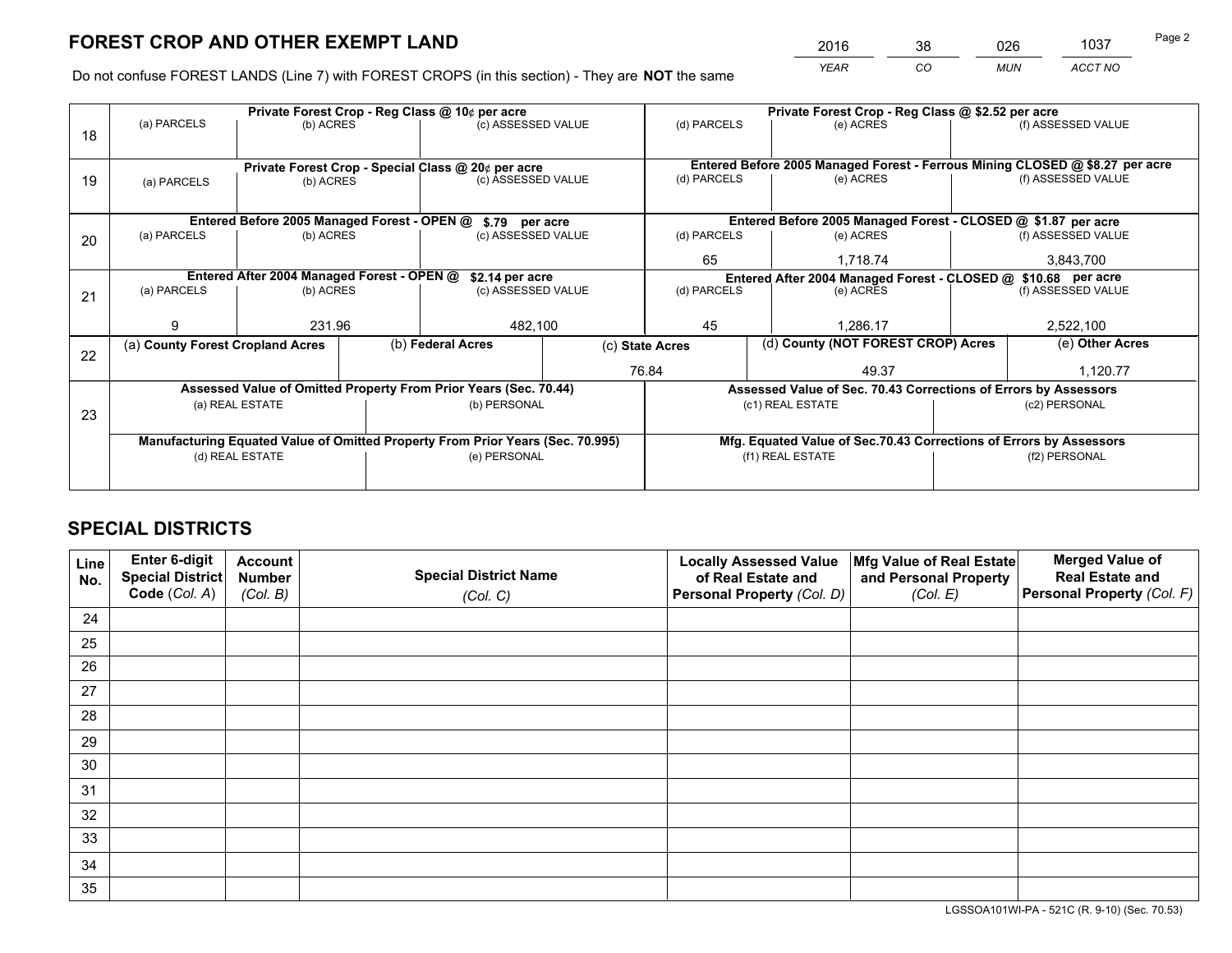|             |                                                                 |                                             |                                                         | <b>YEAR</b>                                                                       | CO<br><b>MUN</b>                                              | ACCT NO                                                                        |
|-------------|-----------------------------------------------------------------|---------------------------------------------|---------------------------------------------------------|-----------------------------------------------------------------------------------|---------------------------------------------------------------|--------------------------------------------------------------------------------|
| Line<br>No. | <b>Enter 6-digit</b><br><b>School District</b><br>Code (Col. A) | <b>Account</b><br><b>Number</b><br>(Col. B) | <b>School District Name</b><br>(Col. C)                 | <b>Locally Assessed Value</b><br>of Real Estate and<br>Personal Property (Col. D) | Mfg Value of Real Estate<br>and Personal Property<br>(Col. E) | <b>Merged Value of</b><br><b>Real Estate and</b><br>Personal Property (Col. F) |
|             | A. SCHOOL DISTRICTS (K-8 and K-12)                              |                                             |                                                         |                                                                                   |                                                               |                                                                                |
| 36          | 383311                                                          | 0226                                        | <b>SCH D OF MARINETTE</b>                               | 172,624,800                                                                       | 698,300                                                       | 173,323,100                                                                    |
| 37          | 386230                                                          | 0230                                        | SCH D OF WAUSAUKEE                                      | 273,900                                                                           |                                                               | 273,900                                                                        |
| 38          |                                                                 |                                             |                                                         |                                                                                   |                                                               |                                                                                |
| 39          |                                                                 |                                             |                                                         |                                                                                   |                                                               |                                                                                |
| 40          |                                                                 |                                             |                                                         |                                                                                   |                                                               |                                                                                |
| 41          |                                                                 |                                             |                                                         |                                                                                   |                                                               |                                                                                |
| 42          |                                                                 |                                             |                                                         |                                                                                   |                                                               |                                                                                |
| 43          |                                                                 |                                             |                                                         |                                                                                   |                                                               |                                                                                |
| 44          |                                                                 |                                             |                                                         |                                                                                   |                                                               |                                                                                |
| 45<br>46    |                                                                 |                                             |                                                         |                                                                                   |                                                               |                                                                                |
| 47          |                                                                 |                                             |                                                         |                                                                                   |                                                               |                                                                                |
| 48          |                                                                 |                                             |                                                         |                                                                                   |                                                               |                                                                                |
| 49          |                                                                 |                                             |                                                         |                                                                                   |                                                               |                                                                                |
| 50          |                                                                 |                                             | TOTAL ASSESSED VALUE OF SCHOOL DISTRICTS (K-8 and K-12) | 172,898,700                                                                       | 698,300                                                       | 173,597,000                                                                    |
|             | <b>B.</b><br><b>UNION HIGH SCHOOL DISTRICTS</b>                 |                                             |                                                         |                                                                                   |                                                               |                                                                                |
| 51          |                                                                 |                                             |                                                         |                                                                                   |                                                               |                                                                                |
| 52          |                                                                 |                                             |                                                         |                                                                                   |                                                               |                                                                                |
| 53          |                                                                 |                                             |                                                         |                                                                                   |                                                               |                                                                                |
| 54          |                                                                 |                                             |                                                         |                                                                                   |                                                               |                                                                                |
| 55          |                                                                 |                                             | TOTAL ASSESSED VALUE OF UNION HIGH SCHOOLS              |                                                                                   |                                                               |                                                                                |
|             | C.<br><b>TECHNICAL COLLEGE DISTRICTS</b>                        |                                             |                                                         |                                                                                   |                                                               |                                                                                |
| 56          | 001300                                                          | 0012                                        | NORTHEAST WISCONSIN TECH COLLEGE<br><b>GNBY</b>         | 172,898,700                                                                       | 698,300                                                       | 173,597,000                                                                    |
| 57          |                                                                 |                                             |                                                         |                                                                                   |                                                               |                                                                                |
| 58          |                                                                 |                                             |                                                         |                                                                                   |                                                               |                                                                                |
| 59          |                                                                 |                                             | TOTAL ASSESSED VALUE OF TECHNICAL COLLEGES              | 172,898,700                                                                       | 698,300                                                       | 173,597,000                                                                    |

38

026

 *I hereby certify, to the best of my knowledge and belief, this form is complete and correct.*

**SCHOOL DISTRICTS**

| Print name of preparer | Title                    |                | Date (MM / DD / CCYY) |
|------------------------|--------------------------|----------------|-----------------------|
|                        |                          |                |                       |
| Signature of preparer  | Contact Telephone Number | E-mail address |                       |
|                        | $\sim$                   |                |                       |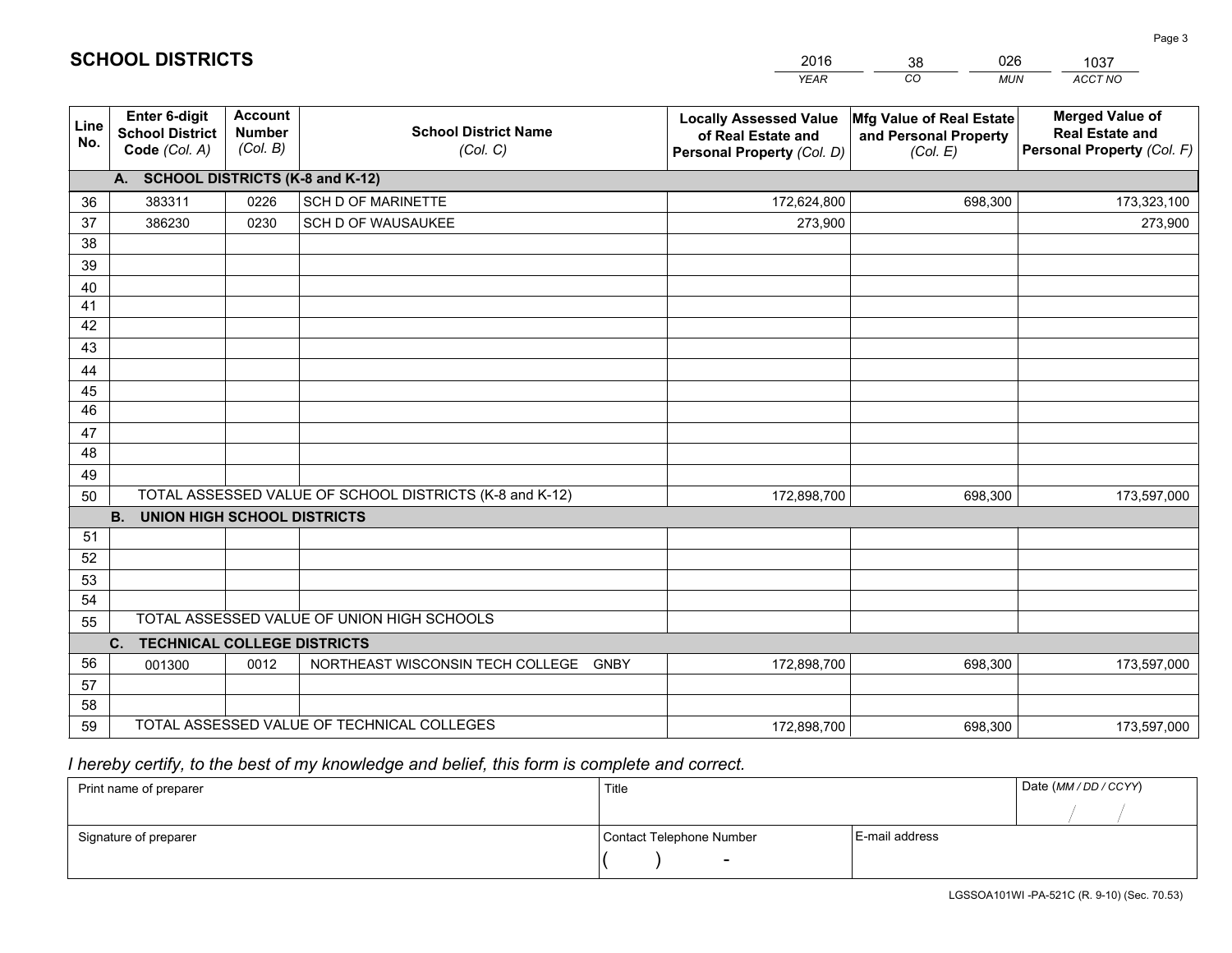### **HIGHLIGHTS**

- 1. Complete the Statement of Assessment after the Board of Review. Reflect any changes made there.
- 2. Use black ink to complete.
- 3. Line 16 must equal Line 50, Col D.
- 4. Line 55 must equal the total of K-8 schools listed on lines 36-49. Do not include K-12 schools in this comparision.
- 5. Line 59, Col. D must equal Line 16.
- 6. Special District, School District and Technical College District values must include both real estate and personal property. Examples of Special districts are: town sanitary districts, public inland lake protection and rehabilitation districts, and metropolitan sewerage districts.
- 7. DO NOT INCLUDE Manufacturing property values.DOR will print these values on the final SOA.
- 8. Accuracy of this form is very important. The values reported directly affect the equalized value DOR calculates for school and special districts.

### **Page 1:**

 If not prefilled, enter the tax year,county and municipal code,municipal type, municipal name and county name on the top of form.

Check the Amended box, if filing an amended / corrected SOA.

 Report the parcel count, acres and assessed value of taxable general property, total parcel count, (real and personal), total acres, and values from final figures set by the Board of Review.

- A. Real Estate land and improvements (buildings, etc.) is reported on lines 1 8, total line 9.
- B. Personal Property is reported on lines 11 14, Column D, total line 15.
- C. To complete this report, use the computer produced summary of the assessment roll that shows these amounts.
- D. Use whole numbers only.
- E. Add each line across and each column down to verify entries.

### **Page 2:**

- A. Report Special Items (not subject to general property tax).
- 1. Private Forest Croplands and Managed Forest Lands are reported on lines 18,19, 20 and 21. Be sure to report assessed values **NOT** taxes.
- 2. You should have copies of the orders of entry, orders of withdrawal, etc., to update your assessment roll.
	- 3. Show hundredths of acres (e.g. 39.75).
- 4. Tax exempt lands are reported on line 22.
- 5. Omitted property and sec. 70.43, Wis. Stats., corrections of errors by assessor are reported on line 23. Report real estate and personal property separately. These should be for **prior years**, not something found on the current assessment roll after the board of review.
- B. Special District (Lines 24-35) Include the value of both real and personal property.
- The Department of Revenue (DOR) preprints much of the information regarding names and codes for schools, special districts,etc. If a district is not listed, enter the name and value only, DOR will enter the proper code.

### **Page 3 School Districts:**

Include the value of both real and personal property.

Report School District (regular, elementary, union high school, and technical college).

- 1. Regular (K-12) and Elementary (K-8) school values are reported on lines 36-49, total on line 50.
- 2. Union High School (UHS) (use only if elementary schools are listed on lines 36-49) are reported on lines 51-54. UHS total value (line 55) must equal to the total **elementary school** values reported on lines 36-49. Do notinclude K-12 schools in this comparison.
- 3. Technical College values are reported on lines 56-58, total on line 59.
- 4. Use the computer summary that shows these amounts to complete this report.

#### **This form is due the second Monday in June. File this report only after your Board of Review is complete.**

 *If you have questions: Return forms to:*

Fax number: (608) 264-6887 PO Box 8971

 Email: lgs@revenue.wi.gov Wisconsin Department of Revenue Call: (608) 261-5341 Local Government Services Section 6-97Madison WI 53708-8971

TOWN OF PORTERFIELD TOWN OF PORTERFIELD N5202 BAGLEY RD<br>MARINETTE, WI 54143 MARINETTE, WI 54143 N5202 BAGLEY RD AMY LINSTAD AMY LINSTAD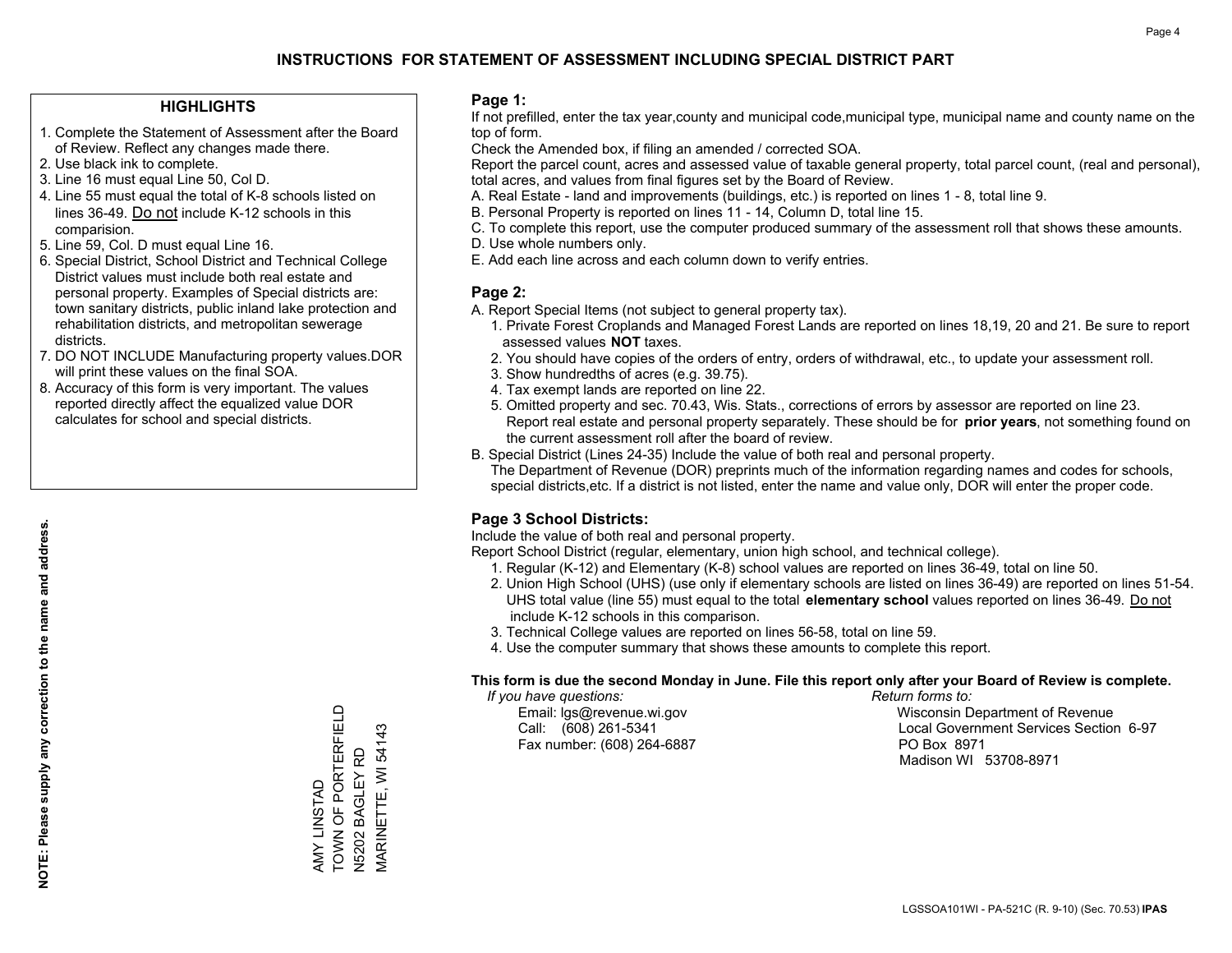**STATEMENT OF ASSESSMENT FOR 2016** 

| ≺×       | 028   | 1038    |
|----------|-------|---------|
| $\cdots$ | MI IN | ACCT NO |

|                | <b>FOR</b>                                                                                                                                                                                   | <b>TOWN OF</b><br><b>OF</b>                                  | <b>POUND</b>             |                                                      | <b>MARINETTE COUNTY</b>                                        |                         |                                        | WHEN COMPLETING THIS DOCUMENT            |
|----------------|----------------------------------------------------------------------------------------------------------------------------------------------------------------------------------------------|--------------------------------------------------------------|--------------------------|------------------------------------------------------|----------------------------------------------------------------|-------------------------|----------------------------------------|------------------------------------------|
|                |                                                                                                                                                                                              | Town - Village - City                                        | <b>Municipality Name</b> |                                                      | <b>County Name</b>                                             |                         |                                        | DO NOT WRITE OVER X's OR IN SHADED AREAS |
| Line<br>No.    | <b>REAL ESTATE</b><br>(See Lines 18 - 22 for                                                                                                                                                 |                                                              |                          | PARCEL COUNT<br>TOTAL LAND IMPROVEMENTS NUMBERS ONLY | NO. OF ACRES<br><b>VALUE OF</b><br><b>WHOLE</b><br><b>LAND</b> |                         | <b>VALUE OF</b><br><b>IMPROVEMENTS</b> | TOTAL VALUE OF LAND<br>AND IMPROVEMENTS  |
|                |                                                                                                                                                                                              | other Real Estate)                                           | Col. A                   | Col. B                                               | Col. C                                                         | Col. D                  | Col. E                                 | Col. F                                   |
| -1             |                                                                                                                                                                                              | <b>RESIDENTIAL - Class 1</b>                                 | 649                      | 590                                                  | 1,247                                                          | 7,013,000               | 56,504,100                             | 63,517,100                               |
| 2              |                                                                                                                                                                                              | <b>COMMERCIAL - Class 2</b>                                  | 25                       | 17                                                   | 104                                                            | 453,500                 | 1,990,000                              | 2,443,500                                |
| 3              |                                                                                                                                                                                              | <b>MANUFACTURING - Class 3</b>                               | 4                        | 4                                                    | 37                                                             | 79,000                  | 996,100                                | 1,075,100                                |
| 4              |                                                                                                                                                                                              | <b>AGRICULTURAL - Class 4</b>                                | 731                      |                                                      | 14,563                                                         | 2,213,100               |                                        | 2,213,100                                |
| 5              |                                                                                                                                                                                              | UNDEVELOPED - Class 5                                        | 578                      |                                                      | 4,366                                                          | 3,125,500               |                                        | 3,125,500                                |
| 6              |                                                                                                                                                                                              | AGRICULTURAL FOREST - Class 5m                               | 403                      |                                                      | 4,623                                                          | 4,845,600               |                                        | 4,845,600                                |
| $\overline{7}$ |                                                                                                                                                                                              | FOREST LANDS - Class 6                                       | 227                      |                                                      | 4,047                                                          | 8,349,700               |                                        | 8,349,700                                |
| 8              |                                                                                                                                                                                              | OTHER - Class 7                                              | 119                      | 117                                                  | 248                                                            | 990,900                 | 10,379,000                             | 11,369,900                               |
| 9              |                                                                                                                                                                                              | TOTAL - ALL COLUMNS                                          | 2,736                    | 728                                                  | 29,235                                                         | 27,070,300              | 69,869,200                             | 96,939,500                               |
| 10             |                                                                                                                                                                                              | NUMBER OF PERSONAL PROPERTY ACCOUNTS IN ROLL                 |                          |                                                      | 39                                                             | <b>LOCALLY ASSESSED</b> | <b>MANUFACTURING</b>                   | <b>MERGED</b>                            |
| 11             |                                                                                                                                                                                              | BOATS AND OTHER WATERCRAFT NOT EXEMPT - Code 1               |                          |                                                      |                                                                | 0                       | 0                                      | $\mathbf{0}$                             |
| 12             |                                                                                                                                                                                              | MACHINERY, TOOLS AND PATTERNS - Code 2                       |                          |                                                      |                                                                | 1,283,700               | 96,600                                 | 1,380,300                                |
| 13             |                                                                                                                                                                                              | FURNITURE, FIXTURES AND EQUIPMENT - Code 3                   |                          |                                                      |                                                                | 35,000                  | 43,300                                 | 78,300                                   |
| 14             |                                                                                                                                                                                              | ALL OTHER PERSONAL PROPERTY NOT EXEMPT - Codes 4A, 4B, 4C    |                          |                                                      |                                                                | 96,000                  | 4,300                                  | 100,300                                  |
| 15             |                                                                                                                                                                                              | TOTAL OF PERSONAL PROPERTY NOT EXEMPT (Total of Lines 11-14) |                          |                                                      |                                                                | 1,414,700               | 144,200                                | 1,558,900                                |
| 16             | AGGREGATE ASSESSED VALUE OF ALL PROPERTY SUBJECT TO THE GENERAL PROPERTY TAX (Total of Lines 9F and 15F)<br>MUST EQUAL TOTAL VALUE OF THE SCHOOL DISTRICTS (K-12 PLUS K-8) - Line 50, Col. F |                                                              |                          |                                                      |                                                                |                         |                                        | 98,498,400                               |
| 17             | Name of Assessor<br><b>BOARD OF REVIEW</b><br>DATE OF FINAL ADJOURNMENT<br><b>JEROME PILLATH</b><br>07/14/2016                                                                               |                                                              |                          |                                                      |                                                                | Telephone #             | (920) 897-2681                         |                                          |

REMARKS

The Assessment Ratio to be used in calculating the estimated Fair Market Value on tax bills for this tax district is .991714904

This ratio should be used to convert assessed values to "Calculate Equalized Values" in Step 1 of the Lottery and Gaming Credit Calculations.<br>This ratio should be used in the "Computation of Tax Equivalent" schedule of the Commission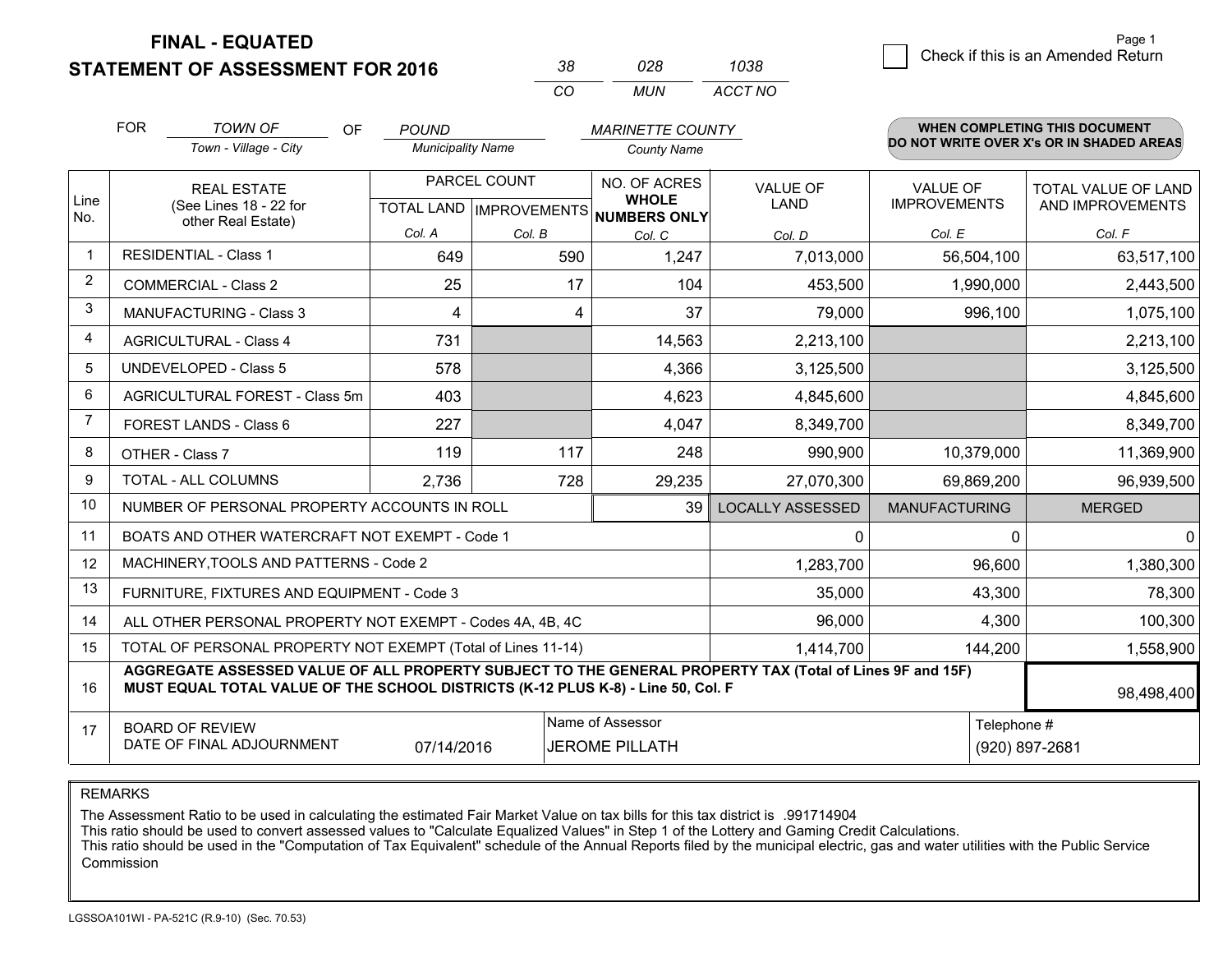*YEAR CO MUN ACCT NO* <sup>2016</sup> <sup>38</sup> <sup>028</sup> <sup>1038</sup>

Do not confuse FOREST LANDS (Line 7) with FOREST CROPS (in this section) - They are **NOT** the same

|    | Private Forest Crop - Reg Class @ 10¢ per acre                |                                             |  |                                                                                |                 | Private Forest Crop - Reg Class @ \$2.52 per acre             |                                                                              |  |                    |  |
|----|---------------------------------------------------------------|---------------------------------------------|--|--------------------------------------------------------------------------------|-----------------|---------------------------------------------------------------|------------------------------------------------------------------------------|--|--------------------|--|
| 18 | (a) PARCELS                                                   | (b) ACRES                                   |  | (c) ASSESSED VALUE                                                             |                 | (d) PARCELS                                                   | (e) ACRES                                                                    |  | (f) ASSESSED VALUE |  |
|    |                                                               |                                             |  |                                                                                |                 |                                                               |                                                                              |  |                    |  |
|    |                                                               |                                             |  | Private Forest Crop - Special Class @ 20¢ per acre                             |                 |                                                               | Entered Before 2005 Managed Forest - Ferrous Mining CLOSED @ \$8.27 per acre |  |                    |  |
| 19 | (a) PARCELS                                                   | (b) ACRES                                   |  | (c) ASSESSED VALUE                                                             |                 | (d) PARCELS                                                   | (e) ACRES                                                                    |  | (f) ASSESSED VALUE |  |
|    |                                                               |                                             |  |                                                                                |                 |                                                               |                                                                              |  |                    |  |
|    |                                                               | Entered Before 2005 Managed Forest - OPEN @ |  | \$.79 per acre                                                                 |                 |                                                               | Entered Before 2005 Managed Forest - CLOSED @ \$1.87 per acre                |  |                    |  |
| 20 | (a) PARCELS                                                   | (b) ACRES                                   |  | (c) ASSESSED VALUE                                                             |                 | (d) PARCELS                                                   | (e) ACRES                                                                    |  | (f) ASSESSED VALUE |  |
|    |                                                               |                                             |  |                                                                                |                 | 29                                                            | 733.5                                                                        |  | 1,714,400          |  |
|    | Entered After 2004 Managed Forest - OPEN @<br>\$2.14 per acre |                                             |  |                                                                                |                 | Entered After 2004 Managed Forest - CLOSED @ \$10.68 per acre |                                                                              |  |                    |  |
| 21 | (a) PARCELS                                                   | (b) ACRES                                   |  | (c) ASSESSED VALUE                                                             |                 | (d) PARCELS<br>(e) ACRES                                      |                                                                              |  | (f) ASSESSED VALUE |  |
|    |                                                               |                                             |  |                                                                                |                 |                                                               |                                                                              |  | 1,113,000          |  |
|    |                                                               |                                             |  |                                                                                |                 | 13                                                            | 472.74                                                                       |  |                    |  |
| 22 | (a) County Forest Cropland Acres                              |                                             |  | (b) Federal Acres                                                              | (c) State Acres |                                                               | (d) County (NOT FOREST CROP) Acres                                           |  | (e) Other Acres    |  |
|    |                                                               |                                             |  |                                                                                | 98.93           |                                                               | 3.14                                                                         |  | 255.21             |  |
|    |                                                               |                                             |  | Assessed Value of Omitted Property From Prior Years (Sec. 70.44)               |                 |                                                               | Assessed Value of Sec. 70.43 Corrections of Errors by Assessors              |  |                    |  |
| 23 |                                                               | (a) REAL ESTATE                             |  | (b) PERSONAL                                                                   |                 |                                                               | (c1) REAL ESTATE                                                             |  | (c2) PERSONAL      |  |
|    |                                                               |                                             |  |                                                                                |                 |                                                               |                                                                              |  |                    |  |
|    |                                                               |                                             |  | Manufacturing Equated Value of Omitted Property From Prior Years (Sec. 70.995) |                 |                                                               | Mfg. Equated Value of Sec.70.43 Corrections of Errors by Assessors           |  |                    |  |
|    |                                                               | (d) REAL ESTATE                             |  | (e) PERSONAL                                                                   |                 | (f1) REAL ESTATE                                              |                                                                              |  | (f2) PERSONAL      |  |
|    |                                                               |                                             |  |                                                                                |                 |                                                               |                                                                              |  |                    |  |

## **SPECIAL DISTRICTS**

| Line<br>No. | Enter 6-digit<br>Special District<br>Code (Col. A) | <b>Account</b><br><b>Number</b><br>(Col. B) | <b>Special District Name</b><br>(Col. C) | <b>Locally Assessed Value</b><br>of Real Estate and<br>Personal Property (Col. D) | Mfg Value of Real Estate<br>and Personal Property<br>(Col. E) | <b>Merged Value of</b><br><b>Real Estate and</b><br>Personal Property (Col. F) |
|-------------|----------------------------------------------------|---------------------------------------------|------------------------------------------|-----------------------------------------------------------------------------------|---------------------------------------------------------------|--------------------------------------------------------------------------------|
| 24          |                                                    |                                             |                                          |                                                                                   |                                                               |                                                                                |
| 25          |                                                    |                                             |                                          |                                                                                   |                                                               |                                                                                |
| 26          |                                                    |                                             |                                          |                                                                                   |                                                               |                                                                                |
| 27          |                                                    |                                             |                                          |                                                                                   |                                                               |                                                                                |
| 28          |                                                    |                                             |                                          |                                                                                   |                                                               |                                                                                |
| 29          |                                                    |                                             |                                          |                                                                                   |                                                               |                                                                                |
| 30          |                                                    |                                             |                                          |                                                                                   |                                                               |                                                                                |
| 31          |                                                    |                                             |                                          |                                                                                   |                                                               |                                                                                |
| 32          |                                                    |                                             |                                          |                                                                                   |                                                               |                                                                                |
| 33          |                                                    |                                             |                                          |                                                                                   |                                                               |                                                                                |
| 34          |                                                    |                                             |                                          |                                                                                   |                                                               |                                                                                |
| 35          |                                                    |                                             |                                          |                                                                                   |                                                               |                                                                                |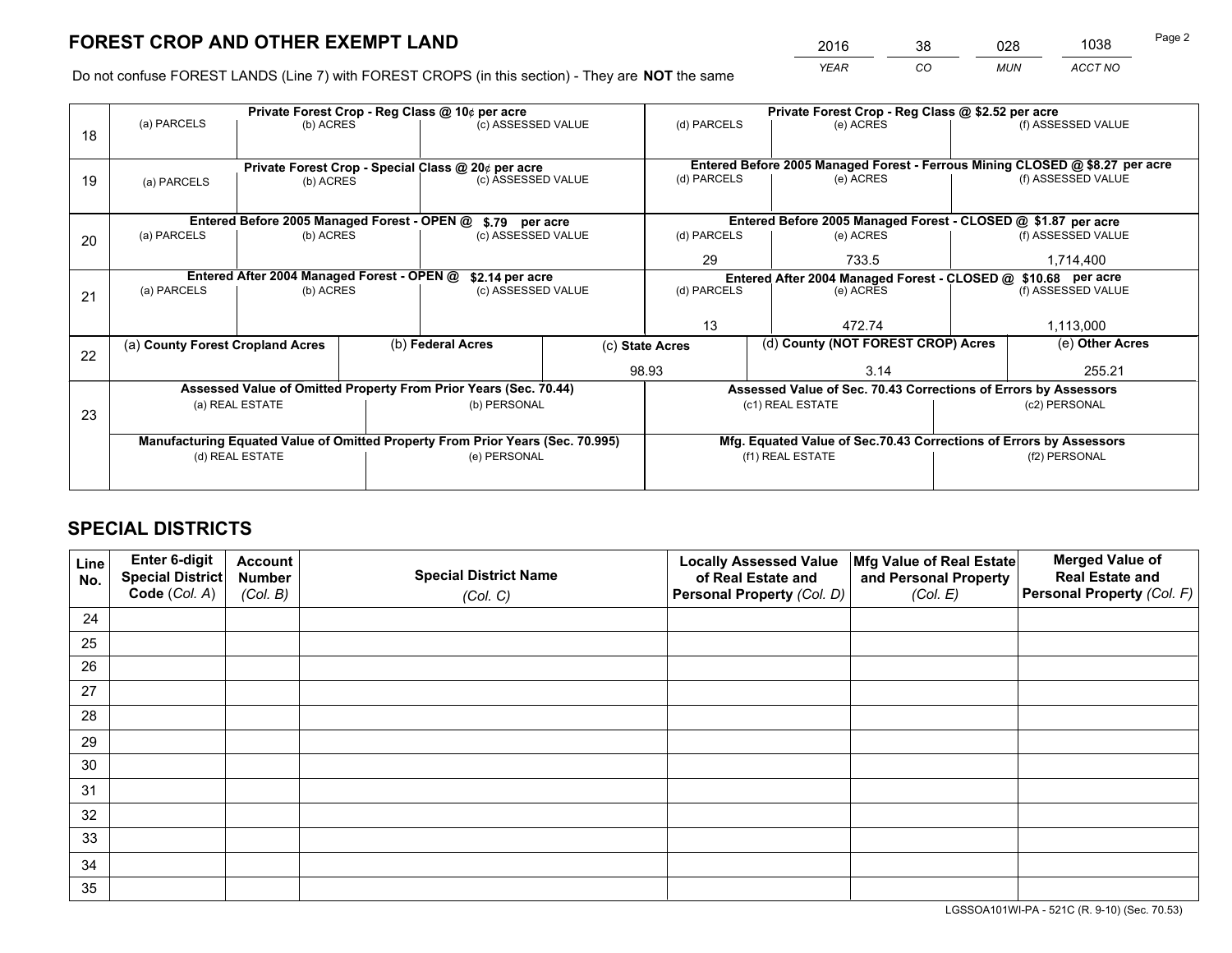|             |                                                                 |                                             |                                                         | <b>YEAR</b>                                                                       | CO<br><b>MUN</b>                                              | <b>ACCT NO</b>                                                                 |
|-------------|-----------------------------------------------------------------|---------------------------------------------|---------------------------------------------------------|-----------------------------------------------------------------------------------|---------------------------------------------------------------|--------------------------------------------------------------------------------|
| Line<br>No. | <b>Enter 6-digit</b><br><b>School District</b><br>Code (Col. A) | <b>Account</b><br><b>Number</b><br>(Col. B) | <b>School District Name</b><br>(Col. C)                 | <b>Locally Assessed Value</b><br>of Real Estate and<br>Personal Property (Col. D) | Mfg Value of Real Estate<br>and Personal Property<br>(Col. E) | <b>Merged Value of</b><br><b>Real Estate and</b><br>Personal Property (Col. F) |
|             | A. SCHOOL DISTRICTS (K-8 and K-12)                              |                                             |                                                         |                                                                                   |                                                               |                                                                                |
| 36          | 381169                                                          | 0223                                        | SCH D OF COLEMAN                                        | 97,279,100                                                                        | 1,219,300                                                     | 98,498,400                                                                     |
| 37          |                                                                 |                                             |                                                         |                                                                                   |                                                               |                                                                                |
| 38          |                                                                 |                                             |                                                         |                                                                                   |                                                               |                                                                                |
| 39          |                                                                 |                                             |                                                         |                                                                                   |                                                               |                                                                                |
| 40          |                                                                 |                                             |                                                         |                                                                                   |                                                               |                                                                                |
| 41          |                                                                 |                                             |                                                         |                                                                                   |                                                               |                                                                                |
| 42          |                                                                 |                                             |                                                         |                                                                                   |                                                               |                                                                                |
| 43          |                                                                 |                                             |                                                         |                                                                                   |                                                               |                                                                                |
| 44<br>45    |                                                                 |                                             |                                                         |                                                                                   |                                                               |                                                                                |
| 46          |                                                                 |                                             |                                                         |                                                                                   |                                                               |                                                                                |
| 47          |                                                                 |                                             |                                                         |                                                                                   |                                                               |                                                                                |
| 48          |                                                                 |                                             |                                                         |                                                                                   |                                                               |                                                                                |
| 49          |                                                                 |                                             |                                                         |                                                                                   |                                                               |                                                                                |
| 50          |                                                                 |                                             | TOTAL ASSESSED VALUE OF SCHOOL DISTRICTS (K-8 and K-12) | 97,279,100                                                                        | 1,219,300                                                     | 98,498,400                                                                     |
|             | <b>B.</b><br><b>UNION HIGH SCHOOL DISTRICTS</b>                 |                                             |                                                         |                                                                                   |                                                               |                                                                                |
| 51          |                                                                 |                                             |                                                         |                                                                                   |                                                               |                                                                                |
| 52          |                                                                 |                                             |                                                         |                                                                                   |                                                               |                                                                                |
| 53          |                                                                 |                                             |                                                         |                                                                                   |                                                               |                                                                                |
| 54          |                                                                 |                                             |                                                         |                                                                                   |                                                               |                                                                                |
| 55          |                                                                 |                                             | TOTAL ASSESSED VALUE OF UNION HIGH SCHOOLS              |                                                                                   |                                                               |                                                                                |
|             | C.<br><b>TECHNICAL COLLEGE DISTRICTS</b>                        |                                             |                                                         |                                                                                   |                                                               |                                                                                |
| 56          | 001300                                                          | 0012                                        | NORTHEAST WISCONSIN TECH COLLEGE<br><b>GNBY</b>         | 97,279,100                                                                        | 1,219,300                                                     | 98,498,400                                                                     |
| 57          |                                                                 |                                             |                                                         |                                                                                   |                                                               |                                                                                |
| 58          |                                                                 |                                             | TOTAL ASSESSED VALUE OF TECHNICAL COLLEGES              |                                                                                   |                                                               |                                                                                |
| 59          |                                                                 |                                             |                                                         | 97,279,100                                                                        | 1,219,300                                                     | 98,498,400                                                                     |

38

028

# *I hereby certify, to the best of my knowledge and belief, this form is complete and correct.*

**SCHOOL DISTRICTS**

| Print name of preparer | Title                    |                | Date (MM / DD / CCYY) |
|------------------------|--------------------------|----------------|-----------------------|
|                        |                          |                |                       |
| Signature of preparer  | Contact Telephone Number | E-mail address |                       |
|                        | $\overline{\phantom{0}}$ |                |                       |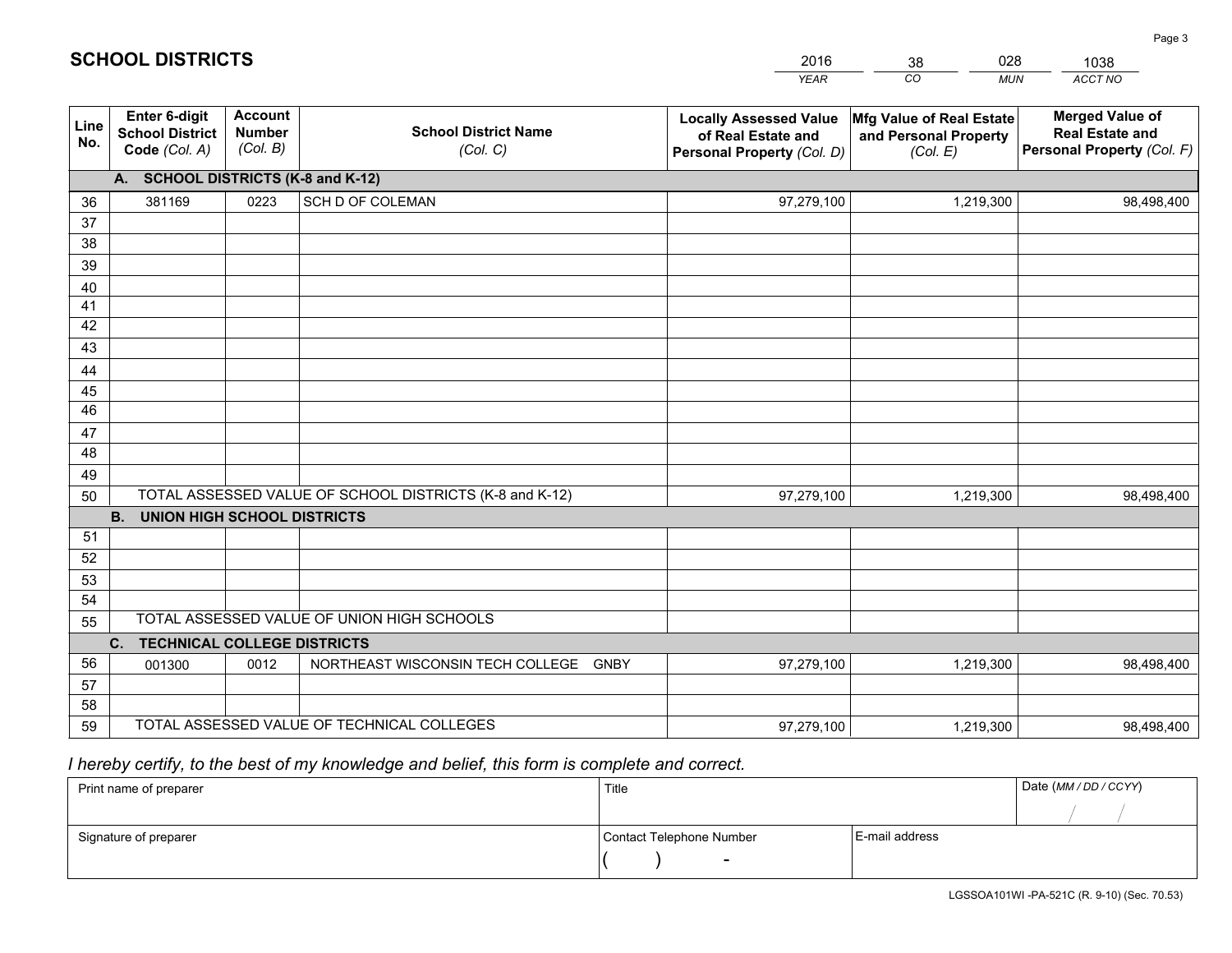### **HIGHLIGHTS**

- 1. Complete the Statement of Assessment after the Board of Review. Reflect any changes made there.
- 2. Use black ink to complete.

**NOTE: Please supply any correction to the name and address.**

NOTE: Please supply any correction to the name and address.

- 3. Line 16 must equal Line 50, Col D.
- 4. Line 55 must equal the total of K-8 schools listed on lines 36-49. Do not include K-12 schools in this comparision.
- 5. Line 59, Col. D must equal Line 16.
- 6. Special District, School District and Technical College District values must include both real estate and personal property. Examples of Special districts are: town sanitary districts, public inland lake protection and rehabilitation districts, and metropolitan sewerage districts.
- 7. DO NOT INCLUDE Manufacturing property values.DOR will print these values on the final SOA.
- 8. Accuracy of this form is very important. The values reported directly affect the equalized value DOR calculates for school and special districts.

### **Page 1:**

 If not prefilled, enter the tax year,county and municipal code,municipal type, municipal name and county name on the top of form.

Check the Amended box, if filing an amended / corrected SOA.

 Report the parcel count, acres and assessed value of taxable general property, total parcel count, (real and personal), total acres, and values from final figures set by the Board of Review.

- A. Real Estate land and improvements (buildings, etc.) is reported on lines 1 8, total line 9.
- B. Personal Property is reported on lines 11 14, Column D, total line 15.
- C. To complete this report, use the computer produced summary of the assessment roll that shows these amounts.
- D. Use whole numbers only.
- E. Add each line across and each column down to verify entries.

### **Page 2:**

- A. Report Special Items (not subject to general property tax).
- 1. Private Forest Croplands and Managed Forest Lands are reported on lines 18,19, 20 and 21. Be sure to report assessed values **NOT** taxes.
- 2. You should have copies of the orders of entry, orders of withdrawal, etc., to update your assessment roll.
	- 3. Show hundredths of acres (e.g. 39.75).
- 4. Tax exempt lands are reported on line 22.
- 5. Omitted property and sec. 70.43, Wis. Stats., corrections of errors by assessor are reported on line 23. Report real estate and personal property separately. These should be for **prior years**, not something found on the current assessment roll after the board of review.
- B. Special District (Lines 24-35) Include the value of both real and personal property.
- The Department of Revenue (DOR) preprints much of the information regarding names and codes for schools, special districts,etc. If a district is not listed, enter the name and value only, DOR will enter the proper code.

### **Page 3 School Districts:**

Include the value of both real and personal property.

Report School District (regular, elementary, union high school, and technical college).

- 1. Regular (K-12) and Elementary (K-8) school values are reported on lines 36-49, total on line 50.
- 2. Union High School (UHS) (use only if elementary schools are listed on lines 36-49) are reported on lines 51-54. UHS total value (line 55) must equal to the total **elementary school** values reported on lines 36-49. Do notinclude K-12 schools in this comparison.
- 3. Technical College values are reported on lines 56-58, total on line 59.
- 4. Use the computer summary that shows these amounts to complete this report.

#### **This form is due the second Monday in June. File this report only after your Board of Review is complete.**

 *If you have questions: Return forms to:*

Fax number: (608) 264-6887 PO Box 8971

 Email: lgs@revenue.wi.gov Wisconsin Department of Revenue Call: (608) 261-5341 Local Government Services Section 6-97Madison WI 53708-8971

 $\boldsymbol{\underline{\mathrm{m}}}$ W7137 COUNT ROAD B W7137 COUNT ROAD TAMMY KASAL<br>TOWN OF POUND TOWN OF POUND TAMMY KASAL

COLEMAN, WI 54112

COLEMAN, WI 54112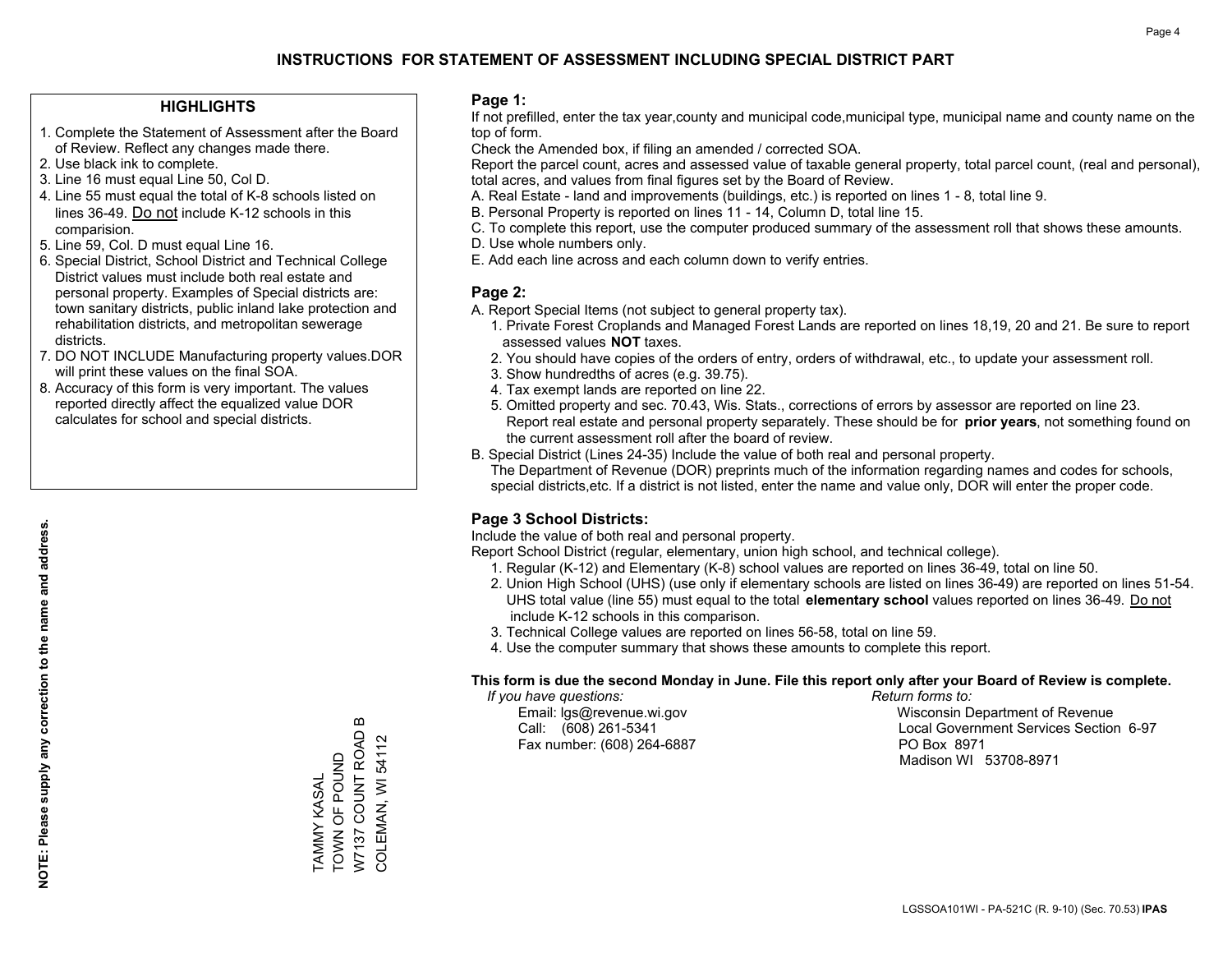**STATEMENT OF ASSESSMENT FOR 2016** 

| 38. | റദറ   | 1039    |
|-----|-------|---------|
| CO. | MI IN | ACCT NO |

|                         | <b>FOR</b>                                                                                                                                                                                   | <b>TOWN OF</b><br><b>OF</b>                                  | <b>SILVER CLIFF</b>                                  |                | <b>MARINETTE COUNTY</b>      |                                |                                        | WHEN COMPLETING THIS DOCUMENT            |
|-------------------------|----------------------------------------------------------------------------------------------------------------------------------------------------------------------------------------------|--------------------------------------------------------------|------------------------------------------------------|----------------|------------------------------|--------------------------------|----------------------------------------|------------------------------------------|
|                         |                                                                                                                                                                                              | Town - Village - City                                        | <b>Municipality Name</b>                             |                | <b>County Name</b>           |                                |                                        | DO NOT WRITE OVER X's OR IN SHADED AREAS |
| Line                    |                                                                                                                                                                                              | <b>REAL ESTATE</b><br>(See Lines 18 - 22 for                 | PARCEL COUNT<br>TOTAL LAND IMPROVEMENTS NUMBERS ONLY |                | NO. OF ACRES<br><b>WHOLE</b> | <b>VALUE OF</b><br><b>LAND</b> | <b>VALUE OF</b><br><b>IMPROVEMENTS</b> | TOTAL VALUE OF LAND<br>AND IMPROVEMENTS  |
| No.                     |                                                                                                                                                                                              | other Real Estate)                                           | Col. A                                               | Col. B         | Col. C                       | Col. D                         | Col. E                                 | Col. F                                   |
| -1                      |                                                                                                                                                                                              | <b>RESIDENTIAL - Class 1</b>                                 | 1,646                                                | 1,153          | 5,877                        | 37,604,740                     | 58,730,600                             | 96,335,340                               |
| 2                       |                                                                                                                                                                                              | <b>COMMERCIAL - Class 2</b>                                  | 15                                                   | 15             | 64                           | 587,500                        | 1,405,200                              | 1,992,700                                |
| 3                       |                                                                                                                                                                                              | <b>MANUFACTURING - Class 3</b>                               | $\Omega$                                             | $\Omega$       | $\Omega$                     | $\mathbf{0}$                   |                                        | $\Omega$<br>$\mathbf{0}$                 |
| $\overline{\mathbf{4}}$ |                                                                                                                                                                                              | <b>AGRICULTURAL - Class 4</b>                                | 6                                                    |                | 32                           | 3,200                          |                                        | 3,200                                    |
| 5                       |                                                                                                                                                                                              | <b>UNDEVELOPED - Class 5</b>                                 | 119                                                  |                | 902                          | 431,400                        |                                        | 431,400                                  |
| 6                       |                                                                                                                                                                                              | AGRICULTURAL FOREST - Class 5m                               | 3                                                    |                | 76                           | 70,800                         |                                        | 70,800                                   |
| $\overline{7}$          |                                                                                                                                                                                              | <b>FOREST LANDS - Class 6</b>                                | 301                                                  |                | 8,470                        | 19,529,000                     |                                        | 19,529,000                               |
| 8                       |                                                                                                                                                                                              | OTHER - Class 7                                              | 2                                                    | $\overline{2}$ | 3                            | 15,000                         | 8,800                                  | 23,800                                   |
| 9                       |                                                                                                                                                                                              | TOTAL - ALL COLUMNS                                          | 2,092                                                | 1,170          | 15,424                       | 58,241,640                     | 60,144,600                             | 118,386,240                              |
| 10                      |                                                                                                                                                                                              | NUMBER OF PERSONAL PROPERTY ACCOUNTS IN ROLL                 |                                                      |                | 47                           | <b>LOCALLY ASSESSED</b>        | <b>MANUFACTURING</b>                   | <b>MERGED</b>                            |
| 11                      |                                                                                                                                                                                              | BOATS AND OTHER WATERCRAFT NOT EXEMPT - Code 1               |                                                      |                |                              | 3,100                          |                                        | 3,100<br>$\mathbf 0$                     |
| 12                      |                                                                                                                                                                                              | MACHINERY, TOOLS AND PATTERNS - Code 2                       |                                                      |                |                              | 82,500                         |                                        | $\mathbf{0}$<br>82,500                   |
| 13                      |                                                                                                                                                                                              | FURNITURE, FIXTURES AND EQUIPMENT - Code 3                   |                                                      |                |                              | 29,800                         |                                        | 0<br>29,800                              |
| 14                      |                                                                                                                                                                                              | ALL OTHER PERSONAL PROPERTY NOT EXEMPT - Codes 4A, 4B, 4C    |                                                      |                |                              | 213,300                        |                                        | $\mathbf 0$<br>213,300                   |
| 15                      |                                                                                                                                                                                              | TOTAL OF PERSONAL PROPERTY NOT EXEMPT (Total of Lines 11-14) |                                                      |                |                              | 328,700                        |                                        | 328,700<br>0                             |
| 16                      | AGGREGATE ASSESSED VALUE OF ALL PROPERTY SUBJECT TO THE GENERAL PROPERTY TAX (Total of Lines 9F and 15F)<br>MUST EQUAL TOTAL VALUE OF THE SCHOOL DISTRICTS (K-12 PLUS K-8) - Line 50, Col. F |                                                              |                                                      |                |                              |                                | 118,714,940                            |                                          |
| 17                      | Name of Assessor<br><b>BOARD OF REVIEW</b><br>DATE OF FINAL ADJOURNMENT<br>05/18/2016<br>PETER LIPTACK                                                                                       |                                                              |                                                      |                |                              | Telephone #<br>(715) 276-7194  |                                        |                                          |

REMARKS

The Assessment Ratio to be used in calculating the estimated Fair Market Value on tax bills for this tax district is .942526909

This ratio should be used to convert assessed values to "Calculate Equalized Values" in Step 1 of the Lottery and Gaming Credit Calculations.<br>This ratio should be used in the "Computation of Tax Equivalent" schedule of the Commission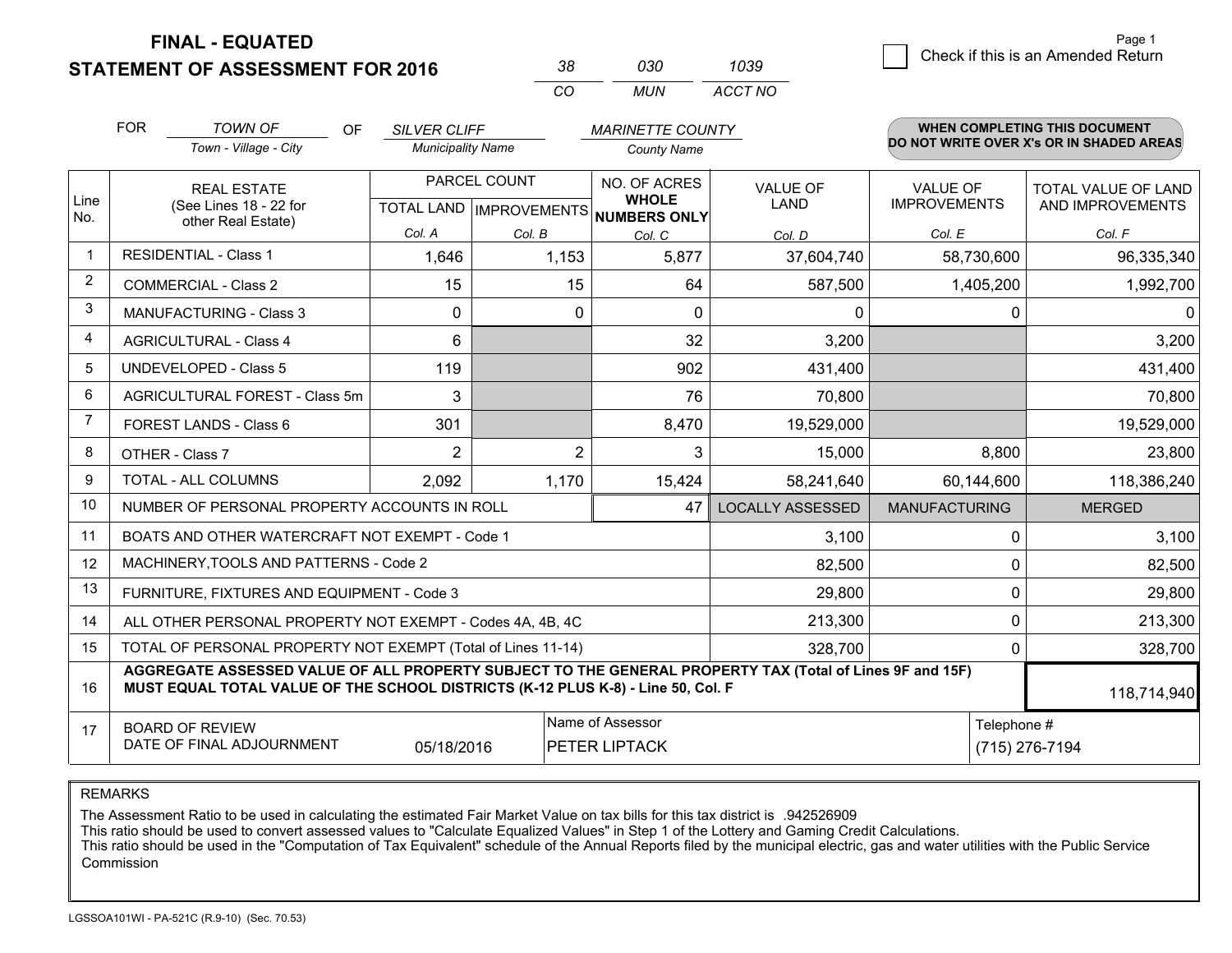*YEAR CO MUN ACCT NO* <sup>2016</sup> <sup>38</sup> <sup>030</sup> <sup>1039</sup>

Do not confuse FOREST LANDS (Line 7) with FOREST CROPS (in this section) - They are **NOT** the same

|    |                                                               |                 |  | Private Forest Crop - Reg Class @ 10¢ per acre                                 | Private Forest Crop - Reg Class @ \$2.52 per acre             |                                                       |  |                                                                    |                 |                                                                              |
|----|---------------------------------------------------------------|-----------------|--|--------------------------------------------------------------------------------|---------------------------------------------------------------|-------------------------------------------------------|--|--------------------------------------------------------------------|-----------------|------------------------------------------------------------------------------|
| 18 | (a) PARCELS                                                   | (b) ACRES       |  | (c) ASSESSED VALUE                                                             |                                                               | (d) PARCELS                                           |  | (e) ACRES                                                          |                 | (f) ASSESSED VALUE                                                           |
|    | 3                                                             | 98.58           |  | 202.000                                                                        |                                                               |                                                       |  |                                                                    |                 |                                                                              |
|    |                                                               |                 |  | Private Forest Crop - Special Class @ 20¢ per acre                             |                                                               |                                                       |  |                                                                    |                 | Entered Before 2005 Managed Forest - Ferrous Mining CLOSED @ \$8.27 per acre |
| 19 | (a) PARCELS                                                   | (b) ACRES       |  | (c) ASSESSED VALUE                                                             |                                                               | (d) PARCELS                                           |  | (e) ACRES                                                          |                 | (f) ASSESSED VALUE                                                           |
|    |                                                               |                 |  |                                                                                |                                                               |                                                       |  |                                                                    |                 |                                                                              |
|    |                                                               |                 |  | Entered Before 2005 Managed Forest - OPEN @ \$.79 per acre                     |                                                               |                                                       |  | Entered Before 2005 Managed Forest - CLOSED @ \$1.87 per acre      |                 |                                                                              |
| 20 | (a) PARCELS                                                   | (b) ACRES       |  | (c) ASSESSED VALUE                                                             |                                                               | (d) PARCELS                                           |  | (e) ACRES                                                          |                 | (f) ASSESSED VALUE                                                           |
|    | 43                                                            | 1,551.3         |  | 3,308,600                                                                      |                                                               | 120                                                   |  | 4,021.18                                                           |                 | 9,276,100                                                                    |
|    | Entered After 2004 Managed Forest - OPEN @<br>\$2.14 per acre |                 |  |                                                                                | Entered After 2004 Managed Forest - CLOSED @ \$10.68 per acre |                                                       |  |                                                                    |                 |                                                                              |
|    | (a) PARCELS<br>(b) ACRES                                      |                 |  | (c) ASSESSED VALUE                                                             |                                                               | (d) PARCELS<br>(e) ACRES                              |  | (f) ASSESSED VALUE                                                 |                 |                                                                              |
| 21 |                                                               |                 |  |                                                                                |                                                               |                                                       |  |                                                                    |                 |                                                                              |
|    | 39                                                            | 1,499.12        |  | 2,856,400                                                                      |                                                               | 110                                                   |  | 3,552.35                                                           |                 | 7,766,700                                                                    |
| 22 | (a) County Forest Cropland Acres                              |                 |  | (b) Federal Acres                                                              |                                                               | (d) County (NOT FOREST CROP) Acres<br>(c) State Acres |  |                                                                    | (e) Other Acres |                                                                              |
|    | 38,151.77                                                     |                 |  | 40.29                                                                          |                                                               | 5,449.5<br>923.62                                     |  |                                                                    |                 | 14,277.38                                                                    |
|    |                                                               |                 |  | Assessed Value of Omitted Property From Prior Years (Sec. 70.44)               |                                                               |                                                       |  | Assessed Value of Sec. 70.43 Corrections of Errors by Assessors    |                 |                                                                              |
|    |                                                               | (a) REAL ESTATE |  | (b) PERSONAL                                                                   |                                                               |                                                       |  | (c1) REAL ESTATE                                                   |                 | (c2) PERSONAL                                                                |
| 23 |                                                               |                 |  |                                                                                |                                                               |                                                       |  |                                                                    |                 |                                                                              |
|    |                                                               |                 |  | Manufacturing Equated Value of Omitted Property From Prior Years (Sec. 70.995) |                                                               |                                                       |  | Mfg. Equated Value of Sec.70.43 Corrections of Errors by Assessors |                 |                                                                              |
|    |                                                               | (d) REAL ESTATE |  | (e) PERSONAL                                                                   |                                                               | (f1) REAL ESTATE                                      |  | (f2) PERSONAL                                                      |                 |                                                                              |
|    |                                                               |                 |  |                                                                                |                                                               |                                                       |  |                                                                    |                 |                                                                              |

## **SPECIAL DISTRICTS**

| Line<br>No. | Enter 6-digit<br><b>Special District</b><br>Code (Col. A) | <b>Account</b><br><b>Number</b><br>(Col. B) | <b>Special District Name</b><br>(Col. C) | <b>Locally Assessed Value</b><br>of Real Estate and<br>Personal Property (Col. D) | Mfg Value of Real Estate<br>and Personal Property<br>(Col. E) | <b>Merged Value of</b><br><b>Real Estate and</b><br>Personal Property (Col. F) |
|-------------|-----------------------------------------------------------|---------------------------------------------|------------------------------------------|-----------------------------------------------------------------------------------|---------------------------------------------------------------|--------------------------------------------------------------------------------|
| 24          | 388030                                                    | 0238                                        | MC CASLEN LAKE REHABILITATION DISTRICT   | 3,613,800                                                                         |                                                               | 3,613,800                                                                      |
| 25          |                                                           |                                             |                                          |                                                                                   |                                                               |                                                                                |
| 26          |                                                           |                                             |                                          |                                                                                   |                                                               |                                                                                |
| 27          |                                                           |                                             |                                          |                                                                                   |                                                               |                                                                                |
| 28          |                                                           |                                             |                                          |                                                                                   |                                                               |                                                                                |
| 29          |                                                           |                                             |                                          |                                                                                   |                                                               |                                                                                |
| 30          |                                                           |                                             |                                          |                                                                                   |                                                               |                                                                                |
| 31          |                                                           |                                             |                                          |                                                                                   |                                                               |                                                                                |
| 32          |                                                           |                                             |                                          |                                                                                   |                                                               |                                                                                |
| 33          |                                                           |                                             |                                          |                                                                                   |                                                               |                                                                                |
| 34          |                                                           |                                             |                                          |                                                                                   |                                                               |                                                                                |
| 35          |                                                           |                                             |                                          |                                                                                   |                                                               |                                                                                |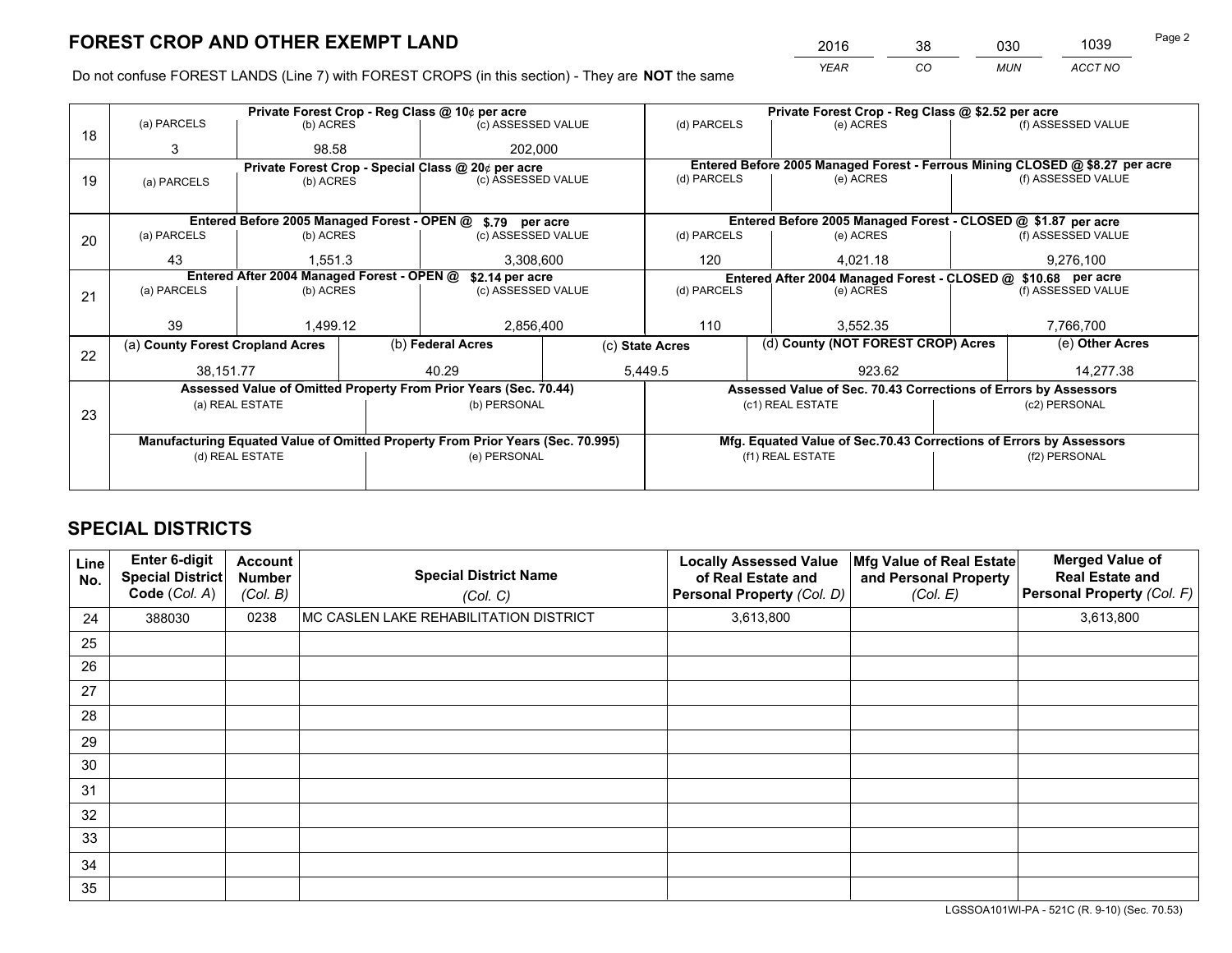|             |                                                                 |                                             |                                                         | <b>YEAR</b>                                                                       | CO<br><b>MUN</b>                                              | ACCT NO                                                                        |
|-------------|-----------------------------------------------------------------|---------------------------------------------|---------------------------------------------------------|-----------------------------------------------------------------------------------|---------------------------------------------------------------|--------------------------------------------------------------------------------|
| Line<br>No. | <b>Enter 6-digit</b><br><b>School District</b><br>Code (Col. A) | <b>Account</b><br><b>Number</b><br>(Col. B) | <b>School District Name</b><br>(Col. C)                 | <b>Locally Assessed Value</b><br>of Real Estate and<br>Personal Property (Col. D) | Mfg Value of Real Estate<br>and Personal Property<br>(Col. E) | <b>Merged Value of</b><br><b>Real Estate and</b><br>Personal Property (Col. F) |
|             | A. SCHOOL DISTRICTS (K-8 and K-12)                              |                                             |                                                         |                                                                                   |                                                               |                                                                                |
| 36          | 215992                                                          | 0132                                        | SCH D OF WABENO AREA                                    | 3,834,700                                                                         |                                                               | 3,834,700                                                                      |
| 37          | 386230                                                          | 0230                                        | SCH D OF WAUSAUKEE                                      | 114,880,240                                                                       |                                                               | 114,880,240                                                                    |
| 38          |                                                                 |                                             |                                                         |                                                                                   |                                                               |                                                                                |
| 39          |                                                                 |                                             |                                                         |                                                                                   |                                                               |                                                                                |
| 40          |                                                                 |                                             |                                                         |                                                                                   |                                                               |                                                                                |
| 41          |                                                                 |                                             |                                                         |                                                                                   |                                                               |                                                                                |
| 42          |                                                                 |                                             |                                                         |                                                                                   |                                                               |                                                                                |
| 43          |                                                                 |                                             |                                                         |                                                                                   |                                                               |                                                                                |
| 44          |                                                                 |                                             |                                                         |                                                                                   |                                                               |                                                                                |
| 45          |                                                                 |                                             |                                                         |                                                                                   |                                                               |                                                                                |
| 46          |                                                                 |                                             |                                                         |                                                                                   |                                                               |                                                                                |
| 47<br>48    |                                                                 |                                             |                                                         |                                                                                   |                                                               |                                                                                |
| 49          |                                                                 |                                             |                                                         |                                                                                   |                                                               |                                                                                |
| 50          |                                                                 |                                             | TOTAL ASSESSED VALUE OF SCHOOL DISTRICTS (K-8 and K-12) | 118,714,940                                                                       |                                                               | 118,714,940                                                                    |
|             | <b>B.</b><br><b>UNION HIGH SCHOOL DISTRICTS</b>                 |                                             |                                                         |                                                                                   |                                                               |                                                                                |
| 51          |                                                                 |                                             |                                                         |                                                                                   |                                                               |                                                                                |
| 52          |                                                                 |                                             |                                                         |                                                                                   |                                                               |                                                                                |
| 53          |                                                                 |                                             |                                                         |                                                                                   |                                                               |                                                                                |
| 54          |                                                                 |                                             |                                                         |                                                                                   |                                                               |                                                                                |
| 55          |                                                                 |                                             | TOTAL ASSESSED VALUE OF UNION HIGH SCHOOLS              |                                                                                   |                                                               |                                                                                |
|             | <b>TECHNICAL COLLEGE DISTRICTS</b><br>C.                        |                                             |                                                         |                                                                                   |                                                               |                                                                                |
| 56          | 001300                                                          | 0012                                        | NORTHEAST WISCONSIN TECH COLLEGE GNBY                   | 118,714,940                                                                       |                                                               | 118,714,940                                                                    |
| 57          |                                                                 |                                             |                                                         |                                                                                   |                                                               |                                                                                |
| 58          |                                                                 |                                             |                                                         |                                                                                   |                                                               |                                                                                |
| 59          |                                                                 |                                             | TOTAL ASSESSED VALUE OF TECHNICAL COLLEGES              | 118,714,940                                                                       |                                                               | 118,714,940                                                                    |

38

030

 *I hereby certify, to the best of my knowledge and belief, this form is complete and correct.*

**SCHOOL DISTRICTS**

| Print name of preparer | Title                    |                | Date (MM / DD / CCYY) |
|------------------------|--------------------------|----------------|-----------------------|
|                        |                          |                |                       |
| Signature of preparer  | Contact Telephone Number | E-mail address |                       |
|                        | $\overline{\phantom{a}}$ |                |                       |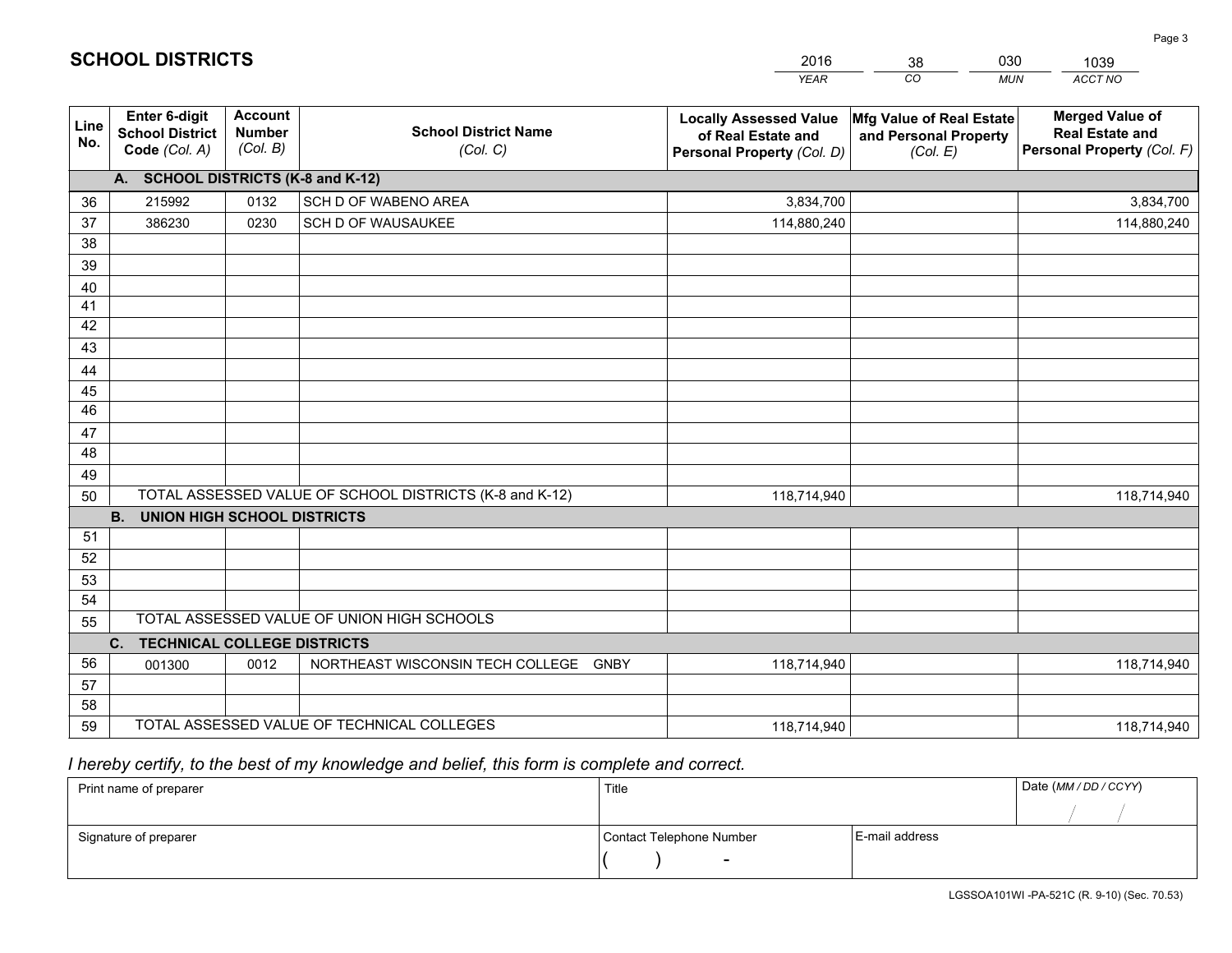### **HIGHLIGHTS**

- 1. Complete the Statement of Assessment after the Board of Review. Reflect any changes made there.
- 2. Use black ink to complete.
- 3. Line 16 must equal Line 50, Col D.
- 4. Line 55 must equal the total of K-8 schools listed on lines 36-49. Do not include K-12 schools in this comparision.
- 5. Line 59, Col. D must equal Line 16.
- 6. Special District, School District and Technical College District values must include both real estate and personal property. Examples of Special districts are: town sanitary districts, public inland lake protection and rehabilitation districts, and metropolitan sewerage districts.
- 7. DO NOT INCLUDE Manufacturing property values.DOR will print these values on the final SOA.

STEFFANIE BISHOP TOWN OF SILVER CLIFF N11684 BOAT LANDING #11 RD

TOWN OF SILVER CLIFF STEFFANIE BISHOP

SILVER CLIFF, WI 54104

N11684 BOAT LANDING #11 I<br>SILVER CLIFF, WI 54104

윤

 8. Accuracy of this form is very important. The values reported directly affect the equalized value DOR calculates for school and special districts.

### **Page 1:**

 If not prefilled, enter the tax year,county and municipal code,municipal type, municipal name and county name on the top of form.

Check the Amended box, if filing an amended / corrected SOA.

 Report the parcel count, acres and assessed value of taxable general property, total parcel count, (real and personal), total acres, and values from final figures set by the Board of Review.

- A. Real Estate land and improvements (buildings, etc.) is reported on lines 1 8, total line 9.
- B. Personal Property is reported on lines 11 14, Column D, total line 15.
- C. To complete this report, use the computer produced summary of the assessment roll that shows these amounts.
- D. Use whole numbers only.
- E. Add each line across and each column down to verify entries.

### **Page 2:**

- A. Report Special Items (not subject to general property tax).
- 1. Private Forest Croplands and Managed Forest Lands are reported on lines 18,19, 20 and 21. Be sure to report assessed values **NOT** taxes.
- 2. You should have copies of the orders of entry, orders of withdrawal, etc., to update your assessment roll.
	- 3. Show hundredths of acres (e.g. 39.75).
- 4. Tax exempt lands are reported on line 22.
- 5. Omitted property and sec. 70.43, Wis. Stats., corrections of errors by assessor are reported on line 23. Report real estate and personal property separately. These should be for **prior years**, not something found on the current assessment roll after the board of review.
- B. Special District (Lines 24-35) Include the value of both real and personal property.
- The Department of Revenue (DOR) preprints much of the information regarding names and codes for schools, special districts,etc. If a district is not listed, enter the name and value only, DOR will enter the proper code.

### **Page 3 School Districts:**

Include the value of both real and personal property.

Report School District (regular, elementary, union high school, and technical college).

- 1. Regular (K-12) and Elementary (K-8) school values are reported on lines 36-49, total on line 50.
- 2. Union High School (UHS) (use only if elementary schools are listed on lines 36-49) are reported on lines 51-54. UHS total value (line 55) must equal to the total **elementary school** values reported on lines 36-49. Do notinclude K-12 schools in this comparison.
- 3. Technical College values are reported on lines 56-58, total on line 59.
- 4. Use the computer summary that shows these amounts to complete this report.

#### **This form is due the second Monday in June. File this report only after your Board of Review is complete.**

 *If you have questions: Return forms to:*

Fax number: (608) 264-6887 PO Box 8971

 Email: lgs@revenue.wi.gov Wisconsin Department of Revenue Call: (608) 261-5341 Local Government Services Section 6-97Madison WI 53708-8971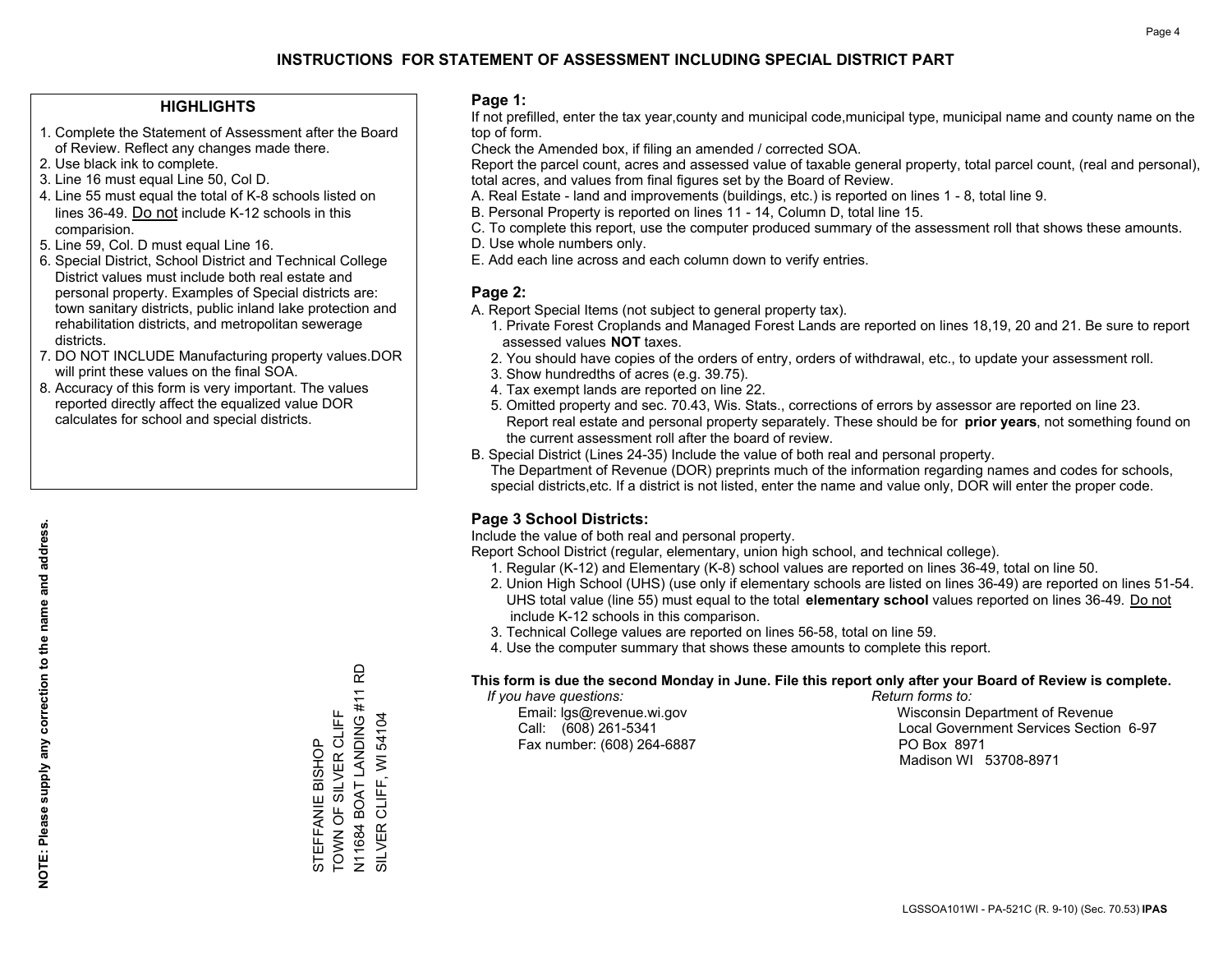**STATEMENT OF ASSESSMENT FOR 2016** 

| .38 | กาว   | 1040    |
|-----|-------|---------|
| (   | MI IN | ACCT NO |

|      | <b>FOR</b>                                                                                                                                                                                   | <b>TOWN OF</b><br><b>OF</b>                                  | <b>STEPHENSON</b>                                    |        | <b>MARINETTE COUNTY</b>      |                                |                                        | <b>WHEN COMPLETING THIS DOCUMENT</b>     |
|------|----------------------------------------------------------------------------------------------------------------------------------------------------------------------------------------------|--------------------------------------------------------------|------------------------------------------------------|--------|------------------------------|--------------------------------|----------------------------------------|------------------------------------------|
|      |                                                                                                                                                                                              | Town - Village - City                                        | <b>Municipality Name</b>                             |        | <b>County Name</b>           |                                |                                        | DO NOT WRITE OVER X's OR IN SHADED AREAS |
| Line | <b>REAL ESTATE</b><br>(See Lines 18 - 22 for                                                                                                                                                 |                                                              | PARCEL COUNT<br>TOTAL LAND IMPROVEMENTS NUMBERS ONLY |        | NO. OF ACRES<br><b>WHOLE</b> | <b>VALUE OF</b><br><b>LAND</b> | <b>VALUE OF</b><br><b>IMPROVEMENTS</b> | TOTAL VALUE OF LAND<br>AND IMPROVEMENTS  |
| No.  |                                                                                                                                                                                              | other Real Estate)                                           | Col. A                                               | Col. B | Col. C                       | Col. D                         | Col. E                                 | Col. F                                   |
|      | <b>RESIDENTIAL - Class 1</b>                                                                                                                                                                 |                                                              | 6,195                                                | 4,455  | 13,918                       | 138,210,300                    | 306,206,400                            | 444,416,700                              |
| 2    |                                                                                                                                                                                              | <b>COMMERCIAL - Class 2</b>                                  | 117                                                  | 92     | 676                          | 4,345,500                      | 14,193,500                             | 18,539,000                               |
| 3    |                                                                                                                                                                                              | <b>MANUFACTURING - Class 3</b>                               | 5                                                    | 4      | 63                           | 144,600                        | 121,200                                | 265,800                                  |
| 4    |                                                                                                                                                                                              | <b>AGRICULTURAL - Class 4</b>                                | 514                                                  |        | 10,836                       | 1,848,200                      |                                        | 1,848,200                                |
| 5    |                                                                                                                                                                                              | <b>UNDEVELOPED - Class 5</b>                                 | 529                                                  |        | 4,617                        | 3,800,600                      |                                        | 3,800,600                                |
| 6    |                                                                                                                                                                                              | AGRICULTURAL FOREST - Class 5m                               | 316                                                  |        | 4,745                        | 4,879,400                      |                                        | 4,879,400                                |
| 7    |                                                                                                                                                                                              | FOREST LANDS - Class 6                                       | 1,369                                                |        | 31,276                       | 62,638,700                     |                                        | 62,638,700                               |
| 8    |                                                                                                                                                                                              | OTHER - Class 7                                              | 47                                                   | 42     | 86                           | 422,300                        | 4,270,200                              | 4,692,500                                |
| 9    |                                                                                                                                                                                              | TOTAL - ALL COLUMNS                                          | 9,092                                                | 4,593  | 66,217                       | 216,289,600                    | 324,791,300                            | 541,080,900                              |
| 10   |                                                                                                                                                                                              | NUMBER OF PERSONAL PROPERTY ACCOUNTS IN ROLL                 |                                                      |        | 92                           | <b>LOCALLY ASSESSED</b>        | <b>MANUFACTURING</b>                   | <b>MERGED</b>                            |
| 11   |                                                                                                                                                                                              | BOATS AND OTHER WATERCRAFT NOT EXEMPT - Code 1               |                                                      |        |                              | 73,400                         | 0                                      | 73,400                                   |
| 12   |                                                                                                                                                                                              | MACHINERY, TOOLS AND PATTERNS - Code 2                       |                                                      |        |                              | 712,500                        | 134,700                                | 847,200                                  |
| 13   |                                                                                                                                                                                              | FURNITURE, FIXTURES AND EQUIPMENT - Code 3                   |                                                      |        |                              | 309,400                        | 100                                    | 309,500                                  |
| 14   |                                                                                                                                                                                              | ALL OTHER PERSONAL PROPERTY NOT EXEMPT - Codes 4A, 4B, 4C    |                                                      |        |                              | 489,100                        | 300                                    | 489,400                                  |
| 15   |                                                                                                                                                                                              | TOTAL OF PERSONAL PROPERTY NOT EXEMPT (Total of Lines 11-14) |                                                      |        |                              | 1,584,400                      | 135,100                                | 1,719,500                                |
| 16   | AGGREGATE ASSESSED VALUE OF ALL PROPERTY SUBJECT TO THE GENERAL PROPERTY TAX (Total of Lines 9F and 15F)<br>MUST EQUAL TOTAL VALUE OF THE SCHOOL DISTRICTS (K-12 PLUS K-8) - Line 50, Col. F |                                                              |                                                      |        |                              |                                |                                        | 542,800,400                              |
| 17   | Name of Assessor<br>Telephone #<br><b>BOARD OF REVIEW</b><br>DATE OF FINAL ADJOURNMENT<br>06/30/2016<br>FAIR MARKET ASSESSMENTS                                                              |                                                              |                                                      |        |                              | (920) 468-9698                 |                                        |                                          |

REMARKS

The Assessment Ratio to be used in calculating the estimated Fair Market Value on tax bills for this tax district is 1.017874753

This ratio should be used to convert assessed values to "Calculate Equalized Values" in Step 1 of the Lottery and Gaming Credit Calculations.<br>This ratio should be used in the "Computation of Tax Equivalent" schedule of the Commission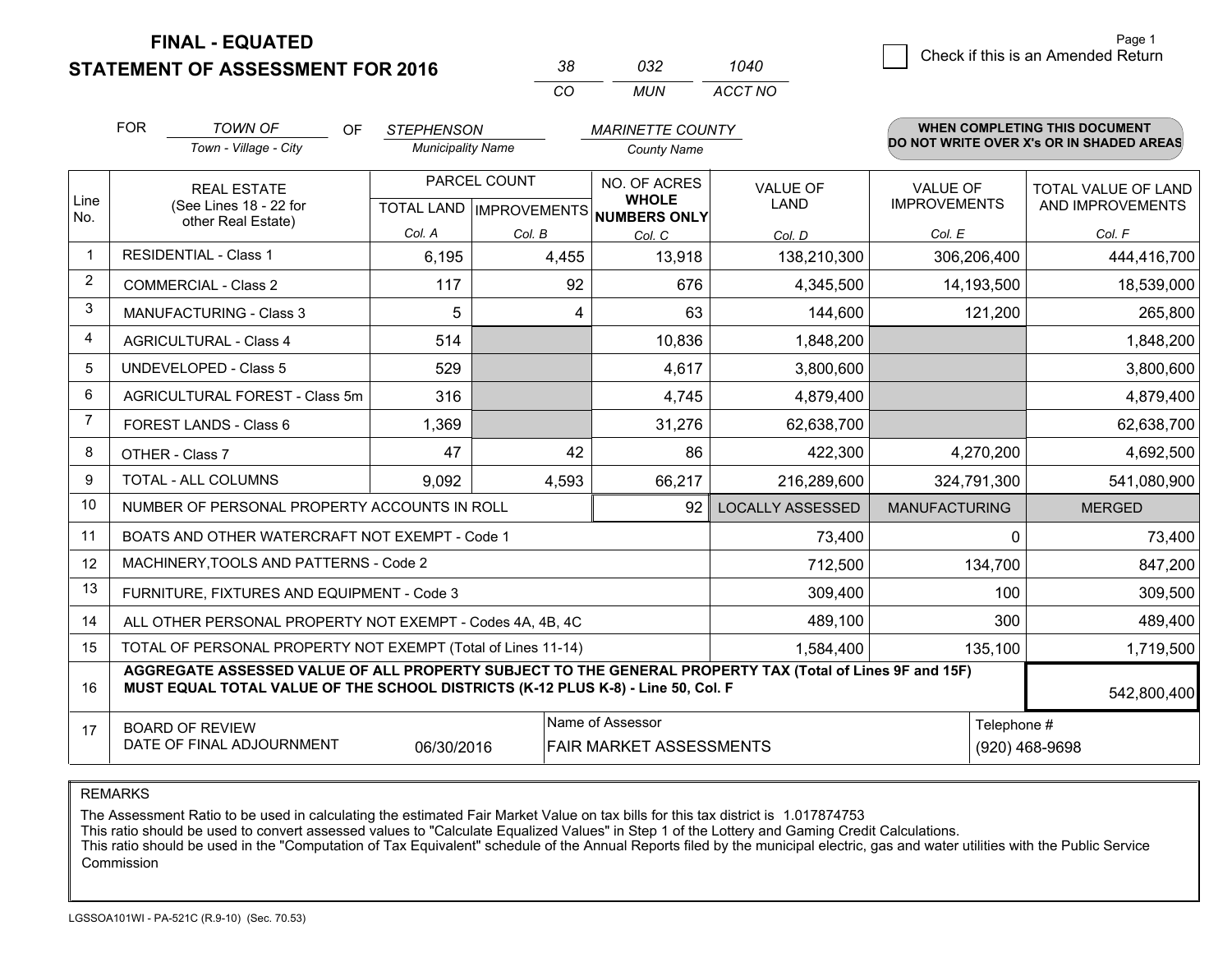*YEAR CO MUN ACCT NO* <sup>2016</sup> <sup>38</sup> <sup>032</sup> <sup>1040</sup>

Do not confuse FOREST LANDS (Line 7) with FOREST CROPS (in this section) - They are **NOT** the same

|    |                                                                                |                 |  | Private Forest Crop - Reg Class @ 10¢ per acre                   |                                                               | Private Forest Crop - Reg Class @ \$2.52 per acre |                                                                    |                                                                 |               |                                                                              |
|----|--------------------------------------------------------------------------------|-----------------|--|------------------------------------------------------------------|---------------------------------------------------------------|---------------------------------------------------|--------------------------------------------------------------------|-----------------------------------------------------------------|---------------|------------------------------------------------------------------------------|
| 18 | (a) PARCELS                                                                    | (b) ACRES       |  | (c) ASSESSED VALUE                                               |                                                               | (d) PARCELS                                       |                                                                    | (e) ACRES                                                       |               | (f) ASSESSED VALUE                                                           |
|    |                                                                                |                 |  |                                                                  |                                                               | 9                                                 |                                                                    | 355.56                                                          |               | 521,400                                                                      |
|    |                                                                                |                 |  | Private Forest Crop - Special Class @ 20¢ per acre               |                                                               |                                                   |                                                                    |                                                                 |               | Entered Before 2005 Managed Forest - Ferrous Mining CLOSED @ \$8.27 per acre |
| 19 | (a) PARCELS                                                                    | (b) ACRES       |  | (c) ASSESSED VALUE                                               |                                                               | (d) PARCELS                                       |                                                                    | (e) ACRES                                                       |               | (f) ASSESSED VALUE                                                           |
|    |                                                                                |                 |  |                                                                  |                                                               |                                                   |                                                                    |                                                                 |               |                                                                              |
|    |                                                                                |                 |  | Entered Before 2005 Managed Forest - OPEN @ \$.79 per acre       |                                                               |                                                   |                                                                    | Entered Before 2005 Managed Forest - CLOSED @ \$1.87 per acre   |               |                                                                              |
| 20 | (a) PARCELS                                                                    | (b) ACRES       |  | (c) ASSESSED VALUE                                               |                                                               | (d) PARCELS                                       |                                                                    | (e) ACRES                                                       |               | (f) ASSESSED VALUE                                                           |
|    | 10                                                                             | 211.94          |  | 465.100                                                          |                                                               | 144                                               |                                                                    | 4,572.84                                                        |               | 9,040,600                                                                    |
|    | Entered After 2004 Managed Forest - OPEN @<br>\$2.14 per acre                  |                 |  |                                                                  | Entered After 2004 Managed Forest - CLOSED @ \$10.68 per acre |                                                   |                                                                    |                                                                 |               |                                                                              |
| 21 | (a) PARCELS                                                                    | (b) ACRES       |  | (c) ASSESSED VALUE                                               |                                                               | (d) PARCELS<br>(e) ACRES                          |                                                                    | (f) ASSESSED VALUE                                              |               |                                                                              |
|    |                                                                                |                 |  |                                                                  |                                                               |                                                   |                                                                    |                                                                 |               |                                                                              |
|    | 23                                                                             | 883.6           |  | 1,890,900                                                        |                                                               | 189<br>6,138.63                                   |                                                                    |                                                                 | 12,138,500    |                                                                              |
| 22 | (a) County Forest Cropland Acres                                               |                 |  | (b) Federal Acres                                                | (c) State Acres                                               |                                                   |                                                                    | (d) County (NOT FOREST CROP) Acres                              |               | (e) Other Acres                                                              |
|    | 17,366.06                                                                      |                 |  | 12,680.47<br>1.4                                                 |                                                               |                                                   | 1,101.92                                                           |                                                                 |               | 1,177.21                                                                     |
|    |                                                                                |                 |  | Assessed Value of Omitted Property From Prior Years (Sec. 70.44) |                                                               |                                                   |                                                                    | Assessed Value of Sec. 70.43 Corrections of Errors by Assessors |               |                                                                              |
|    |                                                                                | (a) REAL ESTATE |  | (b) PERSONAL                                                     |                                                               |                                                   |                                                                    | (c1) REAL ESTATE                                                |               | (c2) PERSONAL                                                                |
| 23 |                                                                                | 429,500         |  |                                                                  |                                                               |                                                   |                                                                    |                                                                 |               |                                                                              |
|    | Manufacturing Equated Value of Omitted Property From Prior Years (Sec. 70.995) |                 |  |                                                                  |                                                               |                                                   | Mfg. Equated Value of Sec.70.43 Corrections of Errors by Assessors |                                                                 |               |                                                                              |
|    |                                                                                | (d) REAL ESTATE |  | (e) PERSONAL                                                     |                                                               | (f1) REAL ESTATE                                  |                                                                    |                                                                 | (f2) PERSONAL |                                                                              |
|    |                                                                                |                 |  |                                                                  |                                                               |                                                   |                                                                    |                                                                 |               |                                                                              |

## **SPECIAL DISTRICTS**

| Line<br>No. | Enter 6-digit<br>Special District<br>Code (Col. A) | <b>Account</b><br><b>Number</b><br>(Col. B) | <b>Special District Name</b><br>(Col. C) | <b>Locally Assessed Value</b><br>of Real Estate and<br>Personal Property (Col. D) | Mfg Value of Real Estate<br>and Personal Property<br>(Col. E) | <b>Merged Value of</b><br><b>Real Estate and</b><br>Personal Property (Col. F) |
|-------------|----------------------------------------------------|---------------------------------------------|------------------------------------------|-----------------------------------------------------------------------------------|---------------------------------------------------------------|--------------------------------------------------------------------------------|
| 24          |                                                    |                                             |                                          |                                                                                   |                                                               |                                                                                |
| 25          |                                                    |                                             |                                          |                                                                                   |                                                               |                                                                                |
| 26          |                                                    |                                             |                                          |                                                                                   |                                                               |                                                                                |
| 27          |                                                    |                                             |                                          |                                                                                   |                                                               |                                                                                |
| 28          |                                                    |                                             |                                          |                                                                                   |                                                               |                                                                                |
| 29          |                                                    |                                             |                                          |                                                                                   |                                                               |                                                                                |
| 30          |                                                    |                                             |                                          |                                                                                   |                                                               |                                                                                |
| 31          |                                                    |                                             |                                          |                                                                                   |                                                               |                                                                                |
| 32          |                                                    |                                             |                                          |                                                                                   |                                                               |                                                                                |
| 33          |                                                    |                                             |                                          |                                                                                   |                                                               |                                                                                |
| 34          |                                                    |                                             |                                          |                                                                                   |                                                               |                                                                                |
| 35          |                                                    |                                             |                                          |                                                                                   |                                                               |                                                                                |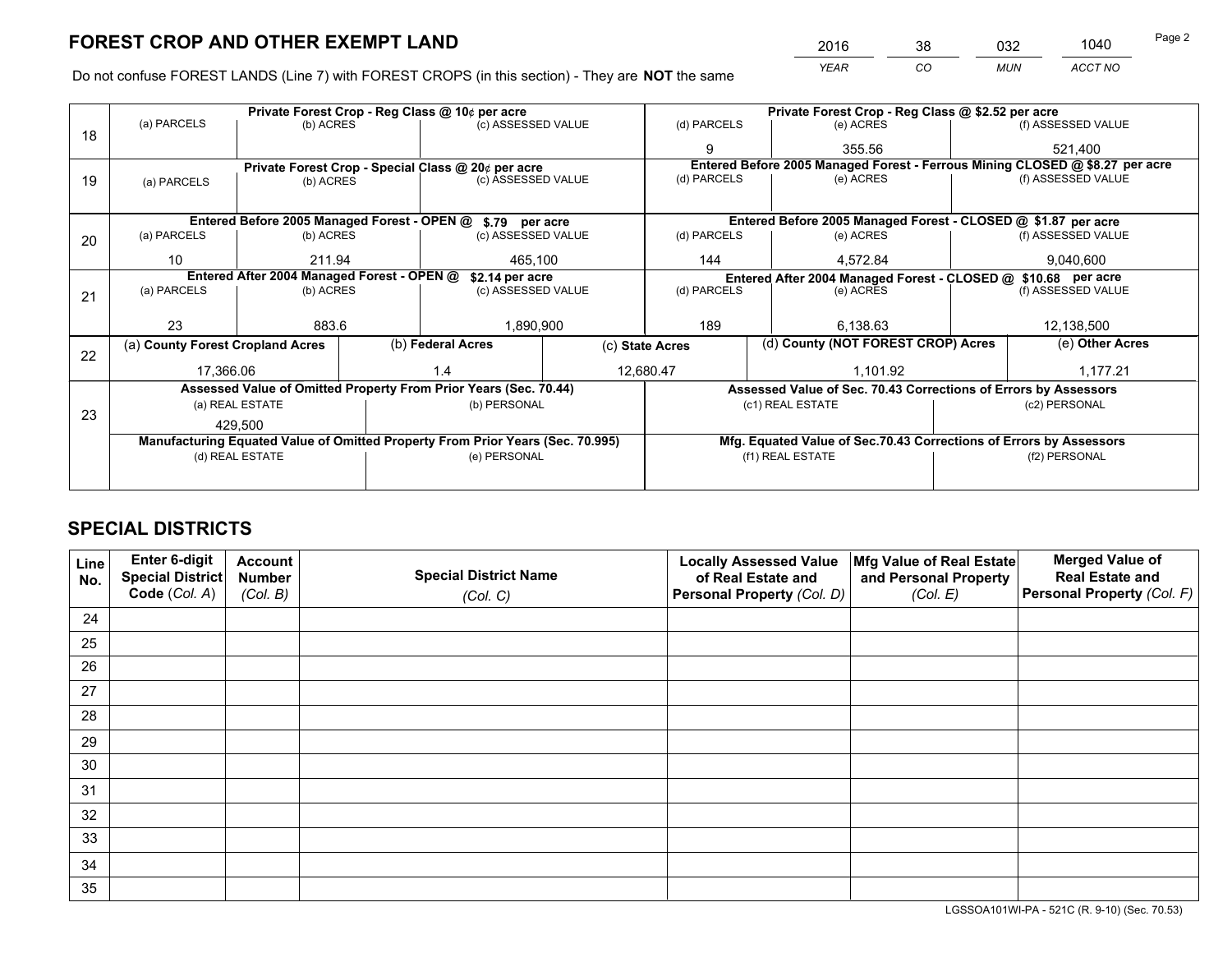|                 |                                                                 |                                             |                                                         | <b>YEAR</b>                                                                       | CO<br><b>MUN</b>                                              | ACCT NO                                                                        |
|-----------------|-----------------------------------------------------------------|---------------------------------------------|---------------------------------------------------------|-----------------------------------------------------------------------------------|---------------------------------------------------------------|--------------------------------------------------------------------------------|
| Line<br>No.     | <b>Enter 6-digit</b><br><b>School District</b><br>Code (Col. A) | <b>Account</b><br><b>Number</b><br>(Col. B) | <b>School District Name</b><br>(Col. C)                 | <b>Locally Assessed Value</b><br>of Real Estate and<br>Personal Property (Col. D) | Mfg Value of Real Estate<br>and Personal Property<br>(Col. E) | <b>Merged Value of</b><br><b>Real Estate and</b><br>Personal Property (Col. F) |
|                 | A. SCHOOL DISTRICTS (K-8 and K-12)                              |                                             |                                                         |                                                                                   |                                                               |                                                                                |
| 36              | 381232                                                          | 0224                                        | SCH D OF CRIVITZ                                        | 542,399,500                                                                       | 400,900                                                       | 542,800,400                                                                    |
| 37              |                                                                 |                                             |                                                         |                                                                                   |                                                               |                                                                                |
| 38              |                                                                 |                                             |                                                         |                                                                                   |                                                               |                                                                                |
| 39              |                                                                 |                                             |                                                         |                                                                                   |                                                               |                                                                                |
| 40              |                                                                 |                                             |                                                         |                                                                                   |                                                               |                                                                                |
| 41              |                                                                 |                                             |                                                         |                                                                                   |                                                               |                                                                                |
| 42<br>43        |                                                                 |                                             |                                                         |                                                                                   |                                                               |                                                                                |
| 44              |                                                                 |                                             |                                                         |                                                                                   |                                                               |                                                                                |
| 45              |                                                                 |                                             |                                                         |                                                                                   |                                                               |                                                                                |
| $\overline{46}$ |                                                                 |                                             |                                                         |                                                                                   |                                                               |                                                                                |
| 47              |                                                                 |                                             |                                                         |                                                                                   |                                                               |                                                                                |
| 48              |                                                                 |                                             |                                                         |                                                                                   |                                                               |                                                                                |
| 49              |                                                                 |                                             |                                                         |                                                                                   |                                                               |                                                                                |
| 50              |                                                                 |                                             | TOTAL ASSESSED VALUE OF SCHOOL DISTRICTS (K-8 and K-12) | 542.399.500                                                                       | 400,900                                                       | 542,800,400                                                                    |
|                 | <b>B.</b><br><b>UNION HIGH SCHOOL DISTRICTS</b>                 |                                             |                                                         |                                                                                   |                                                               |                                                                                |
| 51              |                                                                 |                                             |                                                         |                                                                                   |                                                               |                                                                                |
| 52              |                                                                 |                                             |                                                         |                                                                                   |                                                               |                                                                                |
| 53              |                                                                 |                                             |                                                         |                                                                                   |                                                               |                                                                                |
| 54              |                                                                 |                                             |                                                         |                                                                                   |                                                               |                                                                                |
| 55              |                                                                 |                                             | TOTAL ASSESSED VALUE OF UNION HIGH SCHOOLS              |                                                                                   |                                                               |                                                                                |
|                 | C.<br><b>TECHNICAL COLLEGE DISTRICTS</b>                        |                                             |                                                         |                                                                                   |                                                               |                                                                                |
| 56              | 001300                                                          | 0012                                        | NORTHEAST WISCONSIN TECH COLLEGE<br><b>GNBY</b>         | 542,399,500                                                                       | 400,900                                                       | 542,800,400                                                                    |
| 57<br>58        |                                                                 |                                             |                                                         |                                                                                   |                                                               |                                                                                |
| 59              |                                                                 |                                             | TOTAL ASSESSED VALUE OF TECHNICAL COLLEGES              | 542,399,500                                                                       | 400,900                                                       | 542,800,400                                                                    |
|                 |                                                                 |                                             |                                                         |                                                                                   |                                                               |                                                                                |

38

032

# *I hereby certify, to the best of my knowledge and belief, this form is complete and correct.*

**SCHOOL DISTRICTS**

| Print name of preparer | Title                    |                | Date (MM / DD / CCYY) |
|------------------------|--------------------------|----------------|-----------------------|
|                        |                          |                |                       |
| Signature of preparer  | Contact Telephone Number | E-mail address |                       |
|                        | $\sim$                   |                |                       |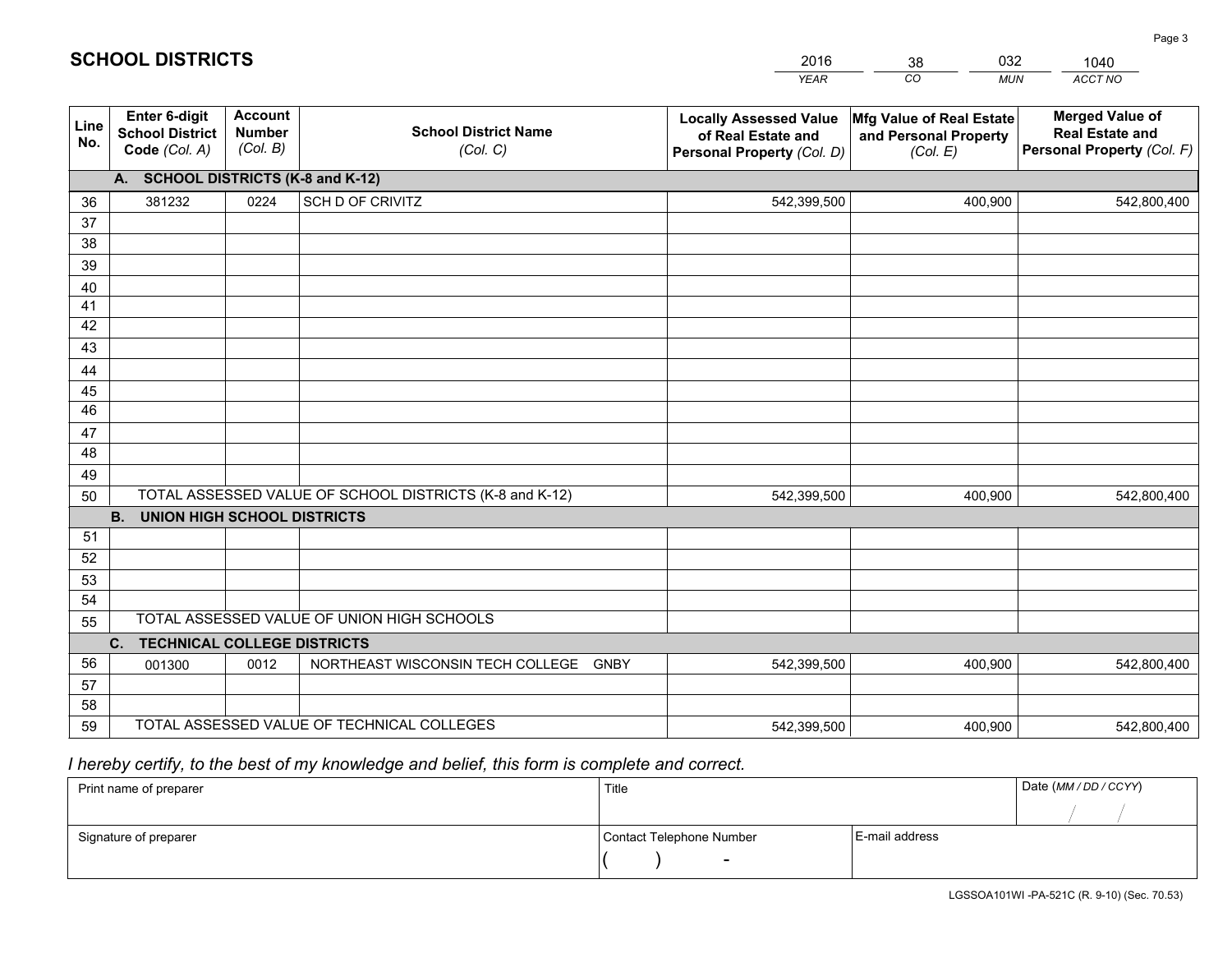### **HIGHLIGHTS**

- 1. Complete the Statement of Assessment after the Board of Review. Reflect any changes made there.
- 2. Use black ink to complete.
- 3. Line 16 must equal Line 50, Col D.
- 4. Line 55 must equal the total of K-8 schools listed on lines 36-49. Do not include K-12 schools in this comparision.
- 5. Line 59, Col. D must equal Line 16.
- 6. Special District, School District and Technical College District values must include both real estate and personal property. Examples of Special districts are: town sanitary districts, public inland lake protection and rehabilitation districts, and metropolitan sewerage districts.
- 7. DO NOT INCLUDE Manufacturing property values.DOR will print these values on the final SOA.

ELAINE OLSON

TOWN OF STEPHENSON W9484 COUNTY RD X CRIVITZ, WI 54114 - 8547

CRIVITZ, WI 54114 - 8547 W9484 COUNTY RD X

ELAINE OLSON<br>TOWN OF STEPHENSON

 8. Accuracy of this form is very important. The values reported directly affect the equalized value DOR calculates for school and special districts.

### **Page 1:**

 If not prefilled, enter the tax year,county and municipal code,municipal type, municipal name and county name on the top of form.

Check the Amended box, if filing an amended / corrected SOA.

 Report the parcel count, acres and assessed value of taxable general property, total parcel count, (real and personal), total acres, and values from final figures set by the Board of Review.

- A. Real Estate land and improvements (buildings, etc.) is reported on lines 1 8, total line 9.
- B. Personal Property is reported on lines 11 14, Column D, total line 15.
- C. To complete this report, use the computer produced summary of the assessment roll that shows these amounts.
- D. Use whole numbers only.
- E. Add each line across and each column down to verify entries.

### **Page 2:**

- A. Report Special Items (not subject to general property tax).
- 1. Private Forest Croplands and Managed Forest Lands are reported on lines 18,19, 20 and 21. Be sure to report assessed values **NOT** taxes.
- 2. You should have copies of the orders of entry, orders of withdrawal, etc., to update your assessment roll.
	- 3. Show hundredths of acres (e.g. 39.75).
- 4. Tax exempt lands are reported on line 22.
- 5. Omitted property and sec. 70.43, Wis. Stats., corrections of errors by assessor are reported on line 23. Report real estate and personal property separately. These should be for **prior years**, not something found on the current assessment roll after the board of review.
- B. Special District (Lines 24-35) Include the value of both real and personal property.

 The Department of Revenue (DOR) preprints much of the information regarding names and codes for schools, special districts,etc. If a district is not listed, enter the name and value only, DOR will enter the proper code.

### **Page 3 School Districts:**

Include the value of both real and personal property.

Report School District (regular, elementary, union high school, and technical college).

- 1. Regular (K-12) and Elementary (K-8) school values are reported on lines 36-49, total on line 50.
- 2. Union High School (UHS) (use only if elementary schools are listed on lines 36-49) are reported on lines 51-54. UHS total value (line 55) must equal to the total **elementary school** values reported on lines 36-49. Do notinclude K-12 schools in this comparison.
- 3. Technical College values are reported on lines 56-58, total on line 59.
- 4. Use the computer summary that shows these amounts to complete this report.

#### **This form is due the second Monday in June. File this report only after your Board of Review is complete.**

 *If you have questions: Return forms to:*

Fax number: (608) 264-6887 PO Box 8971

 Email: lgs@revenue.wi.gov Wisconsin Department of Revenue Call: (608) 261-5341 Local Government Services Section 6-97Madison WI 53708-8971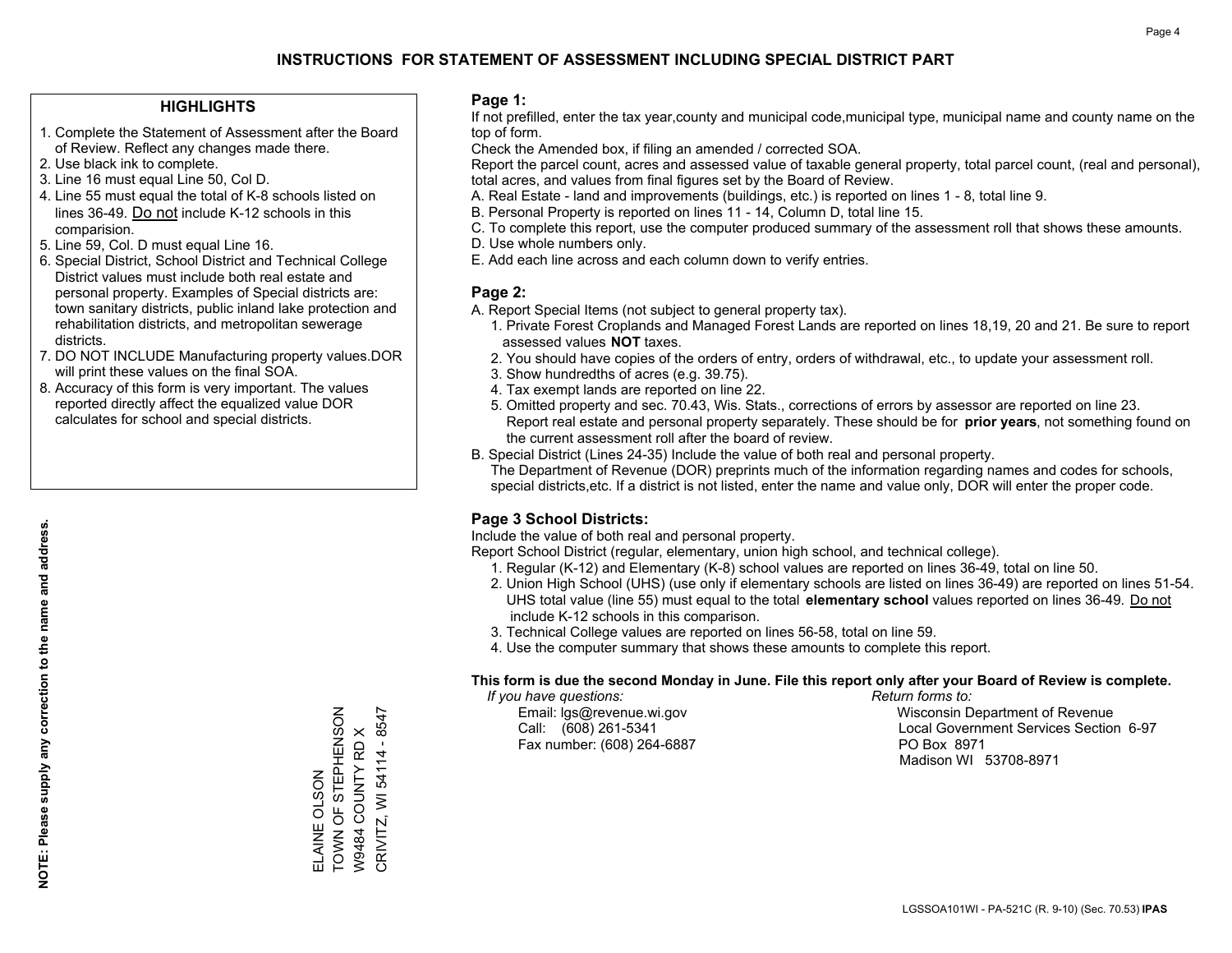**STATEMENT OF ASSESSMENT FOR 2016** 

| 38  | ∩จ⊿  | 1041    |
|-----|------|---------|
| CO. | MUN. | ACCT NO |

|                | <b>FOR</b>                                                                                                                                                                                   | <b>TOWN OF</b><br>OF                                         | <b>WAGNER</b>            |              | <b>MARINETTE COUNTY</b>                                              |                                |                                        | WHEN COMPLETING THIS DOCUMENT                  |
|----------------|----------------------------------------------------------------------------------------------------------------------------------------------------------------------------------------------|--------------------------------------------------------------|--------------------------|--------------|----------------------------------------------------------------------|--------------------------------|----------------------------------------|------------------------------------------------|
|                |                                                                                                                                                                                              | Town - Village - City                                        | <b>Municipality Name</b> |              | <b>County Name</b>                                                   |                                |                                        | DO NOT WRITE OVER X's OR IN SHADED AREAS       |
| Line<br>No.    | <b>REAL ESTATE</b><br>(See Lines 18 - 22 for                                                                                                                                                 |                                                              |                          | PARCEL COUNT | NO. OF ACRES<br><b>WHOLE</b><br>TOTAL LAND IMPROVEMENTS NUMBERS ONLY | <b>VALUE OF</b><br><b>LAND</b> | <b>VALUE OF</b><br><b>IMPROVEMENTS</b> | <b>TOTAL VALUE OF LAND</b><br>AND IMPROVEMENTS |
|                |                                                                                                                                                                                              | other Real Estate)                                           | Col. A                   | Col. B       | Col. C                                                               | Col. D                         | Col. E                                 | Col. F                                         |
|                |                                                                                                                                                                                              | <b>RESIDENTIAL - Class 1</b>                                 | 900                      | 671          | 2,076                                                                | 22,522,324                     | 44,710,660                             | 67,232,984                                     |
| $\overline{2}$ |                                                                                                                                                                                              | <b>COMMERCIAL - Class 2</b>                                  | 11                       | 10           | 14                                                                   | 76,200                         | 318,800                                | 395,000                                        |
| 3              |                                                                                                                                                                                              | <b>MANUFACTURING - Class 3</b>                               | 0                        | $\Omega$     | $\Omega$                                                             | 0                              |                                        | $\mathbf{0}$<br>0                              |
| 4              |                                                                                                                                                                                              | <b>AGRICULTURAL - Class 4</b>                                | 127                      |              | 1,830                                                                | 287,996                        |                                        | 287,996                                        |
| 5              |                                                                                                                                                                                              | UNDEVELOPED - Class 5                                        | 248                      |              | 2,770                                                                | 2,028,400                      |                                        | 2,028,400                                      |
| 6              |                                                                                                                                                                                              | AGRICULTURAL FOREST - Class 5m                               | 77                       |              | 1,394                                                                | 1,247,732                      |                                        | 1,247,732                                      |
| 7              |                                                                                                                                                                                              | FOREST LANDS - Class 6                                       | 591                      |              | 15,052                                                               | 26,794,999                     |                                        | 26,794,999                                     |
| 8              |                                                                                                                                                                                              | OTHER - Class 7                                              | 6                        | 6            | 11                                                                   | 44,700                         | 709,700                                | 754,400                                        |
| 9              |                                                                                                                                                                                              | TOTAL - ALL COLUMNS                                          | 1,960                    | 687          | 23,147                                                               | 53,002,351                     | 45,739,160                             | 98,741,511                                     |
| 10             |                                                                                                                                                                                              | NUMBER OF PERSONAL PROPERTY ACCOUNTS IN ROLL                 |                          |              | 23                                                                   | <b>LOCALLY ASSESSED</b>        | <b>MANUFACTURING</b>                   | <b>MERGED</b>                                  |
| 11             |                                                                                                                                                                                              | BOATS AND OTHER WATERCRAFT NOT EXEMPT - Code 1               |                          |              |                                                                      | 0                              |                                        | $\mathbf{0}$<br>0                              |
| 12             |                                                                                                                                                                                              | MACHINERY, TOOLS AND PATTERNS - Code 2                       |                          |              |                                                                      | 5,042                          |                                        | 5,042<br>$\Omega$                              |
| 13             |                                                                                                                                                                                              | FURNITURE, FIXTURES AND EQUIPMENT - Code 3                   |                          |              |                                                                      | 12,006                         |                                        | $\Omega$<br>12,006                             |
| 14             |                                                                                                                                                                                              | ALL OTHER PERSONAL PROPERTY NOT EXEMPT - Codes 4A, 4B, 4C    |                          |              |                                                                      | 278,546                        |                                        | 0<br>278,546                                   |
| 15             |                                                                                                                                                                                              | TOTAL OF PERSONAL PROPERTY NOT EXEMPT (Total of Lines 11-14) |                          |              |                                                                      | 295,594                        |                                        | 295,594<br>$\Omega$                            |
| 16             | AGGREGATE ASSESSED VALUE OF ALL PROPERTY SUBJECT TO THE GENERAL PROPERTY TAX (Total of Lines 9F and 15F)<br>MUST EQUAL TOTAL VALUE OF THE SCHOOL DISTRICTS (K-12 PLUS K-8) - Line 50, Col. F |                                                              |                          |              |                                                                      |                                | 99,037,105                             |                                                |
| 17             |                                                                                                                                                                                              | <b>BOARD OF REVIEW</b>                                       |                          |              | Name of Assessor                                                     |                                |                                        | Telephone #                                    |
|                | DATE OF FINAL ADJOURNMENT<br>10/08/2016<br><b>TOM MCGUIRE</b><br>(715) 732-4400                                                                                                              |                                                              |                          |              |                                                                      |                                |                                        |                                                |

REMARKS

The Assessment Ratio to be used in calculating the estimated Fair Market Value on tax bills for this tax district is 1.007507749

This ratio should be used to convert assessed values to "Calculate Equalized Values" in Step 1 of the Lottery and Gaming Credit Calculations.<br>This ratio should be used in the "Computation of Tax Equivalent" schedule of the Commission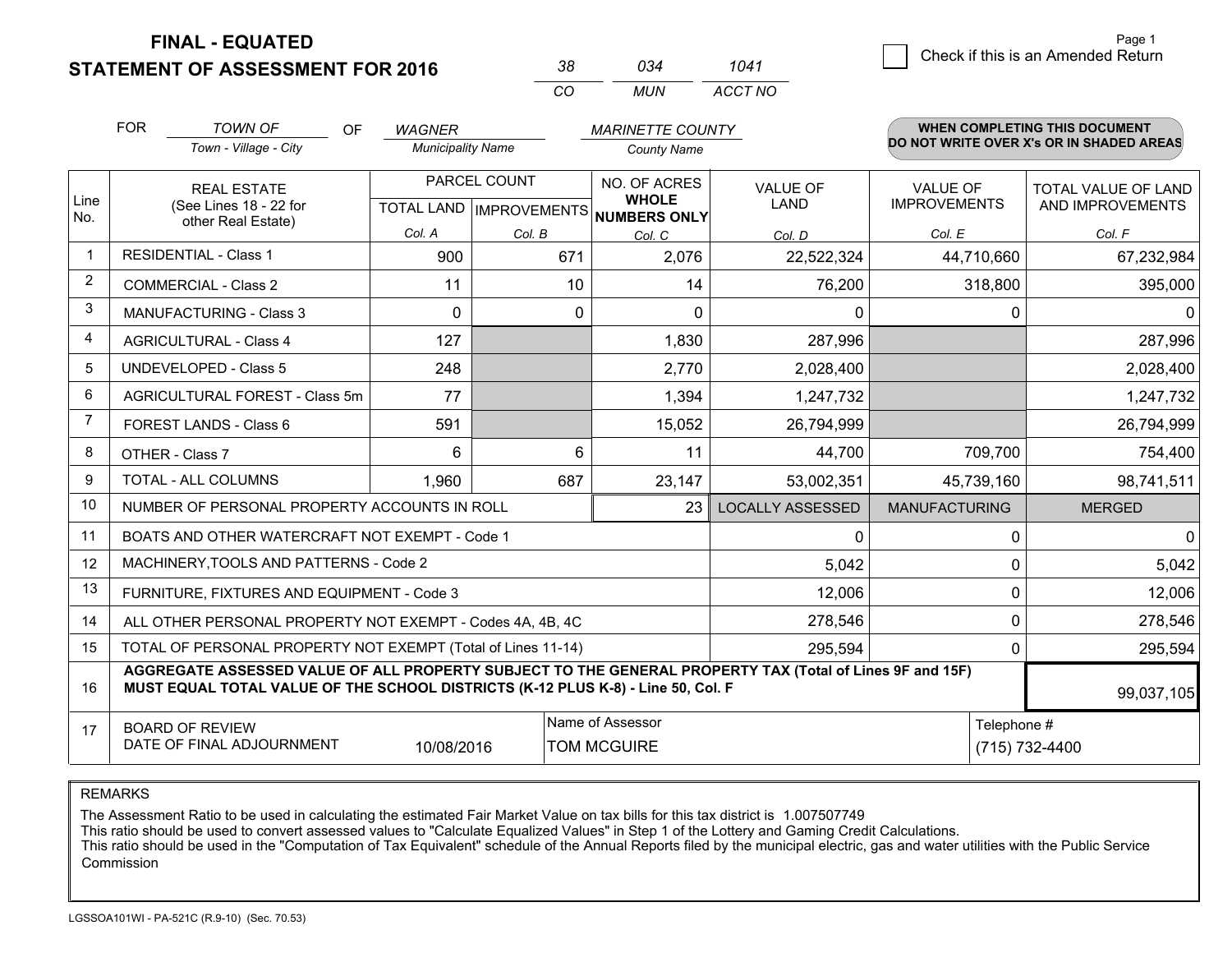*YEAR CO MUN ACCT NO* <sup>2016</sup> <sup>38</sup> <sup>034</sup> <sup>1041</sup>

Do not confuse FOREST LANDS (Line 7) with FOREST CROPS (in this section) - They are **NOT** the same

|    |                                                               |                  |  | Private Forest Crop - Reg Class @ 10¢ per acre                                 |                                                               | Private Forest Crop - Reg Class @ \$2.52 per acre |                                                                              |                                    |                    |  |
|----|---------------------------------------------------------------|------------------|--|--------------------------------------------------------------------------------|---------------------------------------------------------------|---------------------------------------------------|------------------------------------------------------------------------------|------------------------------------|--------------------|--|
| 18 | (a) PARCELS                                                   | (b) ACRES        |  | (c) ASSESSED VALUE                                                             |                                                               | (d) PARCELS                                       | (e) ACRES                                                                    |                                    | (f) ASSESSED VALUE |  |
|    |                                                               |                  |  |                                                                                |                                                               |                                                   | 40.28                                                                        |                                    | 71,100             |  |
|    |                                                               |                  |  | Private Forest Crop - Special Class @ 20¢ per acre                             |                                                               |                                                   | Entered Before 2005 Managed Forest - Ferrous Mining CLOSED @ \$8.27 per acre |                                    |                    |  |
| 19 | (a) PARCELS                                                   | (b) ACRES        |  | (c) ASSESSED VALUE                                                             |                                                               | (d) PARCELS                                       | (e) ACRES                                                                    |                                    | (f) ASSESSED VALUE |  |
|    |                                                               |                  |  |                                                                                |                                                               |                                                   |                                                                              |                                    |                    |  |
|    |                                                               |                  |  | Entered Before 2005 Managed Forest - OPEN @ \$.79 per acre                     |                                                               |                                                   | Entered Before 2005 Managed Forest - CLOSED @ \$1.87 per acre                |                                    |                    |  |
| 20 | (a) PARCELS                                                   | (b) ACRES        |  | (c) ASSESSED VALUE                                                             |                                                               | (d) PARCELS                                       | (e) ACRES                                                                    |                                    | (f) ASSESSED VALUE |  |
|    | 3                                                             | 114.7<br>217,900 |  |                                                                                | 144<br>4,543.21                                               |                                                   |                                                                              | 8,684,950                          |                    |  |
|    | Entered After 2004 Managed Forest - OPEN @<br>\$2.14 per acre |                  |  |                                                                                | Entered After 2004 Managed Forest - CLOSED @ \$10.68 per acre |                                                   |                                                                              |                                    |                    |  |
| 21 | (a) PARCELS                                                   | (b) ACRES        |  | (c) ASSESSED VALUE                                                             |                                                               | (d) PARCELS<br>(e) ACRES                          |                                                                              |                                    | (f) ASSESSED VALUE |  |
|    |                                                               |                  |  |                                                                                |                                                               |                                                   |                                                                              |                                    |                    |  |
|    | 9                                                             | 325.83           |  | 611,100                                                                        |                                                               | 118<br>3.213.46                                   |                                                                              |                                    | 5,835,920          |  |
| 22 | (a) County Forest Cropland Acres                              |                  |  | (b) Federal Acres                                                              | (c) State Acres                                               |                                                   |                                                                              | (d) County (NOT FOREST CROP) Acres |                    |  |
|    | 54.3                                                          |                  |  |                                                                                |                                                               | 1.09                                              | 569                                                                          |                                    | 1,320.12           |  |
|    |                                                               |                  |  | Assessed Value of Omitted Property From Prior Years (Sec. 70.44)               |                                                               |                                                   | Assessed Value of Sec. 70.43 Corrections of Errors by Assessors              |                                    |                    |  |
|    |                                                               | (a) REAL ESTATE  |  | (b) PERSONAL                                                                   |                                                               |                                                   | (c1) REAL ESTATE                                                             |                                    | (c2) PERSONAL      |  |
| 23 |                                                               |                  |  |                                                                                |                                                               |                                                   |                                                                              |                                    |                    |  |
|    |                                                               |                  |  | Manufacturing Equated Value of Omitted Property From Prior Years (Sec. 70.995) |                                                               |                                                   | Mfg. Equated Value of Sec.70.43 Corrections of Errors by Assessors           |                                    |                    |  |
|    | (d) REAL ESTATE                                               |                  |  | (e) PERSONAL                                                                   |                                                               | (f1) REAL ESTATE                                  |                                                                              |                                    | (f2) PERSONAL      |  |
|    |                                                               |                  |  |                                                                                |                                                               |                                                   |                                                                              |                                    |                    |  |

## **SPECIAL DISTRICTS**

| Line<br>No. | Enter 6-digit<br><b>Special District</b> | <b>Account</b><br><b>Number</b> | <b>Special District Name</b> | <b>Locally Assessed Value</b><br>of Real Estate and | Mfg Value of Real Estate<br>and Personal Property | <b>Merged Value of</b><br><b>Real Estate and</b> |
|-------------|------------------------------------------|---------------------------------|------------------------------|-----------------------------------------------------|---------------------------------------------------|--------------------------------------------------|
|             | Code (Col. A)                            | (Col. B)                        | (Col. C)                     | Personal Property (Col. D)                          | (Col. E)                                          | Personal Property (Col. F)                       |
| 24          |                                          |                                 |                              |                                                     |                                                   |                                                  |
| 25          |                                          |                                 |                              |                                                     |                                                   |                                                  |
| 26          |                                          |                                 |                              |                                                     |                                                   |                                                  |
| 27          |                                          |                                 |                              |                                                     |                                                   |                                                  |
| 28          |                                          |                                 |                              |                                                     |                                                   |                                                  |
| 29          |                                          |                                 |                              |                                                     |                                                   |                                                  |
| 30          |                                          |                                 |                              |                                                     |                                                   |                                                  |
| 31          |                                          |                                 |                              |                                                     |                                                   |                                                  |
| 32          |                                          |                                 |                              |                                                     |                                                   |                                                  |
| 33          |                                          |                                 |                              |                                                     |                                                   |                                                  |
| 34          |                                          |                                 |                              |                                                     |                                                   |                                                  |
| 35          |                                          |                                 |                              |                                                     |                                                   |                                                  |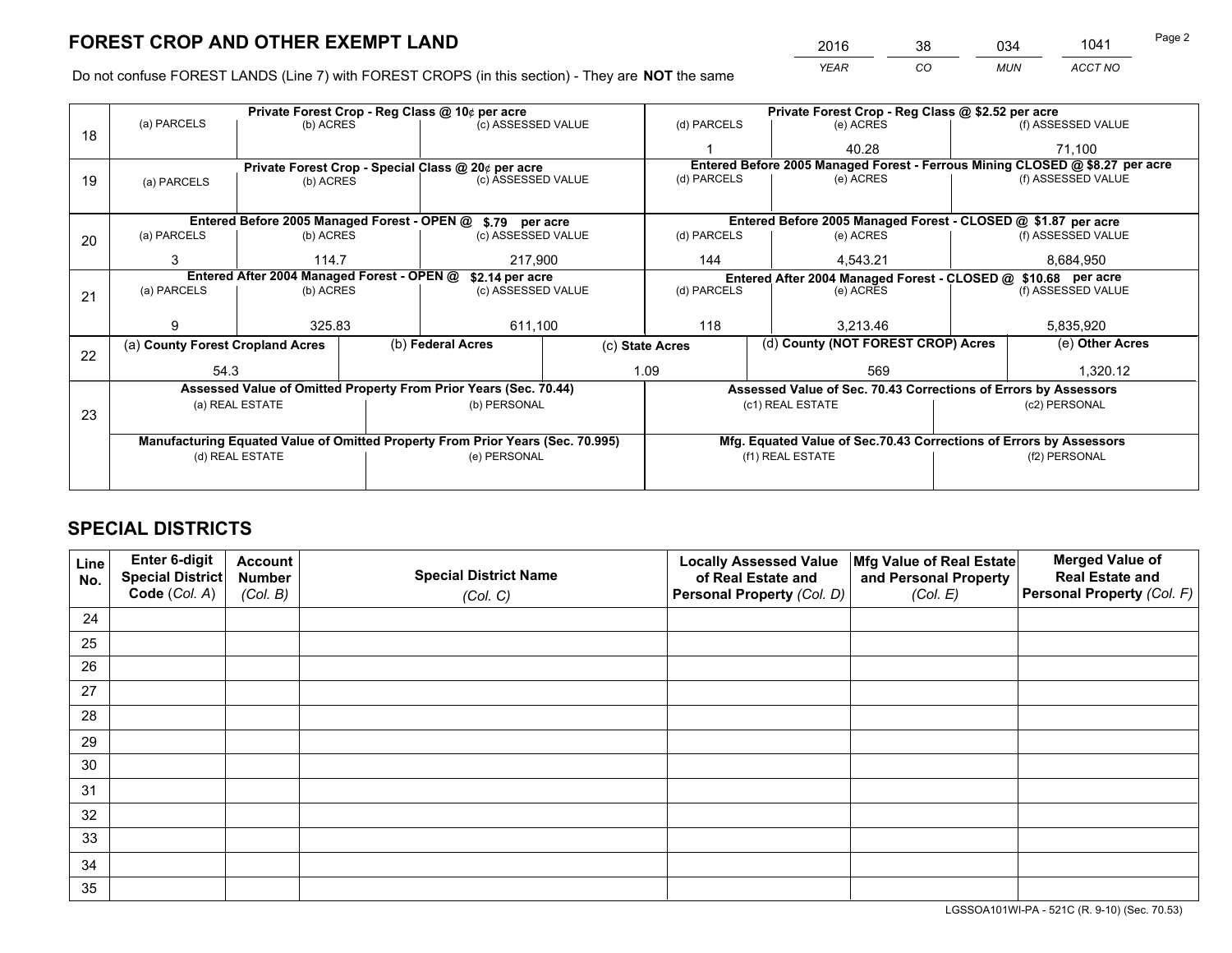|             |                                                                 |                                             |                                                         | <b>YEAR</b>                                                                       | CO<br><b>MUN</b>                                              | ACCT NO                                                                        |
|-------------|-----------------------------------------------------------------|---------------------------------------------|---------------------------------------------------------|-----------------------------------------------------------------------------------|---------------------------------------------------------------|--------------------------------------------------------------------------------|
| Line<br>No. | <b>Enter 6-digit</b><br><b>School District</b><br>Code (Col. A) | <b>Account</b><br><b>Number</b><br>(Col. B) | <b>School District Name</b><br>(Col. C)                 | <b>Locally Assessed Value</b><br>of Real Estate and<br>Personal Property (Col. D) | Mfg Value of Real Estate<br>and Personal Property<br>(Col. E) | <b>Merged Value of</b><br><b>Real Estate and</b><br>Personal Property (Col. F) |
|             | A. SCHOOL DISTRICTS (K-8 and K-12)                              |                                             |                                                         |                                                                                   |                                                               |                                                                                |
| 36          | 386230                                                          | 0230                                        | SCH D OF WAUSAUKEE                                      | 99,037,105                                                                        |                                                               | 99,037,105                                                                     |
| 37          |                                                                 |                                             |                                                         |                                                                                   |                                                               |                                                                                |
| 38          |                                                                 |                                             |                                                         |                                                                                   |                                                               |                                                                                |
| 39          |                                                                 |                                             |                                                         |                                                                                   |                                                               |                                                                                |
| 40          |                                                                 |                                             |                                                         |                                                                                   |                                                               |                                                                                |
| 41          |                                                                 |                                             |                                                         |                                                                                   |                                                               |                                                                                |
| 42<br>43    |                                                                 |                                             |                                                         |                                                                                   |                                                               |                                                                                |
|             |                                                                 |                                             |                                                         |                                                                                   |                                                               |                                                                                |
| 44<br>45    |                                                                 |                                             |                                                         |                                                                                   |                                                               |                                                                                |
| 46          |                                                                 |                                             |                                                         |                                                                                   |                                                               |                                                                                |
| 47          |                                                                 |                                             |                                                         |                                                                                   |                                                               |                                                                                |
| 48          |                                                                 |                                             |                                                         |                                                                                   |                                                               |                                                                                |
| 49          |                                                                 |                                             |                                                         |                                                                                   |                                                               |                                                                                |
| 50          |                                                                 |                                             | TOTAL ASSESSED VALUE OF SCHOOL DISTRICTS (K-8 and K-12) | 99,037,105                                                                        |                                                               | 99,037,105                                                                     |
|             | <b>B.</b><br><b>UNION HIGH SCHOOL DISTRICTS</b>                 |                                             |                                                         |                                                                                   |                                                               |                                                                                |
| 51          |                                                                 |                                             |                                                         |                                                                                   |                                                               |                                                                                |
| 52          |                                                                 |                                             |                                                         |                                                                                   |                                                               |                                                                                |
| 53          |                                                                 |                                             |                                                         |                                                                                   |                                                               |                                                                                |
| 54          |                                                                 |                                             |                                                         |                                                                                   |                                                               |                                                                                |
| 55          |                                                                 |                                             | TOTAL ASSESSED VALUE OF UNION HIGH SCHOOLS              |                                                                                   |                                                               |                                                                                |
|             | C.<br><b>TECHNICAL COLLEGE DISTRICTS</b>                        |                                             |                                                         |                                                                                   |                                                               |                                                                                |
| 56          | 001300                                                          | 0012                                        | NORTHEAST WISCONSIN TECH COLLEGE GNBY                   | 99,037,105                                                                        |                                                               | 99,037,105                                                                     |
| 57          |                                                                 |                                             |                                                         |                                                                                   |                                                               |                                                                                |
| 58          |                                                                 |                                             |                                                         |                                                                                   |                                                               |                                                                                |
| 59          |                                                                 |                                             | TOTAL ASSESSED VALUE OF TECHNICAL COLLEGES              | 99,037,105                                                                        |                                                               | 99,037,105                                                                     |

38

034

# *I hereby certify, to the best of my knowledge and belief, this form is complete and correct.*

**SCHOOL DISTRICTS**

| Print name of preparer | Title                    |                | Date (MM / DD / CCYY) |
|------------------------|--------------------------|----------------|-----------------------|
|                        |                          |                |                       |
| Signature of preparer  | Contact Telephone Number | E-mail address |                       |
|                        | $\overline{\phantom{0}}$ |                |                       |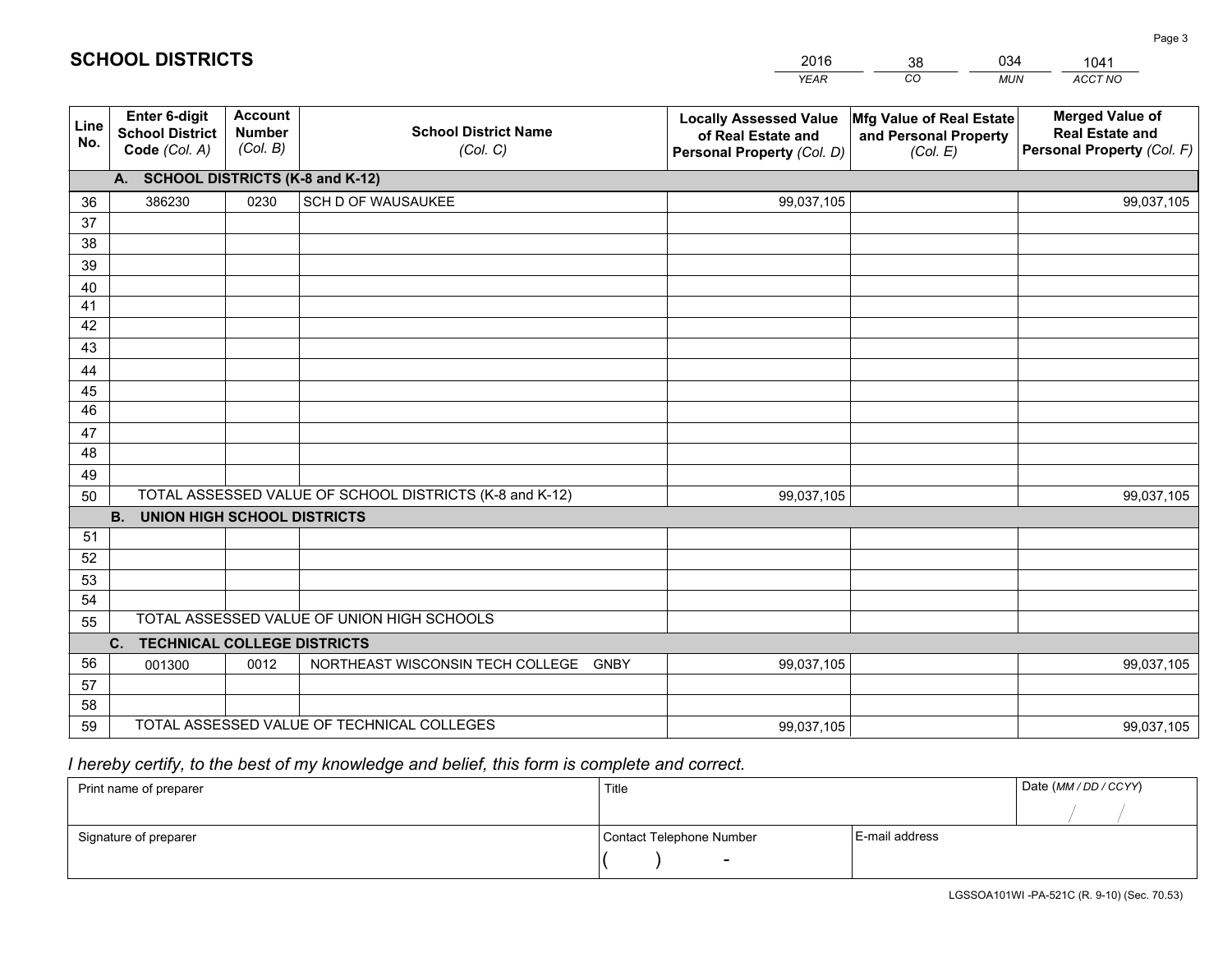### **HIGHLIGHTS**

- 1. Complete the Statement of Assessment after the Board of Review. Reflect any changes made there.
- 2. Use black ink to complete.
- 3. Line 16 must equal Line 50, Col D.
- 4. Line 55 must equal the total of K-8 schools listed on lines 36-49. Do not include K-12 schools in this comparision.
- 5. Line 59, Col. D must equal Line 16.
- 6. Special District, School District and Technical College District values must include both real estate and personal property. Examples of Special districts are: town sanitary districts, public inland lake protection and rehabilitation districts, and metropolitan sewerage districts.
- 7. DO NOT INCLUDE Manufacturing property values.DOR will print these values on the final SOA.

MELISSA CHRISTIANSEN TOWN OF WAGNER N10694 HIATT ROAD WAUSAUKEE, WI 54177

MELISSA CHRISTIANSEN<br>TOWN OF WAGNER

WAUSAUKEE, WI 54177 N10694 HIATT ROAD

 8. Accuracy of this form is very important. The values reported directly affect the equalized value DOR calculates for school and special districts.

### **Page 1:**

 If not prefilled, enter the tax year,county and municipal code,municipal type, municipal name and county name on the top of form.

Check the Amended box, if filing an amended / corrected SOA.

 Report the parcel count, acres and assessed value of taxable general property, total parcel count, (real and personal), total acres, and values from final figures set by the Board of Review.

- A. Real Estate land and improvements (buildings, etc.) is reported on lines 1 8, total line 9.
- B. Personal Property is reported on lines 11 14, Column D, total line 15.
- C. To complete this report, use the computer produced summary of the assessment roll that shows these amounts.
- D. Use whole numbers only.
- E. Add each line across and each column down to verify entries.

### **Page 2:**

- A. Report Special Items (not subject to general property tax).
- 1. Private Forest Croplands and Managed Forest Lands are reported on lines 18,19, 20 and 21. Be sure to report assessed values **NOT** taxes.
- 2. You should have copies of the orders of entry, orders of withdrawal, etc., to update your assessment roll.
	- 3. Show hundredths of acres (e.g. 39.75).
- 4. Tax exempt lands are reported on line 22.
- 5. Omitted property and sec. 70.43, Wis. Stats., corrections of errors by assessor are reported on line 23. Report real estate and personal property separately. These should be for **prior years**, not something found on the current assessment roll after the board of review.
- B. Special District (Lines 24-35) Include the value of both real and personal property.
- The Department of Revenue (DOR) preprints much of the information regarding names and codes for schools, special districts,etc. If a district is not listed, enter the name and value only, DOR will enter the proper code.

### **Page 3 School Districts:**

Include the value of both real and personal property.

Report School District (regular, elementary, union high school, and technical college).

- 1. Regular (K-12) and Elementary (K-8) school values are reported on lines 36-49, total on line 50.
- 2. Union High School (UHS) (use only if elementary schools are listed on lines 36-49) are reported on lines 51-54. UHS total value (line 55) must equal to the total **elementary school** values reported on lines 36-49. Do notinclude K-12 schools in this comparison.
- 3. Technical College values are reported on lines 56-58, total on line 59.
- 4. Use the computer summary that shows these amounts to complete this report.

#### **This form is due the second Monday in June. File this report only after your Board of Review is complete.**

 *If you have questions: Return forms to:*

Fax number: (608) 264-6887 PO Box 8971

 Email: lgs@revenue.wi.gov Wisconsin Department of Revenue Call: (608) 261-5341 Local Government Services Section 6-97Madison WI 53708-8971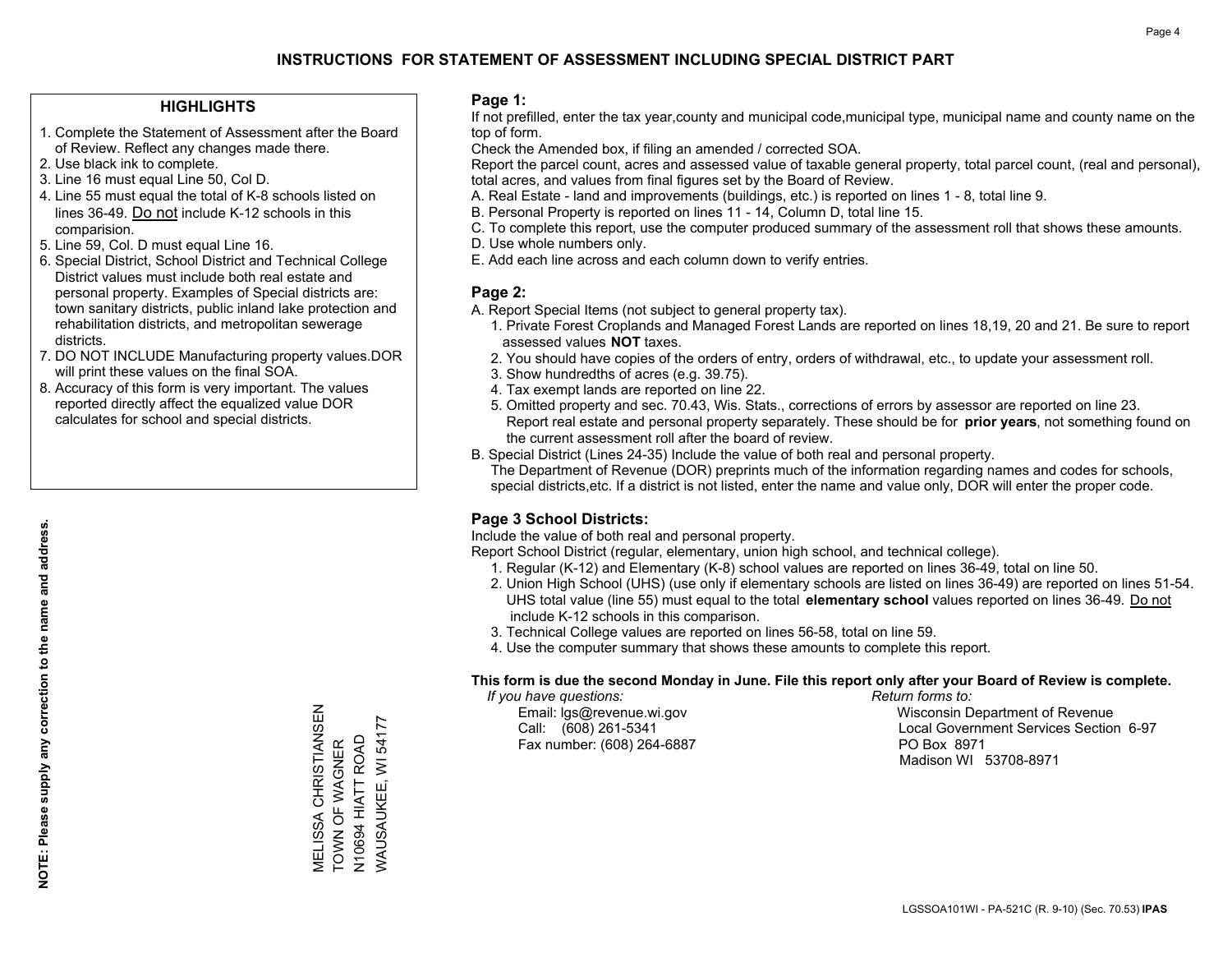**STATEMENT OF ASSESSMENT FOR 2016** 

| 38       | กวร   | 1042    |  |
|----------|-------|---------|--|
| $\cdots$ | MI IN | ACCT NO |  |

|             | <b>FOR</b>                                                                                                                                                                                   | <b>TOWN OF</b><br><b>OF</b>                    | <b>WAUSAUKEE</b>                                     |          | <b>MARINETTE COUNTY</b>      |                         |                                        | WHEN COMPLETING THIS DOCUMENT                  |
|-------------|----------------------------------------------------------------------------------------------------------------------------------------------------------------------------------------------|------------------------------------------------|------------------------------------------------------|----------|------------------------------|-------------------------|----------------------------------------|------------------------------------------------|
|             |                                                                                                                                                                                              | Town - Village - City                          | <b>Municipality Name</b>                             |          | <b>County Name</b>           |                         |                                        | DO NOT WRITE OVER X's OR IN SHADED AREAS       |
| Line<br>No. | <b>REAL ESTATE</b><br>(See Lines 18 - 22 for                                                                                                                                                 |                                                | PARCEL COUNT<br>TOTAL LAND IMPROVEMENTS NUMBERS ONLY |          | NO. OF ACRES<br><b>WHOLE</b> | <b>VALUE OF</b><br>LAND | <b>VALUE OF</b><br><b>IMPROVEMENTS</b> | <b>TOTAL VALUE OF LAND</b><br>AND IMPROVEMENTS |
|             |                                                                                                                                                                                              | other Real Estate)                             | Col. A                                               | Col. B   | Col. C                       | Col. D                  | Col. E                                 | Col. F                                         |
|             |                                                                                                                                                                                              | <b>RESIDENTIAL - Class 1</b>                   | 1,803                                                | 1,222    | 5,149                        | 34,565,000              | 99,221,100                             | 133,786,100                                    |
| 2           |                                                                                                                                                                                              | <b>COMMERCIAL - Class 2</b>                    | 16                                                   | 14       | 32                           | 198,200                 | 985,500                                | 1,183,700                                      |
| 3           |                                                                                                                                                                                              | <b>MANUFACTURING - Class 3</b>                 | $\Omega$                                             | $\Omega$ | $\Omega$                     | 0                       |                                        | $\mathbf{0}$<br>$\Omega$                       |
| 4           |                                                                                                                                                                                              | <b>AGRICULTURAL - Class 4</b>                  | 255                                                  |          | 5,012                        | 751,600                 |                                        | 751,600                                        |
| 5           |                                                                                                                                                                                              | UNDEVELOPED - Class 5                          | 451                                                  |          | 4,240                        | 3,452,100               |                                        | 3,452,100                                      |
| 6           | AGRICULTURAL FOREST - Class 5m                                                                                                                                                               |                                                | 148                                                  |          | 2,248                        | 2,165,900               |                                        | 2,165,900                                      |
| 7           | FOREST LANDS - Class 6                                                                                                                                                                       |                                                | 828                                                  |          | 19,593                       | 39,827,800              |                                        | 39,827,800                                     |
| 8           |                                                                                                                                                                                              | OTHER - Class 7                                | 37                                                   | 37       | 55                           | 281,300                 | 3,682,600                              | 3,963,900                                      |
| 9           | TOTAL - ALL COLUMNS                                                                                                                                                                          |                                                | 3,538                                                | 1,273    | 36,329                       | 81,241,900              | 103,889,200                            | 185, 131, 100                                  |
| 10          |                                                                                                                                                                                              | NUMBER OF PERSONAL PROPERTY ACCOUNTS IN ROLL   |                                                      |          | <b>LOCALLY ASSESSED</b>      | <b>MANUFACTURING</b>    | <b>MERGED</b>                          |                                                |
| 11          |                                                                                                                                                                                              | BOATS AND OTHER WATERCRAFT NOT EXEMPT - Code 1 | 0                                                    |          | $\mathbf 0$<br>$\Omega$      |                         |                                        |                                                |
| 12          |                                                                                                                                                                                              | MACHINERY, TOOLS AND PATTERNS - Code 2         |                                                      |          |                              | 48,700                  |                                        | 48,700<br>$\Omega$                             |
| 13          |                                                                                                                                                                                              | FURNITURE, FIXTURES AND EQUIPMENT - Code 3     |                                                      | 34,000   |                              | 0<br>34,000             |                                        |                                                |
| 14          | 900,500<br>ALL OTHER PERSONAL PROPERTY NOT EXEMPT - Codes 4A, 4B, 4C                                                                                                                         |                                                |                                                      |          |                              |                         |                                        | $\mathbf 0$<br>900,500                         |
| 15          | TOTAL OF PERSONAL PROPERTY NOT EXEMPT (Total of Lines 11-14)<br>983,200                                                                                                                      |                                                |                                                      |          |                              |                         |                                        | 983,200<br>0                                   |
| 16          | AGGREGATE ASSESSED VALUE OF ALL PROPERTY SUBJECT TO THE GENERAL PROPERTY TAX (Total of Lines 9F and 15F)<br>MUST EQUAL TOTAL VALUE OF THE SCHOOL DISTRICTS (K-12 PLUS K-8) - Line 50, Col. F |                                                |                                                      |          |                              |                         | 186,114,300                            |                                                |
| 17          | Name of Assessor<br>Telephone #<br><b>BOARD OF REVIEW</b><br>DATE OF FINAL ADJOURNMENT<br>06/18/2016<br><b>JEROME PILLATH</b><br>(920) 897-2681                                              |                                                |                                                      |          |                              |                         |                                        |                                                |

REMARKS

The Assessment Ratio to be used in calculating the estimated Fair Market Value on tax bills for this tax district is 1.110165796

This ratio should be used to convert assessed values to "Calculate Equalized Values" in Step 1 of the Lottery and Gaming Credit Calculations.<br>This ratio should be used in the "Computation of Tax Equivalent" schedule of the Commission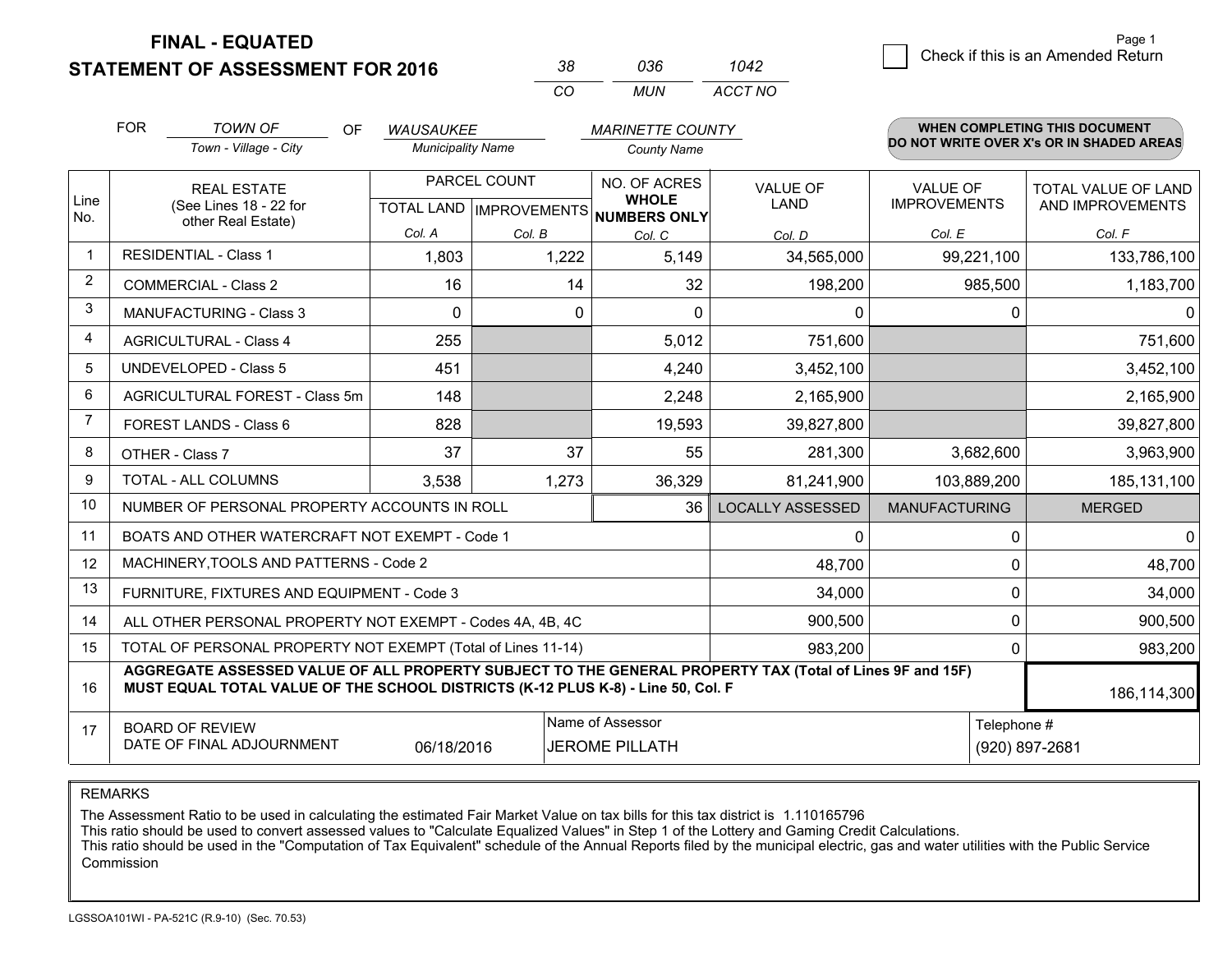*YEAR CO MUN ACCT NO* <sup>2016</sup> <sup>38</sup> <sup>036</sup> <sup>1042</sup>

Do not confuse FOREST LANDS (Line 7) with FOREST CROPS (in this section) - They are **NOT** the same

|    | Private Forest Crop - Reg Class @ 10¢ per acre                                 |           |  |                                                            |     | Private Forest Crop - Reg Class @ \$2.52 per acre                  |                                                                              |                                                                 |               |                    |  |
|----|--------------------------------------------------------------------------------|-----------|--|------------------------------------------------------------|-----|--------------------------------------------------------------------|------------------------------------------------------------------------------|-----------------------------------------------------------------|---------------|--------------------|--|
| 18 | (a) PARCELS<br>(b) ACRES                                                       |           |  | (c) ASSESSED VALUE                                         |     | (d) PARCELS                                                        |                                                                              | (e) ACRES                                                       |               | (f) ASSESSED VALUE |  |
|    |                                                                                |           |  |                                                            |     |                                                                    |                                                                              |                                                                 |               |                    |  |
|    |                                                                                |           |  | Private Forest Crop - Special Class @ 20¢ per acre         |     |                                                                    | Entered Before 2005 Managed Forest - Ferrous Mining CLOSED @ \$8.27 per acre |                                                                 |               |                    |  |
| 19 | (b) ACRES<br>(a) PARCELS                                                       |           |  | (c) ASSESSED VALUE                                         |     | (d) PARCELS                                                        |                                                                              | (e) ACRES                                                       |               | (f) ASSESSED VALUE |  |
|    |                                                                                |           |  |                                                            |     |                                                                    |                                                                              |                                                                 |               |                    |  |
|    |                                                                                |           |  | Entered Before 2005 Managed Forest - OPEN @ \$.79 per acre |     |                                                                    |                                                                              | Entered Before 2005 Managed Forest - CLOSED @ \$1.87 per acre   |               |                    |  |
| 20 | (a) PARCELS<br>(b) ACRES                                                       |           |  | (c) ASSESSED VALUE                                         |     | (d) PARCELS                                                        |                                                                              | (e) ACRES                                                       |               | (f) ASSESSED VALUE |  |
|    | 2                                                                              | 5.16      |  | 18.700                                                     |     | 152                                                                |                                                                              | 4.836.45                                                        |               | 9,662,600          |  |
|    | Entered After 2004 Managed Forest - OPEN @<br>\$2.14 per acre                  |           |  |                                                            |     | Entered After 2004 Managed Forest - CLOSED @ \$10.68 per acre      |                                                                              |                                                                 |               |                    |  |
| 21 | (a) PARCELS                                                                    | (b) ACRES |  | (c) ASSESSED VALUE                                         |     | (d) PARCELS                                                        |                                                                              | (e) ACRES                                                       |               | (f) ASSESSED VALUE |  |
|    |                                                                                |           |  |                                                            |     |                                                                    |                                                                              |                                                                 |               |                    |  |
|    | 11                                                                             | 381.72    |  | 738,700                                                    | 135 |                                                                    |                                                                              | 4,190.98                                                        |               | 8,528,500          |  |
| 22 | (a) County Forest Cropland Acres                                               |           |  | (b) Federal Acres                                          |     | (c) State Acres                                                    |                                                                              | (d) County (NOT FOREST CROP) Acres                              |               | (e) Other Acres    |  |
|    | 885.49                                                                         |           |  | 585.82                                                     |     | 364.32                                                             |                                                                              |                                                                 | 404.22        |                    |  |
|    | Assessed Value of Omitted Property From Prior Years (Sec. 70.44)               |           |  |                                                            |     |                                                                    |                                                                              | Assessed Value of Sec. 70.43 Corrections of Errors by Assessors |               |                    |  |
| 23 | (a) REAL ESTATE                                                                |           |  | (b) PERSONAL                                               |     | (c1) REAL ESTATE                                                   |                                                                              |                                                                 | (c2) PERSONAL |                    |  |
|    |                                                                                |           |  |                                                            |     |                                                                    |                                                                              |                                                                 |               |                    |  |
|    | Manufacturing Equated Value of Omitted Property From Prior Years (Sec. 70.995) |           |  |                                                            |     | Mfg. Equated Value of Sec.70.43 Corrections of Errors by Assessors |                                                                              |                                                                 |               |                    |  |
|    | (d) REAL ESTATE                                                                |           |  | (e) PERSONAL                                               |     | (f1) REAL ESTATE                                                   |                                                                              | (f2) PERSONAL                                                   |               |                    |  |
|    |                                                                                |           |  |                                                            |     |                                                                    |                                                                              |                                                                 |               |                    |  |

## **SPECIAL DISTRICTS**

| Line<br>No. | Enter 6-digit<br>Special District<br>Code (Col. A) | <b>Account</b><br><b>Number</b> | <b>Special District Name</b> | <b>Locally Assessed Value</b><br>of Real Estate and | Mfg Value of Real Estate<br>and Personal Property | <b>Merged Value of</b><br><b>Real Estate and</b><br>Personal Property (Col. F) |
|-------------|----------------------------------------------------|---------------------------------|------------------------------|-----------------------------------------------------|---------------------------------------------------|--------------------------------------------------------------------------------|
|             |                                                    | (Col. B)                        | (Col. C)                     | Personal Property (Col. D)                          | (Col. E)                                          |                                                                                |
| 24          |                                                    |                                 |                              |                                                     |                                                   |                                                                                |
| 25          |                                                    |                                 |                              |                                                     |                                                   |                                                                                |
| 26          |                                                    |                                 |                              |                                                     |                                                   |                                                                                |
| 27          |                                                    |                                 |                              |                                                     |                                                   |                                                                                |
| 28          |                                                    |                                 |                              |                                                     |                                                   |                                                                                |
| 29          |                                                    |                                 |                              |                                                     |                                                   |                                                                                |
| 30          |                                                    |                                 |                              |                                                     |                                                   |                                                                                |
| 31          |                                                    |                                 |                              |                                                     |                                                   |                                                                                |
| 32          |                                                    |                                 |                              |                                                     |                                                   |                                                                                |
| 33          |                                                    |                                 |                              |                                                     |                                                   |                                                                                |
| 34          |                                                    |                                 |                              |                                                     |                                                   |                                                                                |
| 35          |                                                    |                                 |                              |                                                     |                                                   |                                                                                |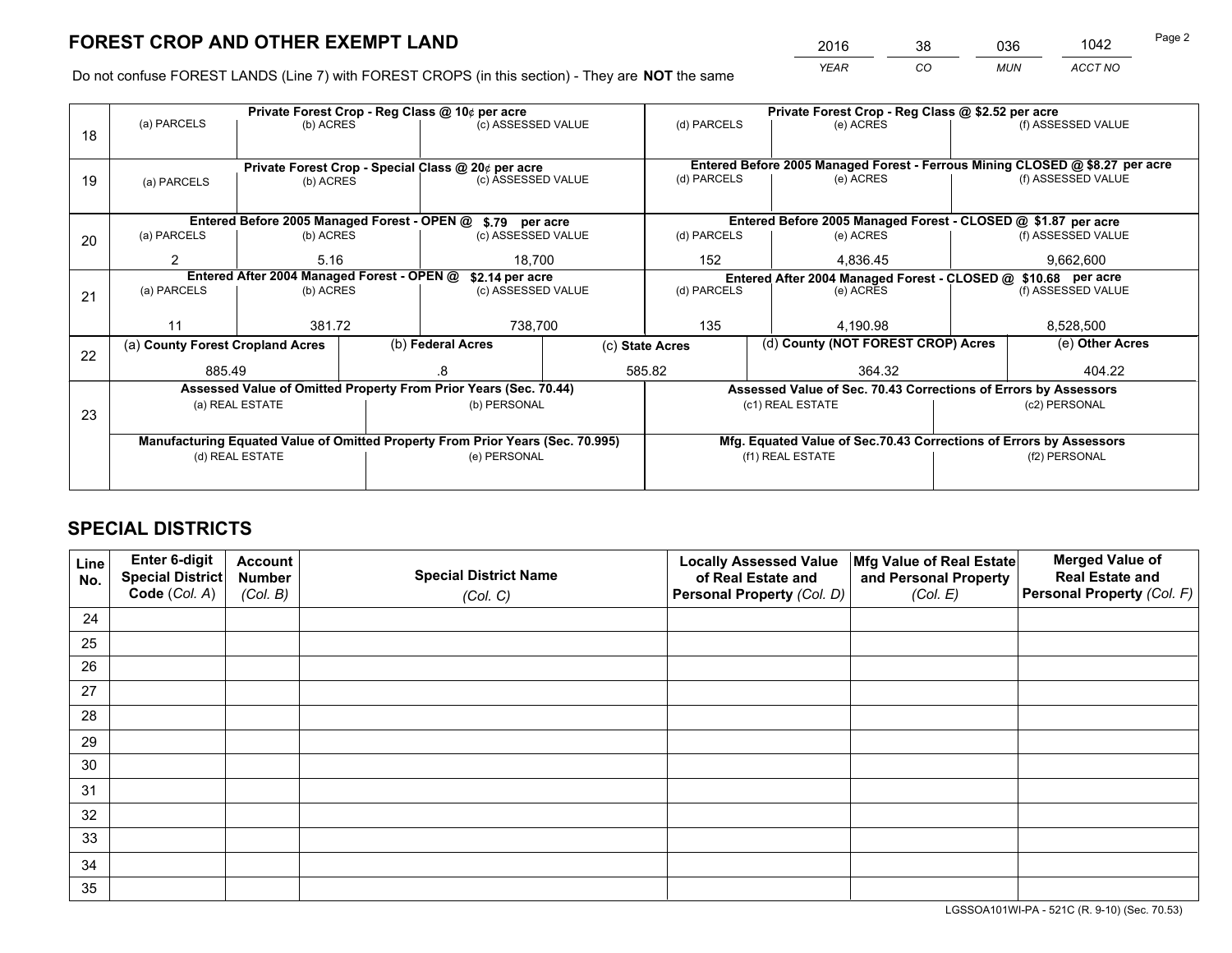|             |                                                                 |                                             |                                                         | <b>YEAR</b>                                                                       | CO<br><b>MUN</b>                                              | ACCT NO                                                                        |  |  |  |  |
|-------------|-----------------------------------------------------------------|---------------------------------------------|---------------------------------------------------------|-----------------------------------------------------------------------------------|---------------------------------------------------------------|--------------------------------------------------------------------------------|--|--|--|--|
| Line<br>No. | <b>Enter 6-digit</b><br><b>School District</b><br>Code (Col. A) | <b>Account</b><br><b>Number</b><br>(Col. B) | <b>School District Name</b><br>(Col. C)                 | <b>Locally Assessed Value</b><br>of Real Estate and<br>Personal Property (Col. D) | Mfg Value of Real Estate<br>and Personal Property<br>(Col. E) | <b>Merged Value of</b><br><b>Real Estate and</b><br>Personal Property (Col. F) |  |  |  |  |
|             | A. SCHOOL DISTRICTS (K-8 and K-12)                              |                                             |                                                         |                                                                                   |                                                               |                                                                                |  |  |  |  |
| 36          | 386230                                                          | 0230                                        | SCH D OF WAUSAUKEE                                      | 186,114,300                                                                       |                                                               | 186,114,300                                                                    |  |  |  |  |
| 37          |                                                                 |                                             |                                                         |                                                                                   |                                                               |                                                                                |  |  |  |  |
| 38          |                                                                 |                                             |                                                         |                                                                                   |                                                               |                                                                                |  |  |  |  |
| 39          |                                                                 |                                             |                                                         |                                                                                   |                                                               |                                                                                |  |  |  |  |
| 40          |                                                                 |                                             |                                                         |                                                                                   |                                                               |                                                                                |  |  |  |  |
| 41          |                                                                 |                                             |                                                         |                                                                                   |                                                               |                                                                                |  |  |  |  |
| 42          |                                                                 |                                             |                                                         |                                                                                   |                                                               |                                                                                |  |  |  |  |
| 43          |                                                                 |                                             |                                                         |                                                                                   |                                                               |                                                                                |  |  |  |  |
| 44          |                                                                 |                                             |                                                         |                                                                                   |                                                               |                                                                                |  |  |  |  |
| 45<br>46    |                                                                 |                                             |                                                         |                                                                                   |                                                               |                                                                                |  |  |  |  |
|             |                                                                 |                                             |                                                         |                                                                                   |                                                               |                                                                                |  |  |  |  |
| 47<br>48    |                                                                 |                                             |                                                         |                                                                                   |                                                               |                                                                                |  |  |  |  |
| 49          |                                                                 |                                             |                                                         |                                                                                   |                                                               |                                                                                |  |  |  |  |
| 50          |                                                                 |                                             | TOTAL ASSESSED VALUE OF SCHOOL DISTRICTS (K-8 and K-12) | 186,114,300                                                                       |                                                               | 186,114,300                                                                    |  |  |  |  |
|             | <b>B.</b><br><b>UNION HIGH SCHOOL DISTRICTS</b>                 |                                             |                                                         |                                                                                   |                                                               |                                                                                |  |  |  |  |
| 51          |                                                                 |                                             |                                                         |                                                                                   |                                                               |                                                                                |  |  |  |  |
| 52          |                                                                 |                                             |                                                         |                                                                                   |                                                               |                                                                                |  |  |  |  |
| 53          |                                                                 |                                             |                                                         |                                                                                   |                                                               |                                                                                |  |  |  |  |
| 54          |                                                                 |                                             |                                                         |                                                                                   |                                                               |                                                                                |  |  |  |  |
| 55          |                                                                 |                                             | TOTAL ASSESSED VALUE OF UNION HIGH SCHOOLS              |                                                                                   |                                                               |                                                                                |  |  |  |  |
|             | <b>TECHNICAL COLLEGE DISTRICTS</b><br>C.                        |                                             |                                                         |                                                                                   |                                                               |                                                                                |  |  |  |  |
| 56          | 001300                                                          | 0012                                        | NORTHEAST WISCONSIN TECH COLLEGE GNBY                   | 186,114,300                                                                       |                                                               | 186,114,300                                                                    |  |  |  |  |
| 57          |                                                                 |                                             |                                                         |                                                                                   |                                                               |                                                                                |  |  |  |  |
| 58          |                                                                 |                                             |                                                         |                                                                                   |                                                               |                                                                                |  |  |  |  |
| 59          |                                                                 |                                             | TOTAL ASSESSED VALUE OF TECHNICAL COLLEGES              | 186,114,300                                                                       |                                                               | 186,114,300                                                                    |  |  |  |  |

38

036

# *I hereby certify, to the best of my knowledge and belief, this form is complete and correct.*

**SCHOOL DISTRICTS**

| Print name of preparer | Title                    | Date (MM / DD / CCYY) |  |
|------------------------|--------------------------|-----------------------|--|
|                        |                          |                       |  |
| Signature of preparer  | Contact Telephone Number | E-mail address        |  |
|                        | $\overline{\phantom{0}}$ |                       |  |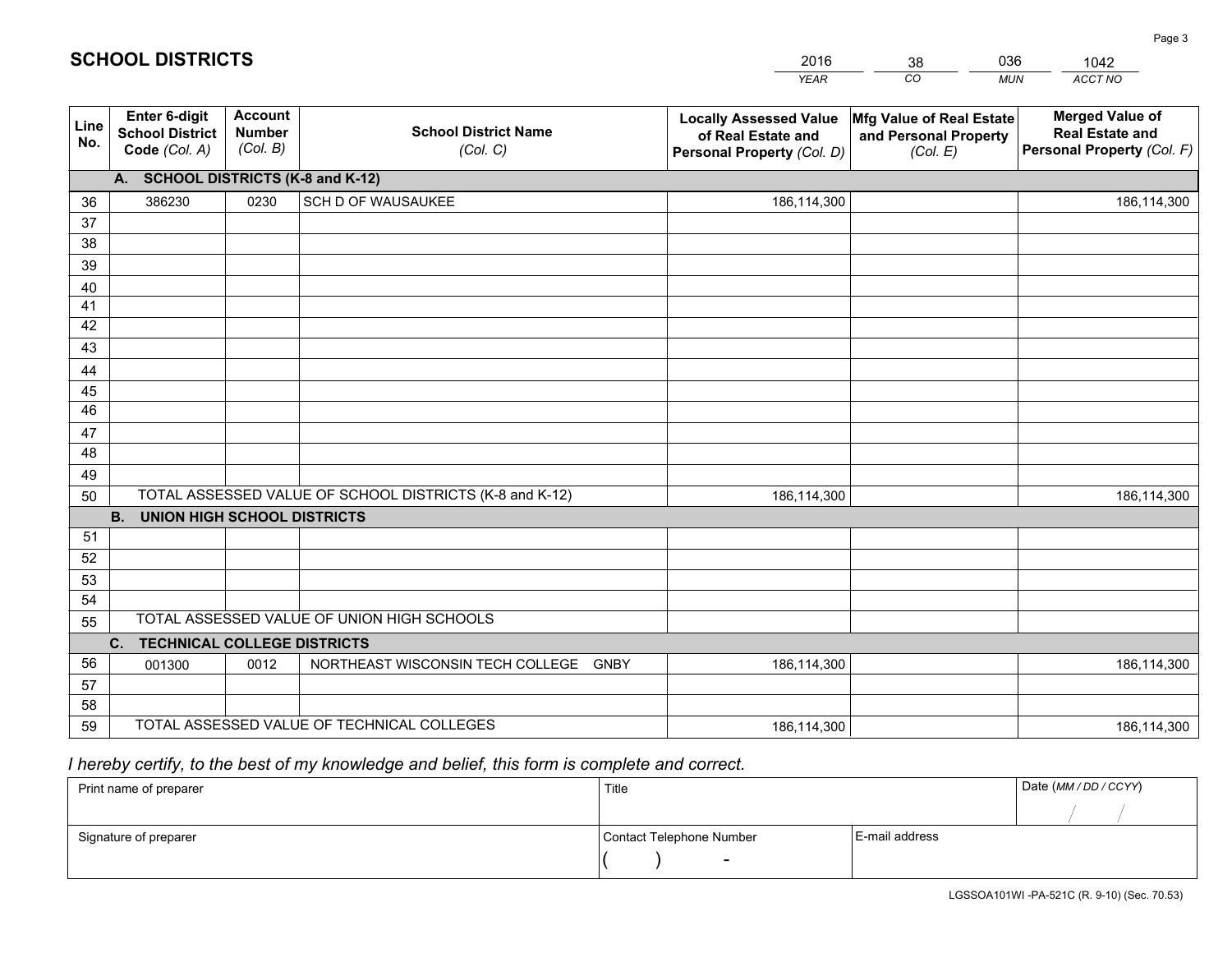### **HIGHLIGHTS**

- 1. Complete the Statement of Assessment after the Board of Review. Reflect any changes made there.
- 2. Use black ink to complete.
- 3. Line 16 must equal Line 50, Col D.
- 4. Line 55 must equal the total of K-8 schools listed on lines 36-49. Do not include K-12 schools in this comparision.
- 5. Line 59, Col. D must equal Line 16.
- 6. Special District, School District and Technical College District values must include both real estate and personal property. Examples of Special districts are: town sanitary districts, public inland lake protection and rehabilitation districts, and metropolitan sewerage districts.
- 7. DO NOT INCLUDE Manufacturing property values.DOR will print these values on the final SOA.

CHERYL STUMBRIS TOWN OF WAUSAUKEE

Ш

TOWN OF WAUSAUKEI CHERYL STUMBRIS

PO BOX 464

PO BOX 464

WAUSAUKEE, WI 54177 - 0464

WAUSAUKEE, WI 54177

 $-0464$ 

 8. Accuracy of this form is very important. The values reported directly affect the equalized value DOR calculates for school and special districts.

### **Page 1:**

 If not prefilled, enter the tax year,county and municipal code,municipal type, municipal name and county name on the top of form.

Check the Amended box, if filing an amended / corrected SOA.

 Report the parcel count, acres and assessed value of taxable general property, total parcel count, (real and personal), total acres, and values from final figures set by the Board of Review.

- A. Real Estate land and improvements (buildings, etc.) is reported on lines 1 8, total line 9.
- B. Personal Property is reported on lines 11 14, Column D, total line 15.
- C. To complete this report, use the computer produced summary of the assessment roll that shows these amounts.
- D. Use whole numbers only.
- E. Add each line across and each column down to verify entries.

### **Page 2:**

- A. Report Special Items (not subject to general property tax).
- 1. Private Forest Croplands and Managed Forest Lands are reported on lines 18,19, 20 and 21. Be sure to report assessed values **NOT** taxes.
- 2. You should have copies of the orders of entry, orders of withdrawal, etc., to update your assessment roll.
	- 3. Show hundredths of acres (e.g. 39.75).
- 4. Tax exempt lands are reported on line 22.
- 5. Omitted property and sec. 70.43, Wis. Stats., corrections of errors by assessor are reported on line 23. Report real estate and personal property separately. These should be for **prior years**, not something found on the current assessment roll after the board of review.
- B. Special District (Lines 24-35) Include the value of both real and personal property.
- The Department of Revenue (DOR) preprints much of the information regarding names and codes for schools, special districts,etc. If a district is not listed, enter the name and value only, DOR will enter the proper code.

### **Page 3 School Districts:**

Include the value of both real and personal property.

Report School District (regular, elementary, union high school, and technical college).

- 1. Regular (K-12) and Elementary (K-8) school values are reported on lines 36-49, total on line 50.
- 2. Union High School (UHS) (use only if elementary schools are listed on lines 36-49) are reported on lines 51-54. UHS total value (line 55) must equal to the total **elementary school** values reported on lines 36-49. Do notinclude K-12 schools in this comparison.
- 3. Technical College values are reported on lines 56-58, total on line 59.
- 4. Use the computer summary that shows these amounts to complete this report.

#### **This form is due the second Monday in June. File this report only after your Board of Review is complete.**

 *If you have questions: Return forms to:*

Fax number: (608) 264-6887 PO Box 8971

 Email: lgs@revenue.wi.gov Wisconsin Department of Revenue Call: (608) 261-5341 Local Government Services Section 6-97Madison WI 53708-8971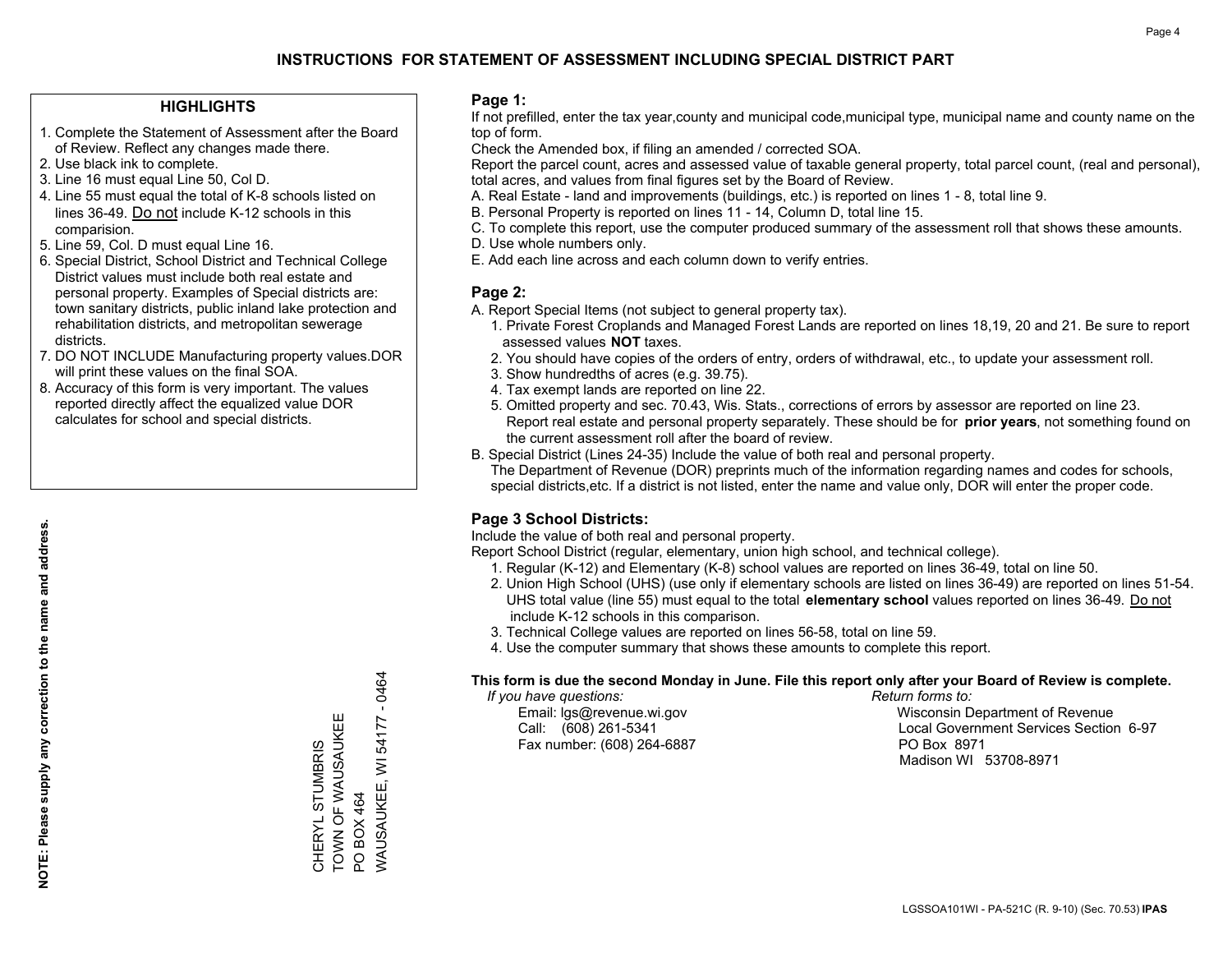**STATEMENT OF ASSESSMENT FOR 2016** 

| 3×       | 111 | 1043    |
|----------|-----|---------|
| $\cdots$ | MUN | ACCT NO |

|             | <b>FOR</b>                                                                                                                                                                                   | <b>VILLAGE OF</b><br>OF.                                  | <b>COLEMAN</b>           |                                           | <b>MARINETTE COUNTY</b>                      |                                |                                        | <b>WHEN COMPLETING THIS DOCUMENT</b>     |
|-------------|----------------------------------------------------------------------------------------------------------------------------------------------------------------------------------------------|-----------------------------------------------------------|--------------------------|-------------------------------------------|----------------------------------------------|--------------------------------|----------------------------------------|------------------------------------------|
|             |                                                                                                                                                                                              | Town - Village - City                                     | <b>Municipality Name</b> |                                           | <b>County Name</b>                           |                                |                                        | DO NOT WRITE OVER X's OR IN SHADED AREAS |
| Line<br>No. |                                                                                                                                                                                              | <b>REAL ESTATE</b><br>(See Lines 18 - 22 for              |                          | PARCEL COUNT<br>TOTAL LAND   IMPROVEMENTS | NO. OF ACRES<br><b>WHOLE</b><br>NUMBERS ONLY | <b>VALUE OF</b><br><b>LAND</b> | <b>VALUE OF</b><br><b>IMPROVEMENTS</b> | TOTAL VALUE OF LAND<br>AND IMPROVEMENTS  |
|             |                                                                                                                                                                                              | other Real Estate)                                        | Col. A                   | Col. B                                    | Col. C                                       | Col. D                         | Col. E                                 | Col. F                                   |
| $\mathbf 1$ |                                                                                                                                                                                              | <b>RESIDENTIAL - Class 1</b>                              | 369                      | 286                                       | 206                                          | 2,979,200                      | 18,675,900                             | 21,655,100                               |
| 2           |                                                                                                                                                                                              | <b>COMMERCIAL - Class 2</b>                               | 94                       | 75                                        | 82                                           | 1,605,800                      | 8,777,900                              | 10,383,700                               |
| 3           |                                                                                                                                                                                              | <b>MANUFACTURING - Class 3</b>                            | 4                        | 4                                         | 41                                           | 167,200                        | 3,384,500                              | 3,551,700                                |
| 4           |                                                                                                                                                                                              | <b>AGRICULTURAL - Class 4</b>                             | 12                       |                                           | 128                                          | 21,800                         |                                        | 21,800                                   |
| 5           |                                                                                                                                                                                              | <b>UNDEVELOPED - Class 5</b>                              | 11                       |                                           | 66                                           | 46,400                         |                                        | 46,400                                   |
| 6           |                                                                                                                                                                                              | AGRICULTURAL FOREST - Class 5m                            | $\overline{2}$           |                                           | 13                                           | 14,300                         |                                        | 14,300                                   |
| 7           |                                                                                                                                                                                              | FOREST LANDS - Class 6                                    | $\overline{7}$           |                                           | 40                                           | 85,200                         |                                        | 85,200                                   |
| 8           |                                                                                                                                                                                              | OTHER - Class 7                                           | $\Omega$                 | $\Omega$                                  | $\Omega$                                     | $\Omega$                       | $\Omega$                               | $\Omega$                                 |
| 9           |                                                                                                                                                                                              | TOTAL - ALL COLUMNS                                       | 499                      | 365                                       | 576                                          | 4,919,900                      | 30,838,300                             | 35,758,200                               |
| 10          |                                                                                                                                                                                              | NUMBER OF PERSONAL PROPERTY ACCOUNTS IN ROLL              |                          |                                           | 89                                           | <b>LOCALLY ASSESSED</b>        | <b>MANUFACTURING</b>                   | <b>MERGED</b>                            |
| 11          |                                                                                                                                                                                              | BOATS AND OTHER WATERCRAFT NOT EXEMPT - Code 1            |                          |                                           |                                              | 0                              | $\Omega$                               | $\mathbf{0}$                             |
| 12          |                                                                                                                                                                                              | MACHINERY, TOOLS AND PATTERNS - Code 2                    |                          |                                           |                                              | 485,100                        | 198,600                                | 683,700                                  |
| 13          |                                                                                                                                                                                              | FURNITURE, FIXTURES AND EQUIPMENT - Code 3                |                          |                                           |                                              | 634,900                        | 121,300                                | 756,200                                  |
| 14          |                                                                                                                                                                                              | ALL OTHER PERSONAL PROPERTY NOT EXEMPT - Codes 4A, 4B, 4C |                          |                                           |                                              | 265,200                        | 95,900                                 | 361,100                                  |
| 15          | TOTAL OF PERSONAL PROPERTY NOT EXEMPT (Total of Lines 11-14)<br>1,385,200<br>415,800                                                                                                         |                                                           |                          |                                           |                                              |                                |                                        | 1,801,000                                |
| 16          | AGGREGATE ASSESSED VALUE OF ALL PROPERTY SUBJECT TO THE GENERAL PROPERTY TAX (Total of Lines 9F and 15F)<br>MUST EQUAL TOTAL VALUE OF THE SCHOOL DISTRICTS (K-12 PLUS K-8) - Line 50, Col. F |                                                           |                          |                                           |                                              |                                | 37,559,200                             |                                          |
| 17          | Name of Assessor<br>Telephone #<br><b>BOARD OF REVIEW</b><br>DATE OF FINAL ADJOURNMENT<br>(920) 846-4250<br>06/06/2016<br>R AND R ASSESSING SERVICES                                         |                                                           |                          |                                           |                                              |                                |                                        |                                          |

#### REMARKS

The Assessment Ratio to be used in calculating the estimated Fair Market Value on tax bills for this tax district is .982259404<br>This ratio should be used to convert assessed values to "Calculate Equalized Values" in Step 1 Commission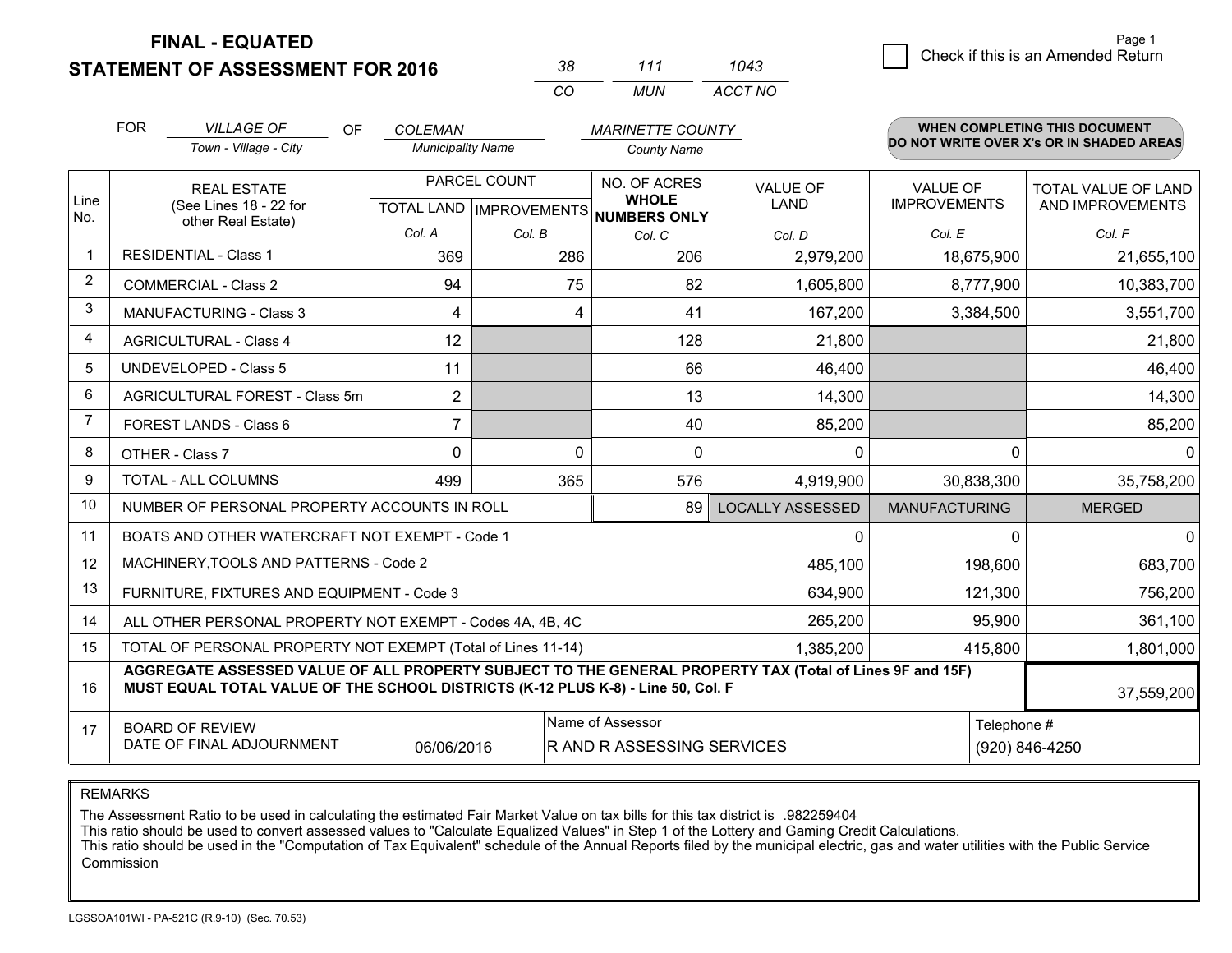*YEAR CO MUN ACCT NO* <sup>2016</sup> <sup>38</sup> <sup>111</sup> <sup>1043</sup>

Do not confuse FOREST LANDS (Line 7) with FOREST CROPS (in this section) - They are **NOT** the same

|    |                                                                                |                                             |  | Private Forest Crop - Reg Class @ 10¢ per acre                   |                                                                              | Private Forest Crop - Reg Class @ \$2.52 per acre                  |                                                                 |               |                    |  |
|----|--------------------------------------------------------------------------------|---------------------------------------------|--|------------------------------------------------------------------|------------------------------------------------------------------------------|--------------------------------------------------------------------|-----------------------------------------------------------------|---------------|--------------------|--|
| 18 | (a) PARCELS                                                                    | (b) ACRES                                   |  | (c) ASSESSED VALUE                                               |                                                                              | (d) PARCELS                                                        | (e) ACRES                                                       |               | (f) ASSESSED VALUE |  |
|    |                                                                                |                                             |  |                                                                  |                                                                              |                                                                    |                                                                 |               |                    |  |
|    | Private Forest Crop - Special Class @ 20¢ per acre                             |                                             |  |                                                                  | Entered Before 2005 Managed Forest - Ferrous Mining CLOSED @ \$8.27 per acre |                                                                    |                                                                 |               |                    |  |
| 19 | (a) PARCELS                                                                    | (b) ACRES                                   |  | (c) ASSESSED VALUE                                               |                                                                              | (d) PARCELS                                                        | (e) ACRES                                                       |               | (f) ASSESSED VALUE |  |
|    |                                                                                |                                             |  |                                                                  |                                                                              |                                                                    |                                                                 |               |                    |  |
|    |                                                                                | Entered Before 2005 Managed Forest - OPEN @ |  | \$.79 per acre                                                   |                                                                              |                                                                    | Entered Before 2005 Managed Forest - CLOSED @ \$1.87 per acre   |               |                    |  |
| 20 | (a) PARCELS                                                                    | (b) ACRES                                   |  | (c) ASSESSED VALUE                                               |                                                                              | (d) PARCELS                                                        | (e) ACRES                                                       |               | (f) ASSESSED VALUE |  |
|    |                                                                                |                                             |  |                                                                  |                                                                              |                                                                    |                                                                 |               |                    |  |
|    | Entered After 2004 Managed Forest - OPEN @<br>\$2.14 per acre                  |                                             |  |                                                                  |                                                                              | Entered After 2004 Managed Forest - CLOSED @ \$10.68 per acre      |                                                                 |               |                    |  |
| 21 | (a) PARCELS                                                                    | (b) ACRES                                   |  | (c) ASSESSED VALUE                                               |                                                                              | (d) PARCELS<br>(e) ACRES                                           |                                                                 |               | (f) ASSESSED VALUE |  |
|    |                                                                                |                                             |  |                                                                  |                                                                              |                                                                    |                                                                 |               |                    |  |
|    | (a) County Forest Cropland Acres                                               |                                             |  | (b) Federal Acres                                                |                                                                              | (c) State Acres                                                    | (d) County (NOT FOREST CROP) Acres                              |               | (e) Other Acres    |  |
| 22 |                                                                                |                                             |  |                                                                  |                                                                              |                                                                    |                                                                 |               |                    |  |
|    |                                                                                |                                             |  |                                                                  |                                                                              | .02                                                                |                                                                 |               | 89.31              |  |
|    |                                                                                |                                             |  | Assessed Value of Omitted Property From Prior Years (Sec. 70.44) |                                                                              |                                                                    | Assessed Value of Sec. 70.43 Corrections of Errors by Assessors |               |                    |  |
| 23 |                                                                                | (a) REAL ESTATE                             |  | (b) PERSONAL                                                     |                                                                              |                                                                    | (c1) REAL ESTATE                                                | (c2) PERSONAL |                    |  |
|    |                                                                                |                                             |  |                                                                  |                                                                              |                                                                    |                                                                 |               |                    |  |
|    | Manufacturing Equated Value of Omitted Property From Prior Years (Sec. 70.995) |                                             |  |                                                                  |                                                                              | Mfg. Equated Value of Sec.70.43 Corrections of Errors by Assessors |                                                                 |               |                    |  |
|    |                                                                                | (d) REAL ESTATE                             |  | (e) PERSONAL                                                     |                                                                              |                                                                    | (f1) REAL ESTATE                                                | (f2) PERSONAL |                    |  |
|    |                                                                                |                                             |  |                                                                  |                                                                              |                                                                    |                                                                 |               |                    |  |

## **SPECIAL DISTRICTS**

| Line<br>No. | Enter 6-digit<br>Special District<br>Code (Col. A) | <b>Account</b><br><b>Number</b> | <b>Special District Name</b> | <b>Locally Assessed Value</b><br>of Real Estate and | Mfg Value of Real Estate<br>and Personal Property | <b>Merged Value of</b><br><b>Real Estate and</b><br>Personal Property (Col. F) |
|-------------|----------------------------------------------------|---------------------------------|------------------------------|-----------------------------------------------------|---------------------------------------------------|--------------------------------------------------------------------------------|
|             |                                                    | (Col. B)                        | (Col. C)                     | Personal Property (Col. D)                          | (Col. E)                                          |                                                                                |
| 24          |                                                    |                                 |                              |                                                     |                                                   |                                                                                |
| 25          |                                                    |                                 |                              |                                                     |                                                   |                                                                                |
| 26          |                                                    |                                 |                              |                                                     |                                                   |                                                                                |
| 27          |                                                    |                                 |                              |                                                     |                                                   |                                                                                |
| 28          |                                                    |                                 |                              |                                                     |                                                   |                                                                                |
| 29          |                                                    |                                 |                              |                                                     |                                                   |                                                                                |
| 30          |                                                    |                                 |                              |                                                     |                                                   |                                                                                |
| 31          |                                                    |                                 |                              |                                                     |                                                   |                                                                                |
| 32          |                                                    |                                 |                              |                                                     |                                                   |                                                                                |
| 33          |                                                    |                                 |                              |                                                     |                                                   |                                                                                |
| 34          |                                                    |                                 |                              |                                                     |                                                   |                                                                                |
| 35          |                                                    |                                 |                              |                                                     |                                                   |                                                                                |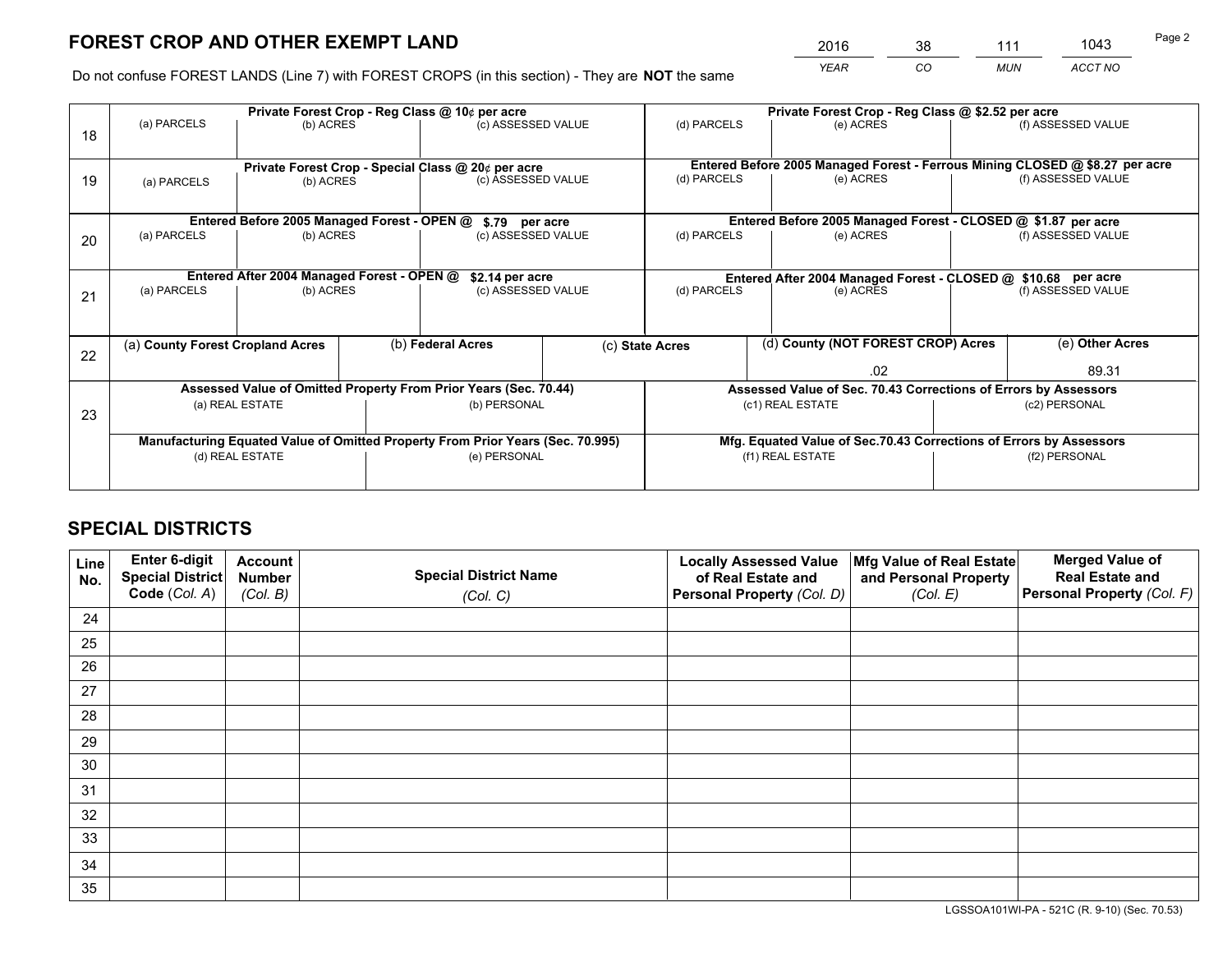|             |                                                                 |                                             |                                                         | <b>YEAR</b>                                                                       | CO<br><b>MUN</b>                                              | ACCT NO                                                                        |
|-------------|-----------------------------------------------------------------|---------------------------------------------|---------------------------------------------------------|-----------------------------------------------------------------------------------|---------------------------------------------------------------|--------------------------------------------------------------------------------|
| Line<br>No. | <b>Enter 6-digit</b><br><b>School District</b><br>Code (Col. A) | <b>Account</b><br><b>Number</b><br>(Col. B) | <b>School District Name</b><br>(Col. C)                 | <b>Locally Assessed Value</b><br>of Real Estate and<br>Personal Property (Col. D) | Mfg Value of Real Estate<br>and Personal Property<br>(Col. E) | <b>Merged Value of</b><br><b>Real Estate and</b><br>Personal Property (Col. F) |
|             | A. SCHOOL DISTRICTS (K-8 and K-12)                              |                                             |                                                         |                                                                                   |                                                               |                                                                                |
| 36          | 381169                                                          | 0223                                        | SCH D OF COLEMAN                                        | 33,591,700                                                                        | 3,967,500                                                     | 37,559,200                                                                     |
| 37          |                                                                 |                                             |                                                         |                                                                                   |                                                               |                                                                                |
| 38          |                                                                 |                                             |                                                         |                                                                                   |                                                               |                                                                                |
| 39          |                                                                 |                                             |                                                         |                                                                                   |                                                               |                                                                                |
| 40          |                                                                 |                                             |                                                         |                                                                                   |                                                               |                                                                                |
| 41<br>42    |                                                                 |                                             |                                                         |                                                                                   |                                                               |                                                                                |
| 43          |                                                                 |                                             |                                                         |                                                                                   |                                                               |                                                                                |
|             |                                                                 |                                             |                                                         |                                                                                   |                                                               |                                                                                |
| 44<br>45    |                                                                 |                                             |                                                         |                                                                                   |                                                               |                                                                                |
| 46          |                                                                 |                                             |                                                         |                                                                                   |                                                               |                                                                                |
| 47          |                                                                 |                                             |                                                         |                                                                                   |                                                               |                                                                                |
| 48          |                                                                 |                                             |                                                         |                                                                                   |                                                               |                                                                                |
| 49          |                                                                 |                                             |                                                         |                                                                                   |                                                               |                                                                                |
| 50          |                                                                 |                                             | TOTAL ASSESSED VALUE OF SCHOOL DISTRICTS (K-8 and K-12) | 33,591,700                                                                        | 3,967,500                                                     | 37,559,200                                                                     |
|             | <b>B.</b><br>UNION HIGH SCHOOL DISTRICTS                        |                                             |                                                         |                                                                                   |                                                               |                                                                                |
| 51          |                                                                 |                                             |                                                         |                                                                                   |                                                               |                                                                                |
| 52          |                                                                 |                                             |                                                         |                                                                                   |                                                               |                                                                                |
| 53          |                                                                 |                                             |                                                         |                                                                                   |                                                               |                                                                                |
| 54          |                                                                 |                                             |                                                         |                                                                                   |                                                               |                                                                                |
| 55          |                                                                 |                                             | TOTAL ASSESSED VALUE OF UNION HIGH SCHOOLS              |                                                                                   |                                                               |                                                                                |
|             | C.<br><b>TECHNICAL COLLEGE DISTRICTS</b>                        |                                             |                                                         |                                                                                   |                                                               |                                                                                |
| 56          | 001300                                                          | 0012                                        | NORTHEAST WISCONSIN TECH COLLEGE<br><b>GNBY</b>         | 33,591,700                                                                        | 3,967,500                                                     | 37,559,200                                                                     |
| 57<br>58    |                                                                 |                                             |                                                         |                                                                                   |                                                               |                                                                                |
| 59          |                                                                 |                                             | TOTAL ASSESSED VALUE OF TECHNICAL COLLEGES              | 33,591,700                                                                        | 3,967,500                                                     | 37,559,200                                                                     |
|             |                                                                 |                                             |                                                         |                                                                                   |                                                               |                                                                                |

38

111

 *I hereby certify, to the best of my knowledge and belief, this form is complete and correct.*

**SCHOOL DISTRICTS**

| Print name of preparer | Title                    |                | Date (MM/DD/CCYY) |
|------------------------|--------------------------|----------------|-------------------|
|                        |                          |                |                   |
| Signature of preparer  | Contact Telephone Number | E-mail address |                   |
|                        | $\overline{\phantom{0}}$ |                |                   |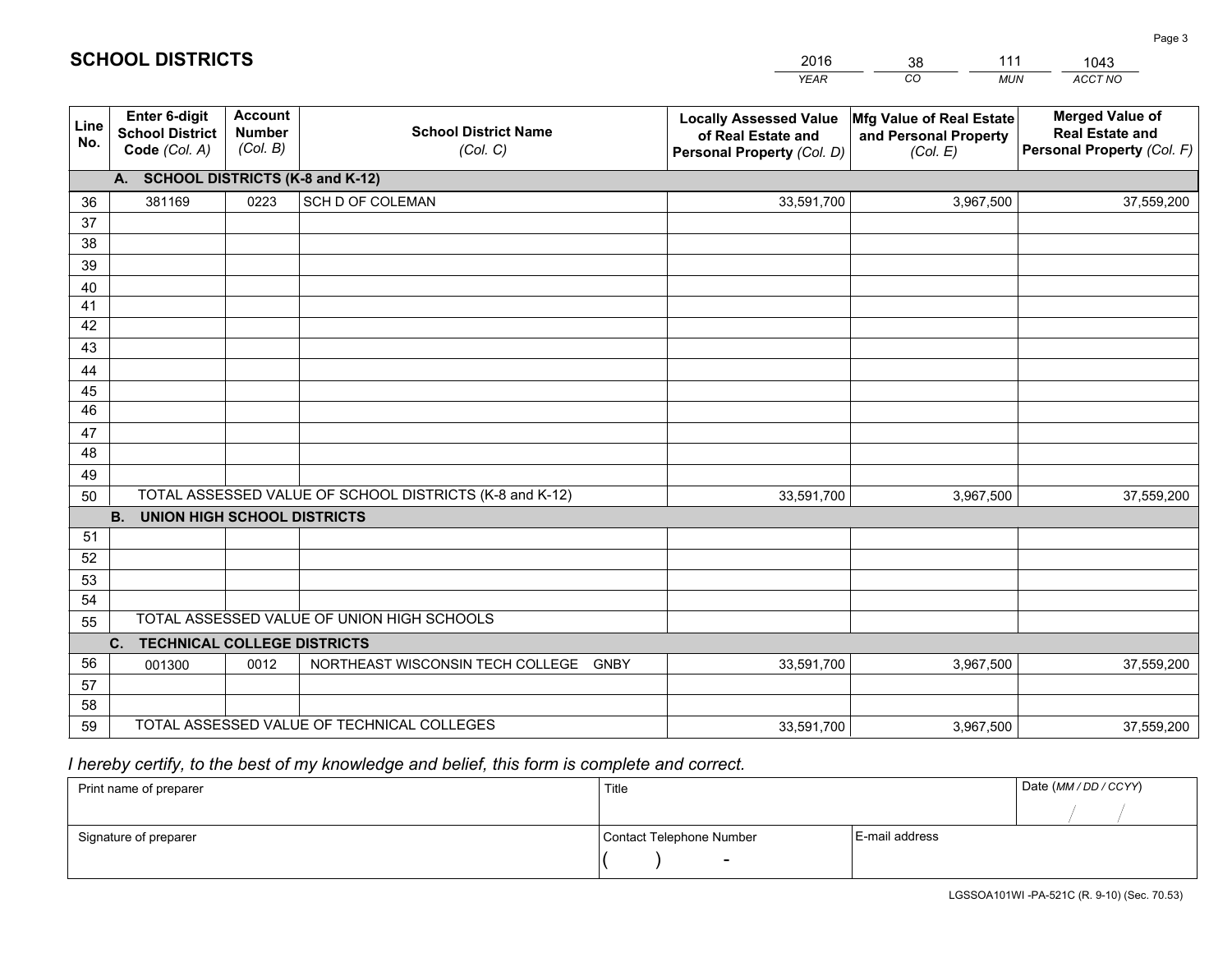### **HIGHLIGHTS**

- 1. Complete the Statement of Assessment after the Board of Review. Reflect any changes made there.
- 2. Use black ink to complete.
- 3. Line 16 must equal Line 50, Col D.
- 4. Line 55 must equal the total of K-8 schools listed on lines 36-49. Do not include K-12 schools in this comparision.
- 5. Line 59, Col. D must equal Line 16.
- 6. Special District, School District and Technical College District values must include both real estate and personal property. Examples of Special districts are: town sanitary districts, public inland lake protection and rehabilitation districts, and metropolitan sewerage districts.
- 7. DO NOT INCLUDE Manufacturing property values.DOR will print these values on the final SOA.
- 8. Accuracy of this form is very important. The values reported directly affect the equalized value DOR calculates for school and special districts.

#### **Page 1:**

 If not prefilled, enter the tax year,county and municipal code,municipal type, municipal name and county name on the top of form.

Check the Amended box, if filing an amended / corrected SOA.

 Report the parcel count, acres and assessed value of taxable general property, total parcel count, (real and personal), total acres, and values from final figures set by the Board of Review.

- A. Real Estate land and improvements (buildings, etc.) is reported on lines 1 8, total line 9.
- B. Personal Property is reported on lines 11 14, Column D, total line 15.
- C. To complete this report, use the computer produced summary of the assessment roll that shows these amounts.
- D. Use whole numbers only.
- E. Add each line across and each column down to verify entries.

## **Page 2:**

- A. Report Special Items (not subject to general property tax).
- 1. Private Forest Croplands and Managed Forest Lands are reported on lines 18,19, 20 and 21. Be sure to report assessed values **NOT** taxes.
- 2. You should have copies of the orders of entry, orders of withdrawal, etc., to update your assessment roll.
	- 3. Show hundredths of acres (e.g. 39.75).
- 4. Tax exempt lands are reported on line 22.
- 5. Omitted property and sec. 70.43, Wis. Stats., corrections of errors by assessor are reported on line 23. Report real estate and personal property separately. These should be for **prior years**, not something found on the current assessment roll after the board of review.
- B. Special District (Lines 24-35) Include the value of both real and personal property.
- The Department of Revenue (DOR) preprints much of the information regarding names and codes for schools, special districts,etc. If a district is not listed, enter the name and value only, DOR will enter the proper code.

## **Page 3 School Districts:**

Include the value of both real and personal property.

Report School District (regular, elementary, union high school, and technical college).

- 1. Regular (K-12) and Elementary (K-8) school values are reported on lines 36-49, total on line 50.
- 2. Union High School (UHS) (use only if elementary schools are listed on lines 36-49) are reported on lines 51-54. UHS total value (line 55) must equal to the total **elementary school** values reported on lines 36-49. Do notinclude K-12 schools in this comparison.
- 3. Technical College values are reported on lines 56-58, total on line 59.
- 4. Use the computer summary that shows these amounts to complete this report.

#### **This form is due the second Monday in June. File this report only after your Board of Review is complete.**

 *If you have questions: Return forms to:*

Fax number: (608) 264-6887 PO Box 8971

 Email: lgs@revenue.wi.gov Wisconsin Department of Revenue Call: (608) 261-5341 Local Government Services Section 6-97Madison WI 53708-8971

COLEMAN, WI 54112 - 0052 COLEMAN, WI 54112 - 0052 VILLAGE OF COLEMAN JULIE NOSGOVITZ<br>VILLAGE OF COLEMAN JULIE NOSGOVITZ **BOX 52** PO BOX 52  $\overline{S}$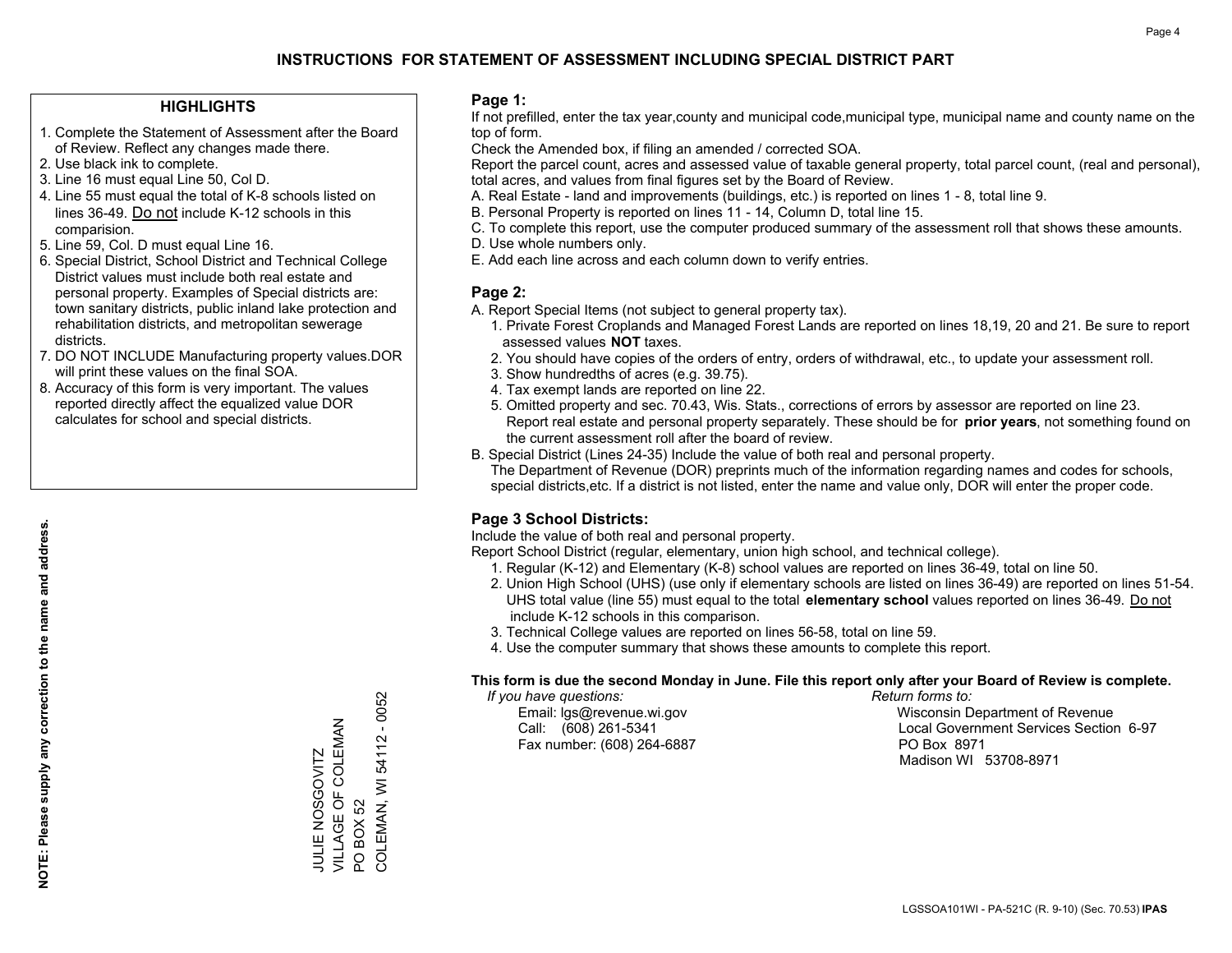**STATEMENT OF ASSESSMENT FOR 2016** 

| 38        | 121 | 1044    |
|-----------|-----|---------|
| $($ : $($ | MUN | ACCT NO |

|                | <b>FOR</b>                                                                                                                                                                                   | <b>VILLAGE OF</b><br><b>OF</b>                            | <b>CRIVITZ</b>           |              | <b>MARINETTE COUNTY</b>                                              |                                |                                        | WHEN COMPLETING THIS DOCUMENT                  |
|----------------|----------------------------------------------------------------------------------------------------------------------------------------------------------------------------------------------|-----------------------------------------------------------|--------------------------|--------------|----------------------------------------------------------------------|--------------------------------|----------------------------------------|------------------------------------------------|
|                |                                                                                                                                                                                              | Town - Village - City                                     | <b>Municipality Name</b> |              | <b>County Name</b>                                                   |                                |                                        | DO NOT WRITE OVER X's OR IN SHADED AREAS       |
| Line           | <b>REAL ESTATE</b><br>(See Lines 18 - 22 for<br>other Real Estate)                                                                                                                           |                                                           |                          | PARCEL COUNT | NO. OF ACRES<br><b>WHOLE</b><br>TOTAL LAND IMPROVEMENTS NUMBERS ONLY | <b>VALUE OF</b><br><b>LAND</b> | <b>VALUE OF</b><br><b>IMPROVEMENTS</b> | <b>TOTAL VALUE OF LAND</b><br>AND IMPROVEMENTS |
| No.            |                                                                                                                                                                                              |                                                           | Col. A                   | Col. B       | Col. C                                                               | Col. D                         | Col. E                                 | Col. F                                         |
| $\mathbf{1}$   |                                                                                                                                                                                              | <b>RESIDENTIAL - Class 1</b>                              | 777                      | 393          | 374                                                                  | 7,236,400                      | 27,155,000                             | 34,391,400                                     |
| 2              |                                                                                                                                                                                              | <b>COMMERCIAL - Class 2</b>                               | 176                      | 124          | 210                                                                  | 7,335,700                      | 31,069,600                             | 38,405,300                                     |
| 3              |                                                                                                                                                                                              | <b>MANUFACTURING - Class 3</b>                            |                          |              | 9                                                                    | 22,700                         | 359,400                                | 382,100                                        |
| 4              |                                                                                                                                                                                              | <b>AGRICULTURAL - Class 4</b>                             | $\Omega$                 |              | $\Omega$                                                             | 0                              |                                        | $\mathbf{0}$                                   |
| 5              |                                                                                                                                                                                              | <b>UNDEVELOPED - Class 5</b>                              |                          |              | 10                                                                   | 3,800                          |                                        | 3,800                                          |
| 6              |                                                                                                                                                                                              | AGRICULTURAL FOREST - Class 5m                            | $\Omega$                 |              | $\Omega$                                                             | $\mathbf{0}$                   |                                        | $\Omega$                                       |
| $\overline{7}$ |                                                                                                                                                                                              | FOREST LANDS - Class 6                                    | $\overline{2}$           |              | 51                                                                   | 93,400                         |                                        | 93,400                                         |
| 8              |                                                                                                                                                                                              | OTHER - Class 7                                           | $\Omega$                 | $\Omega$     | $\Omega$                                                             | $\Omega$                       | $\Omega$                               | $\Omega$                                       |
| 9              |                                                                                                                                                                                              | TOTAL - ALL COLUMNS                                       | 957                      | 518          | 654                                                                  | 14,692,000                     | 58,584,000                             | 73,276,000                                     |
| 10             |                                                                                                                                                                                              | NUMBER OF PERSONAL PROPERTY ACCOUNTS IN ROLL              |                          |              | 130                                                                  | <b>LOCALLY ASSESSED</b>        | <b>MANUFACTURING</b>                   | <b>MERGED</b>                                  |
| 11             |                                                                                                                                                                                              | BOATS AND OTHER WATERCRAFT NOT EXEMPT - Code 1            |                          |              |                                                                      | 0                              | $\Omega$                               | $\Omega$                                       |
| 12             |                                                                                                                                                                                              | MACHINERY, TOOLS AND PATTERNS - Code 2                    |                          |              |                                                                      | 1,166,900                      | 3,400                                  | 1,170,300                                      |
| 13             |                                                                                                                                                                                              | FURNITURE, FIXTURES AND EQUIPMENT - Code 3                |                          |              |                                                                      | 2,741,200                      | 100                                    | 2,741,300                                      |
| 14             |                                                                                                                                                                                              | ALL OTHER PERSONAL PROPERTY NOT EXEMPT - Codes 4A, 4B, 4C |                          |              |                                                                      | 476,700                        | $\Omega$                               | 476,700                                        |
| 15             | TOTAL OF PERSONAL PROPERTY NOT EXEMPT (Total of Lines 11-14)<br>4,384,800                                                                                                                    |                                                           |                          |              |                                                                      |                                | 3,500                                  | 4,388,300                                      |
| 16             | AGGREGATE ASSESSED VALUE OF ALL PROPERTY SUBJECT TO THE GENERAL PROPERTY TAX (Total of Lines 9F and 15F)<br>MUST EQUAL TOTAL VALUE OF THE SCHOOL DISTRICTS (K-12 PLUS K-8) - Line 50, Col. F |                                                           |                          |              |                                                                      |                                | 77,664,300                             |                                                |
| 17             | Name of Assessor<br>Telephone #<br><b>BOARD OF REVIEW</b><br>DATE OF FINAL ADJOURNMENT<br>06/15/2016<br>R AND R ASSESSING SERVICES<br>(920) 846-4250                                         |                                                           |                          |              |                                                                      |                                |                                        |                                                |

REMARKS

The Assessment Ratio to be used in calculating the estimated Fair Market Value on tax bills for this tax district is 1.062632866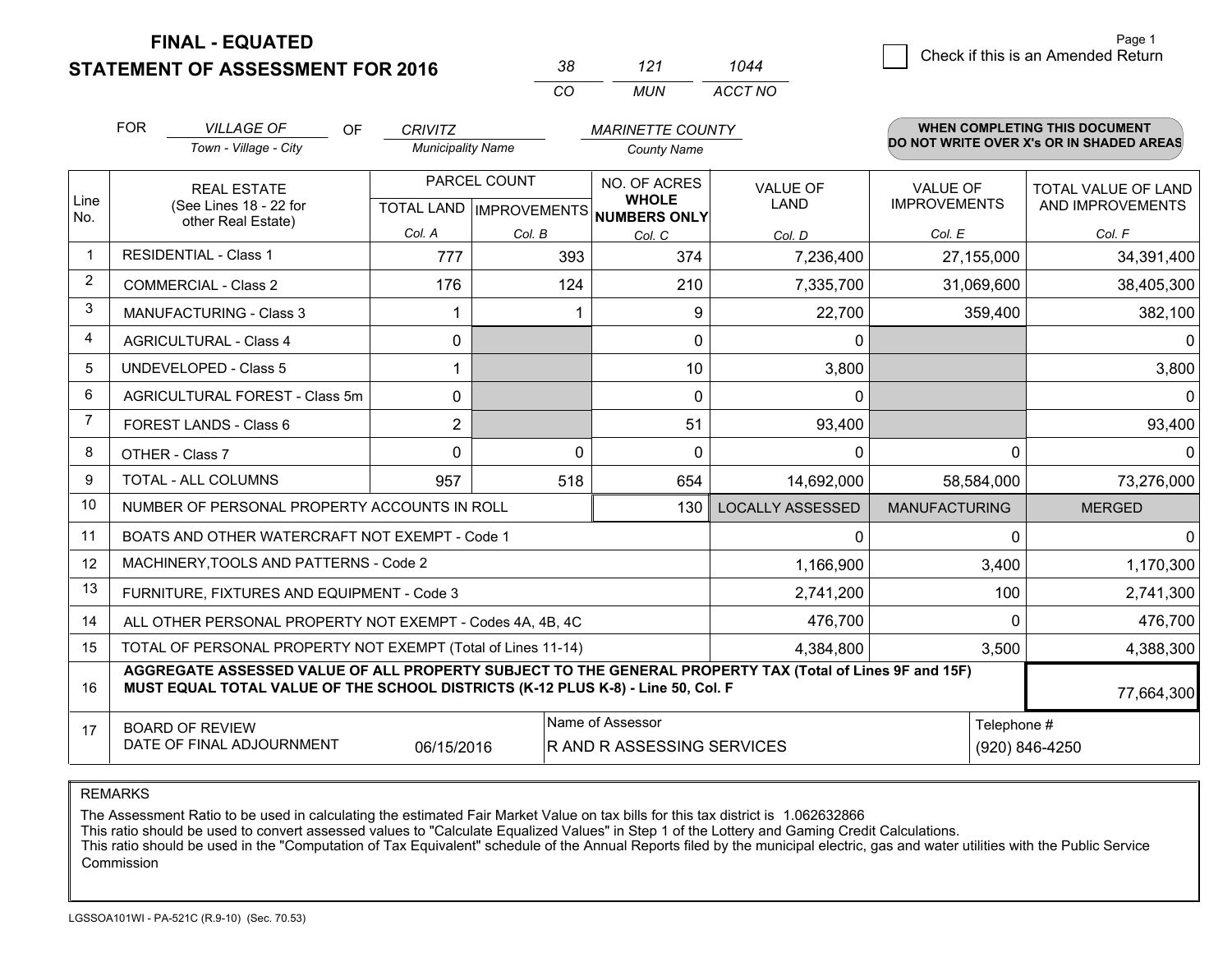*YEAR CO MUN ACCT NO* <sup>2016</sup> <sup>38</sup> <sup>121</sup> <sup>1044</sup>

Do not confuse FOREST LANDS (Line 7) with FOREST CROPS (in this section) - They are **NOT** the same

|    | Private Forest Crop - Reg Class @ 10¢ per acre                                 |                                             |  |                                                                  |  | Private Forest Crop - Reg Class @ \$2.52 per acre                  |                                                                              |               |                    |  |
|----|--------------------------------------------------------------------------------|---------------------------------------------|--|------------------------------------------------------------------|--|--------------------------------------------------------------------|------------------------------------------------------------------------------|---------------|--------------------|--|
| 18 | (a) PARCELS                                                                    | (b) ACRES                                   |  | (c) ASSESSED VALUE                                               |  | (d) PARCELS                                                        | (e) ACRES                                                                    |               | (f) ASSESSED VALUE |  |
|    | Private Forest Crop - Special Class @ 20¢ per acre                             |                                             |  |                                                                  |  |                                                                    | Entered Before 2005 Managed Forest - Ferrous Mining CLOSED @ \$8.27 per acre |               |                    |  |
| 19 | (b) ACRES<br>(a) PARCELS                                                       |                                             |  | (c) ASSESSED VALUE                                               |  | (d) PARCELS                                                        | (e) ACRES                                                                    |               | (f) ASSESSED VALUE |  |
|    |                                                                                | Entered Before 2005 Managed Forest - OPEN @ |  | \$.79 per acre                                                   |  |                                                                    | Entered Before 2005 Managed Forest - CLOSED @ \$1.87 per acre                |               |                    |  |
|    | (a) PARCELS                                                                    | (b) ACRES                                   |  |                                                                  |  | (d) PARCELS                                                        | (e) ACRES                                                                    |               | (f) ASSESSED VALUE |  |
| 20 |                                                                                |                                             |  | (c) ASSESSED VALUE                                               |  |                                                                    |                                                                              |               |                    |  |
|    | Entered After 2004 Managed Forest - OPEN @<br>\$2.14 per acre                  |                                             |  |                                                                  |  | Entered After 2004 Managed Forest - CLOSED @ \$10.68 per acre      |                                                                              |               |                    |  |
| 21 | (a) PARCELS                                                                    | (b) ACRES                                   |  | (c) ASSESSED VALUE                                               |  | (d) PARCELS<br>(e) ACRES                                           |                                                                              |               | (f) ASSESSED VALUE |  |
|    |                                                                                |                                             |  |                                                                  |  |                                                                    |                                                                              |               |                    |  |
| 22 | (a) County Forest Cropland Acres                                               |                                             |  | (b) Federal Acres                                                |  | (c) State Acres                                                    | (d) County (NOT FOREST CROP) Acres                                           |               | (e) Other Acres    |  |
|    |                                                                                |                                             |  |                                                                  |  |                                                                    | 10.11                                                                        |               | 177.61             |  |
|    |                                                                                |                                             |  | Assessed Value of Omitted Property From Prior Years (Sec. 70.44) |  |                                                                    | Assessed Value of Sec. 70.43 Corrections of Errors by Assessors              |               |                    |  |
| 23 |                                                                                | (a) REAL ESTATE                             |  | (b) PERSONAL                                                     |  | (c1) REAL ESTATE                                                   |                                                                              | (c2) PERSONAL |                    |  |
|    |                                                                                |                                             |  |                                                                  |  |                                                                    |                                                                              |               |                    |  |
|    | Manufacturing Equated Value of Omitted Property From Prior Years (Sec. 70.995) |                                             |  |                                                                  |  | Mfg. Equated Value of Sec.70.43 Corrections of Errors by Assessors |                                                                              |               |                    |  |
|    | (d) REAL ESTATE                                                                |                                             |  | (e) PERSONAL                                                     |  | (f1) REAL ESTATE                                                   |                                                                              | (f2) PERSONAL |                    |  |
|    |                                                                                |                                             |  |                                                                  |  |                                                                    |                                                                              |               |                    |  |

## **SPECIAL DISTRICTS**

| Line<br>No. | Enter 6-digit<br>Special District<br>Code (Col. A) | <b>Account</b><br><b>Number</b> | <b>Special District Name</b> | <b>Locally Assessed Value</b><br>of Real Estate and | Mfg Value of Real Estate<br>and Personal Property | <b>Merged Value of</b><br><b>Real Estate and</b><br>Personal Property (Col. F) |
|-------------|----------------------------------------------------|---------------------------------|------------------------------|-----------------------------------------------------|---------------------------------------------------|--------------------------------------------------------------------------------|
|             |                                                    | (Col. B)                        | (Col. C)                     | Personal Property (Col. D)                          | (Col. E)                                          |                                                                                |
| 24          |                                                    |                                 |                              |                                                     |                                                   |                                                                                |
| 25          |                                                    |                                 |                              |                                                     |                                                   |                                                                                |
| 26          |                                                    |                                 |                              |                                                     |                                                   |                                                                                |
| 27          |                                                    |                                 |                              |                                                     |                                                   |                                                                                |
| 28          |                                                    |                                 |                              |                                                     |                                                   |                                                                                |
| 29          |                                                    |                                 |                              |                                                     |                                                   |                                                                                |
| 30          |                                                    |                                 |                              |                                                     |                                                   |                                                                                |
| 31          |                                                    |                                 |                              |                                                     |                                                   |                                                                                |
| 32          |                                                    |                                 |                              |                                                     |                                                   |                                                                                |
| 33          |                                                    |                                 |                              |                                                     |                                                   |                                                                                |
| 34          |                                                    |                                 |                              |                                                     |                                                   |                                                                                |
| 35          |                                                    |                                 |                              |                                                     |                                                   |                                                                                |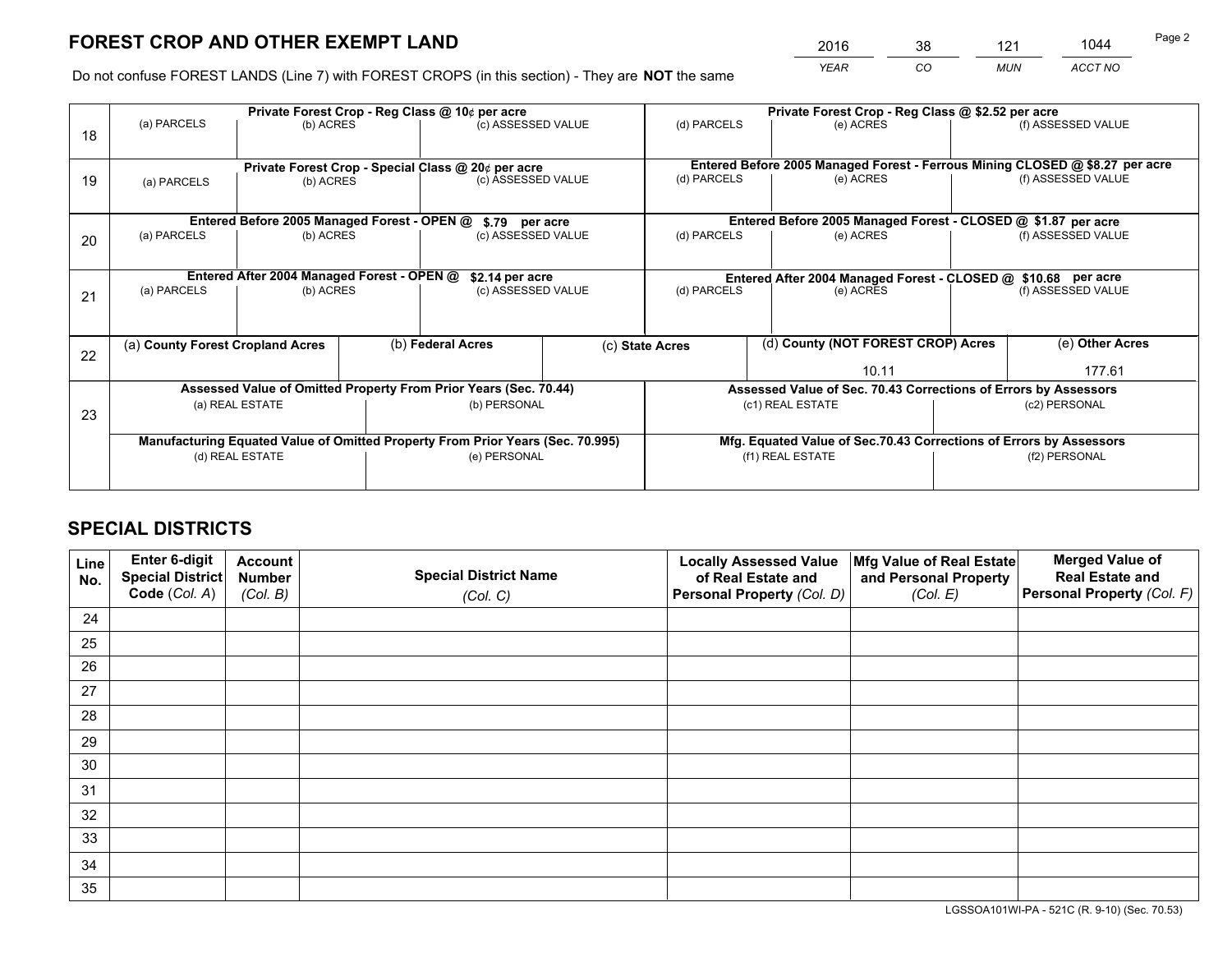|             |                                                          |                                             |                                                         | YEAR                                                                              | CO.<br><b>MUN</b>                                             | ACCT NO                                                                        |
|-------------|----------------------------------------------------------|---------------------------------------------|---------------------------------------------------------|-----------------------------------------------------------------------------------|---------------------------------------------------------------|--------------------------------------------------------------------------------|
| Line<br>No. | Enter 6-digit<br><b>School District</b><br>Code (Col. A) | <b>Account</b><br><b>Number</b><br>(Col. B) | <b>School District Name</b><br>(Col. C)                 | <b>Locally Assessed Value</b><br>of Real Estate and<br>Personal Property (Col. D) | Mfg Value of Real Estate<br>and Personal Property<br>(Col. E) | <b>Merged Value of</b><br><b>Real Estate and</b><br>Personal Property (Col. F) |
|             | A. SCHOOL DISTRICTS (K-8 and K-12)                       |                                             |                                                         |                                                                                   |                                                               |                                                                                |
| 36          | 381232                                                   | 0224                                        | SCH D OF CRIVITZ                                        | 77,278,700                                                                        | 385,600                                                       | 77,664,300                                                                     |
| 37          |                                                          |                                             |                                                         |                                                                                   |                                                               |                                                                                |
| 38          |                                                          |                                             |                                                         |                                                                                   |                                                               |                                                                                |
| 39          |                                                          |                                             |                                                         |                                                                                   |                                                               |                                                                                |
| 40          |                                                          |                                             |                                                         |                                                                                   |                                                               |                                                                                |
| 41<br>42    |                                                          |                                             |                                                         |                                                                                   |                                                               |                                                                                |
| 43          |                                                          |                                             |                                                         |                                                                                   |                                                               |                                                                                |
| 44          |                                                          |                                             |                                                         |                                                                                   |                                                               |                                                                                |
| 45          |                                                          |                                             |                                                         |                                                                                   |                                                               |                                                                                |
| 46          |                                                          |                                             |                                                         |                                                                                   |                                                               |                                                                                |
| 47          |                                                          |                                             |                                                         |                                                                                   |                                                               |                                                                                |
| 48          |                                                          |                                             |                                                         |                                                                                   |                                                               |                                                                                |
| 49          |                                                          |                                             |                                                         |                                                                                   |                                                               |                                                                                |
| 50          |                                                          |                                             | TOTAL ASSESSED VALUE OF SCHOOL DISTRICTS (K-8 and K-12) | 77,278,700                                                                        | 385,600                                                       | 77,664,300                                                                     |
|             | <b>B.</b><br>UNION HIGH SCHOOL DISTRICTS                 |                                             |                                                         |                                                                                   |                                                               |                                                                                |
| 51          |                                                          |                                             |                                                         |                                                                                   |                                                               |                                                                                |
| 52          |                                                          |                                             |                                                         |                                                                                   |                                                               |                                                                                |
| 53<br>54    |                                                          |                                             |                                                         |                                                                                   |                                                               |                                                                                |
| 55          |                                                          |                                             | TOTAL ASSESSED VALUE OF UNION HIGH SCHOOLS              |                                                                                   |                                                               |                                                                                |
|             | C.<br><b>TECHNICAL COLLEGE DISTRICTS</b>                 |                                             |                                                         |                                                                                   |                                                               |                                                                                |
| 56          | 001300                                                   | 0012                                        | NORTHEAST WISCONSIN TECH COLLEGE<br>GNBY                | 77,278,700                                                                        | 385,600                                                       | 77,664,300                                                                     |
| 57          |                                                          |                                             |                                                         |                                                                                   |                                                               |                                                                                |
| 58          |                                                          |                                             |                                                         |                                                                                   |                                                               |                                                                                |
| 59          |                                                          |                                             | TOTAL ASSESSED VALUE OF TECHNICAL COLLEGES              | 77,278,700                                                                        | 385,600                                                       | 77,664,300                                                                     |

38

121

 *I hereby certify, to the best of my knowledge and belief, this form is complete and correct.*

**SCHOOL DISTRICTS**

| Print name of preparer | Title                    |                | Date (MM / DD / CCYY) |
|------------------------|--------------------------|----------------|-----------------------|
|                        |                          |                |                       |
| Signature of preparer  | Contact Telephone Number | E-mail address |                       |
|                        | $\overline{\phantom{0}}$ |                |                       |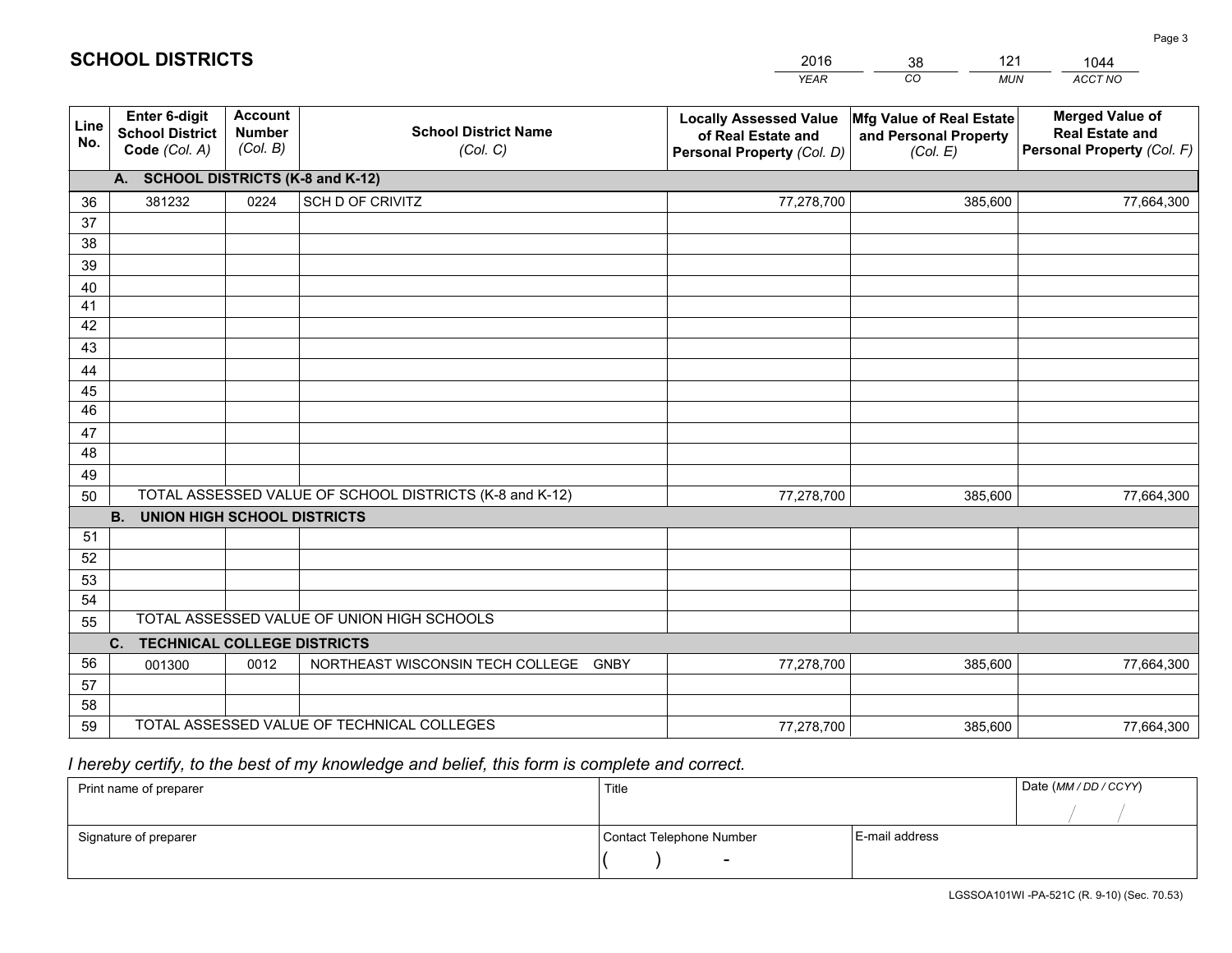## **HIGHLIGHTS**

- 1. Complete the Statement of Assessment after the Board of Review. Reflect any changes made there.
- 2. Use black ink to complete.
- 3. Line 16 must equal Line 50, Col D.
- 4. Line 55 must equal the total of K-8 schools listed on lines 36-49. Do not include K-12 schools in this comparision.
- 5. Line 59, Col. D must equal Line 16.
- 6. Special District, School District and Technical College District values must include both real estate and personal property. Examples of Special districts are: town sanitary districts, public inland lake protection and rehabilitation districts, and metropolitan sewerage districts.
- 7. DO NOT INCLUDE Manufacturing property values.DOR will print these values on the final SOA.

MARILYN L. PADGETT VILLAGE OF CRIVITZ

MARILYN L. PADGETT<br>VILLAGE OF CRIVITZ

PO BOX 727

 $\overline{S}$ 

**BOX 727** 

CRIVITZ, WI 54114 - 0727

CRIVITZ, WI 54114 - 0727

 8. Accuracy of this form is very important. The values reported directly affect the equalized value DOR calculates for school and special districts.

#### **Page 1:**

 If not prefilled, enter the tax year,county and municipal code,municipal type, municipal name and county name on the top of form.

Check the Amended box, if filing an amended / corrected SOA.

 Report the parcel count, acres and assessed value of taxable general property, total parcel count, (real and personal), total acres, and values from final figures set by the Board of Review.

- A. Real Estate land and improvements (buildings, etc.) is reported on lines 1 8, total line 9.
- B. Personal Property is reported on lines 11 14, Column D, total line 15.
- C. To complete this report, use the computer produced summary of the assessment roll that shows these amounts.
- D. Use whole numbers only.
- E. Add each line across and each column down to verify entries.

### **Page 2:**

- A. Report Special Items (not subject to general property tax).
- 1. Private Forest Croplands and Managed Forest Lands are reported on lines 18,19, 20 and 21. Be sure to report assessed values **NOT** taxes.
- 2. You should have copies of the orders of entry, orders of withdrawal, etc., to update your assessment roll.
	- 3. Show hundredths of acres (e.g. 39.75).
- 4. Tax exempt lands are reported on line 22.
- 5. Omitted property and sec. 70.43, Wis. Stats., corrections of errors by assessor are reported on line 23. Report real estate and personal property separately. These should be for **prior years**, not something found on the current assessment roll after the board of review.
- B. Special District (Lines 24-35) Include the value of both real and personal property.
- The Department of Revenue (DOR) preprints much of the information regarding names and codes for schools, special districts,etc. If a district is not listed, enter the name and value only, DOR will enter the proper code.

## **Page 3 School Districts:**

Include the value of both real and personal property.

Report School District (regular, elementary, union high school, and technical college).

- 1. Regular (K-12) and Elementary (K-8) school values are reported on lines 36-49, total on line 50.
- 2. Union High School (UHS) (use only if elementary schools are listed on lines 36-49) are reported on lines 51-54. UHS total value (line 55) must equal to the total **elementary school** values reported on lines 36-49. Do notinclude K-12 schools in this comparison.
- 3. Technical College values are reported on lines 56-58, total on line 59.
- 4. Use the computer summary that shows these amounts to complete this report.

#### **This form is due the second Monday in June. File this report only after your Board of Review is complete.**

 *If you have questions: Return forms to:*

Fax number: (608) 264-6887 PO Box 8971

 Email: lgs@revenue.wi.gov Wisconsin Department of Revenue Call: (608) 261-5341 Local Government Services Section 6-97Madison WI 53708-8971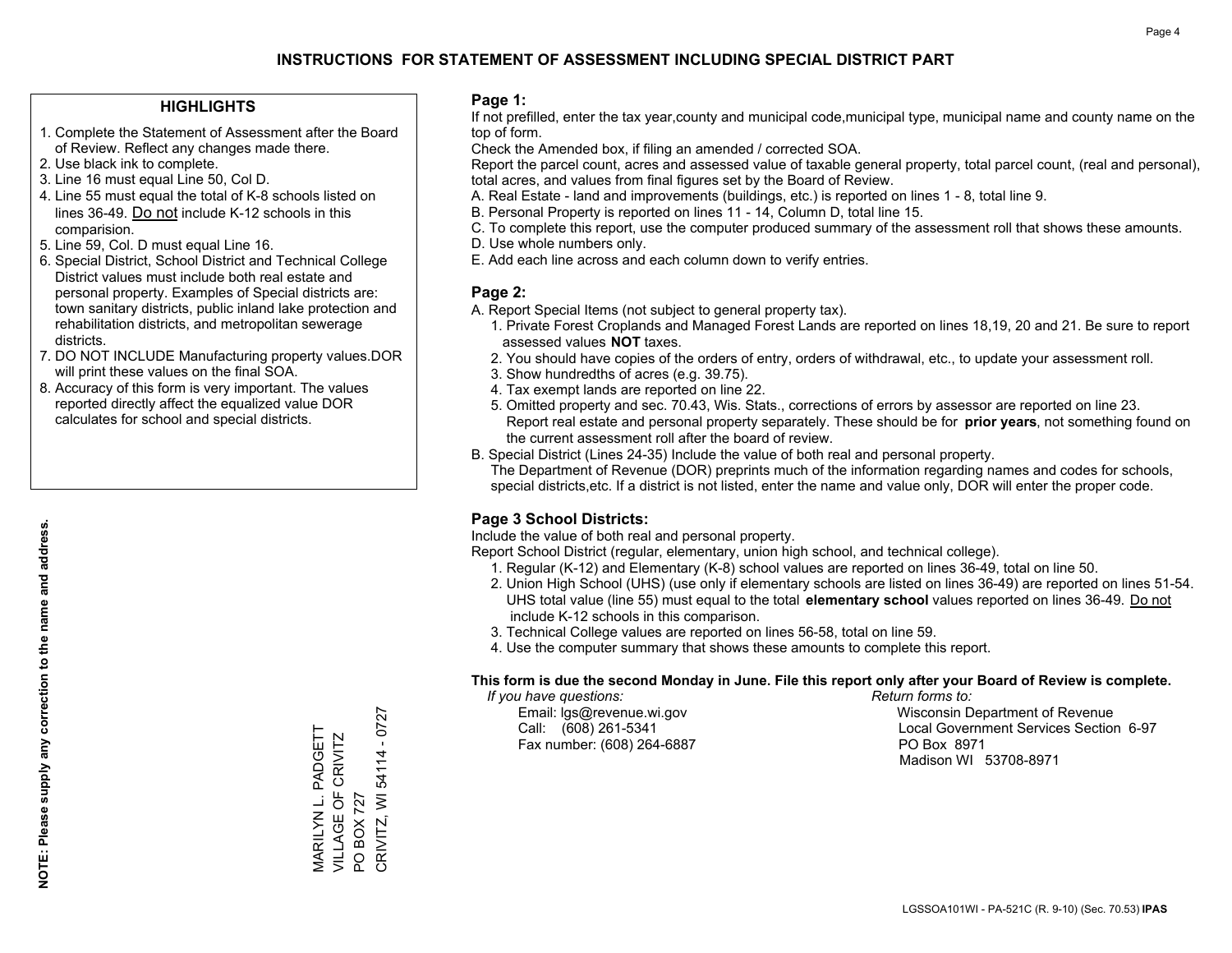**STATEMENT OF ASSESSMENT FOR 2016** 

| 38. | 171 | 1045    |
|-----|-----|---------|
| CO. | MUN | ACCT NO |

|                | <b>FOR</b><br><b>VILLAGE OF</b><br>OF<br><b>POUND</b><br><b>MARINETTE COUNTY</b>                                                                                                             |                                                              |                          |              |                                                                      |                                | <b>WHEN COMPLETING THIS DOCUMENT</b>   |                                          |
|----------------|----------------------------------------------------------------------------------------------------------------------------------------------------------------------------------------------|--------------------------------------------------------------|--------------------------|--------------|----------------------------------------------------------------------|--------------------------------|----------------------------------------|------------------------------------------|
|                |                                                                                                                                                                                              | Town - Village - City                                        | <b>Municipality Name</b> |              | <b>County Name</b>                                                   |                                |                                        | DO NOT WRITE OVER X's OR IN SHADED AREAS |
| Line<br>No.    | <b>REAL ESTATE</b><br>(See Lines 18 - 22 for                                                                                                                                                 |                                                              |                          | PARCEL COUNT | NO. OF ACRES<br><b>WHOLE</b><br>TOTAL LAND IMPROVEMENTS NUMBERS ONLY | <b>VALUE OF</b><br><b>LAND</b> | <b>VALUE OF</b><br><b>IMPROVEMENTS</b> | TOTAL VALUE OF LAND<br>AND IMPROVEMENTS  |
|                |                                                                                                                                                                                              | other Real Estate)                                           | Col. A                   | Col. B       | Col. C                                                               | Col. D                         | Col. E                                 | Col. F                                   |
| -1             |                                                                                                                                                                                              | <b>RESIDENTIAL - Class 1</b>                                 | 147                      | 130          | 109                                                                  | 1,474,900                      | 8,641,700                              | 10,116,600                               |
| $\overline{2}$ |                                                                                                                                                                                              | <b>COMMERCIAL - Class 2</b>                                  | 38                       | 29           | 39                                                                   | 392,000                        | 2,063,400                              | 2,455,400                                |
| 3              |                                                                                                                                                                                              | <b>MANUFACTURING - Class 3</b>                               | $\Omega$                 | 0            | $\Omega$                                                             | 0                              | 0                                      | 0 I                                      |
| $\overline{4}$ |                                                                                                                                                                                              | <b>AGRICULTURAL - Class 4</b>                                | 11                       |              | 125                                                                  | 21,300                         |                                        | 21,300                                   |
| 5              |                                                                                                                                                                                              | <b>UNDEVELOPED - Class 5</b>                                 | 14                       |              | 126                                                                  | 83,300                         |                                        | 83,300                                   |
| 6              |                                                                                                                                                                                              | AGRICULTURAL FOREST - Class 5m                               |                          |              |                                                                      | 2,200                          |                                        | 2,200                                    |
| 7              | FOREST LANDS - Class 6                                                                                                                                                                       |                                                              | $\mathbf{0}$             |              | $\mathbf{0}$                                                         | $\Omega$                       |                                        | 0                                        |
| 8              |                                                                                                                                                                                              | OTHER - Class 7                                              | 1                        |              | 3                                                                    | 12,000                         | 12,700                                 | 24,700                                   |
| 9              |                                                                                                                                                                                              | TOTAL - ALL COLUMNS                                          | 212                      | 160          | 403                                                                  | 1,985,700                      | 10,717,800                             | 12,703,500                               |
| 10             |                                                                                                                                                                                              | NUMBER OF PERSONAL PROPERTY ACCOUNTS IN ROLL                 |                          |              | 24                                                                   | <b>LOCALLY ASSESSED</b>        | <b>MANUFACTURING</b>                   | <b>MERGED</b>                            |
| 11             |                                                                                                                                                                                              | BOATS AND OTHER WATERCRAFT NOT EXEMPT - Code 1               |                          |              |                                                                      | 0                              | 0                                      | $\Omega$                                 |
| 12             |                                                                                                                                                                                              | MACHINERY, TOOLS AND PATTERNS - Code 2                       |                          |              |                                                                      | 56,900                         | $\mathbf{0}$                           | 56,900                                   |
| 13             |                                                                                                                                                                                              | FURNITURE, FIXTURES AND EQUIPMENT - Code 3                   |                          |              |                                                                      | 84,600                         | 0                                      | 84,600                                   |
| 14             |                                                                                                                                                                                              | ALL OTHER PERSONAL PROPERTY NOT EXEMPT - Codes 4A, 4B, 4C    |                          |              |                                                                      | 66,800                         | 0                                      | 66,800                                   |
| 15             |                                                                                                                                                                                              | TOTAL OF PERSONAL PROPERTY NOT EXEMPT (Total of Lines 11-14) |                          |              | 208,300                                                              | 0                              | 208,300                                |                                          |
| 16             | AGGREGATE ASSESSED VALUE OF ALL PROPERTY SUBJECT TO THE GENERAL PROPERTY TAX (Total of Lines 9F and 15F)<br>MUST EQUAL TOTAL VALUE OF THE SCHOOL DISTRICTS (K-12 PLUS K-8) - Line 50, Col. F |                                                              |                          |              |                                                                      |                                |                                        | 12,911,800                               |
| 17             | Name of Assessor<br><b>BOARD OF REVIEW</b><br>DATE OF FINAL ADJOURNMENT<br>06/09/2016                                                                                                        |                                                              |                          |              |                                                                      | R AND R ASSESSING SERVICES     | Telephone #                            | (920) 846-4250                           |

REMARKS

The Assessment Ratio to be used in calculating the estimated Fair Market Value on tax bills for this tax district is 1.019961925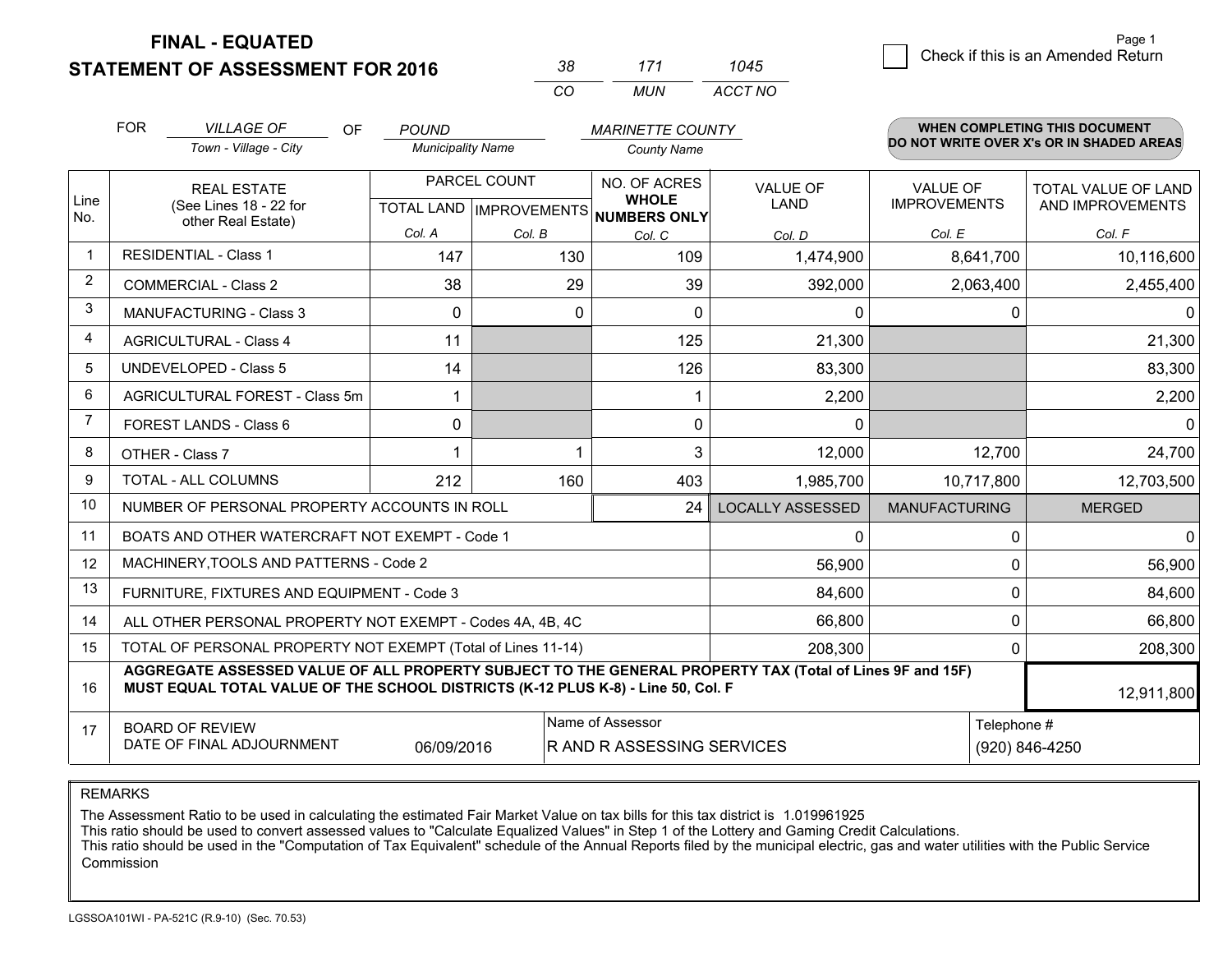*YEAR CO MUN ACCT NO* <sup>2016</sup> <sup>38</sup> <sup>171</sup> <sup>1045</sup>

Do not confuse FOREST LANDS (Line 7) with FOREST CROPS (in this section) - They are **NOT** the same

|    | Private Forest Crop - Reg Class @ 10¢ per acre                                 |                                             |  |                                                                  |  | Private Forest Crop - Reg Class @ \$2.52 per acre                            |                                                                 |                                                                    |                    |  |
|----|--------------------------------------------------------------------------------|---------------------------------------------|--|------------------------------------------------------------------|--|------------------------------------------------------------------------------|-----------------------------------------------------------------|--------------------------------------------------------------------|--------------------|--|
| 18 | (a) PARCELS                                                                    | (b) ACRES                                   |  | (c) ASSESSED VALUE                                               |  | (d) PARCELS                                                                  | (e) ACRES                                                       |                                                                    | (f) ASSESSED VALUE |  |
|    |                                                                                |                                             |  |                                                                  |  |                                                                              |                                                                 |                                                                    |                    |  |
|    | Private Forest Crop - Special Class @ 20¢ per acre                             |                                             |  |                                                                  |  | Entered Before 2005 Managed Forest - Ferrous Mining CLOSED @ \$8.27 per acre |                                                                 |                                                                    |                    |  |
| 19 | (a) PARCELS                                                                    | (b) ACRES                                   |  | (c) ASSESSED VALUE                                               |  | (d) PARCELS                                                                  | (e) ACRES                                                       |                                                                    | (f) ASSESSED VALUE |  |
|    |                                                                                |                                             |  |                                                                  |  |                                                                              |                                                                 |                                                                    |                    |  |
|    |                                                                                | Entered Before 2005 Managed Forest - OPEN @ |  | \$.79 per acre                                                   |  |                                                                              | Entered Before 2005 Managed Forest - CLOSED @ \$1.87 per acre   |                                                                    |                    |  |
| 20 | (a) PARCELS                                                                    | (b) ACRES                                   |  | (c) ASSESSED VALUE                                               |  | (d) PARCELS                                                                  | (e) ACRES                                                       |                                                                    | (f) ASSESSED VALUE |  |
|    |                                                                                |                                             |  |                                                                  |  |                                                                              |                                                                 |                                                                    |                    |  |
|    | Entered After 2004 Managed Forest - OPEN @<br>\$2.14 per acre                  |                                             |  |                                                                  |  | Entered After 2004 Managed Forest - CLOSED @ \$10.68 per acre                |                                                                 |                                                                    |                    |  |
| 21 | (a) PARCELS                                                                    | (b) ACRES                                   |  | (c) ASSESSED VALUE                                               |  | (d) PARCELS<br>(e) ACRES                                                     |                                                                 |                                                                    | (f) ASSESSED VALUE |  |
|    |                                                                                |                                             |  |                                                                  |  |                                                                              |                                                                 |                                                                    |                    |  |
|    |                                                                                |                                             |  |                                                                  |  |                                                                              | (d) County (NOT FOREST CROP) Acres                              |                                                                    | (e) Other Acres    |  |
| 22 | (a) County Forest Cropland Acres                                               |                                             |  | (b) Federal Acres                                                |  | (c) State Acres                                                              |                                                                 |                                                                    |                    |  |
|    |                                                                                |                                             |  |                                                                  |  |                                                                              |                                                                 |                                                                    | 94.15              |  |
|    |                                                                                |                                             |  | Assessed Value of Omitted Property From Prior Years (Sec. 70.44) |  |                                                                              | Assessed Value of Sec. 70.43 Corrections of Errors by Assessors |                                                                    |                    |  |
| 23 |                                                                                | (a) REAL ESTATE                             |  | (b) PERSONAL                                                     |  |                                                                              | (c1) REAL ESTATE                                                |                                                                    | (c2) PERSONAL      |  |
|    |                                                                                |                                             |  |                                                                  |  |                                                                              |                                                                 |                                                                    |                    |  |
|    | Manufacturing Equated Value of Omitted Property From Prior Years (Sec. 70.995) |                                             |  |                                                                  |  |                                                                              |                                                                 | Mfg. Equated Value of Sec.70.43 Corrections of Errors by Assessors |                    |  |
|    |                                                                                | (d) REAL ESTATE                             |  | (e) PERSONAL                                                     |  |                                                                              | (f1) REAL ESTATE                                                | (f2) PERSONAL                                                      |                    |  |
|    |                                                                                |                                             |  |                                                                  |  |                                                                              |                                                                 |                                                                    |                    |  |

## **SPECIAL DISTRICTS**

| Line<br>No. | Enter 6-digit<br>Special District<br>Code (Col. A) | <b>Account</b><br><b>Number</b> | <b>Special District Name</b> | <b>Locally Assessed Value</b><br>of Real Estate and | Mfg Value of Real Estate<br>and Personal Property | <b>Merged Value of</b><br><b>Real Estate and</b><br>Personal Property (Col. F) |
|-------------|----------------------------------------------------|---------------------------------|------------------------------|-----------------------------------------------------|---------------------------------------------------|--------------------------------------------------------------------------------|
|             |                                                    | (Col. B)                        | (Col. C)                     | Personal Property (Col. D)                          | (Col. E)                                          |                                                                                |
| 24          |                                                    |                                 |                              |                                                     |                                                   |                                                                                |
| 25          |                                                    |                                 |                              |                                                     |                                                   |                                                                                |
| 26          |                                                    |                                 |                              |                                                     |                                                   |                                                                                |
| 27          |                                                    |                                 |                              |                                                     |                                                   |                                                                                |
| 28          |                                                    |                                 |                              |                                                     |                                                   |                                                                                |
| 29          |                                                    |                                 |                              |                                                     |                                                   |                                                                                |
| 30          |                                                    |                                 |                              |                                                     |                                                   |                                                                                |
| 31          |                                                    |                                 |                              |                                                     |                                                   |                                                                                |
| 32          |                                                    |                                 |                              |                                                     |                                                   |                                                                                |
| 33          |                                                    |                                 |                              |                                                     |                                                   |                                                                                |
| 34          |                                                    |                                 |                              |                                                     |                                                   |                                                                                |
| 35          |                                                    |                                 |                              |                                                     |                                                   |                                                                                |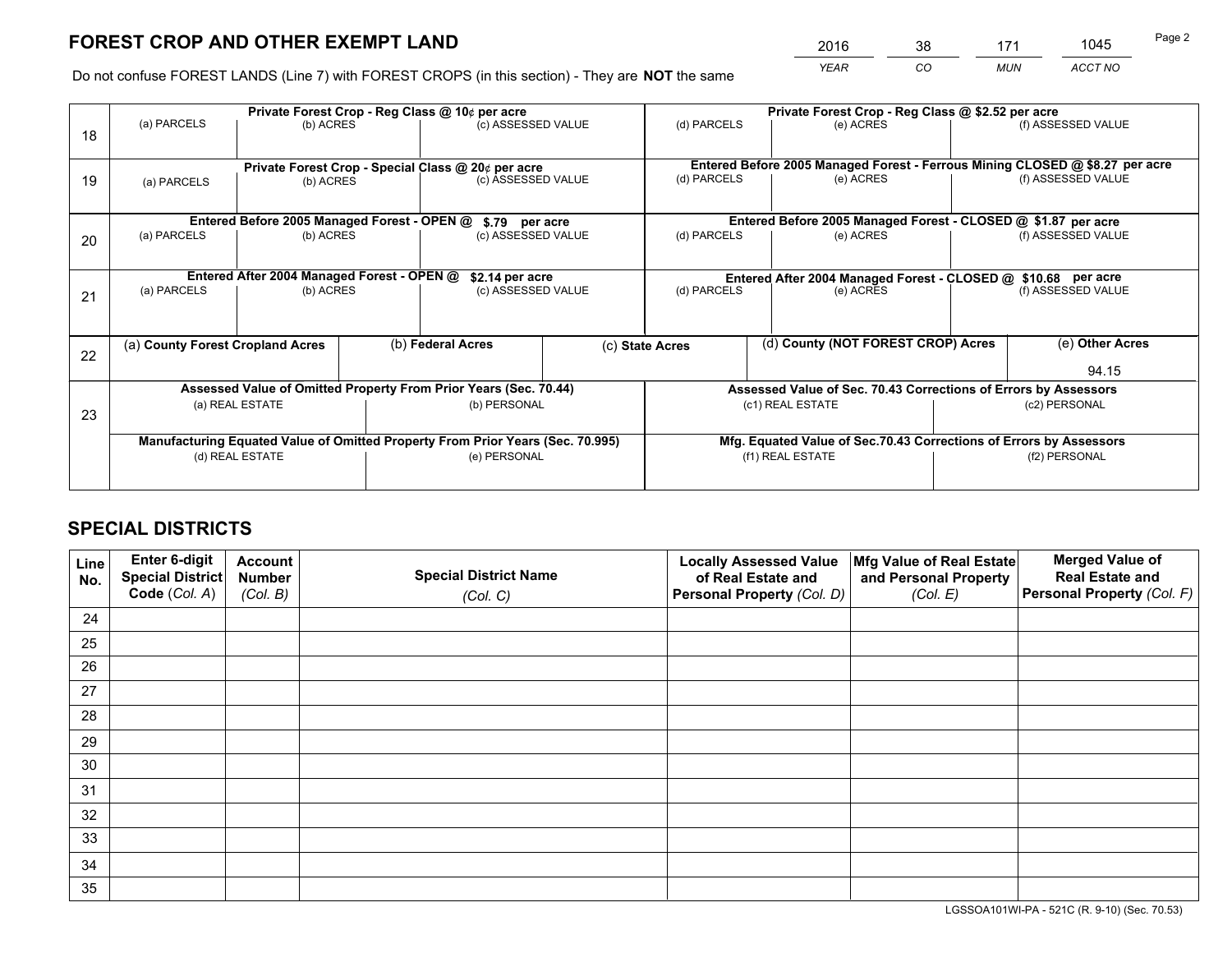|                 |                                                                 |                                             |                                                         | <b>YEAR</b>                                                                       | CO<br><b>MUN</b>                                              | ACCT NO                                                                        |
|-----------------|-----------------------------------------------------------------|---------------------------------------------|---------------------------------------------------------|-----------------------------------------------------------------------------------|---------------------------------------------------------------|--------------------------------------------------------------------------------|
| Line<br>No.     | <b>Enter 6-digit</b><br><b>School District</b><br>Code (Col. A) | <b>Account</b><br><b>Number</b><br>(Col. B) | <b>School District Name</b><br>(Col. C)                 | <b>Locally Assessed Value</b><br>of Real Estate and<br>Personal Property (Col. D) | Mfg Value of Real Estate<br>and Personal Property<br>(Col. E) | <b>Merged Value of</b><br><b>Real Estate and</b><br>Personal Property (Col. F) |
|                 | A. SCHOOL DISTRICTS (K-8 and K-12)                              |                                             |                                                         |                                                                                   |                                                               |                                                                                |
| 36              | 381169                                                          | 0223                                        | SCH D OF COLEMAN                                        | 12,911,800                                                                        |                                                               | 12,911,800                                                                     |
| 37              |                                                                 |                                             |                                                         |                                                                                   |                                                               |                                                                                |
| 38              |                                                                 |                                             |                                                         |                                                                                   |                                                               |                                                                                |
| 39              |                                                                 |                                             |                                                         |                                                                                   |                                                               |                                                                                |
| 40              |                                                                 |                                             |                                                         |                                                                                   |                                                               |                                                                                |
| 41<br>42        |                                                                 |                                             |                                                         |                                                                                   |                                                               |                                                                                |
| 43              |                                                                 |                                             |                                                         |                                                                                   |                                                               |                                                                                |
| 44              |                                                                 |                                             |                                                         |                                                                                   |                                                               |                                                                                |
| 45              |                                                                 |                                             |                                                         |                                                                                   |                                                               |                                                                                |
| $\overline{46}$ |                                                                 |                                             |                                                         |                                                                                   |                                                               |                                                                                |
| 47              |                                                                 |                                             |                                                         |                                                                                   |                                                               |                                                                                |
| 48              |                                                                 |                                             |                                                         |                                                                                   |                                                               |                                                                                |
| 49              |                                                                 |                                             |                                                         |                                                                                   |                                                               |                                                                                |
| 50              |                                                                 |                                             | TOTAL ASSESSED VALUE OF SCHOOL DISTRICTS (K-8 and K-12) | 12,911,800                                                                        |                                                               | 12,911,800                                                                     |
|                 | <b>B.</b><br><b>UNION HIGH SCHOOL DISTRICTS</b>                 |                                             |                                                         |                                                                                   |                                                               |                                                                                |
| 51              |                                                                 |                                             |                                                         |                                                                                   |                                                               |                                                                                |
| 52              |                                                                 |                                             |                                                         |                                                                                   |                                                               |                                                                                |
| 53              |                                                                 |                                             |                                                         |                                                                                   |                                                               |                                                                                |
| 54              |                                                                 |                                             | TOTAL ASSESSED VALUE OF UNION HIGH SCHOOLS              |                                                                                   |                                                               |                                                                                |
| 55              |                                                                 |                                             |                                                         |                                                                                   |                                                               |                                                                                |
|                 | C.<br><b>TECHNICAL COLLEGE DISTRICTS</b>                        |                                             |                                                         |                                                                                   |                                                               |                                                                                |
| 56<br>57        | 001300                                                          | 0012                                        | NORTHEAST WISCONSIN TECH COLLEGE GNBY                   | 12,911,800                                                                        |                                                               | 12,911,800                                                                     |
| 58              |                                                                 |                                             |                                                         |                                                                                   |                                                               |                                                                                |
| 59              |                                                                 |                                             | TOTAL ASSESSED VALUE OF TECHNICAL COLLEGES              | 12,911,800                                                                        |                                                               | 12,911,800                                                                     |

38

171

 *I hereby certify, to the best of my knowledge and belief, this form is complete and correct.*

**SCHOOL DISTRICTS**

| Print name of preparer | Title                    |                | Date (MM / DD / CCYY) |
|------------------------|--------------------------|----------------|-----------------------|
|                        |                          |                |                       |
| Signature of preparer  | Contact Telephone Number | E-mail address |                       |
|                        | $\sim$                   |                |                       |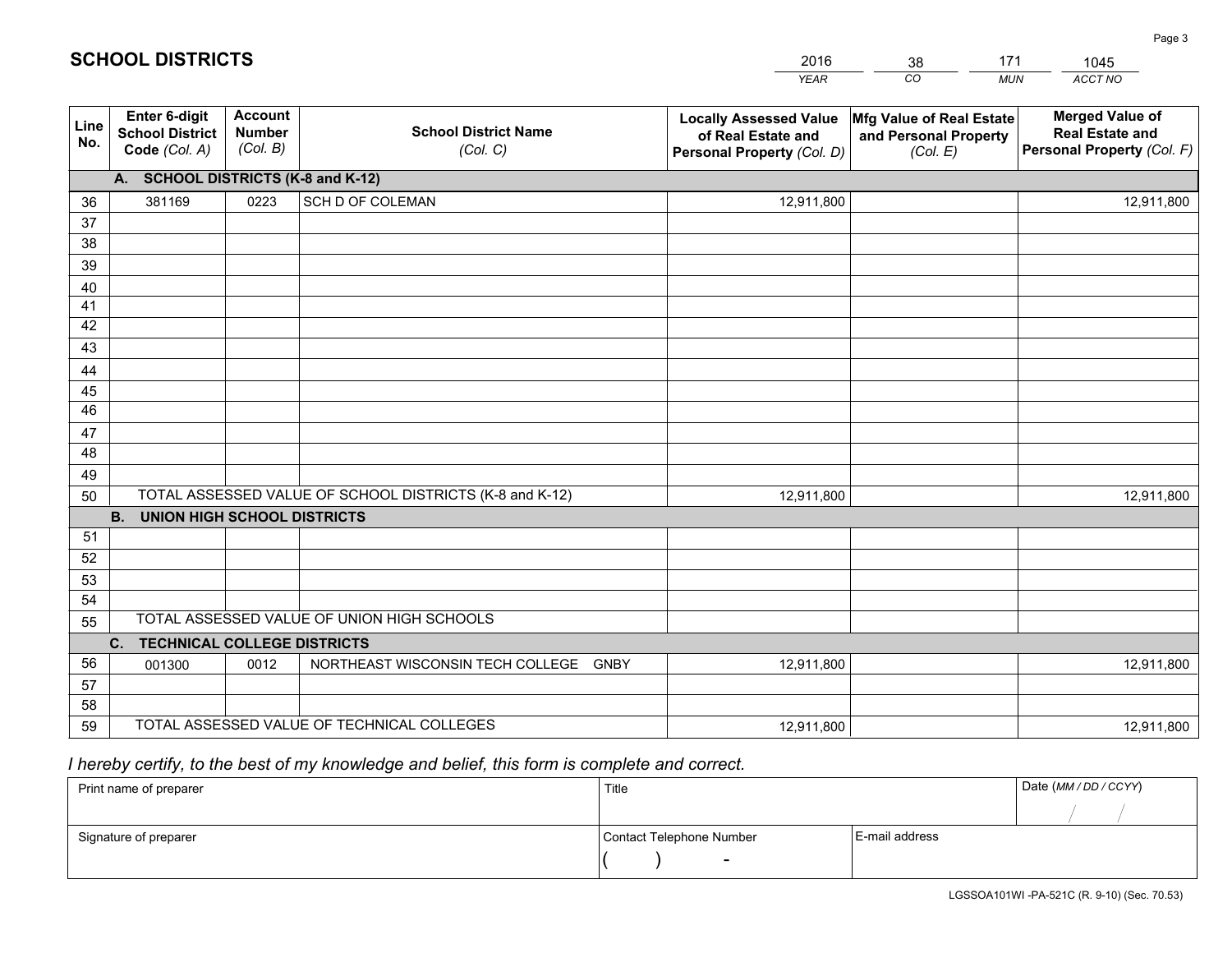### **HIGHLIGHTS**

- 1. Complete the Statement of Assessment after the Board of Review. Reflect any changes made there.
- 2. Use black ink to complete.
- 3. Line 16 must equal Line 50, Col D.
- 4. Line 55 must equal the total of K-8 schools listed on lines 36-49. Do not include K-12 schools in this comparision.
- 5. Line 59, Col. D must equal Line 16.
- 6. Special District, School District and Technical College District values must include both real estate and personal property. Examples of Special districts are: town sanitary districts, public inland lake protection and rehabilitation districts, and metropolitan sewerage districts.
- 7. DO NOT INCLUDE Manufacturing property values.DOR will print these values on the final SOA.
- 8. Accuracy of this form is very important. The values reported directly affect the equalized value DOR calculates for school and special districts.

### **Page 1:**

 If not prefilled, enter the tax year,county and municipal code,municipal type, municipal name and county name on the top of form.

Check the Amended box, if filing an amended / corrected SOA.

 Report the parcel count, acres and assessed value of taxable general property, total parcel count, (real and personal), total acres, and values from final figures set by the Board of Review.

- A. Real Estate land and improvements (buildings, etc.) is reported on lines 1 8, total line 9.
- B. Personal Property is reported on lines 11 14, Column D, total line 15.
- C. To complete this report, use the computer produced summary of the assessment roll that shows these amounts.
- D. Use whole numbers only.
- E. Add each line across and each column down to verify entries.

### **Page 2:**

- A. Report Special Items (not subject to general property tax).
- 1. Private Forest Croplands and Managed Forest Lands are reported on lines 18,19, 20 and 21. Be sure to report assessed values **NOT** taxes.
- 2. You should have copies of the orders of entry, orders of withdrawal, etc., to update your assessment roll.
	- 3. Show hundredths of acres (e.g. 39.75).
- 4. Tax exempt lands are reported on line 22.
- 5. Omitted property and sec. 70.43, Wis. Stats., corrections of errors by assessor are reported on line 23. Report real estate and personal property separately. These should be for **prior years**, not something found on the current assessment roll after the board of review.
- B. Special District (Lines 24-35) Include the value of both real and personal property.
- The Department of Revenue (DOR) preprints much of the information regarding names and codes for schools, special districts,etc. If a district is not listed, enter the name and value only, DOR will enter the proper code.

## **Page 3 School Districts:**

Include the value of both real and personal property.

Report School District (regular, elementary, union high school, and technical college).

- 1. Regular (K-12) and Elementary (K-8) school values are reported on lines 36-49, total on line 50.
- 2. Union High School (UHS) (use only if elementary schools are listed on lines 36-49) are reported on lines 51-54. UHS total value (line 55) must equal to the total **elementary school** values reported on lines 36-49. Do notinclude K-12 schools in this comparison.
- 3. Technical College values are reported on lines 56-58, total on line 59.
- 4. Use the computer summary that shows these amounts to complete this report.

#### **This form is due the second Monday in June. File this report only after your Board of Review is complete.**

 *If you have questions: Return forms to:*

Fax number: (608) 264-6887 PO Box 8971

 Email: lgs@revenue.wi.gov Wisconsin Department of Revenue Call: (608) 261-5341 Local Government Services Section 6-97Madison WI 53708-8971

POUND, WI 54161 - 0127 POUND, WI 54161 - 0127 VILLAGE OF POUND PATRICIA SCHUTTE<br>VILLAGE OF POUND PATRICIA SCHUTTE 2002 COUNTY Q 2002 COUNTY Q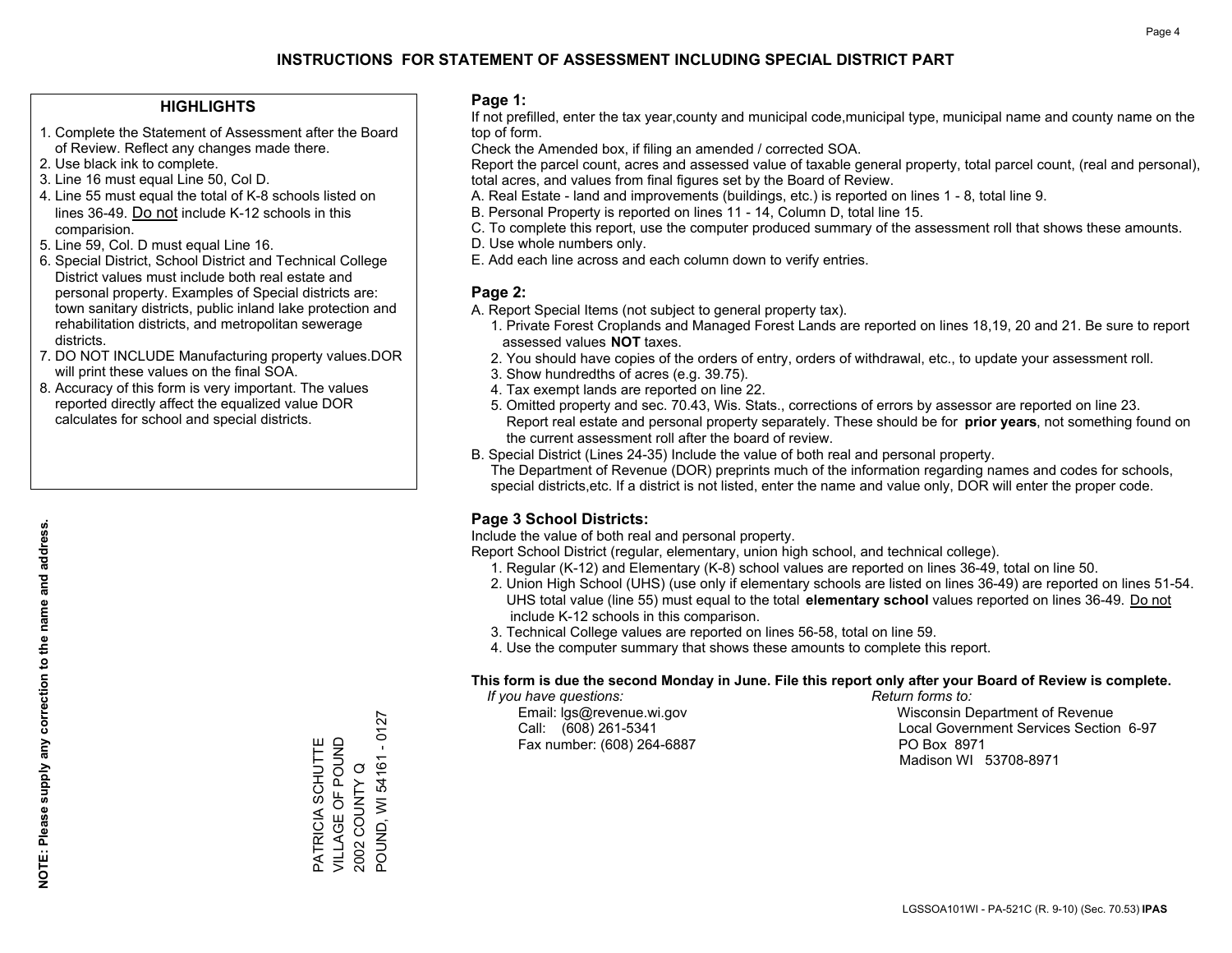**STATEMENT OF ASSESSMENT FOR 2016** 

**FINAL - EQUATED**

| - 38 | 191  | 1046    |
|------|------|---------|
| ΓO.  | MUN. | ACCT NO |

|                | <b>FOR</b><br><b>VILLAGE OF</b><br><b>OF</b><br><b>WAUSAUKEE</b>                                                                                                                             |                                                           |                          |              | <b>MARINETTE COUNTY</b>              |                         |                      | <b>WHEN COMPLETING THIS DOCUMENT</b>     |  |
|----------------|----------------------------------------------------------------------------------------------------------------------------------------------------------------------------------------------|-----------------------------------------------------------|--------------------------|--------------|--------------------------------------|-------------------------|----------------------|------------------------------------------|--|
|                |                                                                                                                                                                                              | Town - Village - City                                     | <b>Municipality Name</b> |              | <b>County Name</b>                   |                         |                      | DO NOT WRITE OVER X's OR IN SHADED AREAS |  |
| Line           |                                                                                                                                                                                              | <b>REAL ESTATE</b>                                        | PARCEL COUNT             |              | NO. OF ACRES<br><b>WHOLE</b>         | <b>VALUE OF</b>         | <b>VALUE OF</b>      | TOTAL VALUE OF LAND                      |  |
| No.            |                                                                                                                                                                                              | (See Lines 18 - 22 for<br>other Real Estate)              |                          |              | TOTAL LAND IMPROVEMENTS NUMBERS ONLY | <b>LAND</b>             | <b>IMPROVEMENTS</b>  | AND IMPROVEMENTS                         |  |
|                |                                                                                                                                                                                              |                                                           | Col. A                   | Col. B       | Col. C                               | Col. D                  | Col. E               | Col. F                                   |  |
| $\mathbf 1$    |                                                                                                                                                                                              | <b>RESIDENTIAL - Class 1</b>                              | 322                      | 232          | 250                                  | 1,782,800               | 12,637,200           | 14,420,000                               |  |
| $\overline{2}$ |                                                                                                                                                                                              | <b>COMMERCIAL - Class 2</b>                               | 71                       | 54           | 49                                   | 1,121,000               | 7,299,200            | 8,420,200                                |  |
| 3              |                                                                                                                                                                                              | MANUFACTURING - Class 3                                   | 3                        | 3            | 13                                   | 48,600                  | 1,155,400            | 1,204,000                                |  |
| 4              |                                                                                                                                                                                              | <b>AGRICULTURAL - Class 4</b>                             | 16                       |              | 105                                  | 18,300                  |                      | 18,300                                   |  |
| 5              |                                                                                                                                                                                              | <b>UNDEVELOPED - Class 5</b>                              | 13                       |              | 104                                  | 54,200                  |                      | 54,200                                   |  |
| 6              |                                                                                                                                                                                              | AGRICULTURAL FOREST - Class 5m                            | 9                        |              | 38                                   | 35,500                  |                      | 35,500                                   |  |
| 7              |                                                                                                                                                                                              | FOREST LANDS - Class 6                                    | 5                        |              | 41                                   | 64,300                  |                      | 64,300                                   |  |
| 8              |                                                                                                                                                                                              | OTHER - Class 7                                           | 0                        | $\mathbf{0}$ | $\Omega$                             | $\Omega$                | 0                    | 0                                        |  |
| 9              |                                                                                                                                                                                              | TOTAL - ALL COLUMNS                                       | 439                      | 289          | 600                                  | 3,124,700               | 21,091,800           | 24,216,500                               |  |
| 10             |                                                                                                                                                                                              | NUMBER OF PERSONAL PROPERTY ACCOUNTS IN ROLL              |                          |              | 69                                   | <b>LOCALLY ASSESSED</b> | <b>MANUFACTURING</b> | <b>MERGED</b>                            |  |
| 11             |                                                                                                                                                                                              | BOATS AND OTHER WATERCRAFT NOT EXEMPT - Code 1            |                          |              |                                      | $\mathbf{0}$            | 0                    | $\mathbf 0$                              |  |
| 12             |                                                                                                                                                                                              | MACHINERY, TOOLS AND PATTERNS - Code 2                    |                          |              |                                      | 287,000                 | 258,700              | 545,700                                  |  |
| 13             |                                                                                                                                                                                              | FURNITURE, FIXTURES AND EQUIPMENT - Code 3                |                          |              |                                      | 646,200                 | 37,200               | 683,400                                  |  |
| 14             |                                                                                                                                                                                              | ALL OTHER PERSONAL PROPERTY NOT EXEMPT - Codes 4A, 4B, 4C |                          |              |                                      | 227,700                 | 9,000                | 236,700                                  |  |
| 15             | TOTAL OF PERSONAL PROPERTY NOT EXEMPT (Total of Lines 11-14)<br>1,160,900<br>304.900                                                                                                         |                                                           |                          |              |                                      |                         |                      | 1,465,800                                |  |
| 16             | AGGREGATE ASSESSED VALUE OF ALL PROPERTY SUBJECT TO THE GENERAL PROPERTY TAX (Total of Lines 9F and 15F)<br>MUST EQUAL TOTAL VALUE OF THE SCHOOL DISTRICTS (K-12 PLUS K-8) - Line 50, Col. F |                                                           |                          |              |                                      |                         | 25,682,300           |                                          |  |
| 17             |                                                                                                                                                                                              | <b>BOARD OF REVIEW</b>                                    |                          |              | Name of Assessor                     |                         |                      | Telephone #                              |  |
|                |                                                                                                                                                                                              | DATE OF FINAL ADJOURNMENT                                 | 07/05/2016               |              | R AND R ASSESSING SERVICES           |                         |                      | (920) 846-4250                           |  |

REMARKS

The Assessment Ratio to be used in calculating the estimated Fair Market Value on tax bills for this tax district is 1.054920598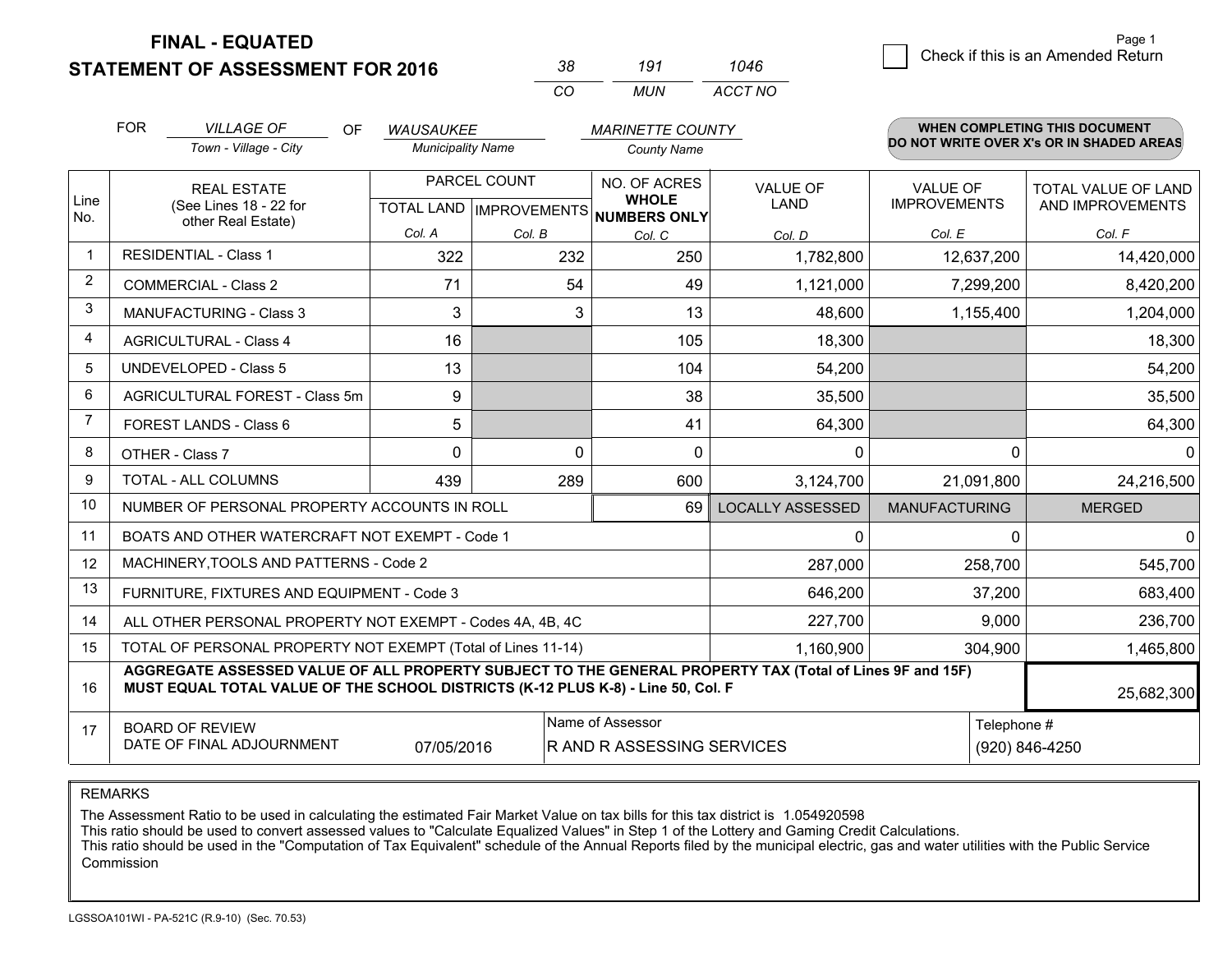*YEAR CO MUN ACCT NO* <sup>2016</sup> <sup>38</sup> <sup>191</sup> <sup>1046</sup>

Do not confuse FOREST LANDS (Line 7) with FOREST CROPS (in this section) - They are **NOT** the same

|    |                                                                                |                                             |  | Private Forest Crop - Reg Class @ 10¢ per acre                   |                                      | Private Forest Crop - Reg Class @ \$2.52 per acre             |                                                                              |                                                                    |                    |  |
|----|--------------------------------------------------------------------------------|---------------------------------------------|--|------------------------------------------------------------------|--------------------------------------|---------------------------------------------------------------|------------------------------------------------------------------------------|--------------------------------------------------------------------|--------------------|--|
| 18 | (a) PARCELS                                                                    | (b) ACRES                                   |  | (c) ASSESSED VALUE                                               |                                      | (d) PARCELS                                                   | (e) ACRES                                                                    |                                                                    | (f) ASSESSED VALUE |  |
|    |                                                                                |                                             |  |                                                                  |                                      |                                                               |                                                                              |                                                                    |                    |  |
|    | Private Forest Crop - Special Class @ 20¢ per acre                             |                                             |  |                                                                  |                                      |                                                               | Entered Before 2005 Managed Forest - Ferrous Mining CLOSED @ \$8.27 per acre |                                                                    |                    |  |
| 19 | (a) PARCELS                                                                    | (b) ACRES                                   |  | (c) ASSESSED VALUE                                               |                                      | (d) PARCELS                                                   | (e) ACRES                                                                    |                                                                    | (f) ASSESSED VALUE |  |
|    |                                                                                |                                             |  |                                                                  |                                      |                                                               |                                                                              |                                                                    |                    |  |
|    |                                                                                | Entered Before 2005 Managed Forest - OPEN @ |  | \$.79 per acre                                                   |                                      |                                                               | Entered Before 2005 Managed Forest - CLOSED @ \$1.87 per acre                |                                                                    |                    |  |
| 20 | (a) PARCELS                                                                    | (b) ACRES                                   |  | (c) ASSESSED VALUE                                               |                                      | (d) PARCELS                                                   | (e) ACRES                                                                    |                                                                    | (f) ASSESSED VALUE |  |
|    |                                                                                |                                             |  |                                                                  |                                      |                                                               |                                                                              |                                                                    |                    |  |
|    | Entered After 2004 Managed Forest - OPEN @<br>\$2.14 per acre                  |                                             |  |                                                                  |                                      | Entered After 2004 Managed Forest - CLOSED @ \$10.68 per acre |                                                                              |                                                                    |                    |  |
| 21 | (a) PARCELS                                                                    | (b) ACRES                                   |  | (c) ASSESSED VALUE                                               |                                      | (d) PARCELS<br>(e) ACRES                                      |                                                                              |                                                                    | (f) ASSESSED VALUE |  |
|    |                                                                                |                                             |  |                                                                  |                                      |                                                               |                                                                              |                                                                    |                    |  |
|    |                                                                                |                                             |  |                                                                  |                                      |                                                               |                                                                              |                                                                    |                    |  |
| 22 |                                                                                | (a) County Forest Cropland Acres            |  |                                                                  | (b) Federal Acres<br>(c) State Acres |                                                               | (d) County (NOT FOREST CROP) Acres                                           |                                                                    | (e) Other Acres    |  |
|    |                                                                                |                                             |  |                                                                  |                                      | 2.48                                                          | 23.72                                                                        |                                                                    | 145.74             |  |
|    |                                                                                |                                             |  | Assessed Value of Omitted Property From Prior Years (Sec. 70.44) |                                      |                                                               | Assessed Value of Sec. 70.43 Corrections of Errors by Assessors              |                                                                    |                    |  |
| 23 |                                                                                | (a) REAL ESTATE                             |  | (b) PERSONAL                                                     |                                      | (c1) REAL ESTATE                                              |                                                                              | (c2) PERSONAL                                                      |                    |  |
|    |                                                                                |                                             |  |                                                                  |                                      |                                                               |                                                                              |                                                                    |                    |  |
|    | Manufacturing Equated Value of Omitted Property From Prior Years (Sec. 70.995) |                                             |  |                                                                  |                                      |                                                               |                                                                              | Mfg. Equated Value of Sec.70.43 Corrections of Errors by Assessors |                    |  |
|    |                                                                                | (d) REAL ESTATE                             |  | (e) PERSONAL                                                     |                                      |                                                               | (f1) REAL ESTATE                                                             |                                                                    | (f2) PERSONAL      |  |
|    |                                                                                |                                             |  |                                                                  |                                      |                                                               |                                                                              |                                                                    |                    |  |

## **SPECIAL DISTRICTS**

| Line<br>No. | Enter 6-digit<br>Special District<br>Code (Col. A) | <b>Account</b><br><b>Number</b> | <b>Special District Name</b> | <b>Locally Assessed Value</b><br>of Real Estate and | Mfg Value of Real Estate<br>and Personal Property | <b>Merged Value of</b><br><b>Real Estate and</b><br>Personal Property (Col. F) |
|-------------|----------------------------------------------------|---------------------------------|------------------------------|-----------------------------------------------------|---------------------------------------------------|--------------------------------------------------------------------------------|
|             |                                                    | (Col. B)                        | (Col. C)                     | Personal Property (Col. D)                          | (Col. E)                                          |                                                                                |
| 24          |                                                    |                                 |                              |                                                     |                                                   |                                                                                |
| 25          |                                                    |                                 |                              |                                                     |                                                   |                                                                                |
| 26          |                                                    |                                 |                              |                                                     |                                                   |                                                                                |
| 27          |                                                    |                                 |                              |                                                     |                                                   |                                                                                |
| 28          |                                                    |                                 |                              |                                                     |                                                   |                                                                                |
| 29          |                                                    |                                 |                              |                                                     |                                                   |                                                                                |
| 30          |                                                    |                                 |                              |                                                     |                                                   |                                                                                |
| 31          |                                                    |                                 |                              |                                                     |                                                   |                                                                                |
| 32          |                                                    |                                 |                              |                                                     |                                                   |                                                                                |
| 33          |                                                    |                                 |                              |                                                     |                                                   |                                                                                |
| 34          |                                                    |                                 |                              |                                                     |                                                   |                                                                                |
| 35          |                                                    |                                 |                              |                                                     |                                                   |                                                                                |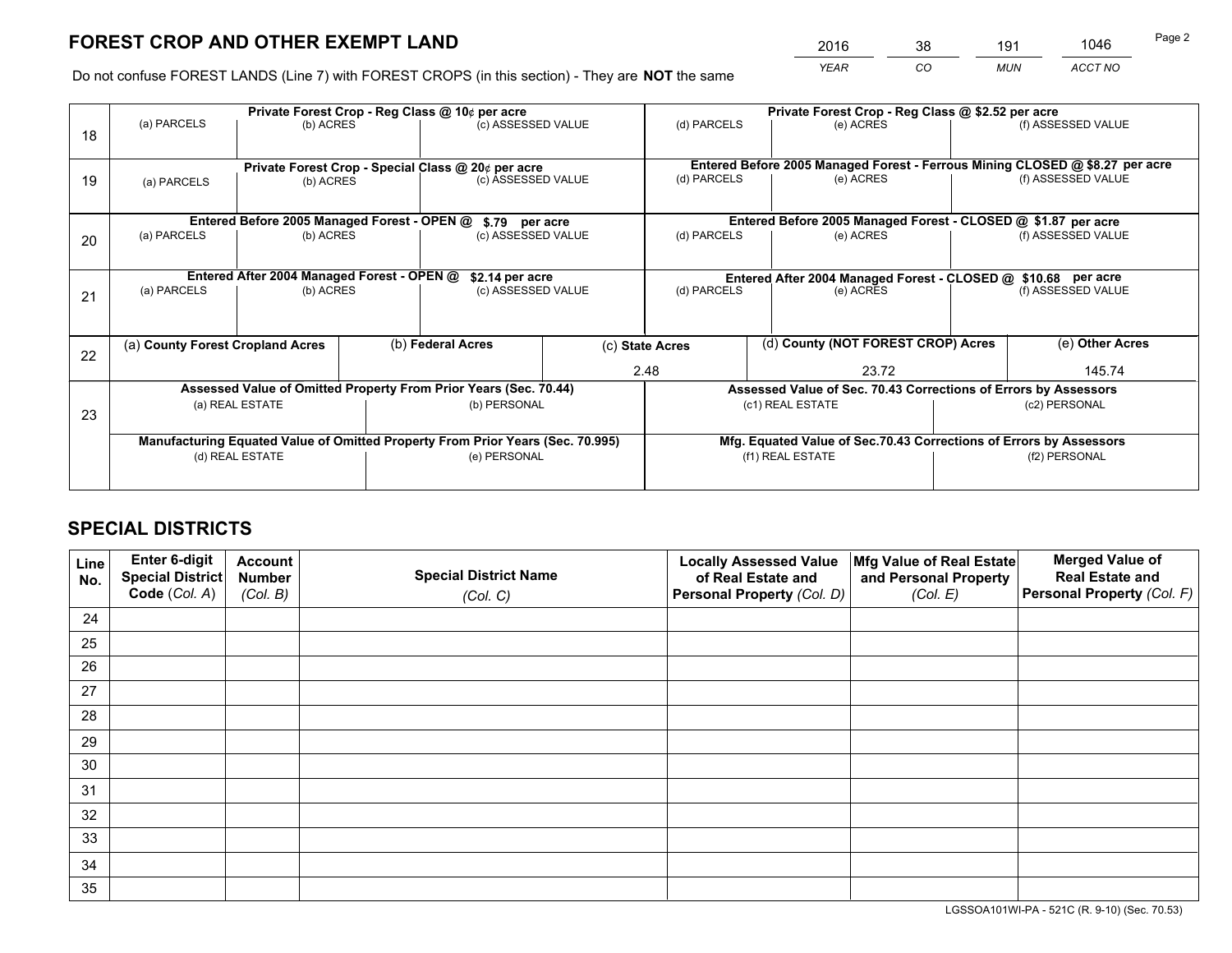|             |                                                                 |                                             |                                                         | <b>YEAR</b>                                                                       | CO<br><b>MUN</b>                                              | ACCT NO                                                                        |
|-------------|-----------------------------------------------------------------|---------------------------------------------|---------------------------------------------------------|-----------------------------------------------------------------------------------|---------------------------------------------------------------|--------------------------------------------------------------------------------|
| Line<br>No. | <b>Enter 6-digit</b><br><b>School District</b><br>Code (Col. A) | <b>Account</b><br><b>Number</b><br>(Col. B) | <b>School District Name</b><br>(Col. C)                 | <b>Locally Assessed Value</b><br>of Real Estate and<br>Personal Property (Col. D) | Mfg Value of Real Estate<br>and Personal Property<br>(Col. E) | <b>Merged Value of</b><br><b>Real Estate and</b><br>Personal Property (Col. F) |
|             | A. SCHOOL DISTRICTS (K-8 and K-12)                              |                                             |                                                         |                                                                                   |                                                               |                                                                                |
| 36          | 386230                                                          | 0230                                        | SCH D OF WAUSAUKEE                                      | 24,173,400                                                                        | 1,508,900                                                     | 25,682,300                                                                     |
| 37          |                                                                 |                                             |                                                         |                                                                                   |                                                               |                                                                                |
| 38          |                                                                 |                                             |                                                         |                                                                                   |                                                               |                                                                                |
| 39          |                                                                 |                                             |                                                         |                                                                                   |                                                               |                                                                                |
| 40          |                                                                 |                                             |                                                         |                                                                                   |                                                               |                                                                                |
| 41<br>42    |                                                                 |                                             |                                                         |                                                                                   |                                                               |                                                                                |
| 43          |                                                                 |                                             |                                                         |                                                                                   |                                                               |                                                                                |
|             |                                                                 |                                             |                                                         |                                                                                   |                                                               |                                                                                |
| 44<br>45    |                                                                 |                                             |                                                         |                                                                                   |                                                               |                                                                                |
| 46          |                                                                 |                                             |                                                         |                                                                                   |                                                               |                                                                                |
| 47          |                                                                 |                                             |                                                         |                                                                                   |                                                               |                                                                                |
| 48          |                                                                 |                                             |                                                         |                                                                                   |                                                               |                                                                                |
| 49          |                                                                 |                                             |                                                         |                                                                                   |                                                               |                                                                                |
| 50          |                                                                 |                                             | TOTAL ASSESSED VALUE OF SCHOOL DISTRICTS (K-8 and K-12) | 24,173,400                                                                        | 1,508,900                                                     | 25,682,300                                                                     |
|             | <b>B. UNION HIGH SCHOOL DISTRICTS</b>                           |                                             |                                                         |                                                                                   |                                                               |                                                                                |
| 51          |                                                                 |                                             |                                                         |                                                                                   |                                                               |                                                                                |
| 52          |                                                                 |                                             |                                                         |                                                                                   |                                                               |                                                                                |
| 53          |                                                                 |                                             |                                                         |                                                                                   |                                                               |                                                                                |
| 54          |                                                                 |                                             |                                                         |                                                                                   |                                                               |                                                                                |
| 55          |                                                                 |                                             | TOTAL ASSESSED VALUE OF UNION HIGH SCHOOLS              |                                                                                   |                                                               |                                                                                |
|             | C.<br><b>TECHNICAL COLLEGE DISTRICTS</b>                        |                                             |                                                         |                                                                                   |                                                               |                                                                                |
| 56          | 001300                                                          | 0012                                        | NORTHEAST WISCONSIN TECH COLLEGE<br><b>GNBY</b>         | 24,173,400                                                                        | 1,508,900                                                     | 25,682,300                                                                     |
| 57<br>58    |                                                                 |                                             |                                                         |                                                                                   |                                                               |                                                                                |
| 59          |                                                                 |                                             | TOTAL ASSESSED VALUE OF TECHNICAL COLLEGES              | 24,173,400                                                                        | 1,508,900                                                     | 25,682,300                                                                     |
|             |                                                                 |                                             |                                                         |                                                                                   |                                                               |                                                                                |

38

191

 *I hereby certify, to the best of my knowledge and belief, this form is complete and correct.*

**SCHOOL DISTRICTS**

| Print name of preparer | Title                    |                | Date (MM / DD / CCYY) |
|------------------------|--------------------------|----------------|-----------------------|
|                        |                          |                |                       |
| Signature of preparer  | Contact Telephone Number | E-mail address |                       |
|                        |                          |                |                       |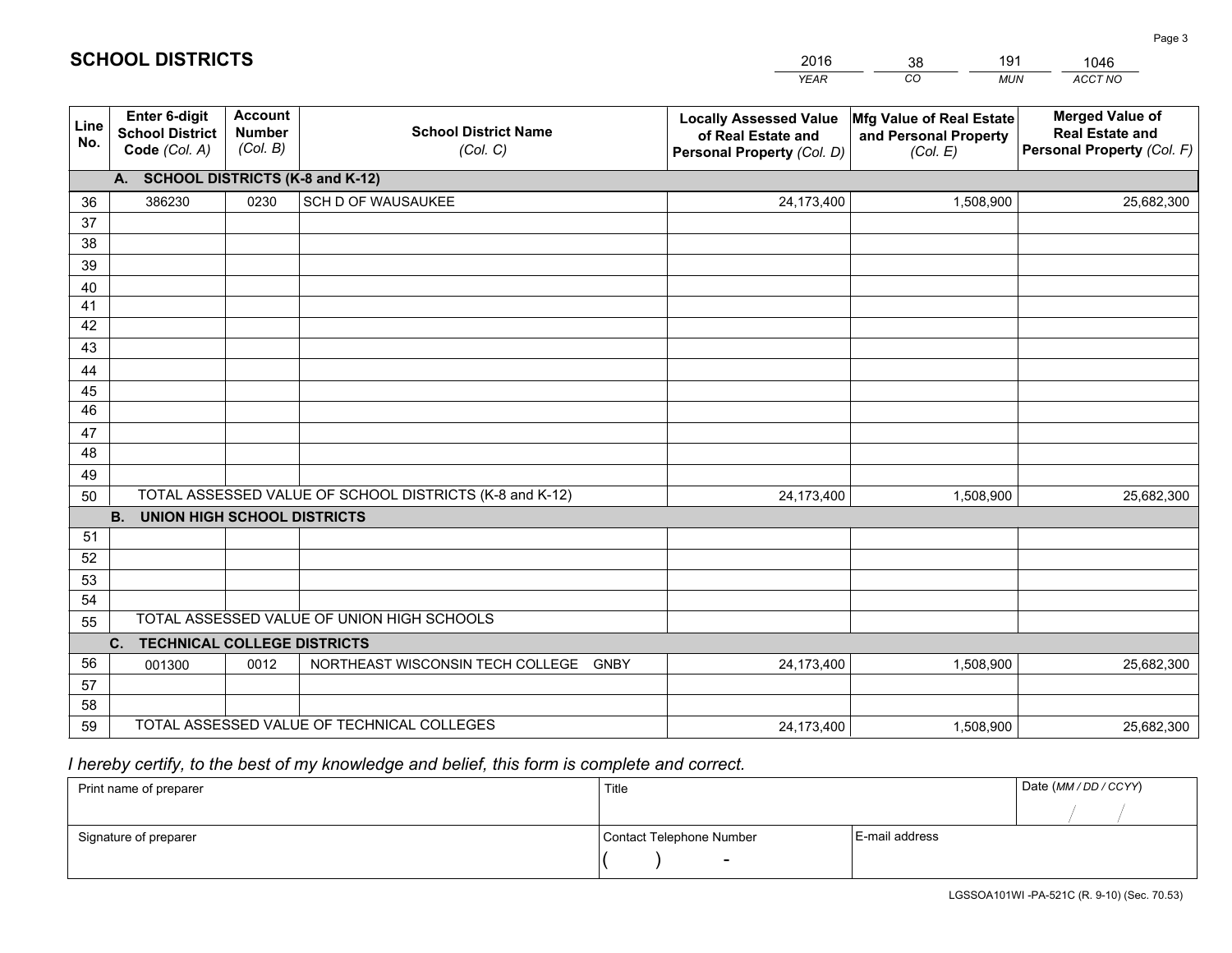## **HIGHLIGHTS**

- 1. Complete the Statement of Assessment after the Board of Review. Reflect any changes made there.
- 2. Use black ink to complete.
- 3. Line 16 must equal Line 50, Col D.
- 4. Line 55 must equal the total of K-8 schools listed on lines 36-49. Do not include K-12 schools in this comparision.
- 5. Line 59, Col. D must equal Line 16.
- 6. Special District, School District and Technical College District values must include both real estate and personal property. Examples of Special districts are: town sanitary districts, public inland lake protection and rehabilitation districts, and metropolitan sewerage districts.
- 7. DO NOT INCLUDE Manufacturing property values.DOR will print these values on the final SOA.

TOSHIA RANALLO

**TOSHIA RANALLO** 

VILLAGE OF WAUSAUKEE

VILLAGE OF WAUSAUKEI

Ш

P O BOX 475

 $\Delta$ 

**OBOX475** 

WAUSAUKEE, WI 54177

WAUSAUKEE, WI 54177

 8. Accuracy of this form is very important. The values reported directly affect the equalized value DOR calculates for school and special districts.

### **Page 1:**

 If not prefilled, enter the tax year,county and municipal code,municipal type, municipal name and county name on the top of form.

Check the Amended box, if filing an amended / corrected SOA.

 Report the parcel count, acres and assessed value of taxable general property, total parcel count, (real and personal), total acres, and values from final figures set by the Board of Review.

- A. Real Estate land and improvements (buildings, etc.) is reported on lines 1 8, total line 9.
- B. Personal Property is reported on lines 11 14, Column D, total line 15.
- C. To complete this report, use the computer produced summary of the assessment roll that shows these amounts.
- D. Use whole numbers only.
- E. Add each line across and each column down to verify entries.

## **Page 2:**

- A. Report Special Items (not subject to general property tax).
- 1. Private Forest Croplands and Managed Forest Lands are reported on lines 18,19, 20 and 21. Be sure to report assessed values **NOT** taxes.
- 2. You should have copies of the orders of entry, orders of withdrawal, etc., to update your assessment roll.
	- 3. Show hundredths of acres (e.g. 39.75).
- 4. Tax exempt lands are reported on line 22.
- 5. Omitted property and sec. 70.43, Wis. Stats., corrections of errors by assessor are reported on line 23. Report real estate and personal property separately. These should be for **prior years**, not something found on the current assessment roll after the board of review.
- B. Special District (Lines 24-35) Include the value of both real and personal property.
- The Department of Revenue (DOR) preprints much of the information regarding names and codes for schools, special districts,etc. If a district is not listed, enter the name and value only, DOR will enter the proper code.

## **Page 3 School Districts:**

Include the value of both real and personal property.

Report School District (regular, elementary, union high school, and technical college).

- 1. Regular (K-12) and Elementary (K-8) school values are reported on lines 36-49, total on line 50.
- 2. Union High School (UHS) (use only if elementary schools are listed on lines 36-49) are reported on lines 51-54. UHS total value (line 55) must equal to the total **elementary school** values reported on lines 36-49. Do notinclude K-12 schools in this comparison.
- 3. Technical College values are reported on lines 56-58, total on line 59.
- 4. Use the computer summary that shows these amounts to complete this report.

#### **This form is due the second Monday in June. File this report only after your Board of Review is complete.**

 *If you have questions: Return forms to:*

Fax number: (608) 264-6887 PO Box 8971

 Email: lgs@revenue.wi.gov Wisconsin Department of Revenue Call: (608) 261-5341 Local Government Services Section 6-97Madison WI 53708-8971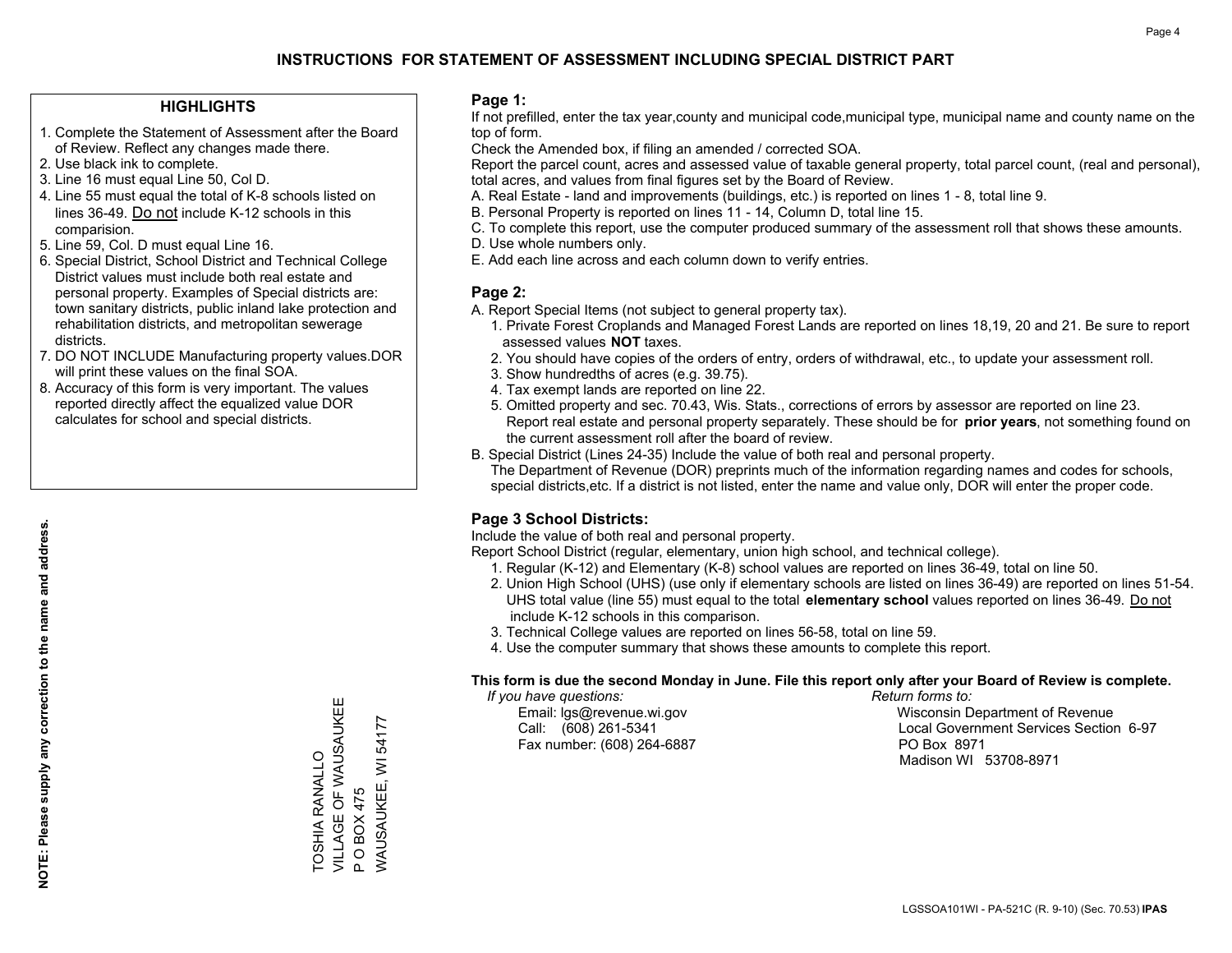**STATEMENT OF ASSESSMENT FOR 2016** 

| -38 | 251   | 1047    |
|-----|-------|---------|
| (   | MI IN | ACCT NO |

|                | <b>FOR</b><br>CITY OF<br><b>OF</b><br><b>MARINETTE</b>                                                                                                                                       |                                                              |                          | <b>MARINETTE COUNTY</b>                             |                    |                                | <b>WHEN COMPLETING THIS DOCUMENT</b><br>DO NOT WRITE OVER X's OR IN SHADED AREAS |                                         |
|----------------|----------------------------------------------------------------------------------------------------------------------------------------------------------------------------------------------|--------------------------------------------------------------|--------------------------|-----------------------------------------------------|--------------------|--------------------------------|----------------------------------------------------------------------------------|-----------------------------------------|
|                |                                                                                                                                                                                              | Town - Village - City                                        | <b>Municipality Name</b> |                                                     | <b>County Name</b> |                                |                                                                                  |                                         |
| Line           | <b>REAL ESTATE</b><br>(See Lines 18 - 22 for                                                                                                                                                 |                                                              |                          | PARCEL COUNT<br>TOTAL LAND MPROVEMENTS NUMBERS ONLY |                    | <b>VALUE OF</b><br><b>LAND</b> | <b>VALUE OF</b><br><b>IMPROVEMENTS</b>                                           | TOTAL VALUE OF LAND<br>AND IMPROVEMENTS |
| No.            |                                                                                                                                                                                              | other Real Estate)                                           | Col. A                   | Col. B                                              | Col. C             | Col. D                         | Col. E                                                                           | Col. F                                  |
| -1             |                                                                                                                                                                                              | <b>RESIDENTIAL - Class 1</b>                                 | 4,052                    | 3,752                                               | 977                | 45,405,000                     | 245,781,400                                                                      | 291,186,400                             |
| 2              |                                                                                                                                                                                              | <b>COMMERCIAL - Class 2</b>                                  | 565                      | 445                                                 | 765                | 48,892,900                     | 154,275,500                                                                      | 203,168,400                             |
| 3              |                                                                                                                                                                                              | <b>MANUFACTURING - Class 3</b>                               | 38                       | 38                                                  | 441                | 4,257,700                      | 82,186,600                                                                       | 86,444,300                              |
| $\overline{4}$ |                                                                                                                                                                                              | <b>AGRICULTURAL - Class 4</b>                                | $\mathbf 0$              |                                                     | $\mathbf{0}$       | 0                              |                                                                                  | 0                                       |
| 5              |                                                                                                                                                                                              | <b>UNDEVELOPED - Class 5</b>                                 | 146                      |                                                     | 366                | 200,500                        |                                                                                  | 200,500                                 |
| 6              |                                                                                                                                                                                              | AGRICULTURAL FOREST - Class 5m                               | $\mathbf{0}$             |                                                     | $\mathbf{0}$       | 0                              |                                                                                  | $\mathbf 0$                             |
| $\overline{7}$ |                                                                                                                                                                                              | <b>FOREST LANDS - Class 6</b>                                | 10 <sup>°</sup>          |                                                     | 254                | 988,200                        |                                                                                  | 988,200                                 |
| 8              |                                                                                                                                                                                              | OTHER - Class 7                                              | $\Omega$                 | $\Omega$                                            | $\Omega$           | $\mathbf{0}$                   | $\Omega$                                                                         | $\mathbf{0}$                            |
| 9              |                                                                                                                                                                                              | TOTAL - ALL COLUMNS                                          | 4,811                    | 4,235                                               | 2,803              | 99,744,300                     | 482,243,500                                                                      | 581,987,800                             |
| 10             |                                                                                                                                                                                              | NUMBER OF PERSONAL PROPERTY ACCOUNTS IN ROLL                 |                          |                                                     | 589                | <b>LOCALLY ASSESSED</b>        | <b>MANUFACTURING</b>                                                             | <b>MERGED</b>                           |
| 11             |                                                                                                                                                                                              | BOATS AND OTHER WATERCRAFT NOT EXEMPT - Code 1               |                          |                                                     |                    | 56,200                         | 0                                                                                | 56,200                                  |
| 12             |                                                                                                                                                                                              | MACHINERY, TOOLS AND PATTERNS - Code 2                       |                          |                                                     |                    | 7,675,700                      | 21,676,400                                                                       | 29,352,100                              |
| 13             |                                                                                                                                                                                              | FURNITURE, FIXTURES AND EQUIPMENT - Code 3                   |                          |                                                     |                    | 13,447,400                     | 6,329,400                                                                        | 19,776,800                              |
| 14             |                                                                                                                                                                                              | ALL OTHER PERSONAL PROPERTY NOT EXEMPT - Codes 4A, 4B, 4C    |                          |                                                     |                    | 15,058,200                     | 2,349,000                                                                        | 17,407,200                              |
| 15             |                                                                                                                                                                                              | TOTAL OF PERSONAL PROPERTY NOT EXEMPT (Total of Lines 11-14) |                          |                                                     |                    | 36,237,500                     | 30,354,800                                                                       | 66,592,300                              |
| 16             | AGGREGATE ASSESSED VALUE OF ALL PROPERTY SUBJECT TO THE GENERAL PROPERTY TAX (Total of Lines 9F and 15F)<br>MUST EQUAL TOTAL VALUE OF THE SCHOOL DISTRICTS (K-12 PLUS K-8) - Line 50, Col. F |                                                              |                          |                                                     |                    |                                |                                                                                  | 648,580,100                             |
| 17             | Name of Assessor<br><b>BOARD OF REVIEW</b><br>DATE OF FINAL ADJOURNMENT<br>06/02/2016<br><b>FAIR MARKET ASSESSMENTS</b>                                                                      |                                                              |                          |                                                     |                    |                                | Telephone #                                                                      | (920) 468-9698                          |

REMARKS

The Assessment Ratio to be used in calculating the estimated Fair Market Value on tax bills for this tax district is .986864106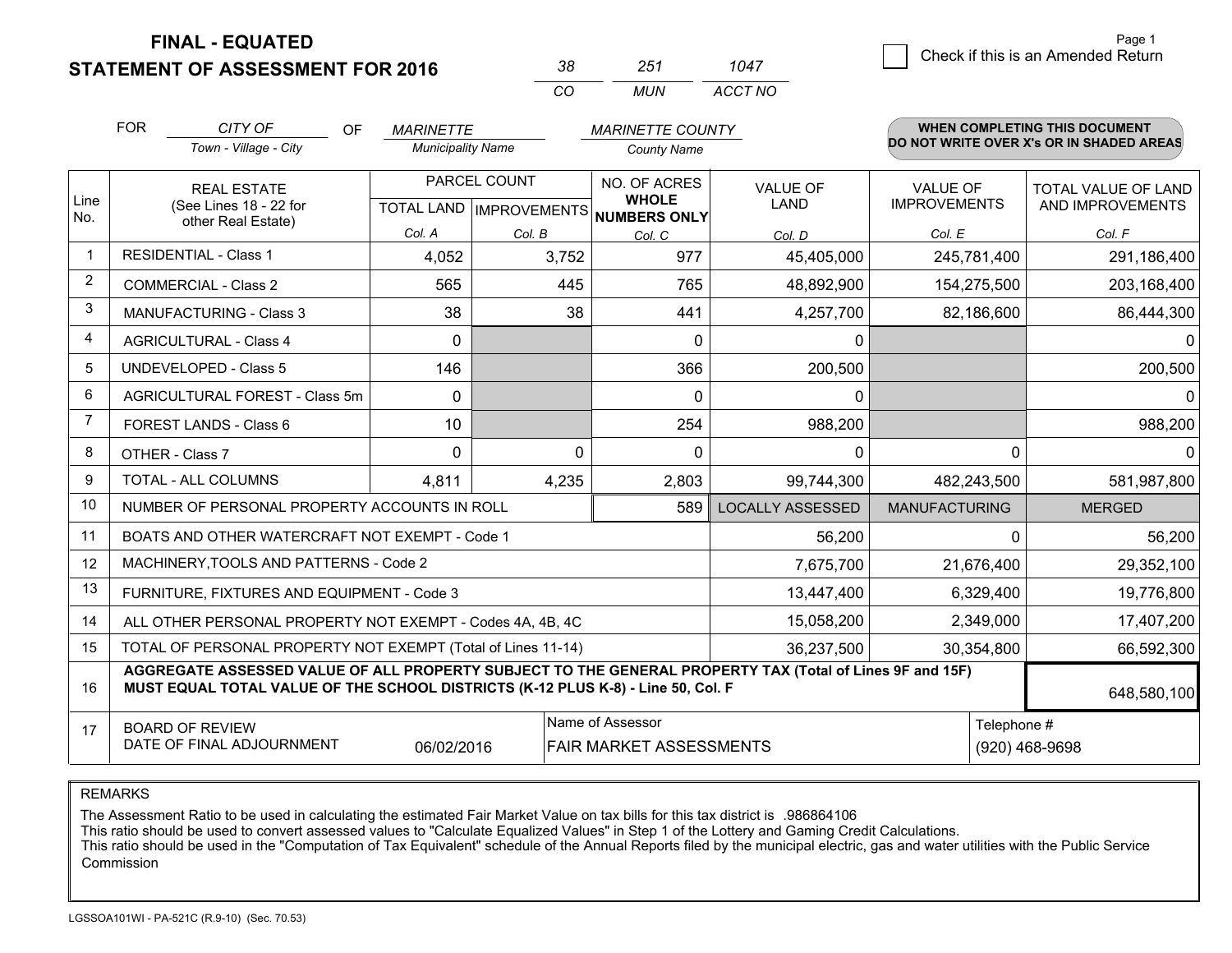*YEAR CO MUN ACCT NO* <sup>2016</sup> <sup>38</sup> <sup>251</sup> <sup>1047</sup>

Do not confuse FOREST LANDS (Line 7) with FOREST CROPS (in this section) - They are **NOT** the same

|    | Private Forest Crop - Reg Class @ 10¢ per acre                                 |                                                    |  |                                                                  |  |                                                                                           | Private Forest Crop - Reg Class @ \$2.52 per acre                  |  |                                                                              |  |
|----|--------------------------------------------------------------------------------|----------------------------------------------------|--|------------------------------------------------------------------|--|-------------------------------------------------------------------------------------------|--------------------------------------------------------------------|--|------------------------------------------------------------------------------|--|
| 18 | (a) PARCELS                                                                    | (b) ACRES                                          |  | (c) ASSESSED VALUE                                               |  | (d) PARCELS                                                                               | (e) ACRES                                                          |  | (f) ASSESSED VALUE                                                           |  |
|    |                                                                                | Private Forest Crop - Special Class @ 20¢ per acre |  |                                                                  |  |                                                                                           |                                                                    |  | Entered Before 2005 Managed Forest - Ferrous Mining CLOSED @ \$8.27 per acre |  |
| 19 | (a) PARCELS                                                                    | (b) ACRES                                          |  | (c) ASSESSED VALUE                                               |  | (d) PARCELS                                                                               | (e) ACRES                                                          |  | (f) ASSESSED VALUE                                                           |  |
|    |                                                                                |                                                    |  | \$.79 per acre                                                   |  |                                                                                           | Entered Before 2005 Managed Forest - CLOSED @ \$1.87 per acre      |  |                                                                              |  |
| 20 | Entered Before 2005 Managed Forest - OPEN @<br>(a) PARCELS<br>(b) ACRES        |                                                    |  | (c) ASSESSED VALUE                                               |  | (d) PARCELS                                                                               | (e) ACRES                                                          |  | (f) ASSESSED VALUE                                                           |  |
|    | Entered After 2004 Managed Forest - OPEN @                                     |                                                    |  |                                                                  |  |                                                                                           |                                                                    |  |                                                                              |  |
|    | (a) PARCELS<br>(b) ACRES                                                       |                                                    |  | \$2.14 per acre<br>(c) ASSESSED VALUE                            |  | Entered After 2004 Managed Forest - CLOSED @ \$10.68 per acre<br>(d) PARCELS<br>(e) ACRES |                                                                    |  | (f) ASSESSED VALUE                                                           |  |
| 21 |                                                                                |                                                    |  |                                                                  |  |                                                                                           |                                                                    |  |                                                                              |  |
|    |                                                                                |                                                    |  |                                                                  |  |                                                                                           |                                                                    |  |                                                                              |  |
| 22 | (a) County Forest Cropland Acres                                               |                                                    |  | (b) Federal Acres                                                |  | (d) County (NOT FOREST CROP) Acres<br>(c) State Acres                                     |                                                                    |  | (e) Other Acres                                                              |  |
|    |                                                                                |                                                    |  | .59                                                              |  | 25.86                                                                                     | 99.87                                                              |  | 769.74                                                                       |  |
|    |                                                                                |                                                    |  | Assessed Value of Omitted Property From Prior Years (Sec. 70.44) |  |                                                                                           | Assessed Value of Sec. 70.43 Corrections of Errors by Assessors    |  |                                                                              |  |
| 23 | (a) REAL ESTATE                                                                |                                                    |  | (b) PERSONAL                                                     |  | (c1) REAL ESTATE                                                                          |                                                                    |  | (c2) PERSONAL                                                                |  |
|    | Manufacturing Equated Value of Omitted Property From Prior Years (Sec. 70.995) |                                                    |  |                                                                  |  |                                                                                           | Mfg. Equated Value of Sec.70.43 Corrections of Errors by Assessors |  |                                                                              |  |
|    | (d) REAL ESTATE                                                                |                                                    |  | (e) PERSONAL                                                     |  | (f1) REAL ESTATE                                                                          |                                                                    |  | (f2) PERSONAL                                                                |  |
|    |                                                                                |                                                    |  |                                                                  |  |                                                                                           |                                                                    |  |                                                                              |  |

## **SPECIAL DISTRICTS**

| Line<br>No. | Enter 6-digit<br>Special District<br>Code (Col. A) | <b>Account</b><br><b>Number</b> | <b>Special District Name</b> | <b>Locally Assessed Value</b><br>of Real Estate and | Mfg Value of Real Estate<br>and Personal Property | <b>Merged Value of</b><br><b>Real Estate and</b><br>Personal Property (Col. F) |
|-------------|----------------------------------------------------|---------------------------------|------------------------------|-----------------------------------------------------|---------------------------------------------------|--------------------------------------------------------------------------------|
|             |                                                    | (Col. B)                        | (Col. C)                     | Personal Property (Col. D)                          | (Col. E)                                          |                                                                                |
| 24          |                                                    |                                 |                              |                                                     |                                                   |                                                                                |
| 25          |                                                    |                                 |                              |                                                     |                                                   |                                                                                |
| 26          |                                                    |                                 |                              |                                                     |                                                   |                                                                                |
| 27          |                                                    |                                 |                              |                                                     |                                                   |                                                                                |
| 28          |                                                    |                                 |                              |                                                     |                                                   |                                                                                |
| 29          |                                                    |                                 |                              |                                                     |                                                   |                                                                                |
| 30          |                                                    |                                 |                              |                                                     |                                                   |                                                                                |
| 31          |                                                    |                                 |                              |                                                     |                                                   |                                                                                |
| 32          |                                                    |                                 |                              |                                                     |                                                   |                                                                                |
| 33          |                                                    |                                 |                              |                                                     |                                                   |                                                                                |
| 34          |                                                    |                                 |                              |                                                     |                                                   |                                                                                |
| 35          |                                                    |                                 |                              |                                                     |                                                   |                                                                                |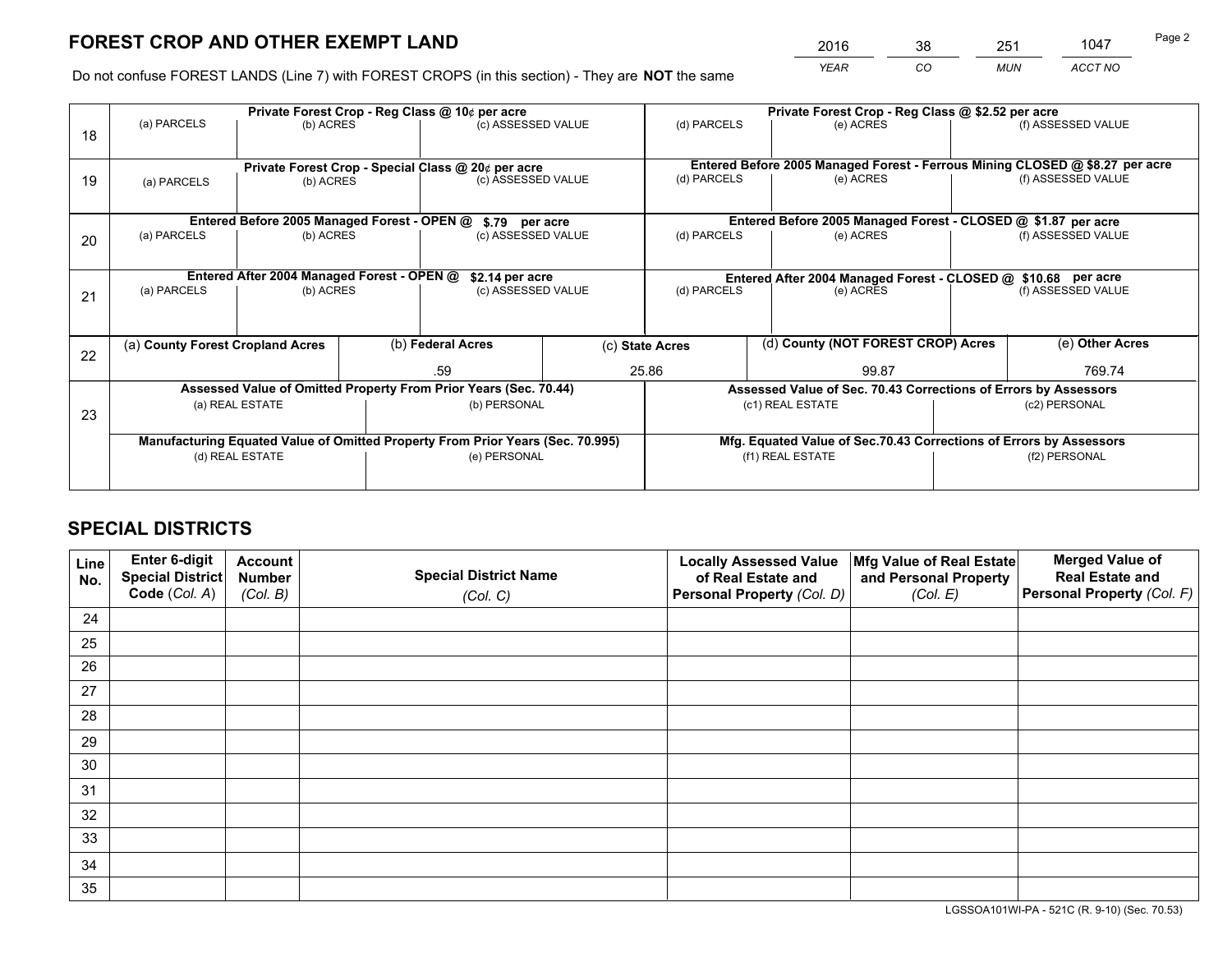|             |                                                                 |                                             |                                                         | <b>YEAR</b>                                                                       | CO<br><b>MUN</b>                                              | ACCT NO                                                                        |
|-------------|-----------------------------------------------------------------|---------------------------------------------|---------------------------------------------------------|-----------------------------------------------------------------------------------|---------------------------------------------------------------|--------------------------------------------------------------------------------|
| Line<br>No. | <b>Enter 6-digit</b><br><b>School District</b><br>Code (Col. A) | <b>Account</b><br><b>Number</b><br>(Col. B) | <b>School District Name</b><br>(Col. C)                 | <b>Locally Assessed Value</b><br>of Real Estate and<br>Personal Property (Col. D) | Mfg Value of Real Estate<br>and Personal Property<br>(Col. E) | <b>Merged Value of</b><br><b>Real Estate and</b><br>Personal Property (Col. F) |
|             | A. SCHOOL DISTRICTS (K-8 and K-12)                              |                                             |                                                         |                                                                                   |                                                               |                                                                                |
| 36          | 383311                                                          | 0226                                        | <b>SCH D OF MARINETTE</b>                               | 531,781,000                                                                       | 116,799,100                                                   | 648,580,100                                                                    |
| 37          |                                                                 |                                             |                                                         |                                                                                   |                                                               |                                                                                |
| 38          |                                                                 |                                             |                                                         |                                                                                   |                                                               |                                                                                |
| 39          |                                                                 |                                             |                                                         |                                                                                   |                                                               |                                                                                |
| 40          |                                                                 |                                             |                                                         |                                                                                   |                                                               |                                                                                |
| 41<br>42    |                                                                 |                                             |                                                         |                                                                                   |                                                               |                                                                                |
| 43          |                                                                 |                                             |                                                         |                                                                                   |                                                               |                                                                                |
|             |                                                                 |                                             |                                                         |                                                                                   |                                                               |                                                                                |
| 44<br>45    |                                                                 |                                             |                                                         |                                                                                   |                                                               |                                                                                |
| 46          |                                                                 |                                             |                                                         |                                                                                   |                                                               |                                                                                |
| 47          |                                                                 |                                             |                                                         |                                                                                   |                                                               |                                                                                |
| 48          |                                                                 |                                             |                                                         |                                                                                   |                                                               |                                                                                |
| 49          |                                                                 |                                             |                                                         |                                                                                   |                                                               |                                                                                |
| 50          |                                                                 |                                             | TOTAL ASSESSED VALUE OF SCHOOL DISTRICTS (K-8 and K-12) | 531,781,000                                                                       | 116,799,100                                                   | 648,580,100                                                                    |
|             | <b>B.</b><br><b>UNION HIGH SCHOOL DISTRICTS</b>                 |                                             |                                                         |                                                                                   |                                                               |                                                                                |
| 51          |                                                                 |                                             |                                                         |                                                                                   |                                                               |                                                                                |
| 52          |                                                                 |                                             |                                                         |                                                                                   |                                                               |                                                                                |
| 53          |                                                                 |                                             |                                                         |                                                                                   |                                                               |                                                                                |
| 54          |                                                                 |                                             |                                                         |                                                                                   |                                                               |                                                                                |
| 55          |                                                                 |                                             | TOTAL ASSESSED VALUE OF UNION HIGH SCHOOLS              |                                                                                   |                                                               |                                                                                |
|             | C.<br><b>TECHNICAL COLLEGE DISTRICTS</b>                        |                                             |                                                         |                                                                                   |                                                               |                                                                                |
| 56          | 001300                                                          | 0012                                        | NORTHEAST WISCONSIN TECH COLLEGE<br><b>GNBY</b>         | 531,781,000                                                                       | 116,799,100                                                   | 648,580,100                                                                    |
| 57<br>58    |                                                                 |                                             |                                                         |                                                                                   |                                                               |                                                                                |
| 59          |                                                                 |                                             | TOTAL ASSESSED VALUE OF TECHNICAL COLLEGES              | 531,781,000                                                                       | 116,799,100                                                   | 648,580,100                                                                    |
|             |                                                                 |                                             |                                                         |                                                                                   |                                                               |                                                                                |

38

251

 *I hereby certify, to the best of my knowledge and belief, this form is complete and correct.*

**SCHOOL DISTRICTS**

| Print name of preparer | Title                    |                | Date (MM / DD / CCYY) |
|------------------------|--------------------------|----------------|-----------------------|
|                        |                          |                |                       |
| Signature of preparer  | Contact Telephone Number | E-mail address |                       |
|                        | $\sim$                   |                |                       |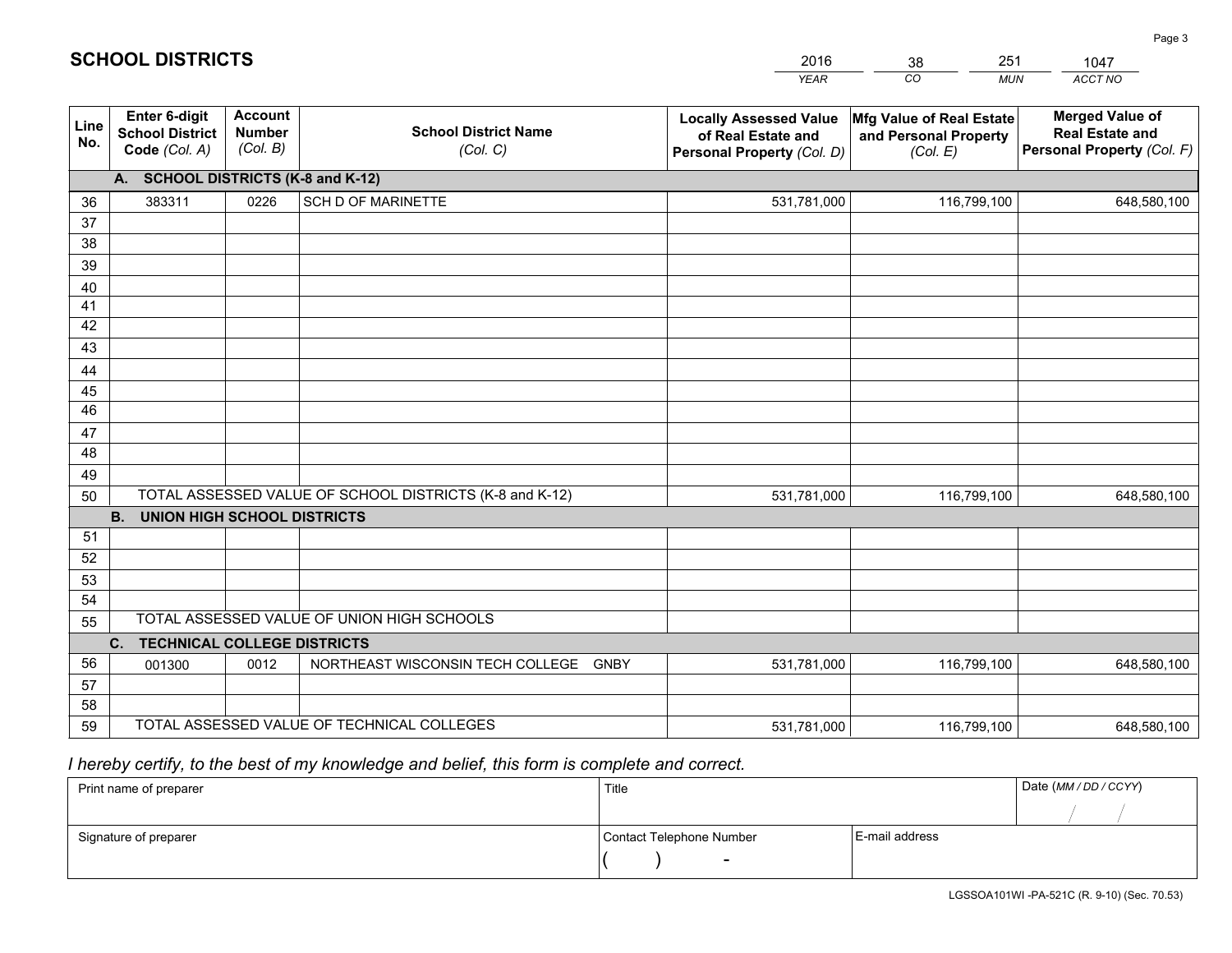## **HIGHLIGHTS**

- 1. Complete the Statement of Assessment after the Board of Review. Reflect any changes made there.
- 2. Use black ink to complete.
- 3. Line 16 must equal Line 50, Col D.
- 4. Line 55 must equal the total of K-8 schools listed on lines 36-49. Do not include K-12 schools in this comparision.
- 5. Line 59, Col. D must equal Line 16.
- 6. Special District, School District and Technical College District values must include both real estate and personal property. Examples of Special districts are: town sanitary districts, public inland lake protection and rehabilitation districts, and metropolitan sewerage districts.
- 7. DO NOT INCLUDE Manufacturing property values.DOR will print these values on the final SOA.
- 8. Accuracy of this form is very important. The values reported directly affect the equalized value DOR calculates for school and special districts.

### **Page 1:**

 If not prefilled, enter the tax year,county and municipal code,municipal type, municipal name and county name on the top of form.

Check the Amended box, if filing an amended / corrected SOA.

 Report the parcel count, acres and assessed value of taxable general property, total parcel count, (real and personal), total acres, and values from final figures set by the Board of Review.

- A. Real Estate land and improvements (buildings, etc.) is reported on lines 1 8, total line 9.
- B. Personal Property is reported on lines 11 14, Column D, total line 15.
- C. To complete this report, use the computer produced summary of the assessment roll that shows these amounts.
- D. Use whole numbers only.
- E. Add each line across and each column down to verify entries.

## **Page 2:**

- A. Report Special Items (not subject to general property tax).
- 1. Private Forest Croplands and Managed Forest Lands are reported on lines 18,19, 20 and 21. Be sure to report assessed values **NOT** taxes.
- 2. You should have copies of the orders of entry, orders of withdrawal, etc., to update your assessment roll.
	- 3. Show hundredths of acres (e.g. 39.75).
- 4. Tax exempt lands are reported on line 22.
- 5. Omitted property and sec. 70.43, Wis. Stats., corrections of errors by assessor are reported on line 23. Report real estate and personal property separately. These should be for **prior years**, not something found on the current assessment roll after the board of review.
- B. Special District (Lines 24-35) Include the value of both real and personal property.
- The Department of Revenue (DOR) preprints much of the information regarding names and codes for schools, special districts,etc. If a district is not listed, enter the name and value only, DOR will enter the proper code.

## **Page 3 School Districts:**

Include the value of both real and personal property.

Report School District (regular, elementary, union high school, and technical college).

- 1. Regular (K-12) and Elementary (K-8) school values are reported on lines 36-49, total on line 50.
- 2. Union High School (UHS) (use only if elementary schools are listed on lines 36-49) are reported on lines 51-54. UHS total value (line 55) must equal to the total **elementary school** values reported on lines 36-49. Do notinclude K-12 schools in this comparison.
- 3. Technical College values are reported on lines 56-58, total on line 59.
- 4. Use the computer summary that shows these amounts to complete this report.

#### **This form is due the second Monday in June. File this report only after your Board of Review is complete.**

 *If you have questions: Return forms to:*

Fax number: (608) 264-6887 PO Box 8971

 Email: lgs@revenue.wi.gov Wisconsin Department of Revenue Call: (608) 261-5341 Local Government Services Section 6-97Madison WI 53708-8971

MARINETTE, WI 54143 - 1716  $\overline{\phantom{a}}$ MARINETTE, WI 54143 JAMES M ANDERSON<br>CITY OF MARINETTE JAMES M ANDERSON CITY OF MARINETTE 1905 HALL AVE 1905 HALL AVE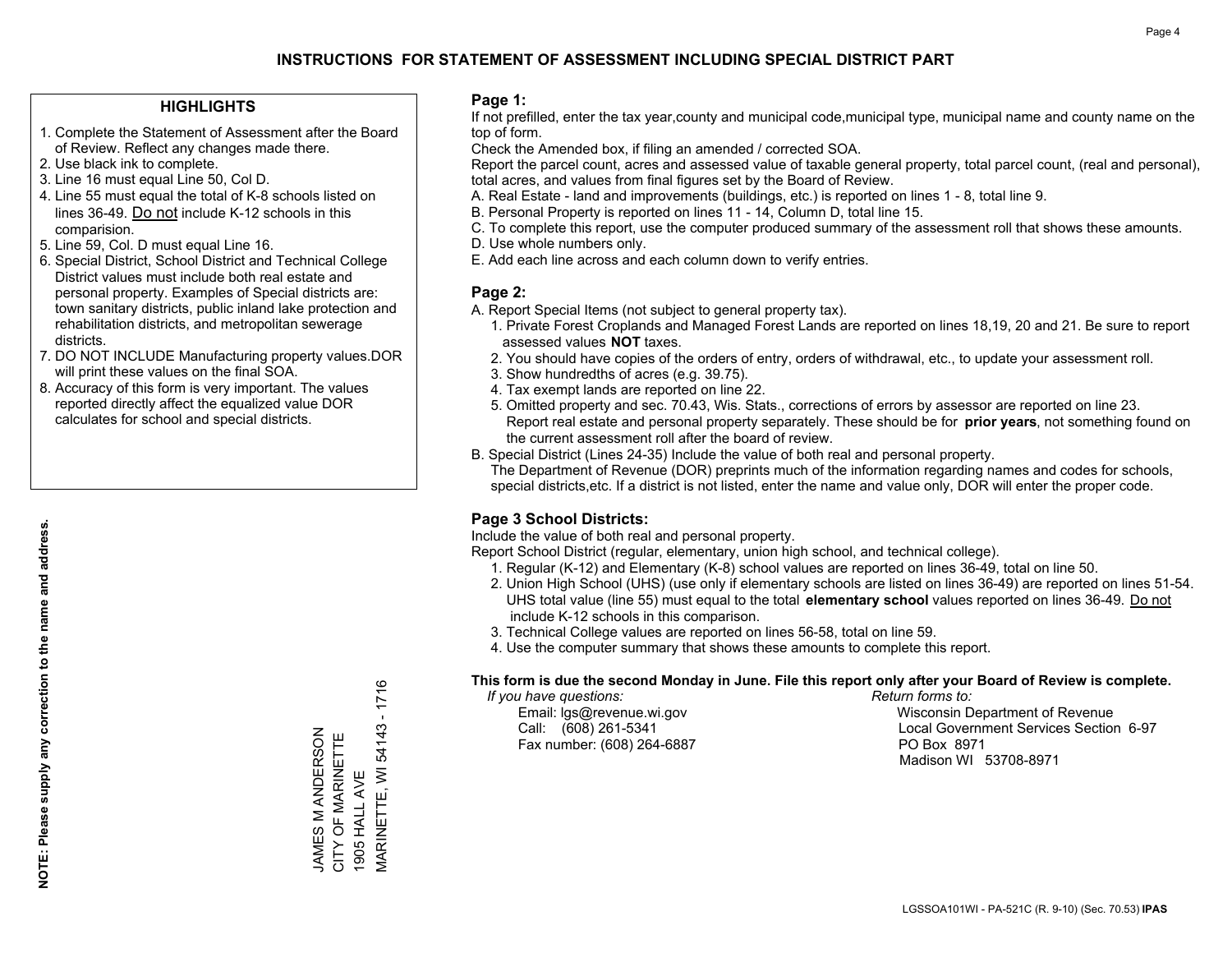**STATEMENT OF ASSESSMENT FOR 2016** 

| 38. | 261 | 1048    |
|-----|-----|---------|
| CO. | MUN | ACCT NO |

|              | <b>FOR</b>                                                                                                                                                                                   | CITY OF<br><b>OF</b>                                         | <b>NIAGARA</b>           |                | <b>MARINETTE COUNTY</b>              |                         |                                        | WHEN COMPLETING THIS DOCUMENT                  |
|--------------|----------------------------------------------------------------------------------------------------------------------------------------------------------------------------------------------|--------------------------------------------------------------|--------------------------|----------------|--------------------------------------|-------------------------|----------------------------------------|------------------------------------------------|
|              |                                                                                                                                                                                              | Town - Village - City                                        | <b>Municipality Name</b> |                | <b>County Name</b>                   |                         |                                        | DO NOT WRITE OVER X's OR IN SHADED AREAS       |
| Line         |                                                                                                                                                                                              | <b>REAL ESTATE</b><br>(See Lines 18 - 22 for                 |                          | PARCEL COUNT   | NO. OF ACRES<br><b>WHOLE</b>         | <b>VALUE OF</b><br>LAND | <b>VALUE OF</b><br><b>IMPROVEMENTS</b> | <b>TOTAL VALUE OF LAND</b><br>AND IMPROVEMENTS |
| No.          |                                                                                                                                                                                              | other Real Estate)                                           | Col. A                   |                | TOTAL LAND IMPROVEMENTS NUMBERS ONLY |                         |                                        |                                                |
| $\mathbf{1}$ |                                                                                                                                                                                              | <b>RESIDENTIAL - Class 1</b>                                 | 1,003                    | Col. B<br>714  | Col. C<br>508                        | Col. D<br>4,409,400     | Col. E<br>34,130,600                   | Col. F<br>38,540,000                           |
| 2            |                                                                                                                                                                                              |                                                              |                          |                |                                      |                         |                                        |                                                |
| 3            |                                                                                                                                                                                              | <b>COMMERCIAL - Class 2</b>                                  | 97                       | 66             | 263                                  | 6,395,600               | 15,829,800                             | 22,225,400                                     |
|              |                                                                                                                                                                                              | <b>MANUFACTURING - Class 3</b>                               | $\overline{2}$           | $\overline{2}$ | 12                                   | 22,200                  | 243,700                                | 265,900                                        |
| 4            |                                                                                                                                                                                              | <b>AGRICULTURAL - Class 4</b>                                | 4                        |                | 50                                   | 6,000                   |                                        | 6,000                                          |
| 5            |                                                                                                                                                                                              | <b>UNDEVELOPED - Class 5</b>                                 | $\Omega$                 |                | 0                                    | 0                       |                                        | $\Omega$                                       |
| 6            |                                                                                                                                                                                              | AGRICULTURAL FOREST - Class 5m                               | $\Omega$                 |                | $\Omega$                             | $\mathbf{0}$            |                                        | $\mathbf 0$                                    |
| 7            |                                                                                                                                                                                              | FOREST LANDS - Class 6                                       | 13                       |                | 392                                  | 423,300                 |                                        | 423,300                                        |
| 8            |                                                                                                                                                                                              | OTHER - Class 7                                              | $\Omega$                 | $\mathbf 0$    | $\Omega$                             | $\mathbf{0}$            | $\Omega$                               | $\mathbf{0}$                                   |
| 9            |                                                                                                                                                                                              | TOTAL - ALL COLUMNS                                          | 1,119                    | 782            | 1,225                                | 11,256,500              | 50,204,100                             | 61,460,600                                     |
| 10           |                                                                                                                                                                                              | NUMBER OF PERSONAL PROPERTY ACCOUNTS IN ROLL                 |                          |                | 66                                   | <b>LOCALLY ASSESSED</b> | <b>MANUFACTURING</b>                   | <b>MERGED</b>                                  |
| 11           |                                                                                                                                                                                              | BOATS AND OTHER WATERCRAFT NOT EXEMPT - Code 1               |                          |                |                                      | $\mathbf{0}$            | 19,700                                 | 19,700                                         |
| 12           |                                                                                                                                                                                              | MACHINERY, TOOLS AND PATTERNS - Code 2                       |                          |                |                                      | 1,220,800               | 49,300                                 | 1,270,100                                      |
| 13           |                                                                                                                                                                                              | FURNITURE, FIXTURES AND EQUIPMENT - Code 3                   |                          |                |                                      | 370,900                 | 9,000                                  | 379,900                                        |
| 14           |                                                                                                                                                                                              | ALL OTHER PERSONAL PROPERTY NOT EXEMPT - Codes 4A, 4B, 4C    |                          |                |                                      | 99,300                  | 39,000                                 | 138,300                                        |
| 15           |                                                                                                                                                                                              | TOTAL OF PERSONAL PROPERTY NOT EXEMPT (Total of Lines 11-14) |                          |                | 1,691,000                            | 117,000                 | 1,808,000                              |                                                |
| 16           | AGGREGATE ASSESSED VALUE OF ALL PROPERTY SUBJECT TO THE GENERAL PROPERTY TAX (Total of Lines 9F and 15F)<br>MUST EQUAL TOTAL VALUE OF THE SCHOOL DISTRICTS (K-12 PLUS K-8) - Line 50, Col. F |                                                              |                          |                |                                      |                         | 63,268,600                             |                                                |
| 17           |                                                                                                                                                                                              | <b>BOARD OF REVIEW</b>                                       |                          |                | Name of Assessor                     |                         | Telephone #                            |                                                |
|              |                                                                                                                                                                                              | DATE OF FINAL ADJOURNMENT                                    | 06/01/2016               |                | <b>JEROME A PILLATH</b>              |                         |                                        | (920) 897-2681                                 |

REMARKS

The Assessment Ratio to be used in calculating the estimated Fair Market Value on tax bills for this tax district is .871510912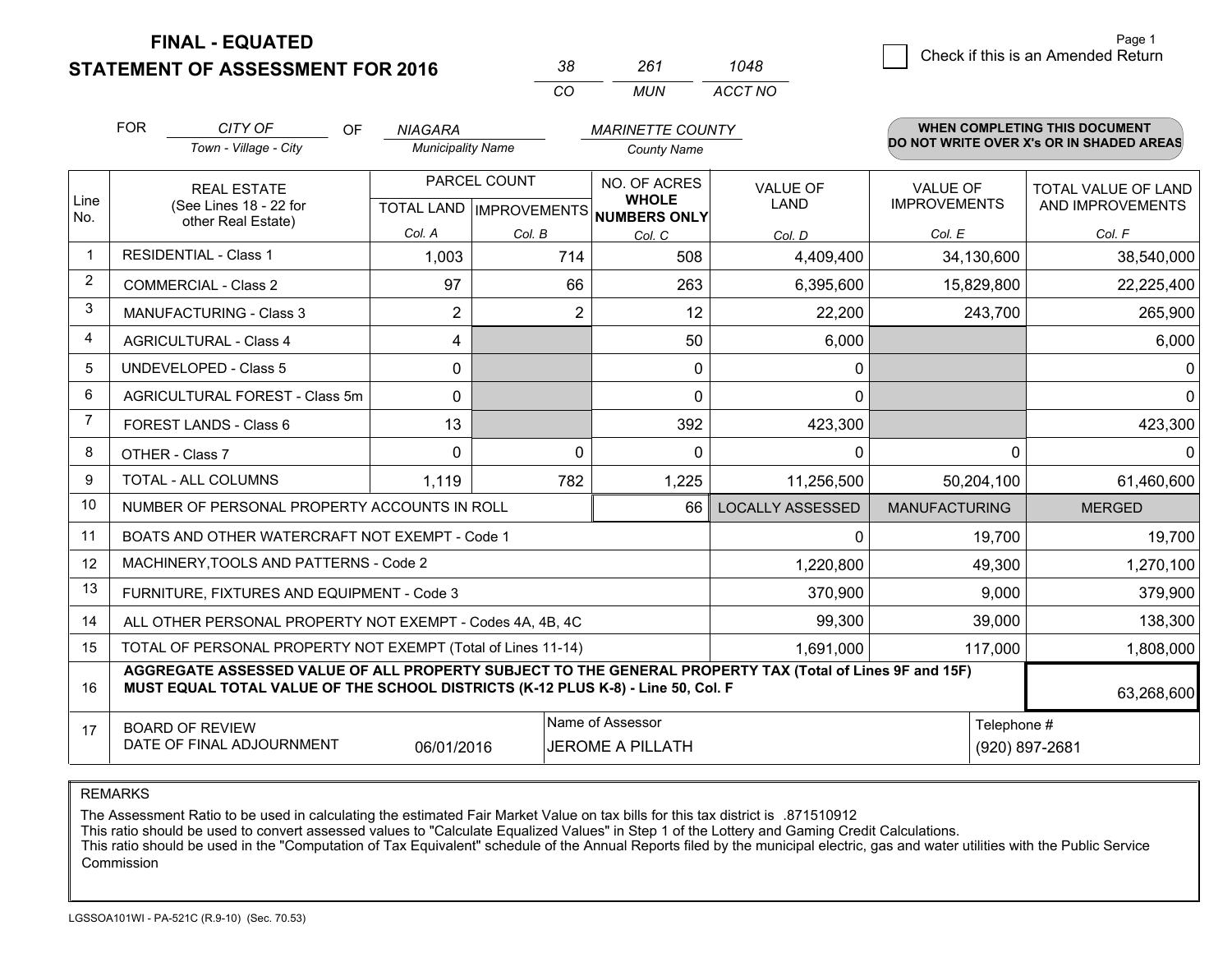*YEAR CO MUN ACCT NO* <sup>2016</sup> <sup>38</sup> <sup>261</sup> <sup>1048</sup>

Do not confuse FOREST LANDS (Line 7) with FOREST CROPS (in this section) - They are **NOT** the same

|    | Private Forest Crop - Reg Class @ 10¢ per acre                                 |                                             |  |                                                                  |      |                                                       | Private Forest Crop - Reg Class @ \$2.52 per acre                            |               |                    |  |
|----|--------------------------------------------------------------------------------|---------------------------------------------|--|------------------------------------------------------------------|------|-------------------------------------------------------|------------------------------------------------------------------------------|---------------|--------------------|--|
| 18 | (a) PARCELS                                                                    | (b) ACRES                                   |  | (c) ASSESSED VALUE                                               |      | (d) PARCELS                                           | (e) ACRES                                                                    |               | (f) ASSESSED VALUE |  |
|    | Private Forest Crop - Special Class @ 20¢ per acre                             |                                             |  |                                                                  |      |                                                       | Entered Before 2005 Managed Forest - Ferrous Mining CLOSED @ \$8.27 per acre |               |                    |  |
| 19 | (a) PARCELS<br>(b) ACRES                                                       |                                             |  | (c) ASSESSED VALUE                                               |      | (d) PARCELS                                           | (e) ACRES                                                                    |               | (f) ASSESSED VALUE |  |
|    |                                                                                | Entered Before 2005 Managed Forest - OPEN @ |  |                                                                  |      |                                                       | Entered Before 2005 Managed Forest - CLOSED @ \$1.87 per acre                |               |                    |  |
| 20 | (a) PARCELS<br>(b) ACRES                                                       |                                             |  | \$.79 per acre<br>(c) ASSESSED VALUE                             |      | (d) PARCELS                                           | (e) ACRES                                                                    |               | (f) ASSESSED VALUE |  |
|    |                                                                                | Entered After 2004 Managed Forest - OPEN @  |  | \$2.14 per acre                                                  |      |                                                       | Entered After 2004 Managed Forest - CLOSED @ \$10.68 per acre                |               |                    |  |
| 21 | (a) PARCELS                                                                    | (b) ACRES                                   |  | (c) ASSESSED VALUE                                               |      | (d) PARCELS                                           | (e) ACRES                                                                    |               | (f) ASSESSED VALUE |  |
| 22 | (a) County Forest Cropland Acres                                               |                                             |  | (b) Federal Acres                                                |      | (d) County (NOT FOREST CROP) Acres<br>(c) State Acres |                                                                              |               | (e) Other Acres    |  |
|    |                                                                                |                                             |  |                                                                  | 1.64 |                                                       | 3.23                                                                         |               | 400.95             |  |
|    |                                                                                |                                             |  | Assessed Value of Omitted Property From Prior Years (Sec. 70.44) |      |                                                       | Assessed Value of Sec. 70.43 Corrections of Errors by Assessors              |               |                    |  |
| 23 | (a) REAL ESTATE                                                                |                                             |  | (b) PERSONAL                                                     |      | (c1) REAL ESTATE                                      |                                                                              | (c2) PERSONAL |                    |  |
|    | Manufacturing Equated Value of Omitted Property From Prior Years (Sec. 70.995) |                                             |  |                                                                  |      |                                                       | Mfg. Equated Value of Sec.70.43 Corrections of Errors by Assessors           |               |                    |  |
|    |                                                                                | (d) REAL ESTATE                             |  | (e) PERSONAL                                                     |      |                                                       | (f1) REAL ESTATE                                                             | (f2) PERSONAL |                    |  |
|    |                                                                                |                                             |  |                                                                  |      |                                                       |                                                                              |               |                    |  |

## **SPECIAL DISTRICTS**

| Line<br>No. | Enter 6-digit<br><b>Special District</b> | <b>Account</b><br><b>Number</b> | <b>Special District Name</b> | <b>Locally Assessed Value</b><br>of Real Estate and | Mfg Value of Real Estate<br>and Personal Property | <b>Merged Value of</b><br><b>Real Estate and</b> |
|-------------|------------------------------------------|---------------------------------|------------------------------|-----------------------------------------------------|---------------------------------------------------|--------------------------------------------------|
|             | Code (Col. A)                            | (Col. B)                        | (Col. C)                     | Personal Property (Col. D)                          | (Col. E)                                          | Personal Property (Col. F)                       |
| 24          |                                          |                                 |                              |                                                     |                                                   |                                                  |
| 25          |                                          |                                 |                              |                                                     |                                                   |                                                  |
| 26          |                                          |                                 |                              |                                                     |                                                   |                                                  |
| 27          |                                          |                                 |                              |                                                     |                                                   |                                                  |
| 28          |                                          |                                 |                              |                                                     |                                                   |                                                  |
| 29          |                                          |                                 |                              |                                                     |                                                   |                                                  |
| 30          |                                          |                                 |                              |                                                     |                                                   |                                                  |
| 31          |                                          |                                 |                              |                                                     |                                                   |                                                  |
| 32          |                                          |                                 |                              |                                                     |                                                   |                                                  |
| 33          |                                          |                                 |                              |                                                     |                                                   |                                                  |
| 34          |                                          |                                 |                              |                                                     |                                                   |                                                  |
| 35          |                                          |                                 |                              |                                                     |                                                   |                                                  |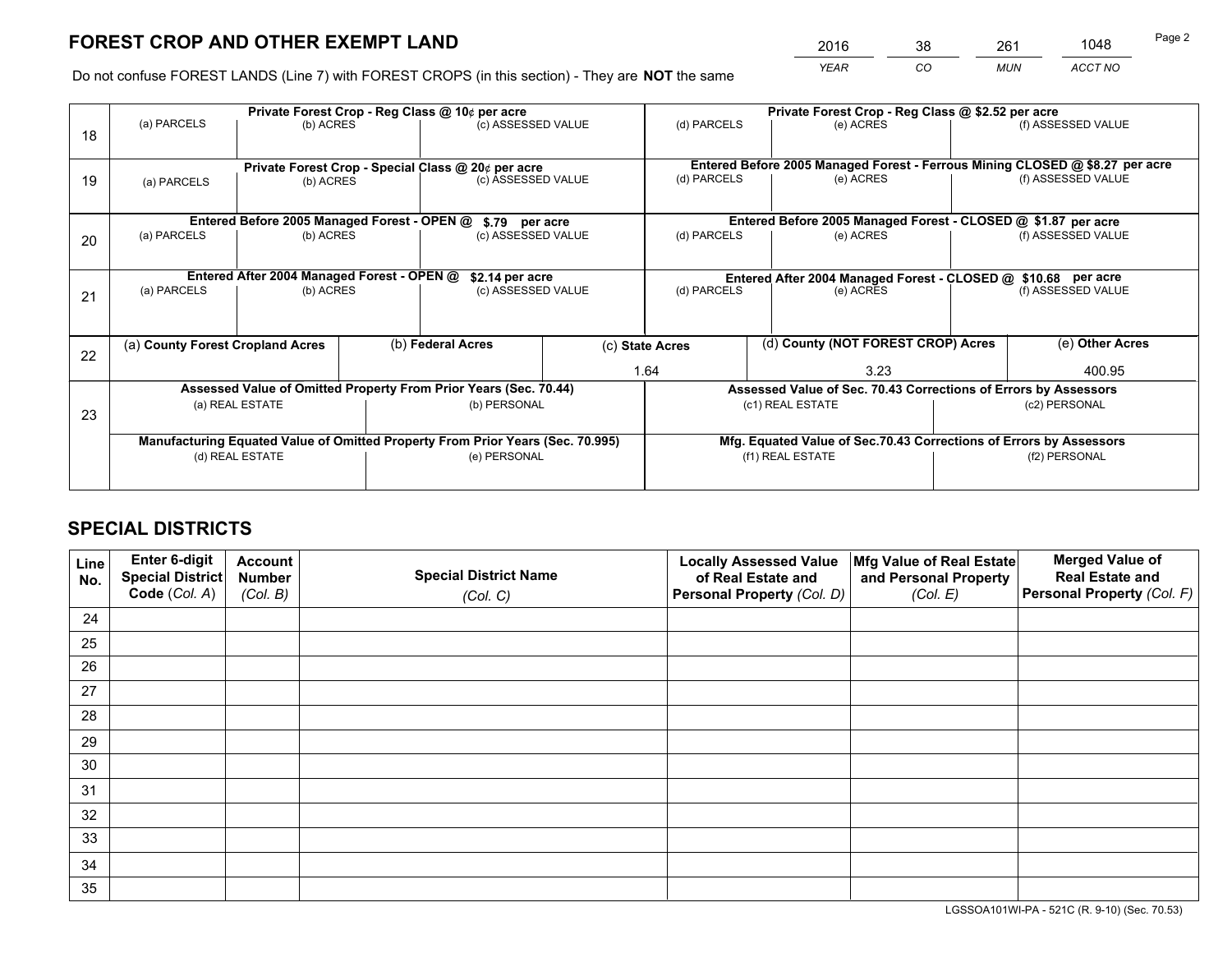|             |                                                                 |                                             |                                                         | <b>YEAR</b>                                                                       | CO<br><b>MUN</b>                                              | ACCT NO                                                                        |
|-------------|-----------------------------------------------------------------|---------------------------------------------|---------------------------------------------------------|-----------------------------------------------------------------------------------|---------------------------------------------------------------|--------------------------------------------------------------------------------|
| Line<br>No. | <b>Enter 6-digit</b><br><b>School District</b><br>Code (Col. A) | <b>Account</b><br><b>Number</b><br>(Col. B) | <b>School District Name</b><br>(Col. C)                 | <b>Locally Assessed Value</b><br>of Real Estate and<br>Personal Property (Col. D) | Mfg Value of Real Estate<br>and Personal Property<br>(Col. E) | <b>Merged Value of</b><br><b>Real Estate and</b><br>Personal Property (Col. F) |
|             | A. SCHOOL DISTRICTS (K-8 and K-12)                              |                                             |                                                         |                                                                                   |                                                               |                                                                                |
| 36          | 383969                                                          | 0227                                        | SCH D OF NIAGARA                                        | 62,885,700                                                                        | 382,900                                                       | 63,268,600                                                                     |
| 37          |                                                                 |                                             |                                                         |                                                                                   |                                                               |                                                                                |
| 38          |                                                                 |                                             |                                                         |                                                                                   |                                                               |                                                                                |
| 39          |                                                                 |                                             |                                                         |                                                                                   |                                                               |                                                                                |
| 40          |                                                                 |                                             |                                                         |                                                                                   |                                                               |                                                                                |
| 41          |                                                                 |                                             |                                                         |                                                                                   |                                                               |                                                                                |
| 42          |                                                                 |                                             |                                                         |                                                                                   |                                                               |                                                                                |
| 43          |                                                                 |                                             |                                                         |                                                                                   |                                                               |                                                                                |
| 44          |                                                                 |                                             |                                                         |                                                                                   |                                                               |                                                                                |
| 45<br>46    |                                                                 |                                             |                                                         |                                                                                   |                                                               |                                                                                |
| 47          |                                                                 |                                             |                                                         |                                                                                   |                                                               |                                                                                |
| 48          |                                                                 |                                             |                                                         |                                                                                   |                                                               |                                                                                |
| 49          |                                                                 |                                             |                                                         |                                                                                   |                                                               |                                                                                |
| 50          |                                                                 |                                             | TOTAL ASSESSED VALUE OF SCHOOL DISTRICTS (K-8 and K-12) | 62,885,700                                                                        | 382,900                                                       | 63,268,600                                                                     |
|             | <b>B.</b><br><b>UNION HIGH SCHOOL DISTRICTS</b>                 |                                             |                                                         |                                                                                   |                                                               |                                                                                |
| 51          |                                                                 |                                             |                                                         |                                                                                   |                                                               |                                                                                |
| 52          |                                                                 |                                             |                                                         |                                                                                   |                                                               |                                                                                |
| 53          |                                                                 |                                             |                                                         |                                                                                   |                                                               |                                                                                |
| 54          |                                                                 |                                             |                                                         |                                                                                   |                                                               |                                                                                |
| 55          |                                                                 |                                             | TOTAL ASSESSED VALUE OF UNION HIGH SCHOOLS              |                                                                                   |                                                               |                                                                                |
|             | C.<br><b>TECHNICAL COLLEGE DISTRICTS</b>                        |                                             |                                                         |                                                                                   |                                                               |                                                                                |
| 56          | 001300                                                          | 0012                                        | NORTHEAST WISCONSIN TECH COLLEGE GNBY                   | 62,885,700                                                                        | 382,900                                                       | 63,268,600                                                                     |
| 57          |                                                                 |                                             |                                                         |                                                                                   |                                                               |                                                                                |
| 58          |                                                                 |                                             |                                                         |                                                                                   |                                                               |                                                                                |
| 59          |                                                                 |                                             | TOTAL ASSESSED VALUE OF TECHNICAL COLLEGES              | 62,885,700                                                                        | 382,900                                                       | 63,268,600                                                                     |

# *I hereby certify, to the best of my knowledge and belief, this form is complete and correct.*

**SCHOOL DISTRICTS**

| Print name of preparer | Title                    |                | Date (MM / DD / CCYY) |
|------------------------|--------------------------|----------------|-----------------------|
|                        |                          |                |                       |
| Signature of preparer  | Contact Telephone Number | E-mail address |                       |
|                        | $\overline{\phantom{0}}$ |                |                       |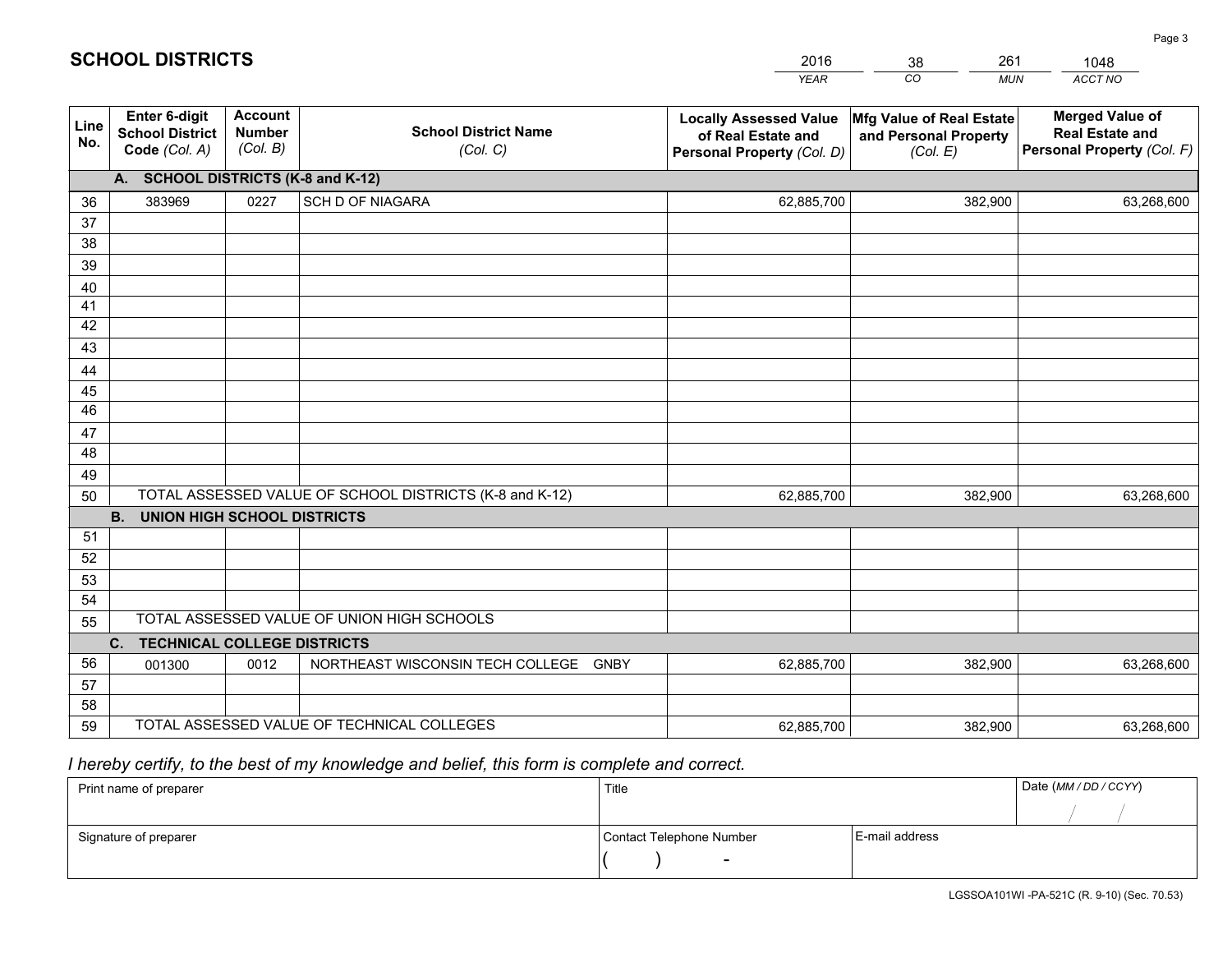### **HIGHLIGHTS**

- 1. Complete the Statement of Assessment after the Board of Review. Reflect any changes made there.
- 2. Use black ink to complete.
- 3. Line 16 must equal Line 50, Col D.
- 4. Line 55 must equal the total of K-8 schools listed on lines 36-49. Do not include K-12 schools in this comparision.
- 5. Line 59, Col. D must equal Line 16.
- 6. Special District, School District and Technical College District values must include both real estate and personal property. Examples of Special districts are: town sanitary districts, public inland lake protection and rehabilitation districts, and metropolitan sewerage districts.
- 7. DO NOT INCLUDE Manufacturing property values.DOR will print these values on the final SOA.
- 8. Accuracy of this form is very important. The values reported directly affect the equalized value DOR calculates for school and special districts.

### **Page 1:**

 If not prefilled, enter the tax year,county and municipal code,municipal type, municipal name and county name on the top of form.

Check the Amended box, if filing an amended / corrected SOA.

 Report the parcel count, acres and assessed value of taxable general property, total parcel count, (real and personal), total acres, and values from final figures set by the Board of Review.

- A. Real Estate land and improvements (buildings, etc.) is reported on lines 1 8, total line 9.
- B. Personal Property is reported on lines 11 14, Column D, total line 15.
- C. To complete this report, use the computer produced summary of the assessment roll that shows these amounts.
- D. Use whole numbers only.
- E. Add each line across and each column down to verify entries.

## **Page 2:**

- A. Report Special Items (not subject to general property tax).
- 1. Private Forest Croplands and Managed Forest Lands are reported on lines 18,19, 20 and 21. Be sure to report assessed values **NOT** taxes.
- 2. You should have copies of the orders of entry, orders of withdrawal, etc., to update your assessment roll.
	- 3. Show hundredths of acres (e.g. 39.75).
- 4. Tax exempt lands are reported on line 22.
- 5. Omitted property and sec. 70.43, Wis. Stats., corrections of errors by assessor are reported on line 23. Report real estate and personal property separately. These should be for **prior years**, not something found on the current assessment roll after the board of review.
- B. Special District (Lines 24-35) Include the value of both real and personal property.
- The Department of Revenue (DOR) preprints much of the information regarding names and codes for schools, special districts,etc. If a district is not listed, enter the name and value only, DOR will enter the proper code.

## **Page 3 School Districts:**

Include the value of both real and personal property.

Report School District (regular, elementary, union high school, and technical college).

- 1. Regular (K-12) and Elementary (K-8) school values are reported on lines 36-49, total on line 50.
- 2. Union High School (UHS) (use only if elementary schools are listed on lines 36-49) are reported on lines 51-54. UHS total value (line 55) must equal to the total **elementary school** values reported on lines 36-49. Do notinclude K-12 schools in this comparison.
- 3. Technical College values are reported on lines 56-58, total on line 59.
- 4. Use the computer summary that shows these amounts to complete this report.

#### **This form is due the second Monday in June. File this report only after your Board of Review is complete.**

 *If you have questions: Return forms to:*

Fax number: (608) 264-6887 PO Box 8971

 Email: lgs@revenue.wi.gov Wisconsin Department of Revenue Call: (608) 261-5341 Local Government Services Section 6-97Madison WI 53708-8971

**NIAGARA, WI 54151 - 0024** NIAGARA, WI 54151 - 0024 LEANNE WIERSCHKE<br>CITY OF NIAGARA<br>PO BOX 24 LEANNE WIERSCHKE CITY OF NIAGARA PO BOX 24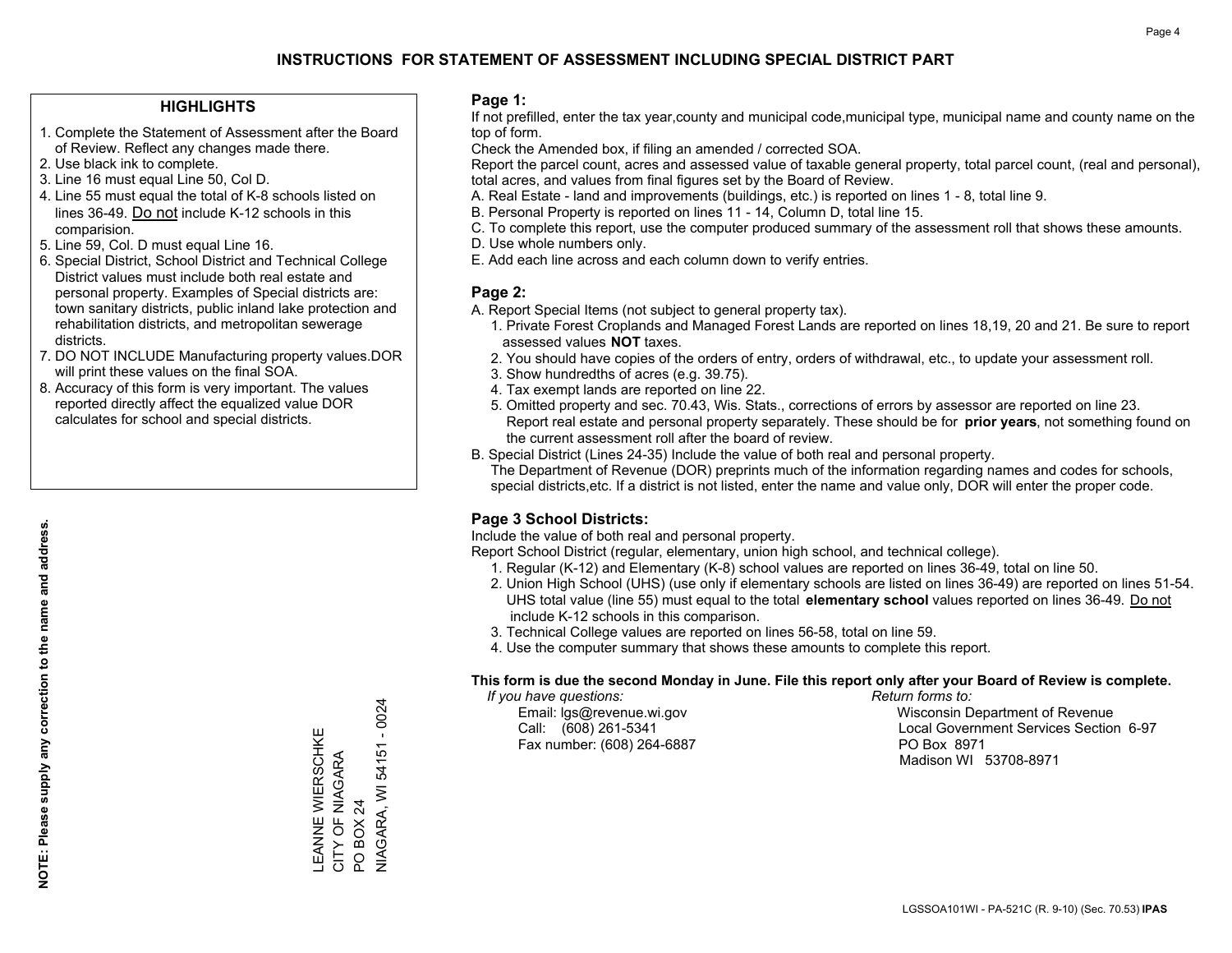**STATEMENT OF ASSESSMENT FOR 2016** 

| ≺×       | 277   | 1049    |  |
|----------|-------|---------|--|
| $\cdots$ | MI IN | ACCT NO |  |

|      | <b>FOR</b>                                                                           | CITY OF<br><b>OF</b>                                                                                                                                                                                        | <b>PESHTIGO</b>          |                                          | <b>MARINETTE COUNTY</b>      |                         |                                        | <b>WHEN COMPLETING THIS DOCUMENT</b>     |  |
|------|--------------------------------------------------------------------------------------|-------------------------------------------------------------------------------------------------------------------------------------------------------------------------------------------------------------|--------------------------|------------------------------------------|------------------------------|-------------------------|----------------------------------------|------------------------------------------|--|
|      |                                                                                      | Town - Village - City                                                                                                                                                                                       | <b>Municipality Name</b> |                                          | <b>County Name</b>           |                         |                                        | DO NOT WRITE OVER X's OR IN SHADED AREAS |  |
| Line | <b>REAL ESTATE</b>                                                                   |                                                                                                                                                                                                             | PARCEL COUNT             |                                          | NO. OF ACRES<br><b>WHOLE</b> | <b>VALUE OF</b><br>LAND | <b>VALUE OF</b><br><b>IMPROVEMENTS</b> | TOTAL VALUE OF LAND                      |  |
| No.  | (See Lines 18 - 22 for<br>other Real Estate)                                         |                                                                                                                                                                                                             |                          | TOTAL LAND   IMPROVEMENTS   NUMBERS ONLY |                              |                         | AND IMPROVEMENTS                       |                                          |  |
|      |                                                                                      |                                                                                                                                                                                                             | Col. A                   | Col. B                                   | Col. C                       | Col. D                  | Col. E                                 | Col. F                                   |  |
| -1   |                                                                                      | <b>RESIDENTIAL - Class 1</b>                                                                                                                                                                                | 1,205                    | 957                                      | 690                          | 12,163,400              | 76,469,300                             | 88,632,700                               |  |
| 2    |                                                                                      | <b>COMMERCIAL - Class 2</b>                                                                                                                                                                                 | 231                      | 172                                      | 516                          | 5,758,700               | 43,729,500                             | 49,488,200                               |  |
| 3    |                                                                                      | MANUFACTURING - Class 3                                                                                                                                                                                     | 27                       | 22                                       | 128                          | 1,081,200               | 13,873,200                             | 14,954,400                               |  |
| 4    |                                                                                      | <b>AGRICULTURAL - Class 4</b>                                                                                                                                                                               | $\mathbf 0$              |                                          | $\mathbf{0}$                 | 0                       |                                        | 0                                        |  |
| 5    |                                                                                      | UNDEVELOPED - Class 5                                                                                                                                                                                       | $\Omega$                 |                                          | $\Omega$                     | 0                       |                                        | $\overline{0}$                           |  |
| 6    |                                                                                      | AGRICULTURAL FOREST - Class 5m                                                                                                                                                                              | $\Omega$                 |                                          | $\mathbf 0$                  | 0                       |                                        | $\overline{0}$                           |  |
| 7    | FOREST LANDS - Class 6<br>OTHER - Class 7                                            |                                                                                                                                                                                                             | $\mathbf{0}$             |                                          | $\Omega$                     | 0                       |                                        | $\overline{0}$                           |  |
| 8    |                                                                                      |                                                                                                                                                                                                             | $\Omega$                 | $\Omega$                                 | $\Omega$                     | 0                       | 0                                      | $\mathbf{0}$                             |  |
| 9    | TOTAL - ALL COLUMNS                                                                  |                                                                                                                                                                                                             | 1,463                    | 1,151                                    | 1,334                        | 19,003,300              | 134,072,000                            | 153,075,300                              |  |
| 10   |                                                                                      | NUMBER OF PERSONAL PROPERTY ACCOUNTS IN ROLL                                                                                                                                                                |                          |                                          | 197                          | <b>LOCALLY ASSESSED</b> | <b>MANUFACTURING</b>                   | <b>MERGED</b>                            |  |
| 11   | BOATS AND OTHER WATERCRAFT NOT EXEMPT - Code 1                                       |                                                                                                                                                                                                             |                          |                                          |                              |                         | 0                                      | $\Omega$                                 |  |
| 12   |                                                                                      | MACHINERY, TOOLS AND PATTERNS - Code 2                                                                                                                                                                      |                          |                                          |                              | 1,093,100               | 549,800                                | 1,642,900                                |  |
| 13   |                                                                                      | FURNITURE, FIXTURES AND EQUIPMENT - Code 3                                                                                                                                                                  |                          |                                          |                              | 1,915,300               | 318,400                                | 2,233,700                                |  |
| 14   | ALL OTHER PERSONAL PROPERTY NOT EXEMPT - Codes 4A, 4B, 4C                            |                                                                                                                                                                                                             |                          |                                          |                              |                         | 289,800                                | 2,003,700                                |  |
| 15   |                                                                                      | TOTAL OF PERSONAL PROPERTY NOT EXEMPT (Total of Lines 11-14)                                                                                                                                                |                          | 4,722,300                                | 1,158,000                    | 5,880,300               |                                        |                                          |  |
| 16   |                                                                                      | AGGREGATE ASSESSED VALUE OF ALL PROPERTY SUBJECT TO THE GENERAL PROPERTY TAX (Total of Lines 9F and 15F)<br>MUST EQUAL TOTAL VALUE OF THE SCHOOL DISTRICTS (K-12 PLUS K-8) - Line 50, Col. F<br>158,955,600 |                          |                                          |                              |                         |                                        |                                          |  |
| 17   |                                                                                      | <b>BOARD OF REVIEW</b>                                                                                                                                                                                      |                          |                                          | Name of Assessor             |                         |                                        | Telephone #                              |  |
|      | DATE OF FINAL ADJOURNMENT<br><b>JEROME A PILLATH</b><br>(920) 897-2681<br>06/07/2016 |                                                                                                                                                                                                             |                          |                                          |                              |                         |                                        |                                          |  |

REMARKS

The Assessment Ratio to be used in calculating the estimated Fair Market Value on tax bills for this tax district is .958038787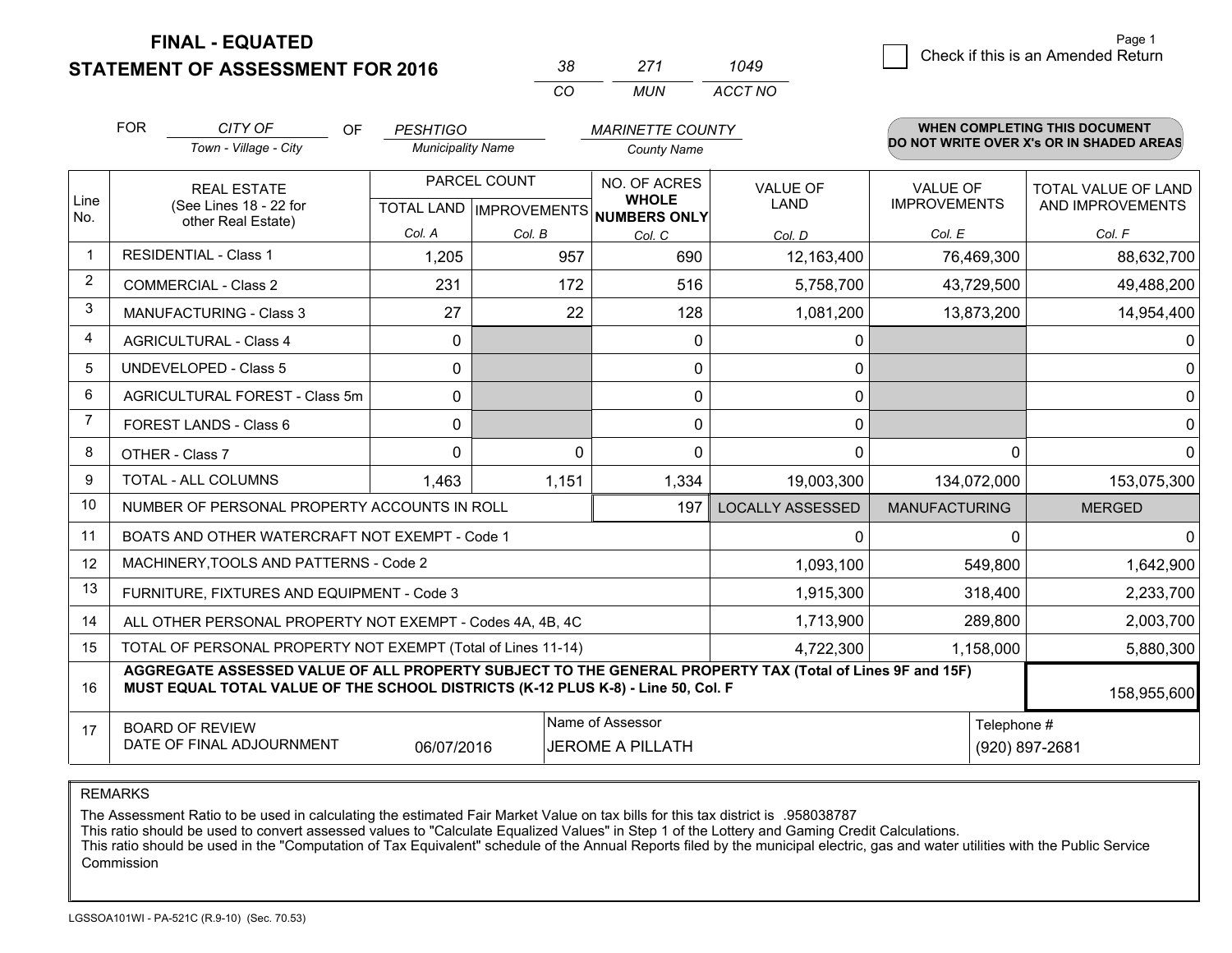*YEAR CO MUN ACCT NO* <sup>2016</sup> <sup>38</sup> <sup>271</sup> <sup>1049</sup>

Do not confuse FOREST LANDS (Line 7) with FOREST CROPS (in this section) - They are **NOT** the same

|    | Private Forest Crop - Reg Class @ 10¢ per acre                                                                                                       |                                                                  |  |                                      |              | Private Forest Crop - Reg Class @ \$2.52 per acre               |                                                                              |                    |                    |  |
|----|------------------------------------------------------------------------------------------------------------------------------------------------------|------------------------------------------------------------------|--|--------------------------------------|--------------|-----------------------------------------------------------------|------------------------------------------------------------------------------|--------------------|--------------------|--|
| 18 | (a) PARCELS                                                                                                                                          | (b) ACRES                                                        |  | (c) ASSESSED VALUE                   |              | (d) PARCELS                                                     | (e) ACRES                                                                    |                    | (f) ASSESSED VALUE |  |
|    |                                                                                                                                                      |                                                                  |  |                                      |              |                                                                 | Entered Before 2005 Managed Forest - Ferrous Mining CLOSED @ \$8.27 per acre |                    |                    |  |
| 19 | Private Forest Crop - Special Class @ 20¢ per acre<br>(a) PARCELS<br>(b) ACRES                                                                       |                                                                  |  | (c) ASSESSED VALUE                   |              | (d) PARCELS                                                     | (e) ACRES                                                                    |                    | (f) ASSESSED VALUE |  |
|    |                                                                                                                                                      |                                                                  |  |                                      |              |                                                                 | Entered Before 2005 Managed Forest - CLOSED @ \$1.87 per acre                |                    |                    |  |
| 20 | Entered Before 2005 Managed Forest - OPEN @<br>(a) PARCELS<br>(b) ACRES                                                                              |                                                                  |  | \$.79 per acre<br>(c) ASSESSED VALUE |              | (d) PARCELS<br>(e) ACRES                                        |                                                                              |                    | (f) ASSESSED VALUE |  |
|    |                                                                                                                                                      | Entered After 2004 Managed Forest - OPEN @                       |  | \$2.14 per acre                      |              |                                                                 | Entered After 2004 Managed Forest - CLOSED @ \$10.68 per acre                |                    |                    |  |
| 21 | (a) PARCELS<br>(b) ACRES                                                                                                                             |                                                                  |  | (c) ASSESSED VALUE                   |              | (d) PARCELS<br>(e) ACRES                                        |                                                                              | (f) ASSESSED VALUE |                    |  |
|    | (a) County Forest Cropland Acres                                                                                                                     |                                                                  |  | (b) Federal Acres                    |              | (d) County (NOT FOREST CROP) Acres<br>(c) State Acres           |                                                                              |                    | (e) Other Acres    |  |
| 22 |                                                                                                                                                      |                                                                  |  |                                      |              |                                                                 |                                                                              |                    |                    |  |
|    |                                                                                                                                                      |                                                                  |  |                                      | 13.85<br>.51 |                                                                 | 275.61                                                                       |                    |                    |  |
|    |                                                                                                                                                      | Assessed Value of Omitted Property From Prior Years (Sec. 70.44) |  |                                      |              | Assessed Value of Sec. 70.43 Corrections of Errors by Assessors |                                                                              |                    |                    |  |
| 23 | (b) PERSONAL<br>(a) REAL ESTATE                                                                                                                      |                                                                  |  | (c1) REAL ESTATE<br>(c2) PERSONAL    |              |                                                                 |                                                                              |                    |                    |  |
|    | Manufacturing Equated Value of Omitted Property From Prior Years (Sec. 70.995)<br>Mfg. Equated Value of Sec.70.43 Corrections of Errors by Assessors |                                                                  |  |                                      |              |                                                                 |                                                                              |                    |                    |  |
|    | (d) REAL ESTATE                                                                                                                                      |                                                                  |  | (e) PERSONAL                         |              | (f1) REAL ESTATE                                                |                                                                              | (f2) PERSONAL      |                    |  |
|    |                                                                                                                                                      |                                                                  |  |                                      |              |                                                                 |                                                                              |                    |                    |  |

## **SPECIAL DISTRICTS**

| Line<br>No. | Enter 6-digit<br>Special District<br>Code (Col. A) | <b>Account</b><br><b>Number</b> | <b>Special District Name</b> | <b>Locally Assessed Value</b><br>of Real Estate and | Mfg Value of Real Estate<br>and Personal Property | <b>Merged Value of</b><br><b>Real Estate and</b><br>Personal Property (Col. F) |
|-------------|----------------------------------------------------|---------------------------------|------------------------------|-----------------------------------------------------|---------------------------------------------------|--------------------------------------------------------------------------------|
|             |                                                    | (Col. B)                        | (Col. C)                     | Personal Property (Col. D)                          | (Col. E)                                          |                                                                                |
| 24          |                                                    |                                 |                              |                                                     |                                                   |                                                                                |
| 25          |                                                    |                                 |                              |                                                     |                                                   |                                                                                |
| 26          |                                                    |                                 |                              |                                                     |                                                   |                                                                                |
| 27          |                                                    |                                 |                              |                                                     |                                                   |                                                                                |
| 28          |                                                    |                                 |                              |                                                     |                                                   |                                                                                |
| 29          |                                                    |                                 |                              |                                                     |                                                   |                                                                                |
| 30          |                                                    |                                 |                              |                                                     |                                                   |                                                                                |
| 31          |                                                    |                                 |                              |                                                     |                                                   |                                                                                |
| 32          |                                                    |                                 |                              |                                                     |                                                   |                                                                                |
| 33          |                                                    |                                 |                              |                                                     |                                                   |                                                                                |
| 34          |                                                    |                                 |                              |                                                     |                                                   |                                                                                |
| 35          |                                                    |                                 |                              |                                                     |                                                   |                                                                                |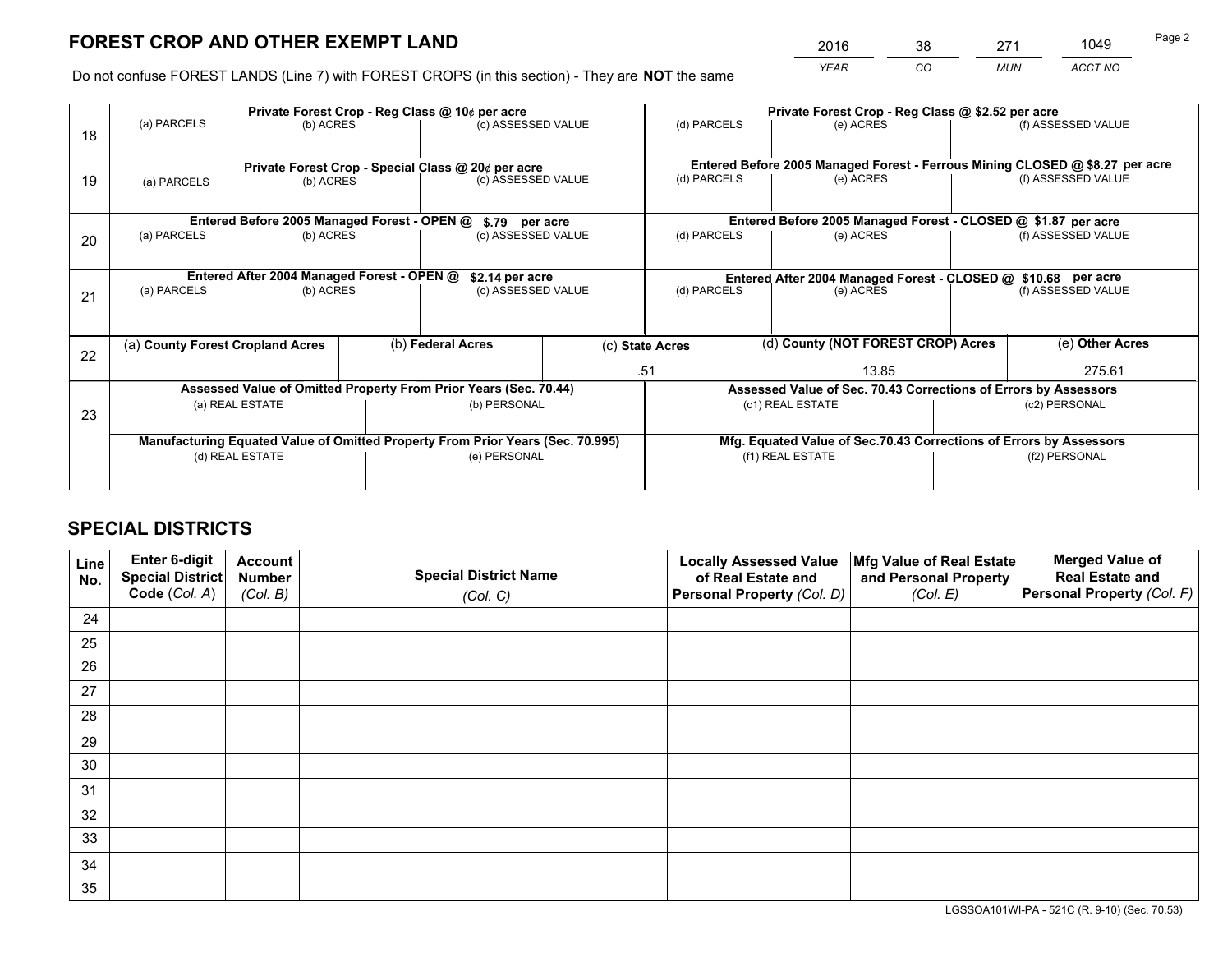|             |                                                          |                                             |                                                         | <b>YEAR</b>                                                                       | CO<br><b>MUN</b>                                              | ACCT NO                                                                        |  |  |  |  |
|-------------|----------------------------------------------------------|---------------------------------------------|---------------------------------------------------------|-----------------------------------------------------------------------------------|---------------------------------------------------------------|--------------------------------------------------------------------------------|--|--|--|--|
| Line<br>No. | Enter 6-digit<br><b>School District</b><br>Code (Col. A) | <b>Account</b><br><b>Number</b><br>(Col. B) | <b>School District Name</b><br>(Col. C)                 | <b>Locally Assessed Value</b><br>of Real Estate and<br>Personal Property (Col. D) | Mfg Value of Real Estate<br>and Personal Property<br>(Col. E) | <b>Merged Value of</b><br><b>Real Estate and</b><br>Personal Property (Col. F) |  |  |  |  |
|             | A. SCHOOL DISTRICTS (K-8 and K-12)                       |                                             |                                                         |                                                                                   |                                                               |                                                                                |  |  |  |  |
| 36          | 384305                                                   | 0229                                        | SCH D OF PESHTIGO                                       | 142,843,200                                                                       | 16,112,400                                                    | 158,955,600                                                                    |  |  |  |  |
| 37          |                                                          |                                             |                                                         |                                                                                   |                                                               |                                                                                |  |  |  |  |
| 38          |                                                          |                                             |                                                         |                                                                                   |                                                               |                                                                                |  |  |  |  |
| 39          |                                                          |                                             |                                                         |                                                                                   |                                                               |                                                                                |  |  |  |  |
| 40          |                                                          |                                             |                                                         |                                                                                   |                                                               |                                                                                |  |  |  |  |
| 41<br>42    |                                                          |                                             |                                                         |                                                                                   |                                                               |                                                                                |  |  |  |  |
| 43          |                                                          |                                             |                                                         |                                                                                   |                                                               |                                                                                |  |  |  |  |
|             |                                                          |                                             |                                                         |                                                                                   |                                                               |                                                                                |  |  |  |  |
| 44<br>45    |                                                          |                                             |                                                         |                                                                                   |                                                               |                                                                                |  |  |  |  |
| 46          |                                                          |                                             |                                                         |                                                                                   |                                                               |                                                                                |  |  |  |  |
| 47          |                                                          |                                             |                                                         |                                                                                   |                                                               |                                                                                |  |  |  |  |
| 48          |                                                          |                                             |                                                         |                                                                                   |                                                               |                                                                                |  |  |  |  |
| 49          |                                                          |                                             |                                                         |                                                                                   |                                                               |                                                                                |  |  |  |  |
| 50          |                                                          |                                             | TOTAL ASSESSED VALUE OF SCHOOL DISTRICTS (K-8 and K-12) | 142,843,200                                                                       | 16,112,400                                                    | 158,955,600                                                                    |  |  |  |  |
|             | <b>B.</b><br>UNION HIGH SCHOOL DISTRICTS                 |                                             |                                                         |                                                                                   |                                                               |                                                                                |  |  |  |  |
| 51          |                                                          |                                             |                                                         |                                                                                   |                                                               |                                                                                |  |  |  |  |
| 52          |                                                          |                                             |                                                         |                                                                                   |                                                               |                                                                                |  |  |  |  |
| 53          |                                                          |                                             |                                                         |                                                                                   |                                                               |                                                                                |  |  |  |  |
| 54          |                                                          |                                             |                                                         |                                                                                   |                                                               |                                                                                |  |  |  |  |
|             | TOTAL ASSESSED VALUE OF UNION HIGH SCHOOLS<br>55         |                                             |                                                         |                                                                                   |                                                               |                                                                                |  |  |  |  |
|             | C.<br><b>TECHNICAL COLLEGE DISTRICTS</b>                 |                                             |                                                         |                                                                                   |                                                               |                                                                                |  |  |  |  |
| 56          | 001300                                                   | 0012                                        | NORTHEAST WISCONSIN TECH COLLEGE<br><b>GNBY</b>         | 142,843,200                                                                       | 16,112,400                                                    | 158,955,600                                                                    |  |  |  |  |
| 57<br>58    |                                                          |                                             |                                                         |                                                                                   |                                                               |                                                                                |  |  |  |  |
| 59          |                                                          |                                             | TOTAL ASSESSED VALUE OF TECHNICAL COLLEGES              | 142,843,200                                                                       | 16,112,400                                                    | 158,955,600                                                                    |  |  |  |  |
|             |                                                          |                                             |                                                         |                                                                                   |                                                               |                                                                                |  |  |  |  |

38

271

 *I hereby certify, to the best of my knowledge and belief, this form is complete and correct.*

**SCHOOL DISTRICTS**

| Print name of preparer | Title                    |                | Date (MM/DD/CCYY) |
|------------------------|--------------------------|----------------|-------------------|
|                        |                          |                |                   |
| Signature of preparer  | Contact Telephone Number | E-mail address |                   |
|                        | $\overline{\phantom{0}}$ |                |                   |